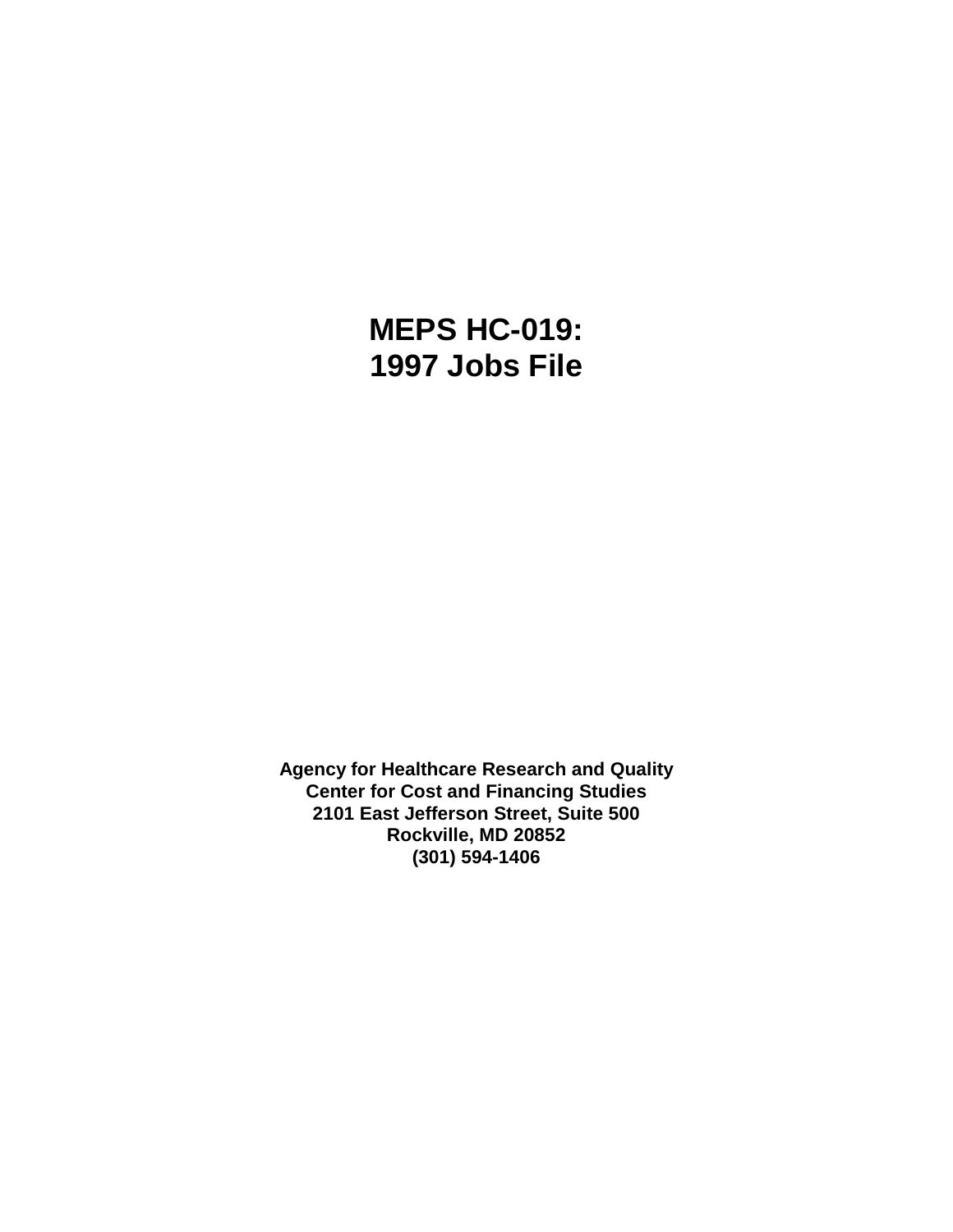## **Table of Contents**

| 1.0 |  |
|-----|--|
| 2.0 |  |
| 3.0 |  |
| 4.0 |  |
| 5.0 |  |
|     |  |
| 1.0 |  |
| 2.0 |  |
| 3.0 |  |
| 4.0 |  |
|     |  |
|     |  |
|     |  |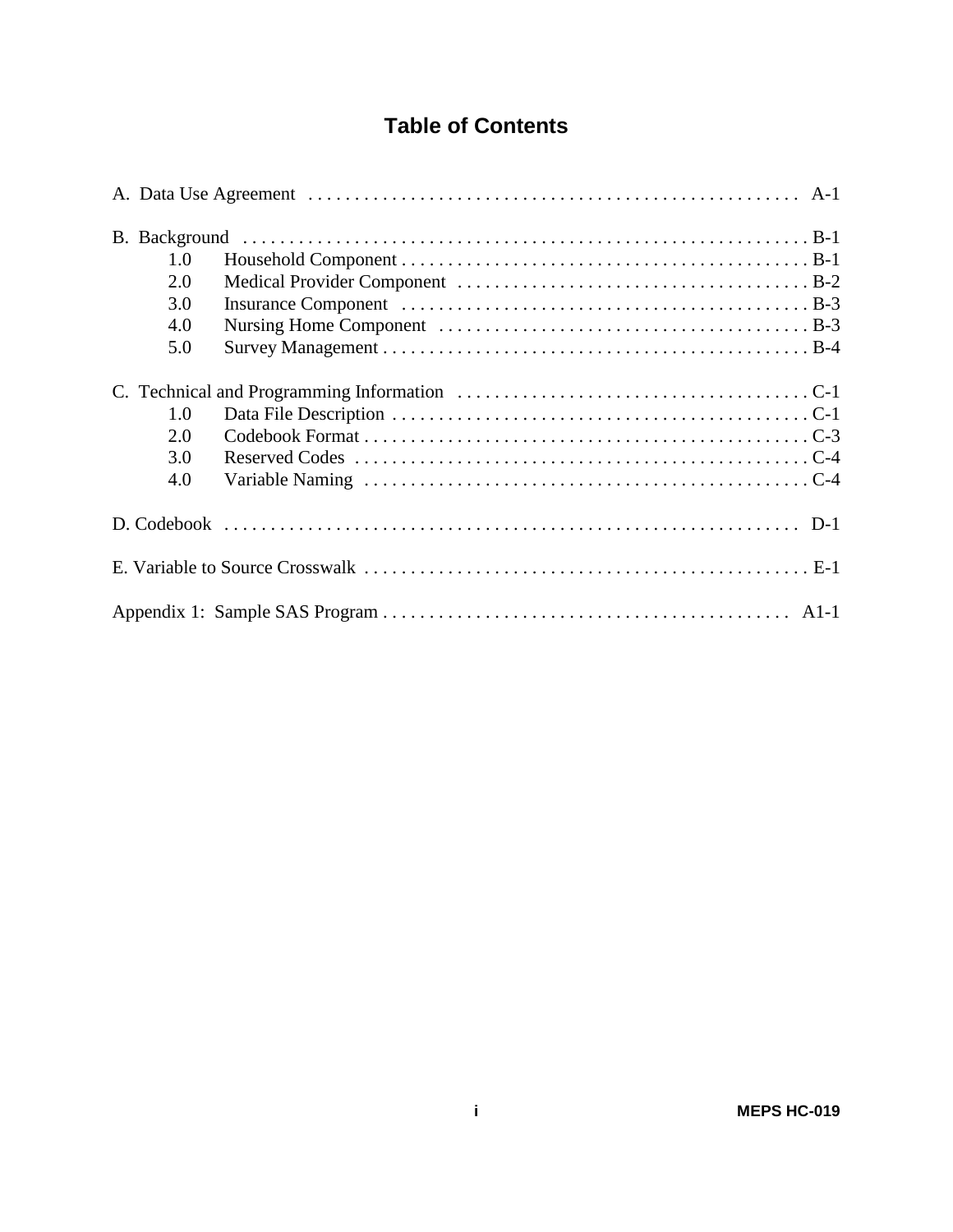## **A. Data Use Agreement**

Individual identifiers have been removed from the microdata contained in the files on this CD-ROM. Nevertheless, under sections 308 (d) and 903 (c) of the Public Health Service Act (42 U.S.C. 242m and 42 U.S.C. 299 a-1), data collected by the Agency for Healthcare Research and Quality (AHRQ) and/or the National Center for Health Statistics (NCHS) may not be used for any purpose other than for the purpose for which they were supplied; any effort to determine the identity of any reported cases, is prohibited by law.

Therefore in accordance with the above referenced Federal statute, it is understood that:

- 1. No one is to use the data in this data set in any way except for statistical reporting and analysis.
- 2. If the identity of any person or establishment should be discovered inadvertently, then (a) no use will be made of this knowledge, (b) the Director, Office of Management, AHRQ will be advised of this incident, (c) the information that would identify any individual or establishment will be safeguarded or destroyed, as requested by AHRQ, and (d) no one else will be informed of the discovered identity.
- 3. No one will attempt to link this data set with individually identifiable records from any data sets other than the Medical Expenditure Panel Survey or the National Health Interview Survey.

By using these data you signify your agreement to comply with the above-stated statutorily based requirements, with the knowledge that deliberately making a false statement in any matter within the jurisdiction of any department or agency of the Federal Government violates 18 U.S.C. 1001 and is punishable by a fine of up to \$10,000 or up to 5 years in prison.

The Agency for Healthcare Research and Quality requests that users cite AHRQ and the Medical Expenditure Panel Survey as the data source in any publications or research based upon these data.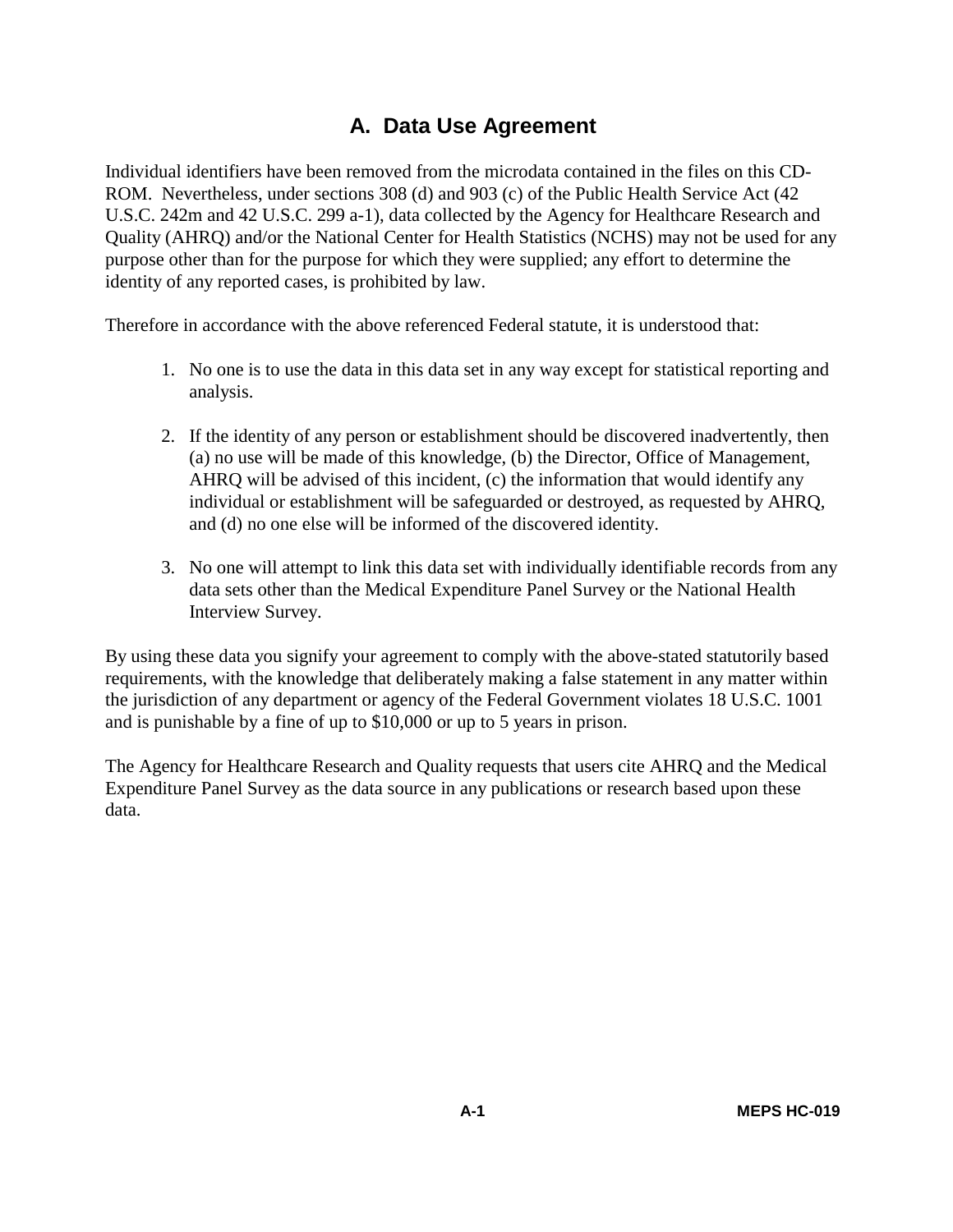## **B. Background**

This documentation describes one in a series of public use files from the Medical Expenditure Panel Survey (MEPS). The survey provides an extensive data set on the use of health services and health care in the United States.

MEPS is conducted to provide nationally representative estimates of health care use, expenditures, sources of payment, and insurance coverage for the U.S. civilian noninstitutionalized population. MEPS also includes a nationally representative survey of nursing homes and their residents. MEPS is cosponsored by the Agency for Healthcare Research and Quality (AHRQ) (formerly the Agency for Health Care Policy and Research (AHCPR)) and the National Center for Health Statistics (NCHS).

MEPS comprises four component surveys: the Household Component (HC), the Medical Provider Component (MPC), the Insurance Component (IC), and the Nursing Home Component (NHC). The HC is the core survey, and it forms the basis for the MPC sample and part of the IC sample. The separate NHC sample supplements the other MEPS components. Together these surveys yield comprehensive data that provide national estimates of the level and distribution of health care use and expenditures, support health services research, and can be used to assess health care policy implications.

MEPS is the third in a series of national probability surveys conducted by AHRQ on the financing and use of medical care in the United States. The National Medical Care Expenditure Survey (NMCES, also known as NMES-1) was conducted in 1977. The National Medical Expenditure Survey (NMES-2) was conducted in 1987. Beginning in 1996, MEPS continues this series with design enhancements and efficiencies that provide a more current data resource to capture the changing dynamics of the health care delivery and insurance system.

The design efficiencies incorporated into MEPS are in accordance with the Department of Health and Human Services (DHHS) Survey Integration Plan of June 1995, which focused on consolidating DHHS surveys, achieving cost efficiencies, reducing respondent burden, and enhancing analytical capacities. To accommodate these goals, new MEPS design features include linkage with the National Health Interview Survey (NHIS), from which the sampling frame for the MEPS HC is drawn, and continuous longitudinal data collection for core survey components. The MEPS HC augments NHIS by selecting a sample of NHIS respondents, collecting additional data on their health care expenditures, and linking these data with additional information collected from the respondents' medical providers, employers, and insurance providers.

## **1.0 Household Component**

The MEPS HC, a nationally representative survey of the U.S. civilian noninstitutionalized population, collects medical expenditure data at both the person and household levels. The HC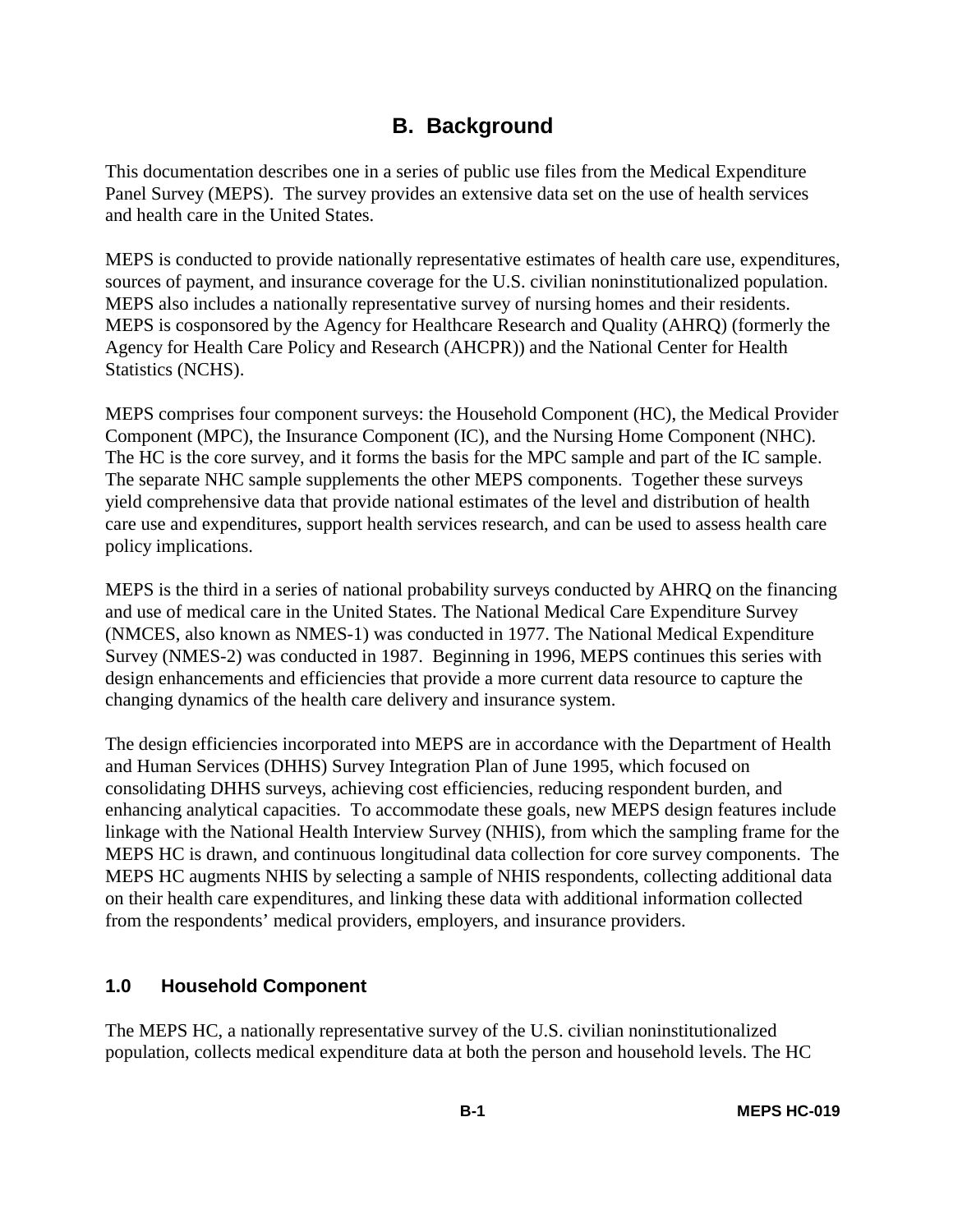collects detailed data on demographic characteristics, health conditions, health status, use of medical care services, charges and payments, access to care, satisfaction with care, health insurance coverage, income, and employment.

The HC uses an overlapping panel design in which data are collected through a preliminary contact followed by a series of five rounds of interviews over a 2½-year period. Using computerassisted personal interviewing (CAPI) technology, data on medical expenditures and use for two calendar years are collected from each household. This series of data collection rounds is launched each subsequent year on a new sample of households to provide overlapping panels of survey data and, when combined with other ongoing panels, will provide continuous and current estimates of health care expenditures.

The sampling frame for the MEPS HC is drawn from respondents to NHIS, conducted by NCHS. NHIS provides a nationally representative sample of the U.S. civilian noninstitutionalized population, with oversampling of Hispanics and blacks.

## **2.0 Medical Provider Component**

The MEPS MPC supplements and validates information on medical care events reported in the MEPS HC by contacting medical providers and pharmacies identified by household respondents. The MPC sample includes all hospitals, hospital physicians, home health agencies, and pharmacies reported in the HC. Also included in the MPC are all office-based physicians who:

- were identified by the household respondent as providing care for HC respondents receiving Medicaid.
- were selected through a 75-percent sample of HC households receiving care through an HMO (health maintenance organization) or managed care plan.
- were selected through a 25-percent sample of the remaining HC households.

Data are collected on medical and financial characteristics of medical and pharmacy events reported by HC respondents, including:

- Diagnoses coded according to ICD-9-CM (9th Revision, International Classification of Diseases) and DSM-IV (Fourth Edition, *Diagnostic and Statistical Manual of Mental Disorders*).
- Physician procedure codes classified by CPT-4 (Common Procedure Terminology, Version 4).
- Inpatient stay codes classified by DRGs (diagnosis-related groups).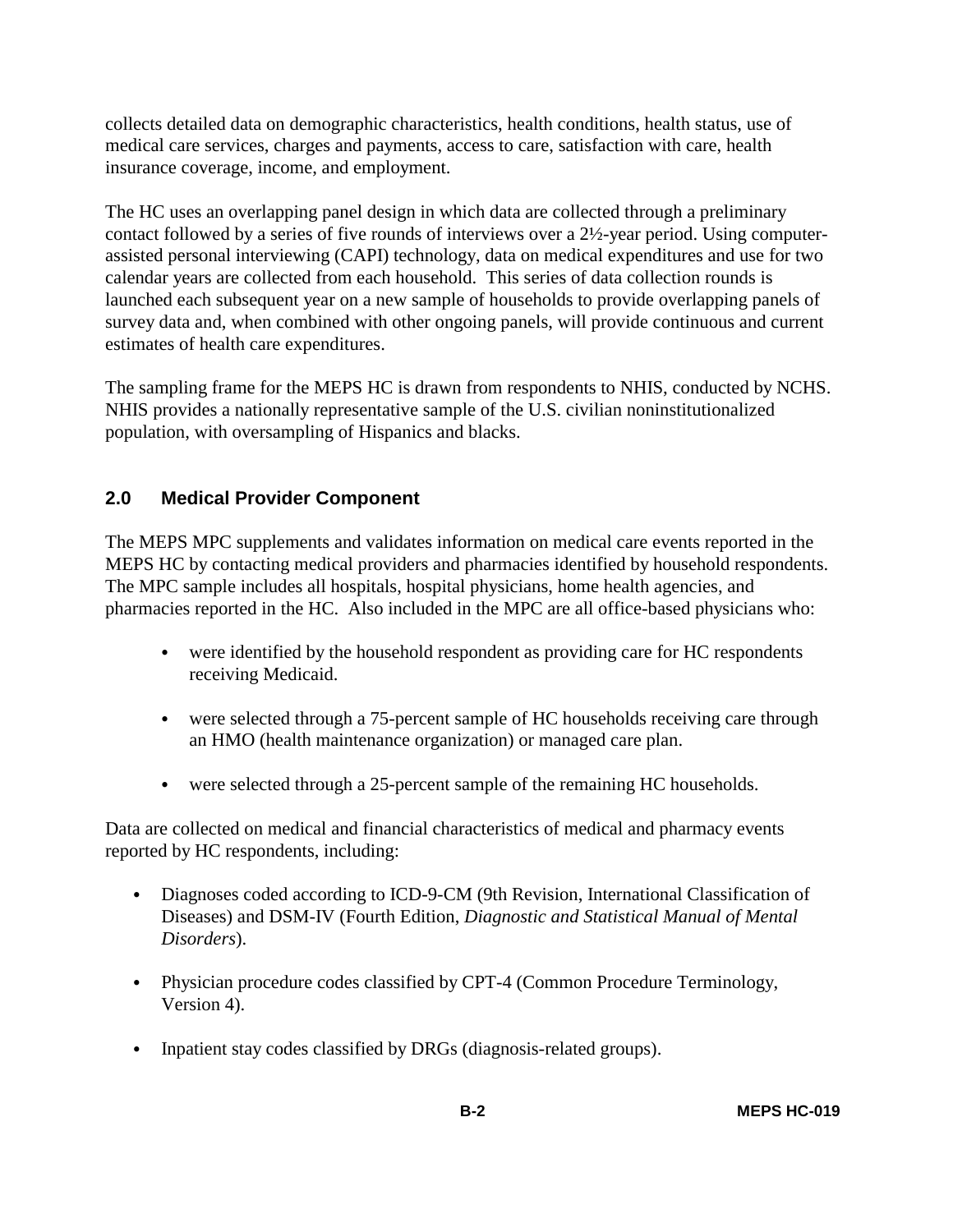- Prescriptions coded by national drug code (NDC), medication name, strength, and quantity dispensed.
- Charges, payments, and the reasons for any difference between charges and payments.

The MPC is conducted through telephone interviews and mailed survey materials. In some instances, providers sent medical and billing records which were abstracted into the survey instruments.

## **3.0 Insurance Component**

The MEPS IC collects data on health insurance plans obtained through employers, unions, and other sources of private health insurance. Data obtained in the IC include the number and types of private insurance plans offered, benefits associated with these plans, premiums, contributions by employers and employees, eligibility requirements, and employer characteristics.

Establishments participating in the MEPS IC are selected through four sampling frames:

- A list of employers or other insurance providers identified by MEPS HC respondents who report having private health insurance at the Round 1 interview.
- A Bureau of the Census list frame of private-sector business establishments.
- The Census of Governments from Bureau of the Census.
- An Internal Revenue Service list of the self-employed.

To provide an integrated picture of health insurance, data collected from the first sampling frame (employers and insurance providers) are linked back to data provided by the MEPS HC respondents. Data from the other three sampling frames are collected to provide annual national and State estimates of the supply of private health insurance available to American workers and to evaluate policy issues pertaining to health insurance.

The MEPS IC is an annual survey. Data are collected from the selected organizations through a prescreening telephone interview, a mailed questionnaire, and a telephone followup for nonrespondents.

## **4.0 Nursing Home Component**

 The 1996 MEPS NHC was a survey of nursing homes and persons residing in or admitted to nursing homes at any time during calendar year 1996. The NHC gathered information on the demographic characteristics, residence history, health and functional status, use of services, use of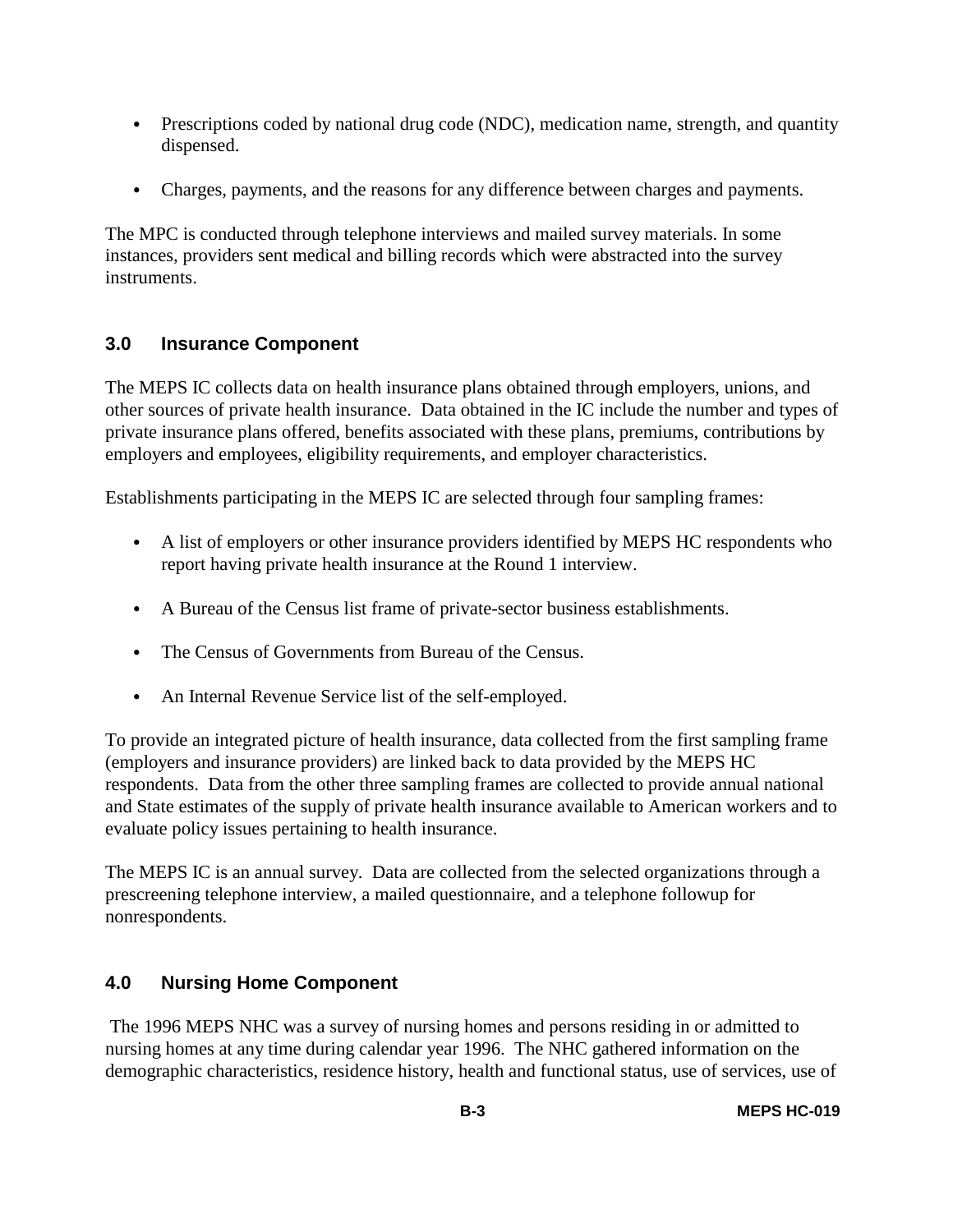prescription medicines, and health care expenditures of nursing home residents. Nursing home administrators and designated staff also provided information on facility size, ownership, certification status, services provided, revenues and expenses, and other facility characteristics. Data on the income, assets, family relationships, and care-giving services for sampled nursing home residents were obtained from next-of-kin or other knowledgeable persons in the community.

The 1996 MEPS NHC sample was selected using a two-stage stratified probability design. In the first stage, facilities were selected; in the second stage, facility residents were sampled, selecting both persons in residence on January 1, 1996, and those admitted during the period January 1 through December 31.

The sample frame for facilities was derived from the National Health Provider Inventory, which is updated periodically by NCHS. The MEPS NHC data were collected in person in three rounds of data collection over a 1½-year period using the CAPI system. Community data were collected by telephone using computer-assisted telephone interviewing (CATI) technology. At the end of three rounds of data collection, the sample consisted of 815 responding facilities, 3,209 residents in the facility on January 1, and 2,690 eligible residents admitted during 1996.

## **5.0 Survey Management**

MEPS data are collected under the authority of the Public Health Service Act. They are edited and published in accordance with the confidentiality provisions of this act and the Privacy Act. NCHS provides consultation and technical assistance.

As soon as data collection and editing are completed, the MEPS survey data are released to the public in staged releases of summary reports and microdata files. Summary reports are released as printed documents and electronic files. Microdata files are released on CD-ROM and/or as electronic files.

Printed documents and CD-ROMs are available through the AHRQ Publications Clearinghouse. Write or call:

AHRQ Publications Clearinghouse Attn: (publication number) P.O. Box 8547 Silver Spring, MD 20907 800/358-9295 410/381-3150 (callers outside the United States only) 888/586-6340 (toll-free TDD service; hearing impaired only)

Be sure to specify the AHRQ number of the document or CD-ROM you are requesting. Selected electronic files are available from the Internet on the MEPS web site: <http://www.meps.ahrq.gov/>.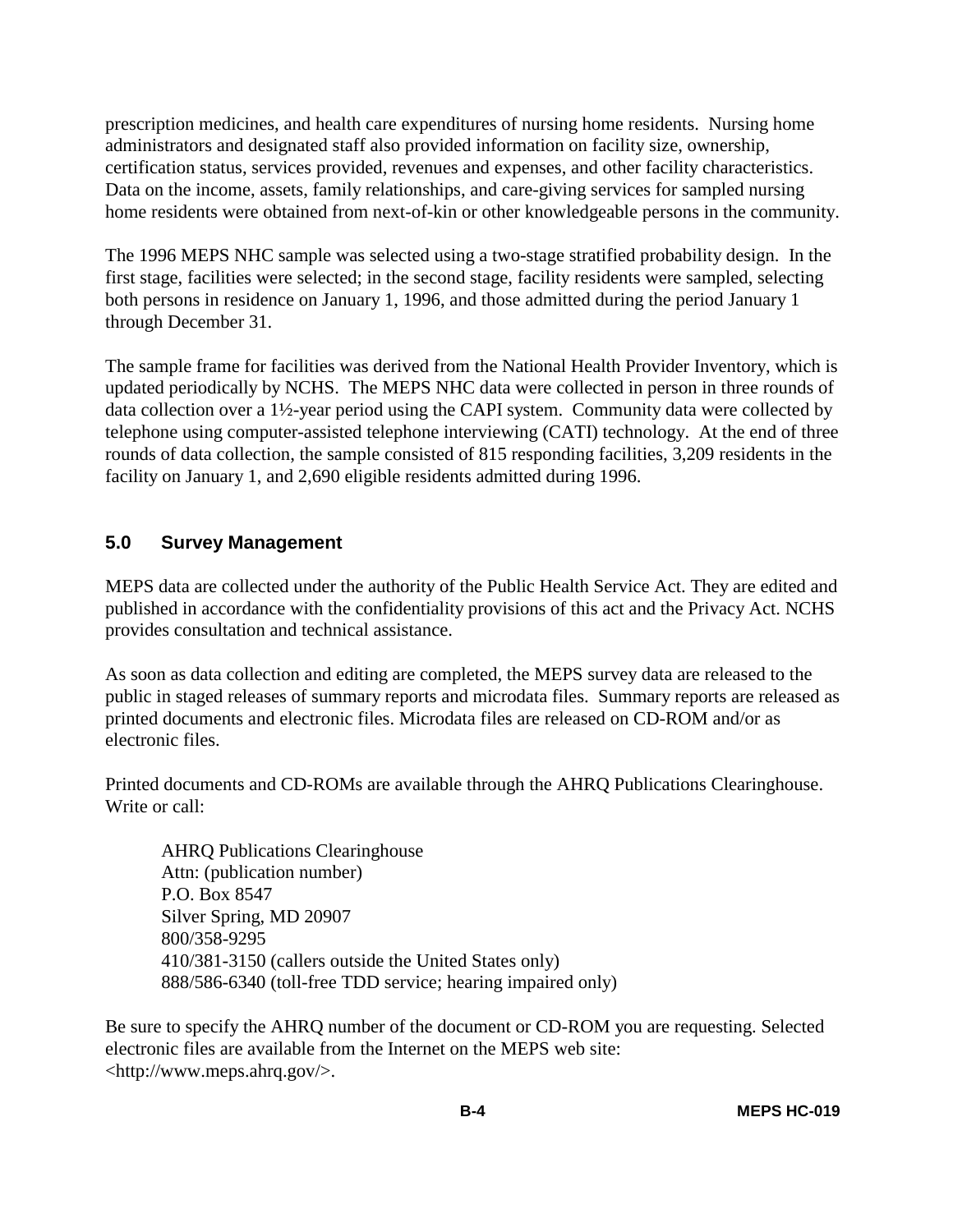Additional information on MEPS is available from the MEPS project manager or the MEPS public use data manager at the Center for Cost and Financing Studies, Agency for Healthcare Research and Quality, 2101 East Jefferson Street, Suite 500, Rockville, MD 20852 (301/594- 1406).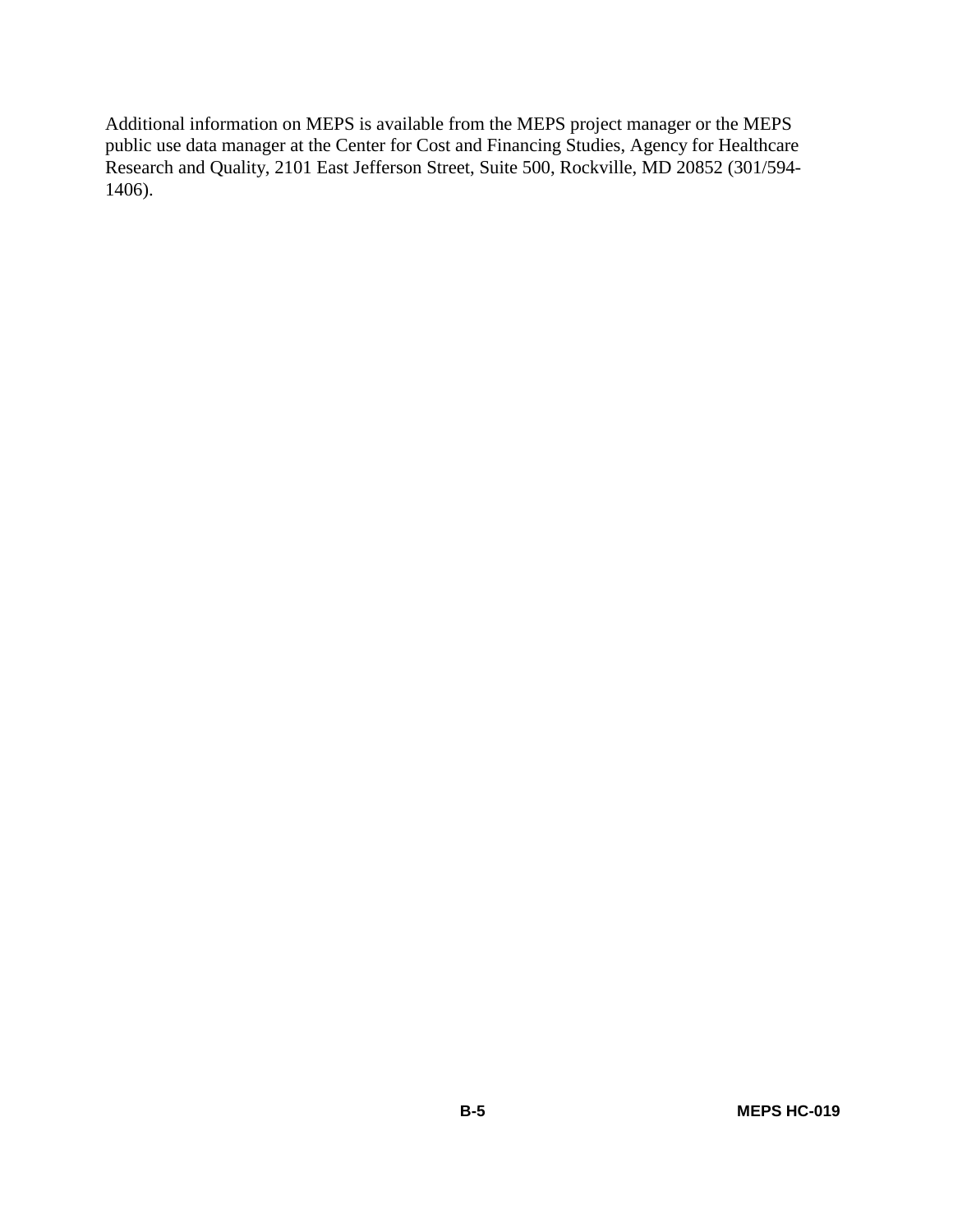## **C. Technical and Programming Information**

Section C of this document offers a brief overview of the data provided in MEPS public use release HC-019, the content and structure of the codebook, reserved code values and variable name conventions. It is followed by Section D, containing the codebook for the HC-019 data; Section E, containing the Variable to Source Crosswalk; and Appendix 1, containing sample SAS program code. A copy of the survey instrument used to collect this information on this file is available on the MEPS web site: http://www.meps.ahrq.gov.

## **1.0 Data File Description**

The jobs file provided in this Web release, MEPS HC-019, contains job level information collected in Rounds 3-5 for the first Panel and Rounds 1-3 for the second Panel of the 1997 Medical Expenditure Panel Survey (MEPS). It is being released as a research file and has not undergone the standard quality control procedures usually performed on MEPS public use data files. The file includes a total of 59,548 records, with each record representing a unique job for a person by round. For this file only information for jobs starting on or before 12/31/1997 are presented. Information on jobs starting in 1998 will be contained in the 1998 MEPS Jobs file release.

Round 3 job information for Panel 1 jobs that began in 1997 is being re-released on this file. However, jobs that were reported as former main or former miscellaneous in Round 3 for panel 1 (main or miscellaneous jobs that ended between the Round 2 interview date and December 31, 1996) are not contained on this file, since they are not jobs held in 1997. Round 3 for Panel 1 was originally released as part of the 1996 Jobs file (HC-007). In some cases, new information was obtained in rounds 4 and 5 that indicated a round 3 job existed that was not reported at the time of the Round 3 interview. This new information was used to update jobs. Thus, there may be jobs in Panel 1 round 3 of this release that do not appear in Round 3 of the 1996 MEPS Jobs file and, conversely, there may be jobs that appear in round 3 of the 1996 jobs file that do not appear in Panel1 round 3 of the 1997 file.

The unique record identifier is the variable JOBSIDX which is comprised of a person identifier (DUID + PID), a round identifier (RN), and a job number (JOBSN). A panel indicator (PANEL) is included on the files to distinguish round 3 jobs held by panel one persons from round 3 jobs held by those in panel 2.

Each job record contains original variables related to the employment section of the 1997 MEPS household survey. All persons aged 16 and older in the MEPS can report any number of jobs held within a round. Persons who held more than one job at the round's interview date (a current job) were asked to identify the main job. This job was classified as the current main job and all other simultaneously held jobs were classified as miscellaneous. The MEPS also obtained some information on prior jobs held in the reference period and, for those persons not currently working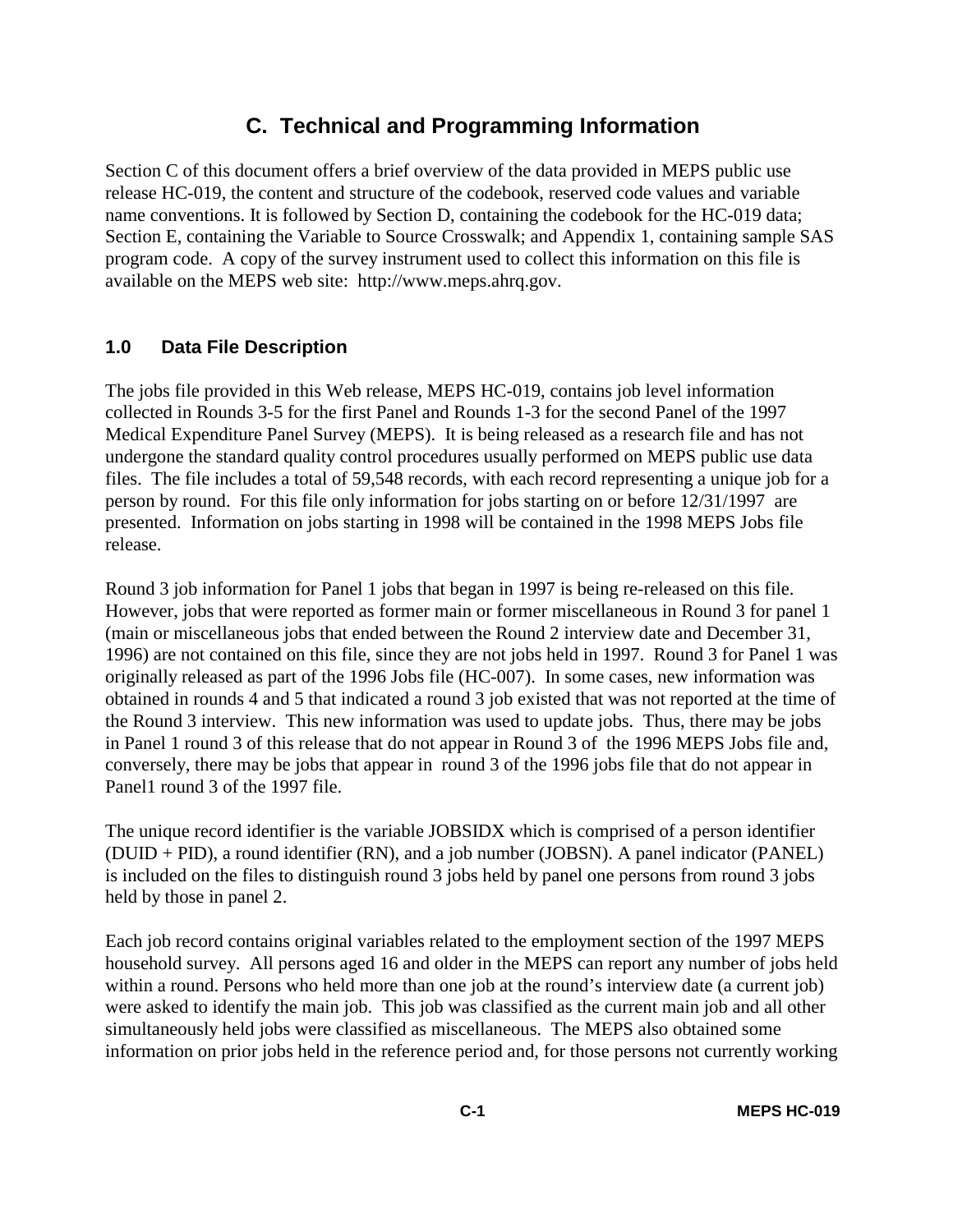and having no job in the reference period, some information on the last job the person held. Additionally, for those persons age 55 and older who indicated that they retired from a job, the MEPS obtained some job-level data on the retirement job. The variable SUBTYPE indicates the type of job record - current main, current miscellaneous, former main, former miscellaneous, last job outside reference period, or retirement job. It is important to note that the retirement job classification in the variable SUBTYPE is independent of the retirement response in the variable relating to the question why a person left a previous job (YLEFT). The MEPS asked for detailed information about any job classified as current main or current miscellaneous and basic information about any of the other job types. Refer to the questionnaire to see which information was asked of each job type.

The MEPS used dependent interviewing in rounds 3,4, and 5 for Panel 1 and rounds 2 and 3 for panel 2. In these rounds, the MEPS asked persons who held current main and current miscellaneous jobs at the previous round interview date whether they were still working at these jobs (see section RJ in the employment section). If a person still held a current main job from the previous round, the MEPS asked whether the job was still the main job. Most persons reported that they still worked at the same job and it was still their main job. If job status remained the same, the MEPS asked only a subset of the employment questions. Because the MEPS asked only this subset of questions if job status for persons did not change in later rounds, many job level variables on the subsequent round job records are coded as inapplicable; the complete information is on the jobs record for this job in a previous round. Thus it is important to determine whether a job in a subsequent round continues from the previous round when working with the job records. In rounds where this applies, the variables STILLAT (for jobs that were current main in the previous round) and STILLWRK (for jobs that were current miscellaneous in the previous round) indicate whether a person still holds the job at the subsequent round interview date. The variable SUBTYPE on the subsequent round job record indicates whether the job is main or miscellaneous in the subsequent round.

Note, if a panel 1 round 3-5 job is continued from a round 1 or 2 job, much of the information will be contained in the 1996 MEPS jobs file (HC-007), and you will have to use that file to obtain the desired job characteristics. A sample SAS program showing how to do this is provided in Appendix 2. This sample program provides an example of how to get job information from previous rounds when STILLAT=1(indicates still at the current main job) on the job record. In this example, the variable SICKPAY is updated based on information from the current main job in the 1996 JOBS file

Variables that relate only to the review of a job from the previous round (Y\_CHANGE, OFFTAKEI, NOWTAKEI, WHY\_LEFT, STILLAT, STILLWRK, DIFFWAGE, WHY\_DIFF, WORKSTAT, and SHFTCHNG,) are not asked in Round 1 and thus information on these variables are coded as inapplicable.

In the review section (RJ), the MEPS attempted to obtain information regarding changes in wages on the same job from round to round; however in many cases, but not all, wage changes of less than \$1.00 per hour on the same job were not recorded. This caution applies only to jobs that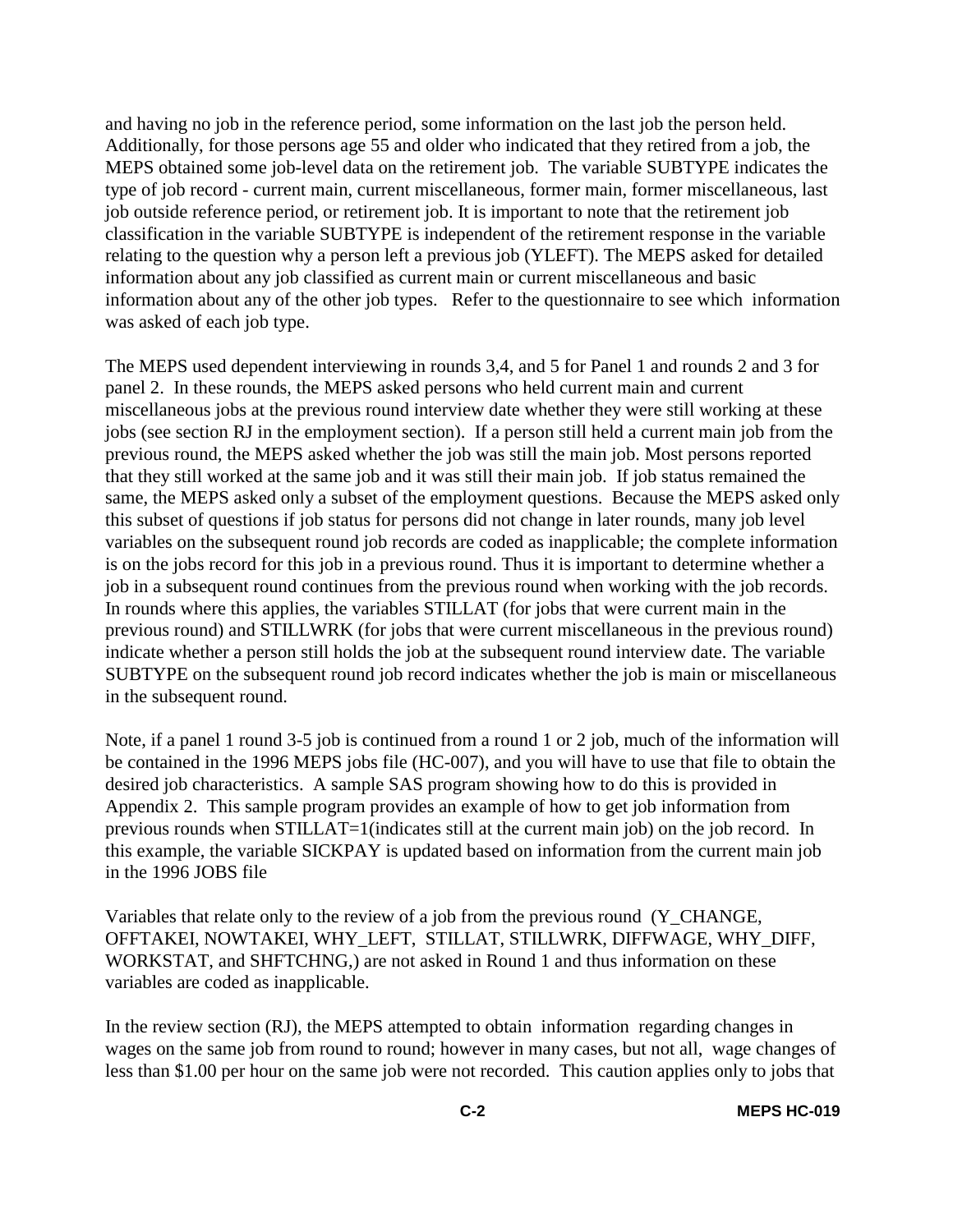did not change. For every new job, the MEPS attempted to obtain wage information.

For reasons of confidentiality, the hourly wage variable (HRLYWAGE) was topcoded. A value of -10 indicates that the hourly wage rate was greater than or equal to \$67.00. Additionally, the value of any bonuses, commissions or salary on a job (BONSAMT, COMMAMT, GROSSPAY) with a calculated hourly wage greater than or equal to \$67.00 were also capped. To calculate the hourly wage for these other types of compensation, the number of hours per week worked and in some cases the number of weeks worked were used in conjunction with the various amounts. (These calculated hourly wages do not appear on the file.) Compensation variables were not reconciled with income data collected elsewhere in the MEPS. Additionally, for confidentiality, establishment size variables (NUMEMPS - jobs held by wage earners, ESTIMAT1 - estimate of establishment size for jobs held by wage earners, and TOTLEMP - self-employed jobs) were were topcoded as -10 for sizes greater than 1000.

Due to many skip patterns in the instrument, it is recommended that users of this data become familiar with the employment section in the MEPS questionnaire. To aid users, a crosswalk between variables and MEPS questionnaire numbers is provided in this release. The following examples of variables involved in skip patterns is presented to be illustrative, however these examples do not represent the full range of variables affected by questionnaire skip patterns. The MEPS did not obtain job-related benefits such as vacation, sick leave and pension information for self-employed jobs. Nor did the MEPS attempt to obtain wage, salary, and information regarding whether the job was in the private sector, federal or local government (TYPEEMPL) for the selfemployed. Conversely, the questions relating to business organization type (BUSINC, PROPRIET) were asked only of the self-employed. It is important to note that the establishment size variable for the self-employed is TOTLEMP while the establishment size for wage earners can be found in NUMEMPS and ESTIMATE1. The variable ESTMATE1 is derived from a question that allowed wage earners who did not know the actual establishment size (NUMEMPS) to choose from a number of size ranges. Industry codes (INDTCODX) and Occupation codes (OCCPCODX) are condensed from 3-digit codes from the 1990 Census Bureau's Alphabetical Index of Industries and Occupations. The three digit codes were coded by professional coders from verbatim responses.

This file does not include any weights. To make person level estimates, one should link to any of 1997 files and use the person level weight for the appropriate panel. The link should be made through the variable DUPERSID. It should be noted that not all persons in the MEPS have positive weights.

## **2.0 Codebook Format**

This codebook describes an ASCII data set and provides the following programing identifiers for each variable: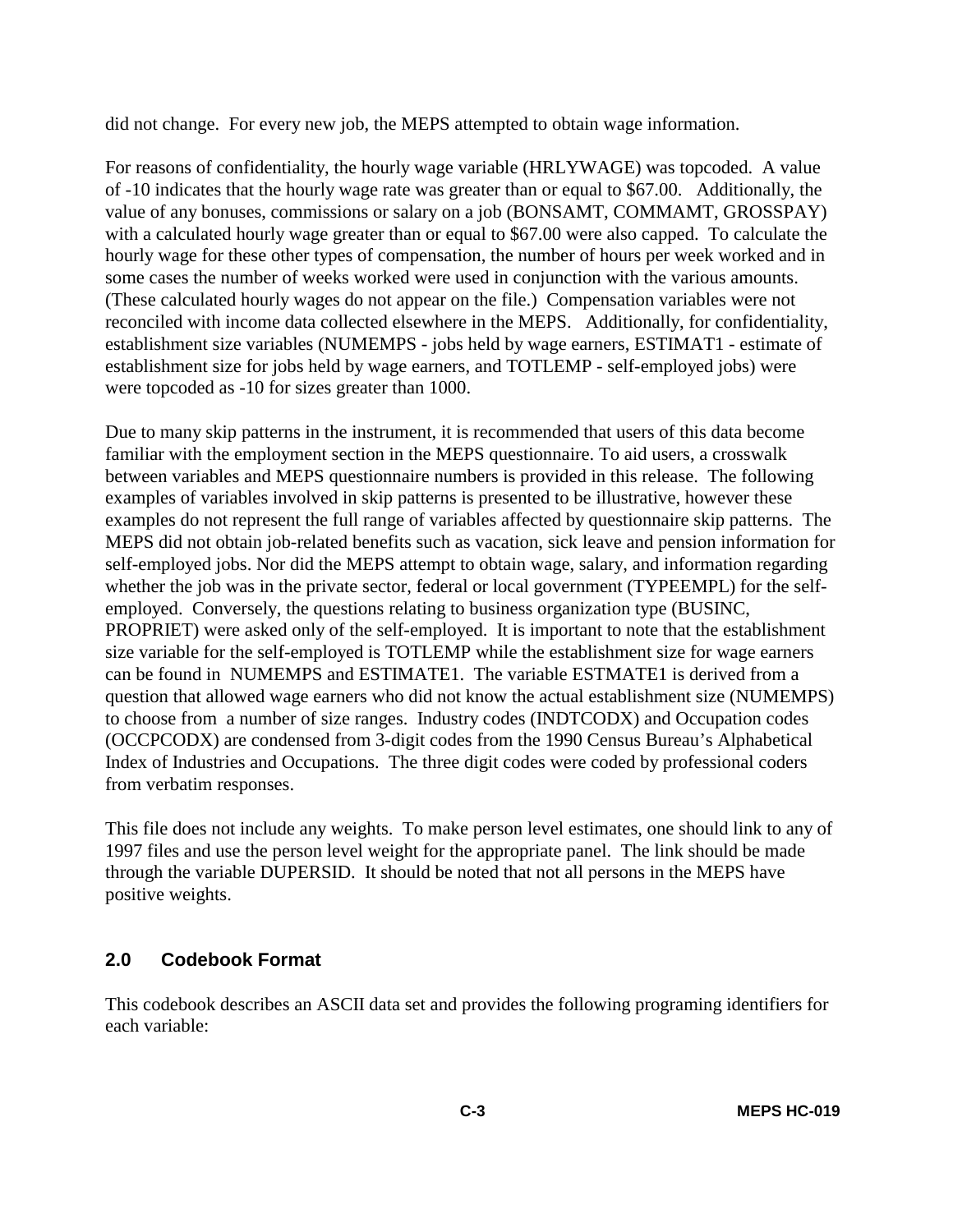## **IDENTIFIER DESCRIPTION**

| Name         | Variable name (maximum of 8 characters)                                      |
|--------------|------------------------------------------------------------------------------|
| Description  | Variable descriptor (maximum 40 characters)                                  |
| Format       | Number of bytes                                                              |
| <b>Type</b>  | Type of data: numeric (indicated by NUM) or character (indicated<br>by CHAR) |
| <b>Start</b> | Beginning column position of variable in record                              |
| End          | Ending column position of variable in record                                 |

## **3.0 Reserved Codes**

The following reserved code values are used:

| <b>VALUE</b>                 | <b>DEFINITION</b>                                                  |
|------------------------------|--------------------------------------------------------------------|
| -1 INAPPLICABLE              | Question was not asked due to skip pattern.                        |
| -7 REFUSED                   | Question was asked and respondent refused to<br>answer question.   |
| $-8\,\mathrm{DK}$            | Question was asked and respondent did not know<br>answer.          |
| -9 NOT ASCERTAINED           | Interviewer did not record the data.                               |
| $-10$ HOURLY WAGE $> $71.87$ | Variable was top-coded for confidentiality, as<br>described above. |

## **4.0 Variable Naming**

In general, variable names reflect the content of the variable, with an 8 character limitation.

Variables contained in this delivery were derived either from the questionnaire itself or from the CAPI. The source of each variable is identified in the table in Section E., entitled "Variable to Source Crosswalk." Sources for each variable are indicated in one of two ways in the "SOURCE"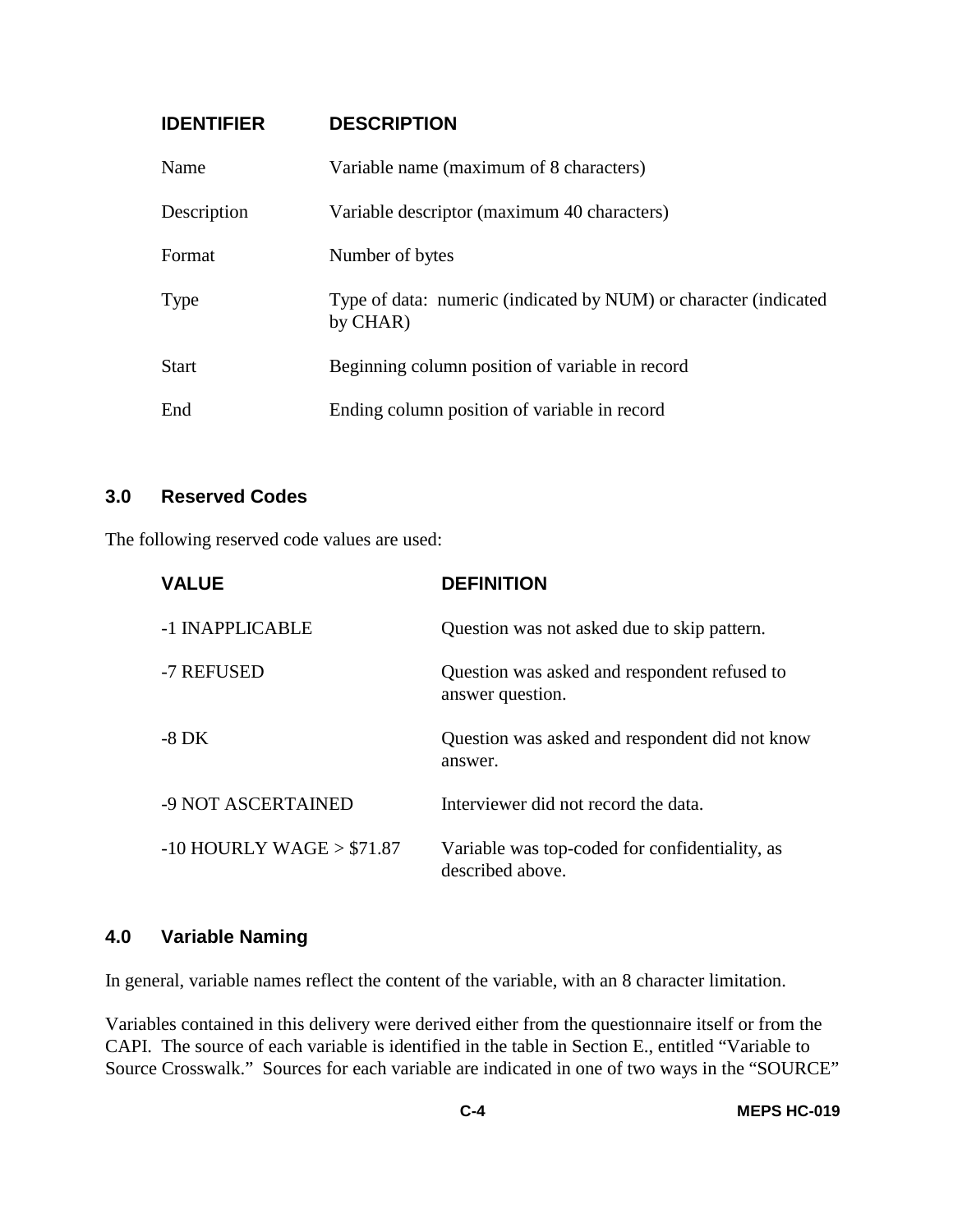column in this table: (1) variables which are derived in CAPI or assigned in CAPI are so indicated; and (2) variables which come from one or more specific questions in the instrument have those numbers and questionnaire section indicated in the "Source" column.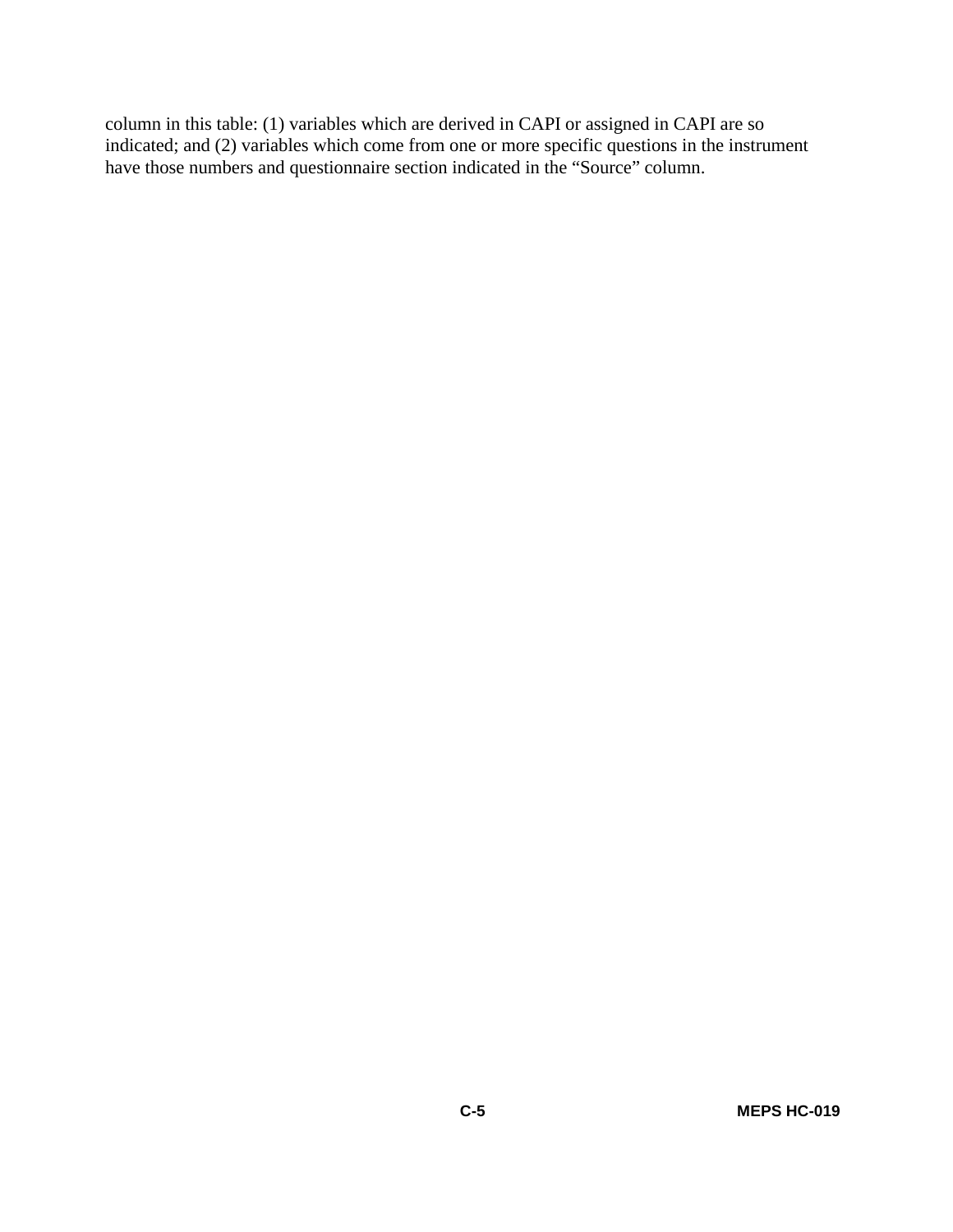**D. Codebook**

**MEPS HC-019**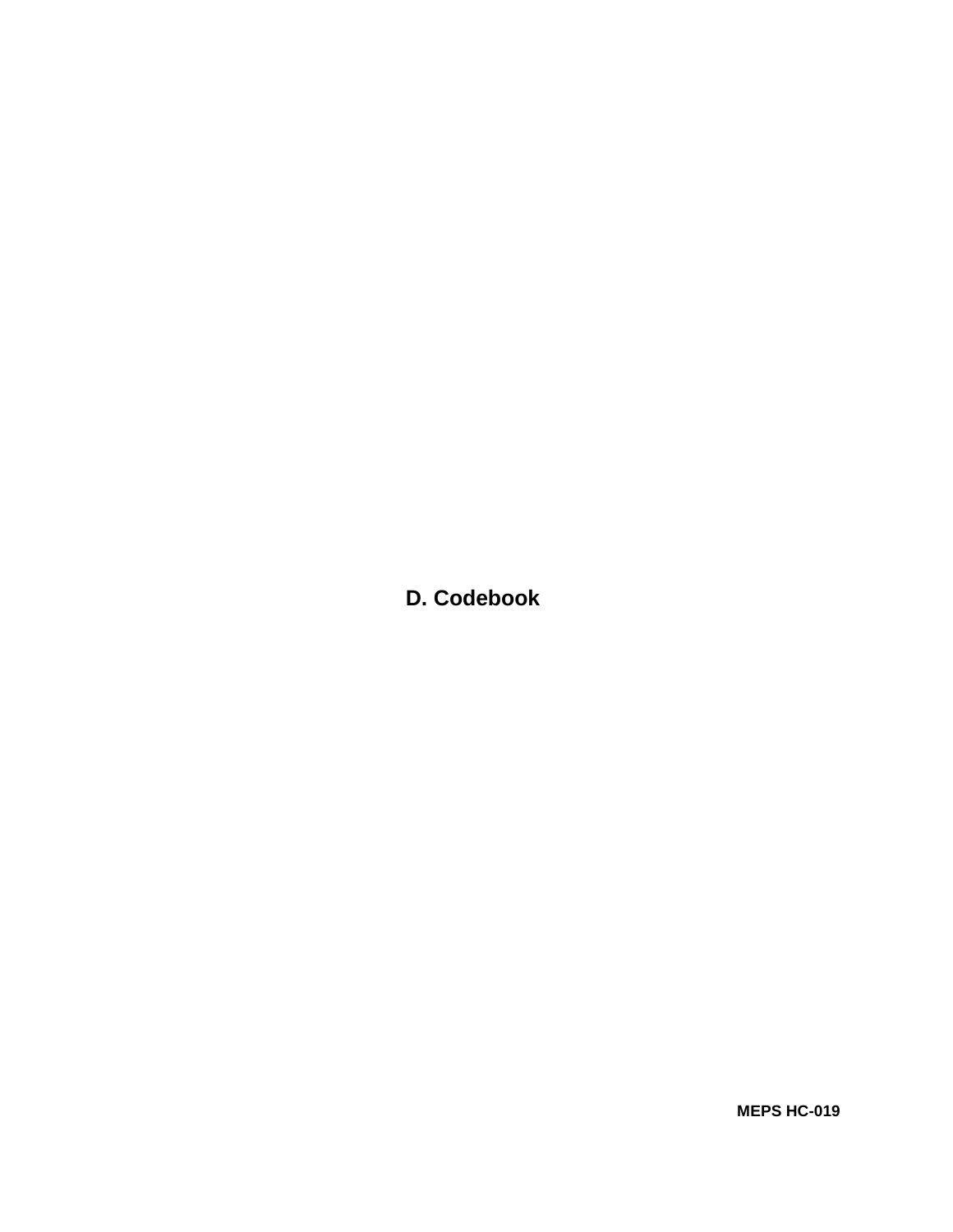### **\_\_\_\_\_\_\_\_\_\_\_\_\_\_\_\_\_\_\_\_\_\_\_\_ DATE: February 15, 2001**

## **ALPHABETICAL AND POSITIONAL LISTING OF VARIABLES**

### **-----ALPHABETICAL LISTING OF VARIABLES-----**

| <b>START</b> | END | <b>NAME</b>     | <b>DESCRIPTION</b>                       |
|--------------|-----|-----------------|------------------------------------------|
| 96           | 97  | <b>APXHRDAY</b> | EM106 APPROX # OF HOURS WORKED PER DAY   |
| 204          | 212 | <b>BONSAMT</b>  | EW24B HOW MUCH ARE PERSONS BONUSES       |
| 202          | 203 | <b>BONSUNIT</b> | EW24B PERIOD WHICH BONUSES ARE BASED ON  |
| 79           | 80  | <b>BUSINC</b>   | EM94 BUSINESS INCORPORATED               |
| 215          | 223 | <b>COMMAMT</b>  | EW24C HOW MUCH ARE PERSONS COMMISSIONS   |
| 213          | 214 | COMMUNIT        | EW24C PERIOD WHICH COMMISSIONS ARE BASED |
| 134          | 139 | <b>DAYWAGE</b>  | EW03 PERSON'S DAILY WAGE RATE            |
| 117          | 118 | <b>DIFFPLNS</b> | EM115 CHOICE OF DIFFERENT HEALTH INS PLA |
| 55           | 56  | <b>DIFFWAGE</b> | RJ02 ANY CHANGE IN WAGE AMOUNT?          |
| 20           | 24  | DUID            | DWELLING UNIT ID                         |
| 12           | 19  | <b>DUPERSID</b> | SAMPLE PERSON ID (DUID+PID)              |
| 182          | 183 | <b>EARNBONS</b> | EW23 DOES PERSON EARN BONUSES            |
| 184          | 185 | <b>EARNCOMM</b> | EW23 DOES PERSON EARN COMMISSION         |
| 180          | 181 | <b>EARNTIPS</b> | EW23 DOES PERSON EARN TIPS               |
| 113          | 114 | <b>EMPLINS</b>  | EM113 HAVE HEALTH INSURANCE THRU THIS JO |
| 74           | 76  | <b>ESTMATE1</b> | CATEGORICAL APPROX. ESTAB SIZE           |
| 165          | 173 | <b>GROSSPAY</b> | EW11 PERSONS SALARY BEFORE TAXES (GROSS) |
| 174          | 175 | <b>GROSSPER</b> | EW11 PERIOD GROSS SALARY WAS EARNED      |
| 123          | 124 | <b>HHMEMBER</b> | EM122 ANY OTHER HH MEMBER WRK AT THIS BU |
| 132          | 133 | HOWPAID         | EW02 HOW IS PERSON PAID                  |
| 224          | 229 | <b>HRLYWAGE</b> | EW EW07/13/18 HOW MUCH PERSON MAKES/HR   |
| 94           | 95  | <b>HRS35WK</b>  | EM105 WORK 35 HOURS?                     |
| 250          | 252 | <b>HRSALBAS</b> | EW17 HOURS SALARY BASED ON               |
| 140          | 141 | <b>HRSPRDY</b>  | EW04 # HOURS PERSON WORKED IN ONE DAY    |
| 91           | 93  | <b>HRSPRWK</b>  | EM111/104, EW17 NUMBER OF HOURS PER WEEK |
| 253          | 254 | <b>INDTCODX</b> | CONDENSED INDUSTRY CODE                  |
| 119          | 120 | INUNION         | EM116 BELONG TO LABOR UNION              |
| 238          | 239 | <b>JBEGAMPM</b> | EM EM111A2/105A2 JOB BEGIN AM/PM         |
| 230          | 231 | <b>JBEGHR</b>   | EM EM111A/105A JOB BEGIN HOUR OF DAY     |
| 234          | 235 | <b>JBEGMIN</b>  | EM EM111A1/105A1 JOB BEGIN MINUTES       |
| 240          | 241 | <b>JENDAMPM</b> | EM EM111A5/105A5 JOB END AM/PM           |
| 232          | 233 | <b>JENDHR</b>   | EM EM111A3/105A3 JOB END HOUR OF DAY     |
| 236          | 237 | <b>JENDMIN</b>  | EM EM111A4/105A4 JOB END MINUTES         |
| 244          | 245 | <b>JOBHASHI</b> | DOES PERSON HAVE HEALTH INS AT THIS JOB  |
| 1            | 11  | <b>JOBSIDX</b>  | <b>JOB ID NUMBER</b>                     |
| 29           | 29  | <b>JOBSN</b>    | <b>JOB NUMBER</b>                        |
| 31           | 32  | <b>JOBTYPE</b>  | SELF-EMPLOYED OR WORK FOR SOMEONE ELSE   |
| 43           | 44  | <b>JSTOPD</b>   | JOB STOP DATE - DAY                      |
| 41           | 42  | <b>JSTOPM</b>   | JOB STOP DATE - MONTH                    |
| 45           | 48  | <b>JSTOPY</b>   | JOB STOP DATE - YEAR                     |
| 35           | 36  | <b>JSTRTD</b>   | JOB START DATE - DAY                     |
| 33           | 34  | <b>JSTRTM</b>   | JOB START DATE - MONTH                   |
| 37           | 40  | <b>JSTRTY</b>   | JOB START DATE - YEAR                    |
| 53           | 54  | MAIN JOB        | RJ01A STILL MAIN JOB OR BUSINESS         |
| 142          | 150 | <b>MAKEAMT</b>  | EW05 HOW MUCH MONEY DOES PERSON MAKE     |
| 153          | 154 | <b>MORE10</b>   | PERSON MAKES MORE OR LESS THAN \$10/HOUR |
| 155          | 156 | <b>MORE15</b>   | PERSON MAKES MORE OR LESS THAN \$15/HOUR |
| 77           | 78  | MORELOC         | EM93 MORE THAN ONE LOCATION              |
| 157          | 158 | <b>MOREMINM</b> | PERS MAKES MORE OR LESS THAN MINM WAGE   |
| 67           | 68  | <b>NOWTAKEI</b> | RJ08 NOW OFFERED AND TAKE INSURANCE      |
| 71           | 73  | <b>NUMEMPS</b>  | ESTABLISHMENT SIZE-NONSELF-EMP           |
| 125          | 126 | <b>NUMFMEMB</b> | EM123 HOW MANY HH MEMBERS WORK THERE     |
| 255          | 256 | <b>OCCPCODX</b> | CONDENSED OCCUPATION CODE                |
| 115          | 116 | <b>OFFRDINS</b> | EM114 OFFERED INSURANCE BUT CHOSE NOT TO |
| 65           | 66  | <b>OFFTAKEI</b> | RJ07 OFFERED INSURANCE AND NOW TAKE      |
| 178          | 179 | <b>OTHRTYPE</b> | EW19 TYPE OF OVERTIME PAY                |
| 186          | 191 | <b>OTHRWAGE</b> | EW23 OVERTIME PAY RATE PER HOUR          |
| 159          | 164 | <b>OVRTIMHR</b> | EW06 OVERTIME PAY RATE PER HOUR          |
| 30           | 30  | <b>PANEL</b>    | <b>PANEL</b>                             |
| 100          | 101 | <b>PAYDRVST</b> | EM108 IS THERE PAID SICK LEAVE FOR DR'S  |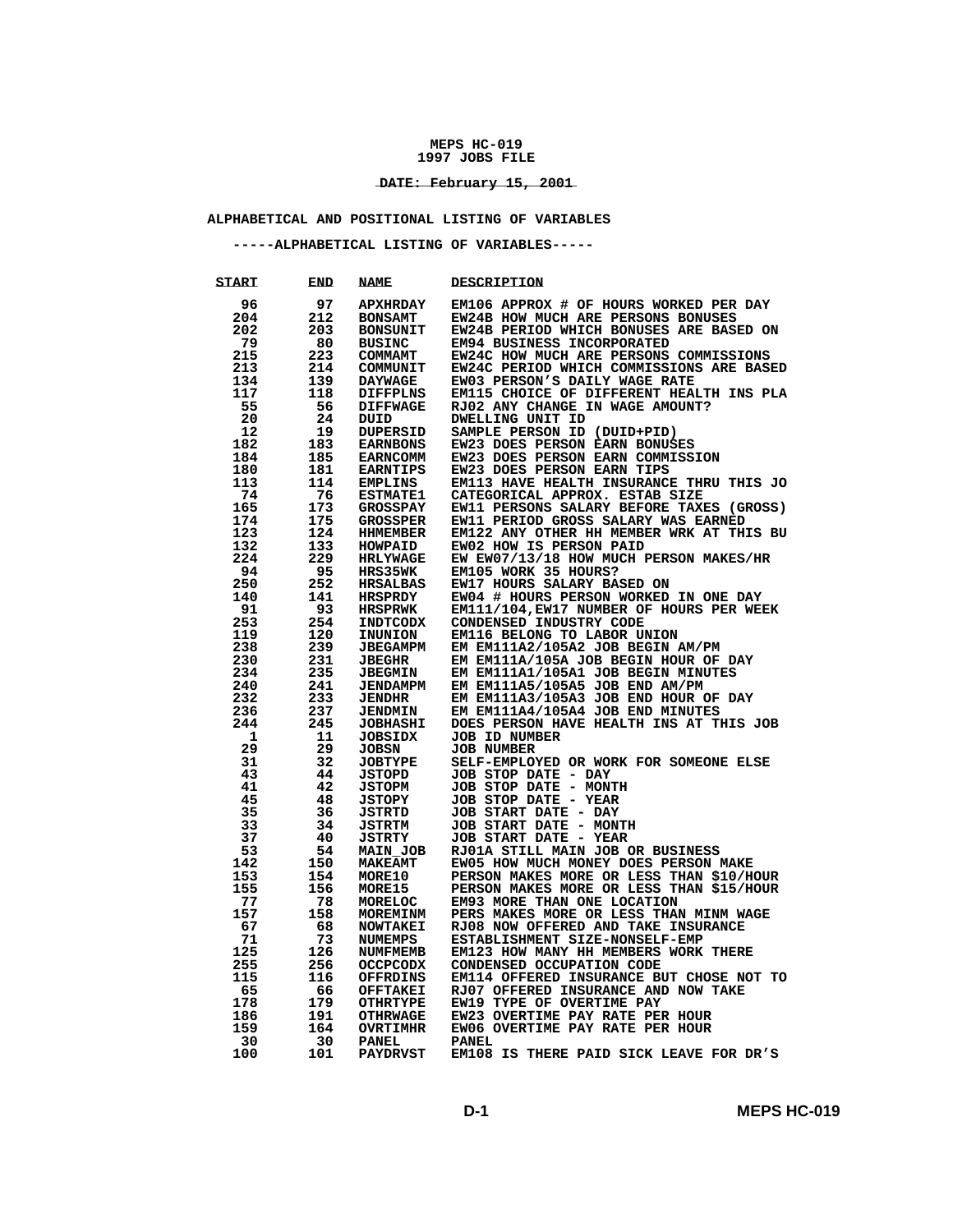### **\_\_\_\_\_\_\_\_\_\_\_\_\_\_\_\_\_\_\_\_\_\_\_\_ DATE: February 15, 2001**

## **ALPHABETICAL AND POSITIONAL LISTING OF VARIABLES**

 **-----ALPHABETICAL LISTING OF VARIABLES-----** 

| START   | <b>END</b> | <b>NAME</b>     | <b>DESCRIPTION</b>                       |
|---------|------------|-----------------|------------------------------------------|
| 102     | 103        | <b>PAYVACTN</b> | EM109 DOES PERSON GET PAID VACATION      |
| 151     | 152        | PERUNIT         | EW05 PERIOD FOR WHICH PERSON IS PAID     |
| 25      | 27         | <b>PID</b>      | PERSON NUMBER                            |
| 81      | 82         | PROPRIET        | EM95 PROPRIETORSHIP OR PARTNERSHIP       |
| 121     | 122        | PROVDINS        | EM117 WHO PROVIDES HEALTH INSURANCE      |
| 89      | 90         | RECALL          | EM103 RECALL WITHIN 30 DAYS?             |
| 49      | 50         | RETIRJOB        | EM PERSON RETIRED FROM THIS JOB          |
| 104     | 105        | RETIRPLN        | EM110 DOES PERSON HAVE PENSION/RETIREMEN |
| 28      | 28         | <b>RN</b>       | <b>ROUND</b>                             |
| 130     | 131        | <b>SALARIED</b> | EW01 IS PERSON SALARIED, PAID BY THE HR, |
| 176 —   | 177        | SALRYWKS        | EW12 # WEEKS PER YEAR SALARY BASED ON    |
| 248     | 249        | SHFTCHNG        | RJ05A HAS A CHANGE IN SHIFT OCCURED      |
| 242     | 243        | SHIFTWK         | EM EM111B/105B WORK ROTATING SHIFTS      |
| 98      | 99         | SICKPAY         | EM107 DOES PERSON HAVE PAID SICK LEAVE   |
| 246     | 247        | STILLAT         | RJ01 STILL WORK AT ESTAB/MAIN JOB        |
| 63      | 64         | STILLWRK        | RJ06 STILL WORK AT ESTAB/MISC JOB        |
| 51      | 52         | SUBTYPE         | <b>JOB SUB-TYPE</b>                      |
| 194     | 201        | TIPSAMT         | EW24A HOW MUCH ARE PERSONS TIPS          |
| 192 192 | 193        | TIPSUNIT        | EW24A PERIOD TIP EARNINGS ARE BASED ON   |
| 127     | 129        | TOTLEMP         | ESTABLISTMENT SIZE-SELF-EMP              |
| 83      | 84         | TYPEEMPL        | EM96 EMPLOYEE TYPE                       |
| 57      | 58         | <b>WHY DIFF</b> | RJ03 WHY WAGES CHANGED                   |
| 69      | 70         | <b>WHY LEFT</b> | RJ10 REASON WHY NOT AT JOB NOW           |
| 106     | 112        | <b>WKLYAMT</b>  | EM112 USUAL WEEKLY GROSS INCOME          |
| 59      | 60         | <b>WORKSTAT</b> | RJ04 FULL OR PART TIME                   |
| 85      | 86         | YLEFT           | EM101 NO JOB REASON                      |
| 87      | 88         | <b>YNOBUSN</b>  | EM102 WHY NO BUSINESS?                   |
| 61      | 62         | <b>Y CHANGE</b> | RJ05 WHY CHANGE IN FULL/PART TIME STATUS |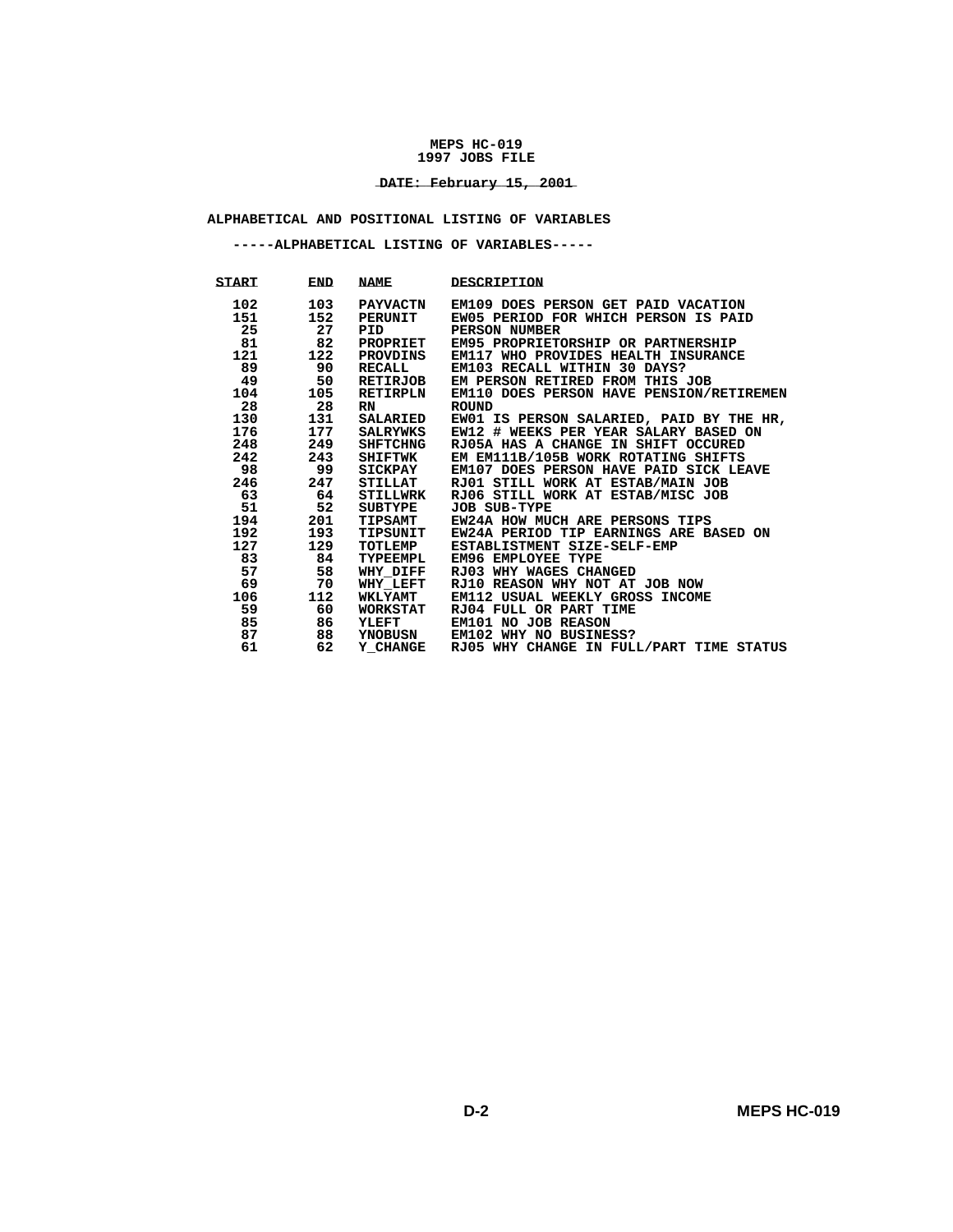### **\_\_\_\_\_\_\_\_\_\_\_\_\_\_\_\_\_\_\_\_\_\_\_\_ DATE: February 15, 2001**

## **ALPHABETICAL AND POSITIONAL LISTING OF VARIABLES**

 **-----POSITIONAL LISTING OF VARIABLES-----** 

| <b>START</b> | END        | <b>NAME</b>                | <b>DESCRIPTION</b>                                                      |
|--------------|------------|----------------------------|-------------------------------------------------------------------------|
| 1            | 11         | <b>JOBSIDX</b>             | <b>JOB ID NUMBER</b>                                                    |
| 12           | 19         | DUPERSID                   | SAMPLE PERSON ID (DUID+PID)                                             |
| 20           | 24         | DUID                       | DWELLING UNIT ID                                                        |
| 25           | 27         | PID                        | <b>PERSON NUMBER</b>                                                    |
| 28           | 28         | RN                         | <b>ROUND</b>                                                            |
| 29           | 29         | <b>JOBSN</b>               | <b>JOB NUMBER</b>                                                       |
| 30           | 30         | <b>PANEL</b>               | <b>PANEL</b>                                                            |
| 31           | 32         | <b>JOBTYPE</b>             | SELF-EMPLOYED OR WORK FOR SOMEONE ELSE                                  |
| 33           | 34         | <b>JSTRTM</b>              | JOB START DATE - MONTH                                                  |
| 35           | 36         | JSTRTD                     | JOB START DATE - DAY                                                    |
| 37           | 40         | <b>JSTRTY</b>              | JOB START DATE - YEAR                                                   |
| 41           | 42         | <b>JSTOPM</b>              | JOB STOP DATE - MONTH                                                   |
| 43           | 44         | JSTOPD                     | JOB STOP DATE - DAY                                                     |
| 45           | 48         | <b>JSTOPY</b>              | JOB STOP DATE - YEAR                                                    |
| 49           | 50         | RETIRJOB                   | EM PERSON RETIRED FROM THIS JOB                                         |
| 51           | 52         | SUBTYPE                    | JOB SUB-TYPE                                                            |
| 53           | 54         | <b>MAIN JOB</b>            | RJ01A STILL MAIN JOB OR BUSINESS                                        |
| 55           | 56         | <b>DIFFWAGE</b>            | RJ02 ANY CHANGE IN WAGE AMOUNT?                                         |
| 57           | 58         | WHY DIFF                   | RJ03 WHY WAGES CHANGED                                                  |
| 59           | 60         | <b>WORKSTAT</b>            | RJ04 FULL OR PART TIME                                                  |
| 61           | 62         | <b>Y CHANGE</b>            | RJ05 WHY CHANGE IN FULL/PART TIME STATUS                                |
| 63           | 64         | STILLWRK                   | RJ06 STILL WORK AT ESTAB/MISC JOB                                       |
| 65           | 66         | <b>OFFTAKEI</b>            | RJ07 OFFERED INSURANCE AND NOW TAKE                                     |
| 67           | 68         | <b>NOWTAKEI</b>            | RJ08 NOW OFFERED AND TAKE INSURANCE                                     |
| 69           | 70         | <b>WHY LEFT</b>            | RJ10 REASON WHY NOT AT JOB NOW                                          |
| 71           | 73         | NUMEMPS                    | ESTABLISHMENT SIZE-NONSELF-EMP                                          |
| 74           | 76         | <b>ESTMATE1</b>            | CATEGORICAL APPROX. ESTAB SIZE                                          |
| 77           | 78         | <b>MORELOC</b>             | EM93 MORE THAN ONE LOCATION                                             |
| 79           | 80         | <b>BUSINC</b>              | EM94 BUSINESS INCORPORATED                                              |
| 81           | 82         | <b>PROPRIET</b>            | EM95 PROPRIETORSHIP OR PARTNERSHIP                                      |
| 83           | 84         | TYPEEMPL                   | EM96 EMPLOYEE TYPE                                                      |
| 85           | 86         | YLEFT                      | EM101 NO JOB REASON                                                     |
| 87           | 88         | <b>YNOBUSN</b>             | EM102 WHY NO BUSINESS?                                                  |
| 89           | 90         | RECALL                     | EM103 RECALL WITHIN 30 DAYS?                                            |
| 91           | 93         | <b>HRSPRWK</b>             | EM111/104, EW17 NUMBER OF HOURS PER WEEK                                |
| 94           | 95         | <b>HRS35WK</b>             | EM105 WORK 35 HOURS?                                                    |
| 96           | 97         | <b>APXHRDAY</b>            | EM106 APPROX # OF HOURS WORKED PER DAY                                  |
| 98           | 99         | <b>SICKPAY</b>             | EM107 DOES PERSON HAVE PAID SICK LEAVE                                  |
| 100          | 101        | <b>PAYDRVST</b>            | EM108 IS THERE PAID SICK LEAVE FOR DR'S                                 |
| 102          | 103        | <b>PAYVACTN</b>            | EM109 DOES PERSON GET PAID VACATION                                     |
| 104          | 105        | <b>RETIRPLN</b>            | EM110 DOES PERSON HAVE PENSION/RETIREMEN                                |
| 106          | 112        | <b>WKLYAMT</b>             | EM112 USUAL WEEKLY GROSS INCOME                                         |
| 113          | 114        | <b>EMPLINS</b>             | <b>EM113 HAVE HEALTH INSURANCE THRU THIS JO</b>                         |
| 115          | 116        | <b>OFFRDINS</b>            | EM114 OFFERED INSURANCE BUT CHOSE NOT TO                                |
| 117          | 118        | DIFFPLNS                   | EM115 CHOICE OF DIFFERENT HEALTH INS PLA                                |
| 119          | 120        | INUNION                    | EM116 BELONG TO LABOR UNION                                             |
| 121          | 122        | PROVDINS                   | EM117 WHO PROVIDES HEALTH INSURANCE                                     |
| 123          | 124<br>126 | <b>HHMEMBER</b>            | EM122 ANY OTHER HH MEMBER WRK AT THIS BU                                |
| 125<br>127   |            | NUMFMEMB                   | EM123 HOW MANY HH MEMBERS WORK THERE                                    |
| 130          | 129<br>131 | TOTLEMP<br><b>SALARIED</b> | ESTABLISTMENT SIZE-SELF-EMP<br>EW01 IS PERSON SALARIED, PAID BY THE HR, |
| 132          | 133        | <b>HOWPAID</b>             | EW02 HOW IS PERSON PAID                                                 |
| 134          | 139        | <b>DAYWAGE</b>             | EW03 PERSON'S DAILY WAGE RATE                                           |
| 140          | 141        | HRSPRDY                    | EW04 # HOURS PERSON WORKED IN ONE DAY                                   |
| 142          | 150        | <b>MAKEAMT</b>             | EW05 HOW MUCH MONEY DOES PERSON MAKE                                    |
| 151          | 152        | PERUNIT                    | EW05 PERIOD FOR WHICH PERSON IS PAID                                    |
| 153          | 154        | <b>MORE10</b>              | PERSON MAKES MORE OR LESS THAN \$10/HOUR                                |
| 155          | 156        | MORE15                     | PERSON MAKES MORE OR LESS THAN \$15/HOUR                                |
| 157          | 158        | <b>MOREMINM</b>            | PERS MAKES MORE OR LESS THAN MINM WAGE                                  |
| 159          | 164        | <b>OVRTIMHR</b>            | EW06 OVERTIME PAY RATE PER HOUR                                         |
|              |            |                            |                                                                         |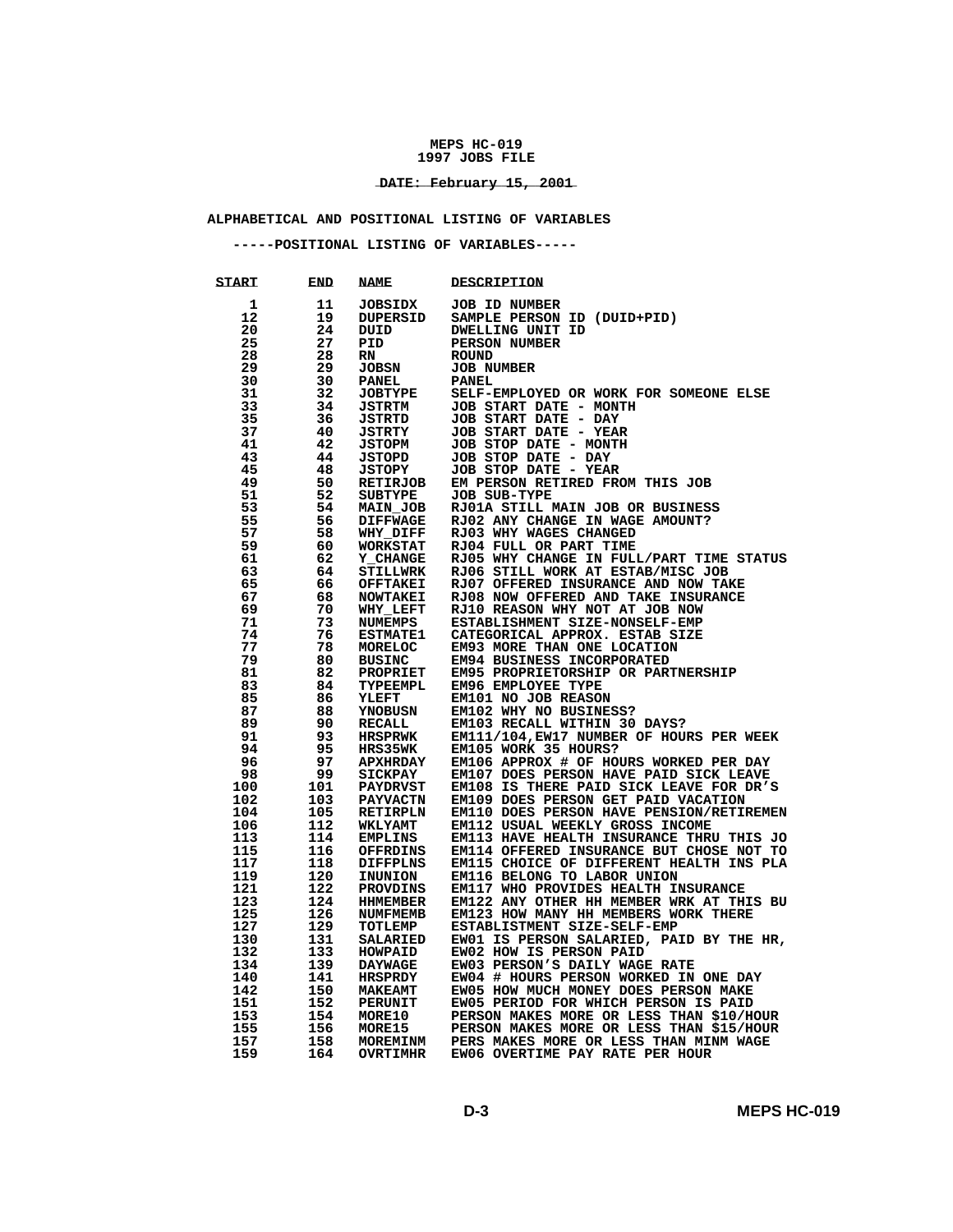### **\_\_\_\_\_\_\_\_\_\_\_\_\_\_\_\_\_\_\_\_\_\_\_\_ DATE: February 15, 2001**

## **ALPHABETICAL AND POSITIONAL LISTING OF VARIABLES**

 **-----POSITIONAL LISTING OF VARIABLES-----** 

| <b>START</b> | <b>END</b> | <b>NAME</b>     | <b>DESCRIPTION</b>                              |
|--------------|------------|-----------------|-------------------------------------------------|
| 165          | 173        | <b>GROSSPAY</b> | <b>EW11 PERSONS SALARY BEFORE TAXES (GROSS)</b> |
| 174          | 175        | GROSSPER        | EW11 PERIOD GROSS SALARY WAS EARNED             |
| 176          | 177        | SALRYWKS        | EW12 # WEEKS PER YEAR SALARY BASED ON           |
| 178          | 179        | OTHRTYPE        | EW19 TYPE OF OVERTIME PAY                       |
| 180          | 181        | EARNTIPS        | <b>EW23 DOES PERSON EARN TIPS</b>               |
| 182          | 183        | <b>EARNBONS</b> | EW23 DOES PERSON EARN BONUSES                   |
| 184          | 185        | <b>EARNCOMM</b> | EW23 DOES PERSON EARN COMMISSION                |
| 186          | 191        | <b>OTHRWAGE</b> | EW23 OVERTIME PAY RATE PER HOUR                 |
| 192          | 193        | TIPSUNIT        | EW24A PERIOD TIP EARNINGS ARE BASED ON          |
| 194          | 201        | TIPSAMT         | EW24A HOW MUCH ARE PERSONS TIPS                 |
| 202          | 203        | BONSUNIT        | EW24B PERIOD WHICH BONUSES ARE BASED ON         |
| 204          | 212        | <b>BONSAMT</b>  | EW24B HOW MUCH ARE PERSONS BONUSES              |
| 213          | 214        | COMMUNIT        | EW24C PERIOD WHICH COMMISSIONS ARE BASED        |
| 215          | 223        | COMMAMT         | EW24C HOW MUCH ARE PERSONS COMMISSIONS          |
| 224          | 229        | <b>HRLYWAGE</b> | EW EW07/13/18 HOW MUCH PERSON MAKES/HR          |
| 230          | 231        | <b>JBEGHR</b>   | EM EM111A/105A JOB BEGIN HOUR OF DAY            |
| 232          | 233        | <b>JENDHR</b>   | EM EM111A3/105A3 JOB END HOUR OF DAY            |
| 234          | 235        | <b>JBEGMIN</b>  | EM EM111A1/105A1 JOB BEGIN MINUTES              |
| 236          | 237        | <b>JENDMIN</b>  | EM EM111A4/105A4 JOB END MINUTES                |
| 238          | 239        | <b>JBEGAMPM</b> | EM EM111A2/105A2 JOB BEGIN AM/PM                |
| 240          | 241        | <b>JENDAMPM</b> | EM EM111A5/105A5 JOB END AM/PM                  |
| 242          | 243        | <b>SHIFTWK</b>  | EM EM111B/105B WORK ROTATING SHIFTS             |
| 244          | 245        | <b>JOBHASHI</b> | DOES PERSON HAVE HEALTH INS AT THIS JOB         |
| 246          | 247        | STILLAT         | RJ01 STILL WORK AT ESTAB/MAIN JOB               |
| 248          | 249        | <b>SHFTCHNG</b> | RJ05A HAS A CHANGE IN SHIFT OCCURED             |
| 250          | 252        | <b>HRSALBAS</b> | EW17 HOURS SALARY BASED ON                      |
| 253          | 254        | INDTCODX        | CONDENSED INDUSTRY CODE                         |
| 255          | 256        | <b>OCCPCODX</b> | CONDENSED OCCUPATION CODE                       |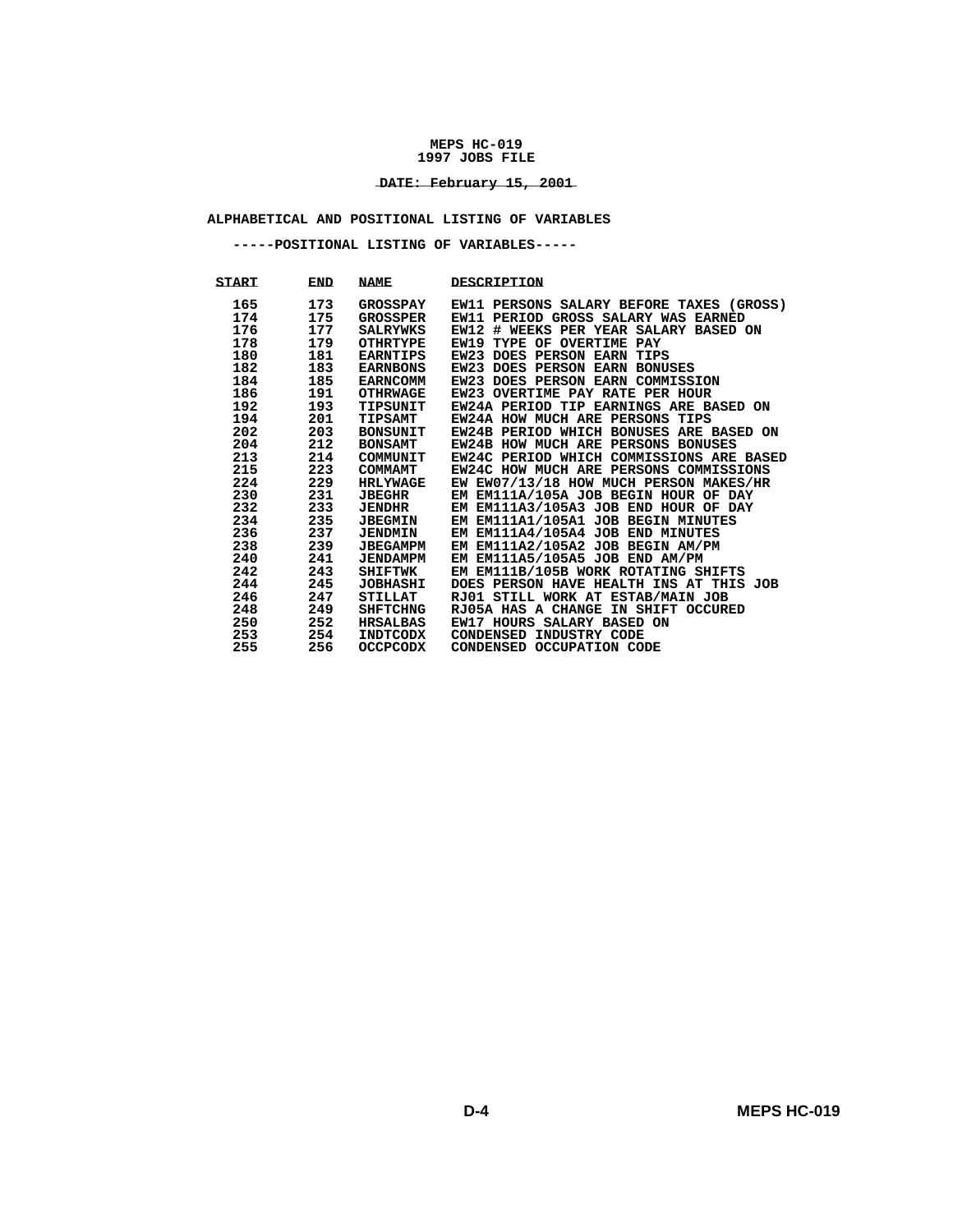| <b>NAME</b>     | DESCRIPTION                             | <b>FORMAT</b> | TYPE        | <b>START</b><br>$\_$ END   |
|-----------------|-----------------------------------------|---------------|-------------|----------------------------|
| <b>JOBSIDX</b>  | <b>JOB ID NUMBER</b>                    | $\_11.0$ CHAR |             | $-11$<br>ᆚ                 |
|                 | <b>VALUE</b>                            |               |             | UNWEIGHTED                 |
|                 | 00002018301-36284020301<br><b>TOTAL</b> |               |             | 59,548<br>59,548           |
| <b>DUPERSID</b> | SAMPLE PERSON ID (DUID+PID)             | 8.0           | <b>CHAR</b> | 12<br>$-19$                |
|                 | <b>VALUE</b>                            |               |             | UNWEIGHTED                 |
|                 | 00002018-36284020<br>TOTAL              |               |             | 59,548<br>59,548           |
| <b>DUID</b>     | DWELLING UNIT ID                        |               | 5.0 NUM     | 20<br>$\frac{24}{1}$       |
|                 | <b>VALUE</b>                            |               |             | UNWEIGHTED                 |
|                 | 2-36284<br><b>TOTAL</b>                 |               |             | 59,548<br>59,548           |
| PID             | PERSON NUMBER                           |               | $3.0$ NUM   | 25<br>$\sim$ 27            |
|                 | <b>VALUE</b>                            |               |             | UNWEIGHTED                 |
|                 | $10 - 156$<br><b>TOTAL</b>              |               |             | 59,548<br>59,548           |
| RN              | <b>ROUND</b>                            |               |             | $1.0$ NUM $-28$ $-28$      |
|                 | <b>VALUE</b>                            |               |             | UNWEIGHTED                 |
|                 | 1<br>$\mathbf{2}$                       |               |             | 9,534<br>7,578             |
|                 | 3                                       |               |             | 18,019                     |
|                 | 4<br>5                                  |               |             | 12,909<br>11,508           |
|                 | <b>TOTAL</b>                            |               |             | 59,548                     |
| <b>JOBSN</b>    | <b>JOB NUMBER</b>                       |               | $1.0$ NUM   | 29<br>$-29$                |
|                 | <b>VALUE</b>                            |               |             | UNWEIGHTED                 |
|                 | $1 - 8$<br><b>TOTAL</b>                 |               |             | 59,548<br>59,548           |
| <b>PANEL</b>    | <b>PANEL</b>                            |               | $1.0$ NUM   | 30 30                      |
|                 | <b>VALUE</b>                            |               |             | UNWEIGHTED                 |
|                 | 1<br>$\mathbf{2}$<br>TOTAL              |               |             | 35,704<br>23,844<br>59,548 |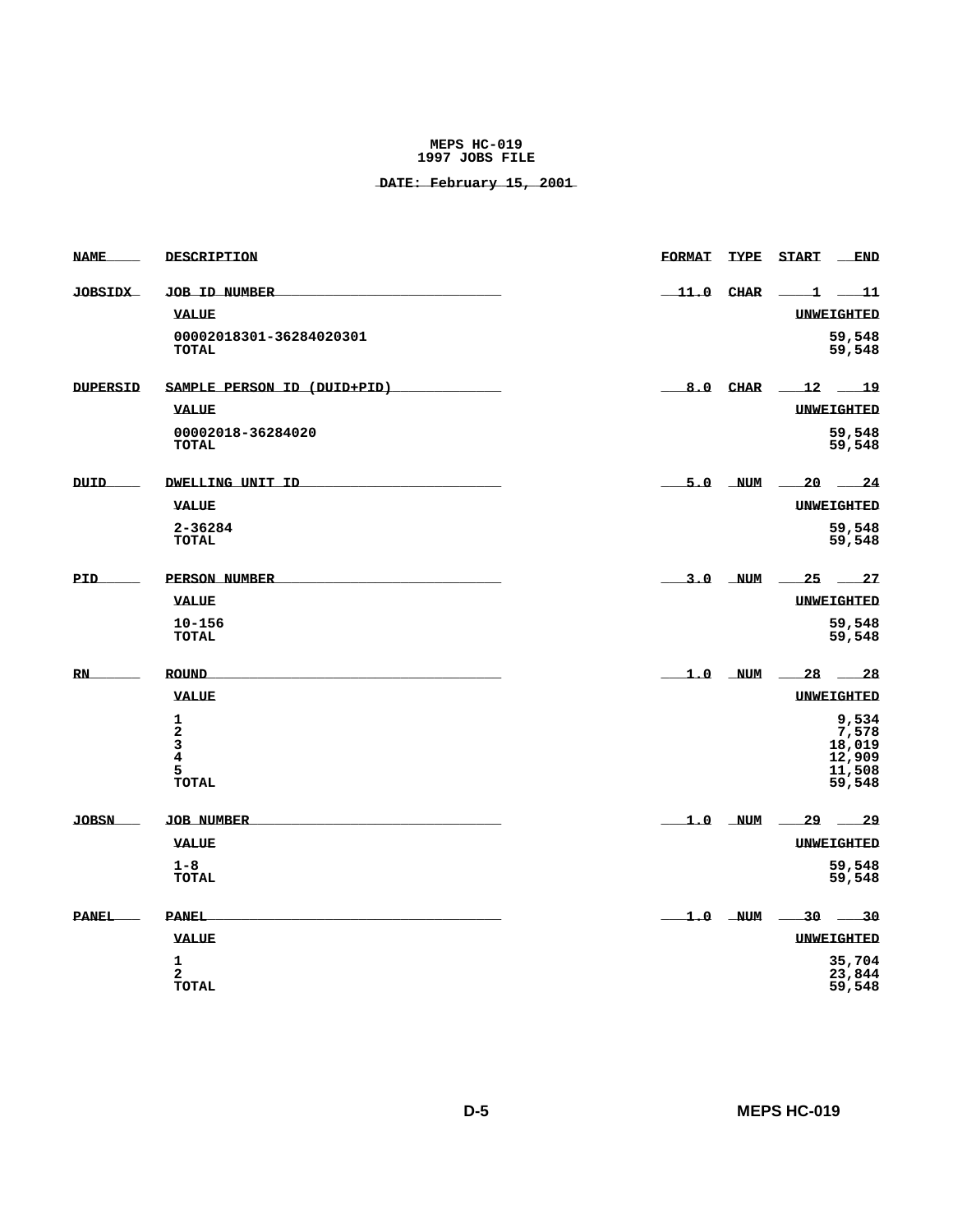| <b>NAME</b>    | DESCRIPTION                                                                                                                                        | <b>FORMAT</b><br><b>TYPE</b><br><b>START</b><br><b>END</b>                                                    |
|----------------|----------------------------------------------------------------------------------------------------------------------------------------------------|---------------------------------------------------------------------------------------------------------------|
| <b>JOBTYPE</b> | SELF-EMPLOYED OR WORK FOR SOMEONE ELSE                                                                                                             | $2.0$ NUM $-31$ $-32$                                                                                         |
|                | <b>VALUE</b>                                                                                                                                       | <b>UNWEIGHTED</b>                                                                                             |
|                | -9 NOT ASERTAINED<br>$-8$ DK<br>-7 REFUSED<br>-1 INAPPLICABLE<br>1 SELF-EMPLOYED<br>2 FOR SOMEONE ELSE<br>TOTAL                                    | 4<br>20<br>24<br>10<br>8,240<br>51,250<br>59,548                                                              |
| <b>JSTRTM</b>  | JOB START DATE - MONTH                                                                                                                             | $2.0$ NUM $33$ $34$                                                                                           |
|                | <b>VALUE</b>                                                                                                                                       | UNWEIGHTED                                                                                                    |
|                | -9 NOT ASERTAINED<br>$-8$ DK<br>-7 REFUSED<br>-1 INAPPLICABLE<br>$1 - 12$<br>TOTAL                                                                 | 121<br>644<br>11<br>34,297<br>24,475<br>59,548                                                                |
| <b>JSTRTD</b>  | JOB START DATE - DAY                                                                                                                               | $2.0$ NUM $35$ 36                                                                                             |
|                | <b>VALUE</b>                                                                                                                                       | UNWEIGHTED                                                                                                    |
|                | -9 NOT ASERTAINED<br>$-8$ DK<br>-7 REFUSED<br>-1 INAPPLICABLE<br>$1 - 31$<br>TOTAL                                                                 | 153<br>3,876<br>14<br>41,439<br>14,066<br>59,548                                                              |
| <b>JSTRTY</b>  | JOB START DATE - YEAR                                                                                                                              | $4.0$ NUM $-37$ $-40$                                                                                         |
|                | <b>VALUE</b>                                                                                                                                       | <b>UNWEIGHTED</b>                                                                                             |
|                | -9 NOT ASERTAINED<br>$-8$ DK<br>-7 REFUSED<br>-1 INAPPLICABLE<br>1934-1990<br>1991<br>1992<br>1993<br>1994<br>1995<br>1996<br>1997<br><b>TOTAL</b> | 149<br>648<br>93<br>3,040<br>17,637<br>1,903<br>2,200<br>2,753<br>3,814<br>5,476<br>9,723<br>12,112<br>59,548 |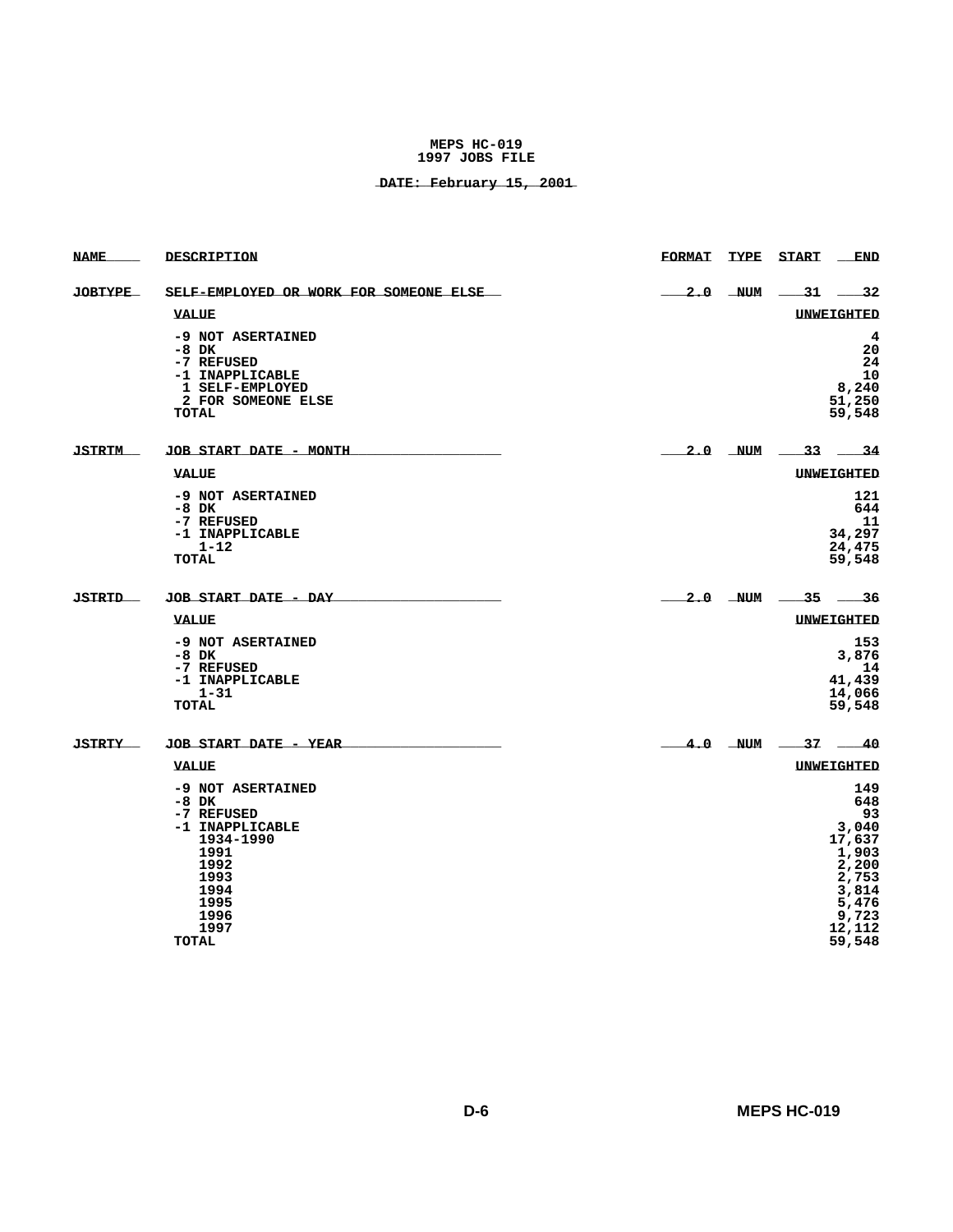| <b>NAME</b>     | DESCRIPTION                                                                                                                   | <b>FORMAT</b> | TYPE       | <b>START</b> | <b>END</b>                                                                    |
|-----------------|-------------------------------------------------------------------------------------------------------------------------------|---------------|------------|--------------|-------------------------------------------------------------------------------|
| <b>JSTOPM</b>   | JOB STOP DATE - MONTH                                                                                                         | 2.0           | <b>NUM</b> | $-41$        | $-42$                                                                         |
|                 | <b>VALUE</b>                                                                                                                  |               |            |              | <b>UNWEIGHTED</b>                                                             |
|                 | -9 NOT ASERTAINED<br>$-8$ DK<br>-7 REFUSED<br>-1 INAPPLICABLE<br>$1 - 12$<br><b>TOTAL</b>                                     |               |            |              | 81<br>275<br>29<br>41,452<br>17,711<br>59,548                                 |
| <b>JSTOPD</b>   | JOB STOP DATE - DAY                                                                                                           |               | $2.0$ NUM  | 43           | - 44                                                                          |
|                 | <b>VALUE</b>                                                                                                                  |               |            |              | <b>UNWEIGHTED</b>                                                             |
|                 | -9 NOT ASERTAINED<br>-8 DK<br>-7 REFUSED<br>-1 INAPPLICABLE<br>$1 - 31$<br><b>TOTAL</b>                                       |               |            |              | 101<br>1,591<br>31<br>41,882<br>15,943<br>59,548                              |
| <b>JSTOPY</b>   | JOB STOP DATE - YEAR                                                                                                          |               | $4.0$ NUM  | 45           | - 48                                                                          |
|                 | <b>VALUE</b>                                                                                                                  |               |            |              | <b>UNWEIGHTED</b>                                                             |
|                 | -9 NOT ASERTAINED<br>$-8$ DK<br>-7 REFUSED<br>-1 INAPPLICABLE<br>0 STILL AT JOB<br>1930-1995<br>1996<br>1997<br>1998<br>TOTAL |               |            |              | 32<br>253<br>31<br>37,405<br>1,458<br>2,429<br>431<br>16,980<br>529<br>59,548 |
| <b>RETIRJOB</b> | EM PERSON RETIRED FROM THIS JOB                                                                                               |               | $2.0$ NUM  | 49           | $-50$                                                                         |
|                 | <b>VALUE</b>                                                                                                                  |               |            |              | <b>UNWEIGHTED</b>                                                             |
|                 | -1 INAPPLICABLE<br>1 YES<br>2 NO<br><b>TOTAL</b>                                                                              |               |            |              | 5<br>1,238<br>58,305<br>59,548                                                |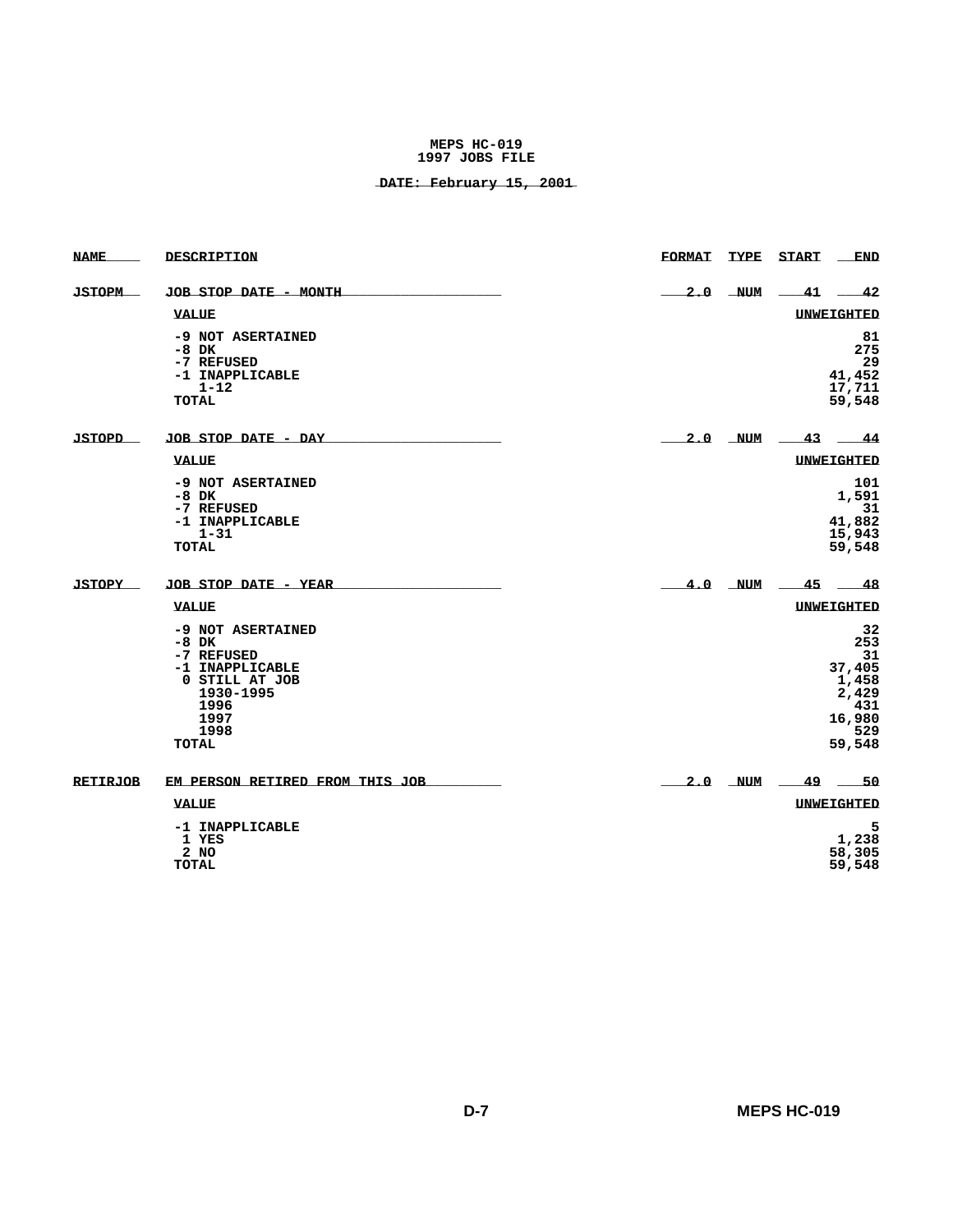| <b>NAME</b>     | DESCRIPTION                                                                                                                                                                                                                                                                                                      | <b>FORMAT</b> | TYPE<br><b>START</b>                | <b>END</b>                                                                     |
|-----------------|------------------------------------------------------------------------------------------------------------------------------------------------------------------------------------------------------------------------------------------------------------------------------------------------------------------|---------------|-------------------------------------|--------------------------------------------------------------------------------|
| <b>SUBTYPE</b>  | <b>JOB SUB-TYPE</b>                                                                                                                                                                                                                                                                                              | 2.0           | <b>NUM</b><br>$51-$                 | $-52$                                                                          |
|                 | <b>VALUE</b>                                                                                                                                                                                                                                                                                                     |               | UNWEIGHTED                          |                                                                                |
|                 | -1 INAPPLICABLE<br>1 CUR MAIN JOB<br>2 CUR MISC JOB IN REF PD<br>3 FMR MAIN JOB IN REF PD<br>4 FMR MISC JOB IN REF PD<br>5 LAST JOB OUTSD REF PD<br>6 RETIREMENT JOB<br>TOTAL                                                                                                                                    |               | 44,969<br>59,548                    | 4<br>4,397<br>6,105<br>1,036<br>2,634<br>403                                   |
| <b>MAIN JOB</b> | RJ01A STILL MAIN JOB OR BUSINESS                                                                                                                                                                                                                                                                                 | $2.0$ NUM     | $-53 - 54$                          |                                                                                |
|                 | <b>VALUE</b>                                                                                                                                                                                                                                                                                                     |               | <b>UNWEIGHTED</b>                   |                                                                                |
|                 | -9 NOT ASERTAINED<br>-8 DK<br>-1 INAPPLICABLE<br>1 YES<br>2 NO<br>TOTAL                                                                                                                                                                                                                                          |               | 25,537<br>33,562<br>59,548          | $\overline{\mathbf{2}}$<br>5<br>442                                            |
| <b>DIFFWAGE</b> | RJ02 ANY CHANGE IN WAGE AMOUNT?                                                                                                                                                                                                                                                                                  | $2.0$ NUM     | $-55$                               | $-56$                                                                          |
|                 | VALUE                                                                                                                                                                                                                                                                                                            |               | UNWEIGHTED                          |                                                                                |
|                 | -9 NOT ASERTAINED<br>$-8$ DK<br>-7 REFUSED<br>-1 INAPPLICABLE<br>1 YES<br>2 NO<br><b>TOTAL</b>                                                                                                                                                                                                                   |               | 30,341<br>6,038<br>22,507<br>59,548 | 33<br>537<br>92                                                                |
| <b>WHY DIFF</b> | RJ03 WHY WAGES CHANGED                                                                                                                                                                                                                                                                                           | $2.0$ NUM     | 57 58                               |                                                                                |
|                 | <b>VALUE</b>                                                                                                                                                                                                                                                                                                     |               | UNWEIGHTED                          |                                                                                |
|                 | -9 NOT ASERTAINED<br>$-8$ DK<br>-7 REFUSED<br>-1 INAPPLICABLE<br>1 PROMOTION OR DEMOTION<br>2 CHANGE IN RESP<br>3 PAY RAISE/DECREASE<br>4 ANUL COST OF LIVING INCR<br>5 NEW CONTRACT<br>6 CHANGE IN # HRS WRKD<br>7 CHANGE IN SHIFT TIME<br>8 RECEIVED EDU DEGREE<br>9 TOOK SPECIAL CLASSES<br>91 OTHER<br>TOTAL |               | 53,511<br>59,548                    | 40<br>6<br>1<br>803<br>274<br>3,955<br>505<br>103<br>63<br>16<br>8<br>1<br>262 |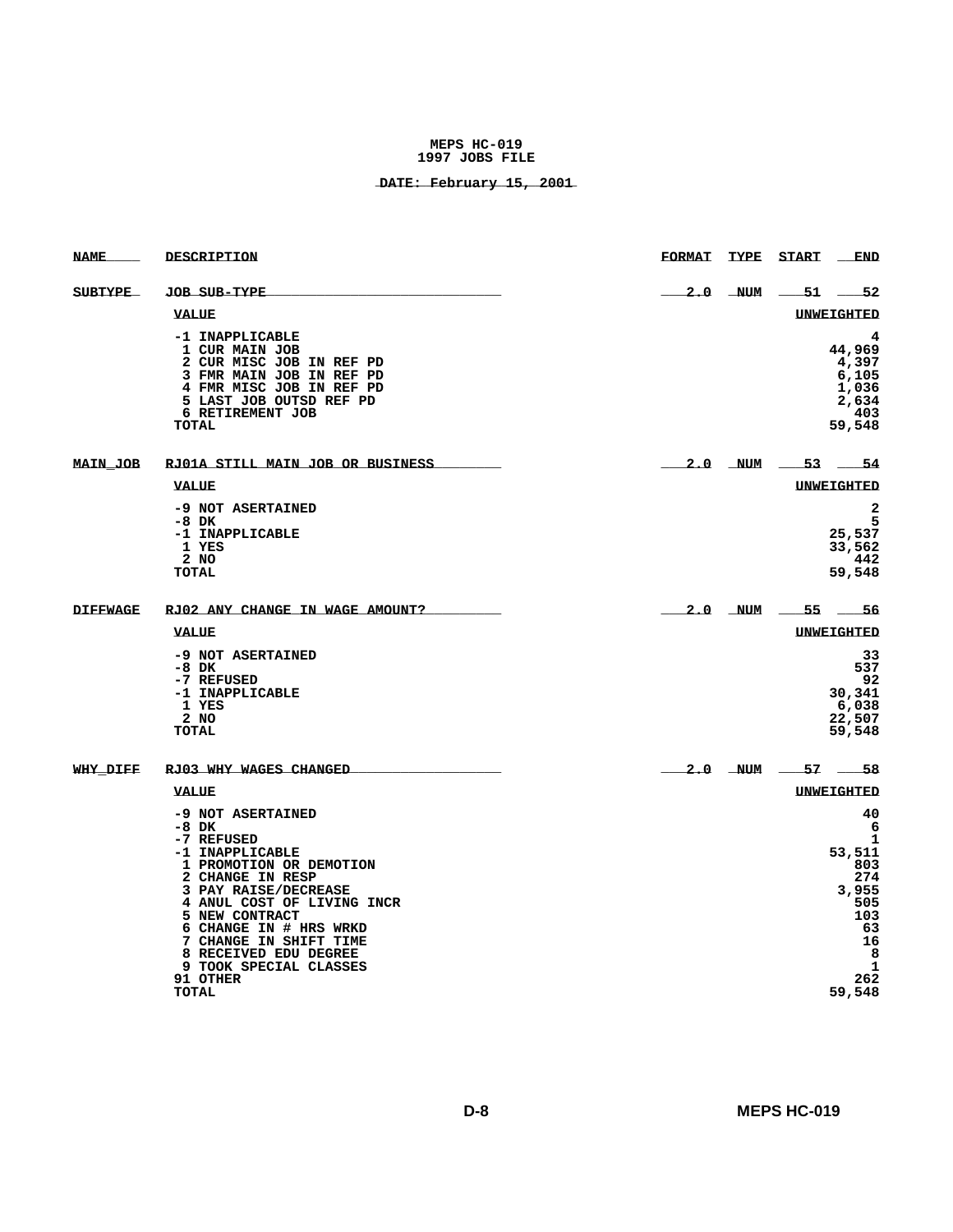| <b>NAME</b>     | DESCRIPTION                                                                                                                                                                                                                                                                                                                                                                                                                              | <b>FORMAT</b> | TYPE START END        |                                                                                                             |
|-----------------|------------------------------------------------------------------------------------------------------------------------------------------------------------------------------------------------------------------------------------------------------------------------------------------------------------------------------------------------------------------------------------------------------------------------------------------|---------------|-----------------------|-------------------------------------------------------------------------------------------------------------|
| <b>WORKSTAT</b> | RJ04 FULL OR PART TIME                                                                                                                                                                                                                                                                                                                                                                                                                   |               | $2.0$ NUM $-59$ $-60$ |                                                                                                             |
|                 | <b>VALUE</b>                                                                                                                                                                                                                                                                                                                                                                                                                             |               |                       | UNWEIGHTED                                                                                                  |
|                 | -9 NOT ASERTAINED<br>-8 DK<br>-7 REFUSED<br>-1 INAPPLICABLE<br>1 GE 35 HRS<br>2 LT 35 HRS<br>TOTAL                                                                                                                                                                                                                                                                                                                                       |               |                       | 22<br>22<br>5<br>25,541<br>27,192<br>6,766<br>59,548                                                        |
| Y CHANGE        | RJ05 WHY CHANGE IN FULL/PART TIME STATUS                                                                                                                                                                                                                                                                                                                                                                                                 |               | $2.0$ NUM 61 62       |                                                                                                             |
|                 | VALUE                                                                                                                                                                                                                                                                                                                                                                                                                                    |               |                       | UNWEIGHTED                                                                                                  |
|                 | -9 NOT ASERTAINED<br>$-8$ DK<br>-7 REFUSED<br>-1 INAPPLICABLE<br>1 PROMOTION OR DEMOTION<br>2 CHANGE IN RESPONSIBILITIES<br>3 CHANGE IN AMT OF WRK BUS BRINGS<br>4 CHANGE IN SHIFT TIME<br>5 CHANGE IN # OF EMPLOYEE AVAIL<br>6 ILLNESS/DISABILITY<br>7 TEMPORARY LEAVE<br>8 MATERNITY/PATERNITY LEAVE<br>9 GOING TO SCHL/FINISHED SCHL<br>10 CHANGE IN HOME/FAM SITUATION<br>11 NEED TIME OFF/WANT WRK MORE<br>91 OTHER<br><b>TOTAL</b> |               |                       | 6<br>4<br>1<br>58,258<br>88<br>136<br>345<br>32<br>50<br>76<br>16<br>24<br>101<br>59<br>53<br>299<br>59,548 |
| <b>STILLWRK</b> | RJ06 STILL WORK AT ESTAB/MISC JOB                                                                                                                                                                                                                                                                                                                                                                                                        |               | $2.0$ NUM 63 64       |                                                                                                             |
|                 | <b>VALUE</b><br>$-8$ DK<br>-7 REFUSED<br>-1 INAPPLICABLE<br>1 YES<br>2 NO<br><b>TOTAL</b>                                                                                                                                                                                                                                                                                                                                                |               |                       | <b>UNWEIGHTED</b><br>7<br>1<br>55,816<br>3,008<br>716<br>59,548                                             |
| <b>OFFTAKEI</b> | RJ07 OFFERED INSURANCE AND NOW TAKE                                                                                                                                                                                                                                                                                                                                                                                                      |               | 2.0 NUM 65 66         |                                                                                                             |
|                 | <b>VALUE</b>                                                                                                                                                                                                                                                                                                                                                                                                                             |               |                       | <b>UNWEIGHTED</b>                                                                                           |
|                 | -9 NOT ASERTAINED<br>$-8$ DK<br>-1 INAPPLICABLE<br>1 YES<br>$2$ NO<br><b>TOTAL</b>                                                                                                                                                                                                                                                                                                                                                       |               |                       | $\overline{a}$<br>14<br>55,777<br>992<br>2,763<br>59,548                                                    |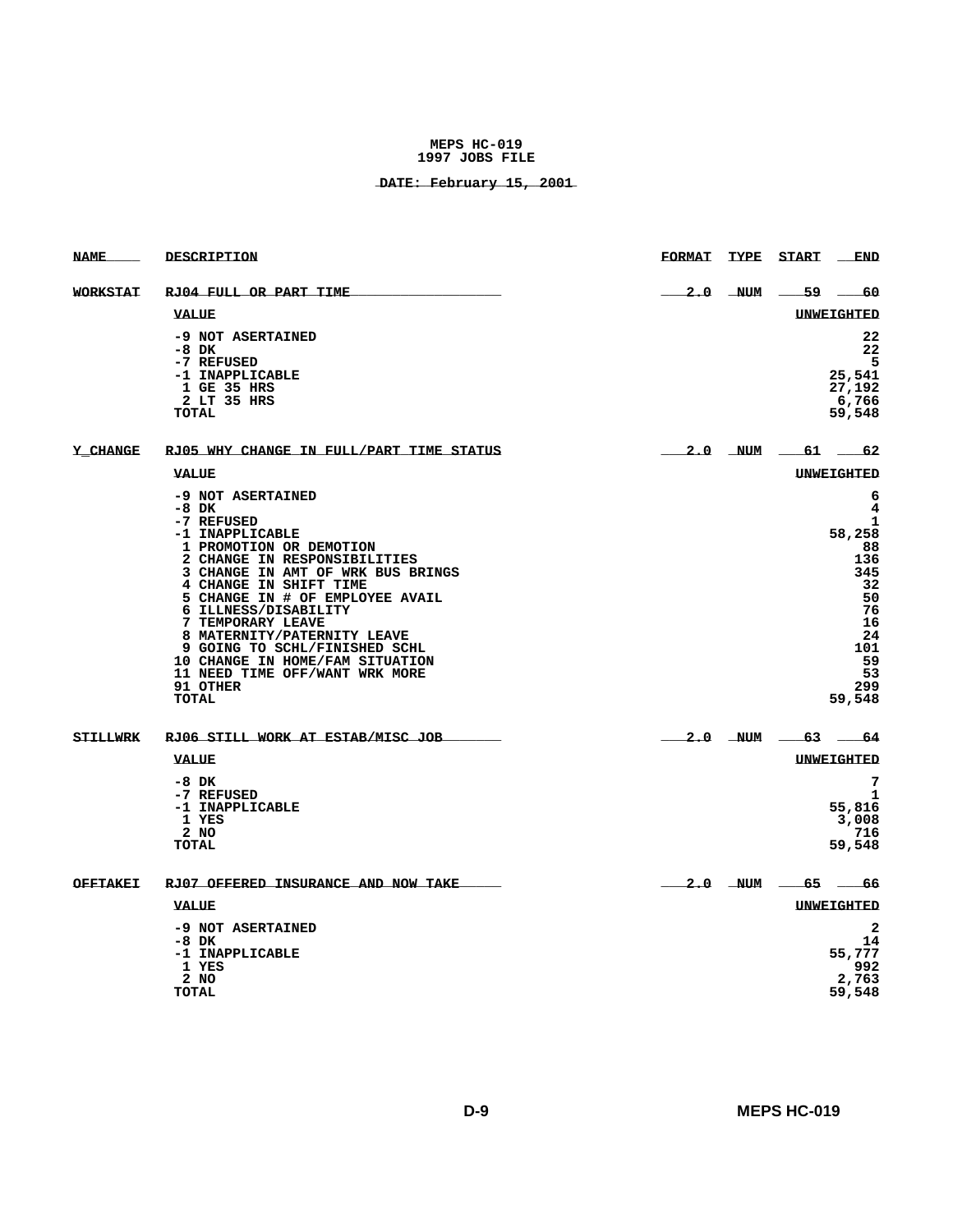| <b>NAME</b>     | <b>DESCRIPTION</b>                                                                                                                                                                                                                                                                                                                                         | <b>FORMAT</b> | <b>TYPE</b> | <b>START</b>          | <b>END</b>                                                                                                               |
|-----------------|------------------------------------------------------------------------------------------------------------------------------------------------------------------------------------------------------------------------------------------------------------------------------------------------------------------------------------------------------------|---------------|-------------|-----------------------|--------------------------------------------------------------------------------------------------------------------------|
| <b>NOWTAKEI</b> | RJ08 NOW OFFERED AND TAKE INSURANCE                                                                                                                                                                                                                                                                                                                        |               | $2.0$ NUM   | $-67$                 |                                                                                                                          |
|                 | <b>VALUE</b>                                                                                                                                                                                                                                                                                                                                               |               |             |                       | <b>UNWEIGHTED</b>                                                                                                        |
|                 | -9 NOT ASERTAINED<br>$-8$ DK<br>-7 REFUSED<br>-1 INAPPLICABLE<br>1 YES<br>2 NO<br><b>TOTAL</b>                                                                                                                                                                                                                                                             |               |             |                       | 25<br>90<br>3<br>42,522<br>2,072<br>14,836<br>59,548                                                                     |
| <b>WHY LEFT</b> | RJ10 REASON WHY NOT AT JOB NOW                                                                                                                                                                                                                                                                                                                             |               | 2.0 NUM     | $-69$ 70              |                                                                                                                          |
|                 | <b>VALUE</b>                                                                                                                                                                                                                                                                                                                                               |               |             |                       | <b>UNWEIGHTED</b>                                                                                                        |
|                 | -9 NOT ASERTAINED<br>$-8$ DK<br>-7 REFUSED<br>-1 INAPPLICABLE<br>1 JOB ENDED<br>2 BUSINESS DISOLVED OR SOLD<br>3 RETIRED<br>4 ILLNESS OR INJURY<br>5 LAID OFF<br>6 QUIT TO HAVE A BABY<br>7 QUIT TO GO TO SCHOOL<br>8 QUIT TO TAKE CARE OF HOME/FAM<br>9 QUIT BECAUSE WANTED TIME OFF<br>10 QUIT TO TAKE OTHER JOB<br>11 UNPAID LEAVE<br>91 OTHER<br>TOTAL |               |             |                       | 21<br>51<br>24<br>54,238<br>480<br>296<br>154<br>230<br>418<br>63<br>325<br>218<br>198<br>1,694<br>22<br>1,116<br>59,548 |
| <b>NUMEMPS</b>  | ESTABLISHMENT SIZE-NONSELF-EMP                                                                                                                                                                                                                                                                                                                             |               |             | $3.0$ NUM $-71$ $-73$ |                                                                                                                          |
|                 | VALUE                                                                                                                                                                                                                                                                                                                                                      |               |             |                       | <b>UNWEIGHTED</b>                                                                                                        |
|                 | $-10$ # OF EMP > 1000<br>-9 NOT ASERTAINED                                                                                                                                                                                                                                                                                                                 |               |             |                       | 1,023<br>168                                                                                                             |
|                 | -8 DK                                                                                                                                                                                                                                                                                                                                                      |               |             |                       | 8,889                                                                                                                    |
|                 | -7 REFUSED<br>-1 INAPPLICABLE<br>0                                                                                                                                                                                                                                                                                                                         |               |             |                       | 65<br>33,953<br>13                                                                                                       |
|                 | $1 - 9$                                                                                                                                                                                                                                                                                                                                                    |               |             |                       | 4,539                                                                                                                    |
|                 | $10 - 25$<br>$26 - 49$                                                                                                                                                                                                                                                                                                                                     |               |             |                       | 3,581<br>1,716                                                                                                           |
|                 | 50-100                                                                                                                                                                                                                                                                                                                                                     |               |             |                       | 2,547                                                                                                                    |
|                 | 101-500<br>501-954                                                                                                                                                                                                                                                                                                                                         |               |             |                       | 2,693<br>361                                                                                                             |
|                 | <b>TOTAL</b>                                                                                                                                                                                                                                                                                                                                               |               |             |                       | 59,548                                                                                                                   |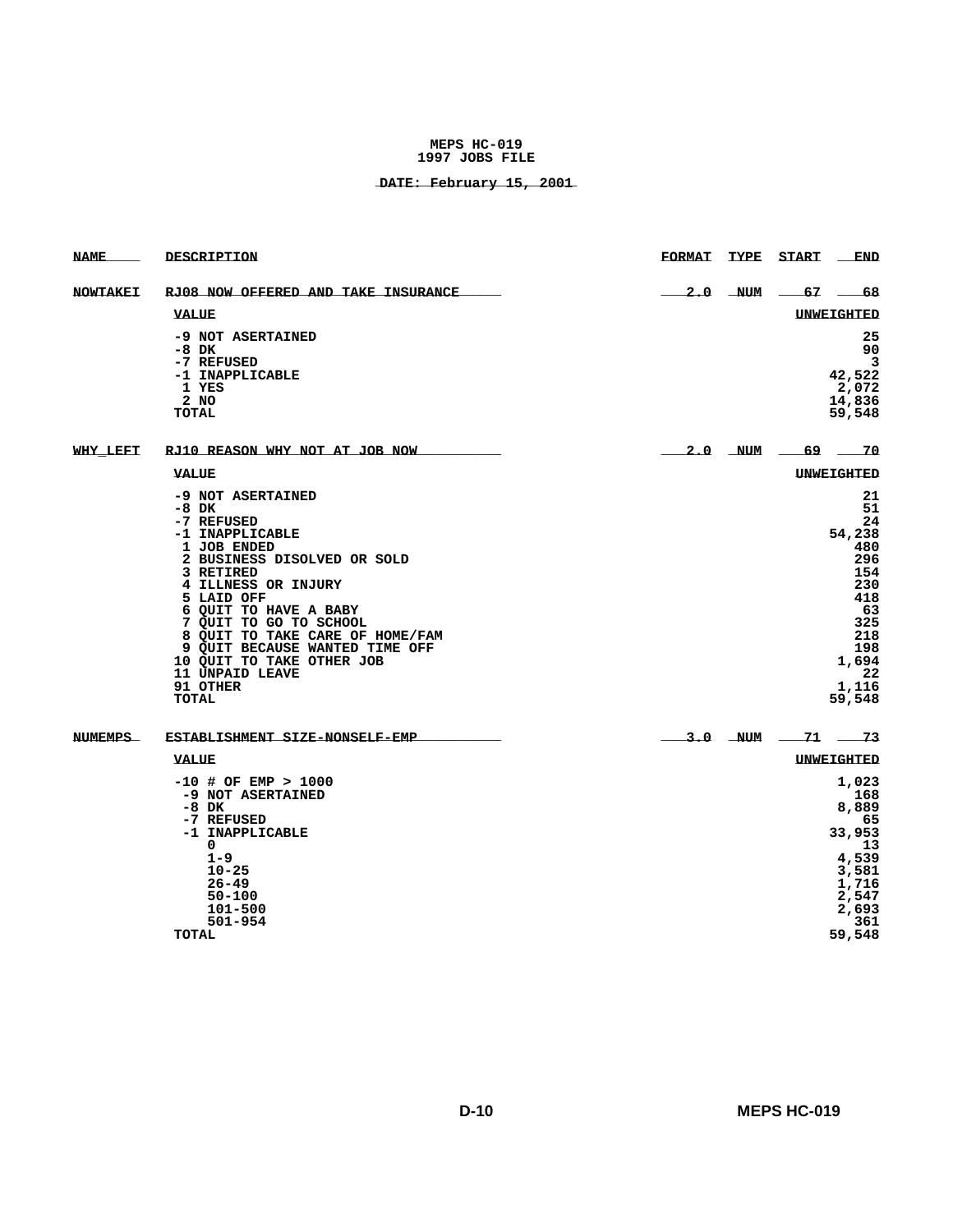| <b>NAME</b>     | <b>DESCRIPTION</b>                                                                                                                                                                      | <b>FORMAT</b> | TYPE      | <b>START</b><br><b>END</b>                                                           |
|-----------------|-----------------------------------------------------------------------------------------------------------------------------------------------------------------------------------------|---------------|-----------|--------------------------------------------------------------------------------------|
| <b>ESTMATE1</b> | CATEGORICAL APPROX. ESTAB SIZE                                                                                                                                                          |               | $3.0$ NUM | -74 -<br>- 76                                                                        |
|                 | <b>VALUE</b>                                                                                                                                                                            |               |           | <b>UNWEIGHTED</b>                                                                    |
|                 | $-10$ GT $1,000$<br>-9 NOT ASERTAINED<br>$-8$ DK<br>-7 REFUSED<br>-1 INAPPLICABLE<br>$11-9$<br>$2 10 - 25$<br>$326 - 49$<br>$450 - 100$<br>5 101-500<br>$6 501 - 1,000$<br><b>TOTAL</b> |               |           | 408<br>85<br>912<br>23<br>55,359<br>279<br>527<br>403<br>529<br>766<br>257<br>59,548 |
| <b>MORELOC</b>  | EM93 MORE THAN ONE LOCATION                                                                                                                                                             |               | $2.0$ NUM | $-77$ $-78$                                                                          |
|                 | VALUE                                                                                                                                                                                   |               |           | UNWEIGHTED                                                                           |
|                 | -9 NOT ASERTAINED<br>$-8$ DK<br>-7 REFUSED<br>-1 INAPPLICABLE<br>1 YES<br>2 NO<br><b>TOTAL</b>                                                                                          |               |           | 105<br>1,015<br>38<br>33,948<br>15,537<br>8,905<br>59,548                            |
| <b>BUSINC</b>   | EM94 BUSINESS INCORPORATED                                                                                                                                                              |               | $2.0$ NUM | $79 -$<br>- 80                                                                       |
|                 | <b>VALUE</b>                                                                                                                                                                            |               |           | <b>UNWEIGHTED</b>                                                                    |
|                 | -9 NOT ASERTAINED<br>$-8$ DK<br>-7 REFUSED<br>-1 INAPPLICABLE<br>1 YES<br>$2$ NO<br><b>TOTAL</b>                                                                                        |               |           | 26<br>42<br>6<br>58,299<br>272<br>903<br>59,548                                      |
| <b>PROPRIET</b> | EM95 PROPRIETORSHIP OR PARTNERSHIP                                                                                                                                                      | 2.0 NUM       |           | $-81 - 82$                                                                           |
|                 | <b>VALUE</b>                                                                                                                                                                            |               |           | <b>UNWEIGHTED</b>                                                                    |
|                 | -9 NOT ASERTAINED<br>$-8$ DK<br>-7 REFUSED<br>-1 INAPPLICABLE<br>1 YES<br>$2$ NO<br><b>TOTAL</b>                                                                                        |               |           | 25<br>38<br>$\overline{2}$<br>58,576<br>807<br>100<br>59,548                         |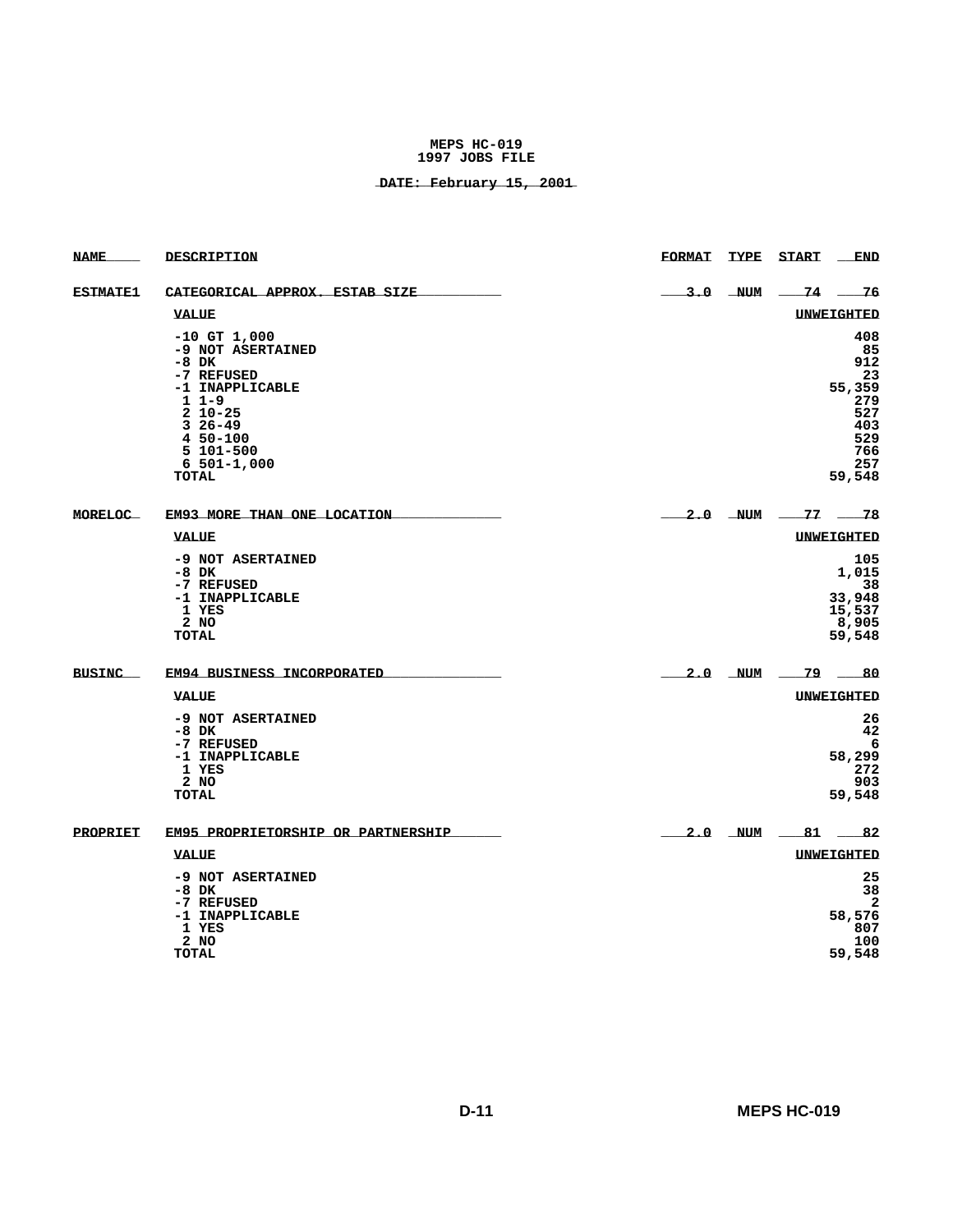| <b>NAME</b>     | DESCRIPTION                                                                                                                                                                                                                              | <b>FORMAT</b> | TYPE      | <b>START</b> | <b>END</b>                                                                                             |
|-----------------|------------------------------------------------------------------------------------------------------------------------------------------------------------------------------------------------------------------------------------------|---------------|-----------|--------------|--------------------------------------------------------------------------------------------------------|
| <b>TYPEEMPL</b> | EM96 EMPLOYEE TYPE                                                                                                                                                                                                                       | 2.0           | NUM       | $-83$        | -84                                                                                                    |
|                 | <b>VALUE</b>                                                                                                                                                                                                                             |               |           |              | <b>UNWEIGHTED</b>                                                                                      |
|                 | -9 NOT ASERTAINED<br>-8 DK<br>-7 REFUSED<br>-1 INAPPLICABLE<br>1 PRIVATE<br>2 FEDERAL<br>3 STATE<br>4 LOCAL<br>5 ARMED FORCES<br>6 FOREIGN NON US GOV<br><b>TOTAL</b>                                                                    |               |           |              | 33<br>454<br>48<br>11,797<br>39,070<br>1,422<br>3,051<br>3,493<br>160<br>20<br>59,548                  |
| <b>YLEFT</b>    | EM101 NO JOB REASON                                                                                                                                                                                                                      |               | 2.0 NUM   | $-85$        | - 86                                                                                                   |
|                 | <b>VALUE</b>                                                                                                                                                                                                                             |               |           |              | <b>UNWEIGHTED</b>                                                                                      |
|                 | -9 NOT ASERTAINED<br>$-8$ DK<br>-7 REFUSED<br>-1 INAPPLICABLE<br>1 JOB ENDED<br>2 RETIRED<br>3 ILLNESS OR INJURY<br>4 LAID OFF<br>5 HAVE BABY<br>6 SCHOOL<br>7 HOME CARE<br>8 TIME OFF<br>9 OTHER JOB<br>91 OTHER REASON<br><b>TOTAL</b> |               |           |              | 12<br>26<br>8<br>56,425<br>383<br>69<br>529<br>270<br>119<br>230<br>333<br>116<br>377<br>651<br>59,548 |
| <b>YNOBUSN</b>  | EM102 WHY NO BUSINESS?                                                                                                                                                                                                                   |               | $2.0$ NUM | 87 _         | 88                                                                                                     |
|                 | <b>VALUE</b>                                                                                                                                                                                                                             |               |           |              | <b>UNWEIGHTED</b>                                                                                      |
|                 | -7 REFUSED<br>-1 INAPPLICABLE<br>1 BUSINESS SOLD<br>2 RETIRED<br>3 ILLNESS/INJURY<br>4 HAVE BABY<br>5 SCHOOL<br>6 HOME CARE<br>7 TIME OFF<br>8 OTHER JOB<br>91 OTHER REASON<br><b>TOTAL</b>                                              |               |           |              | 1<br>59,343<br>38<br>9<br>51<br>7<br>10<br>17<br>7<br>21<br>44<br>59,548                               |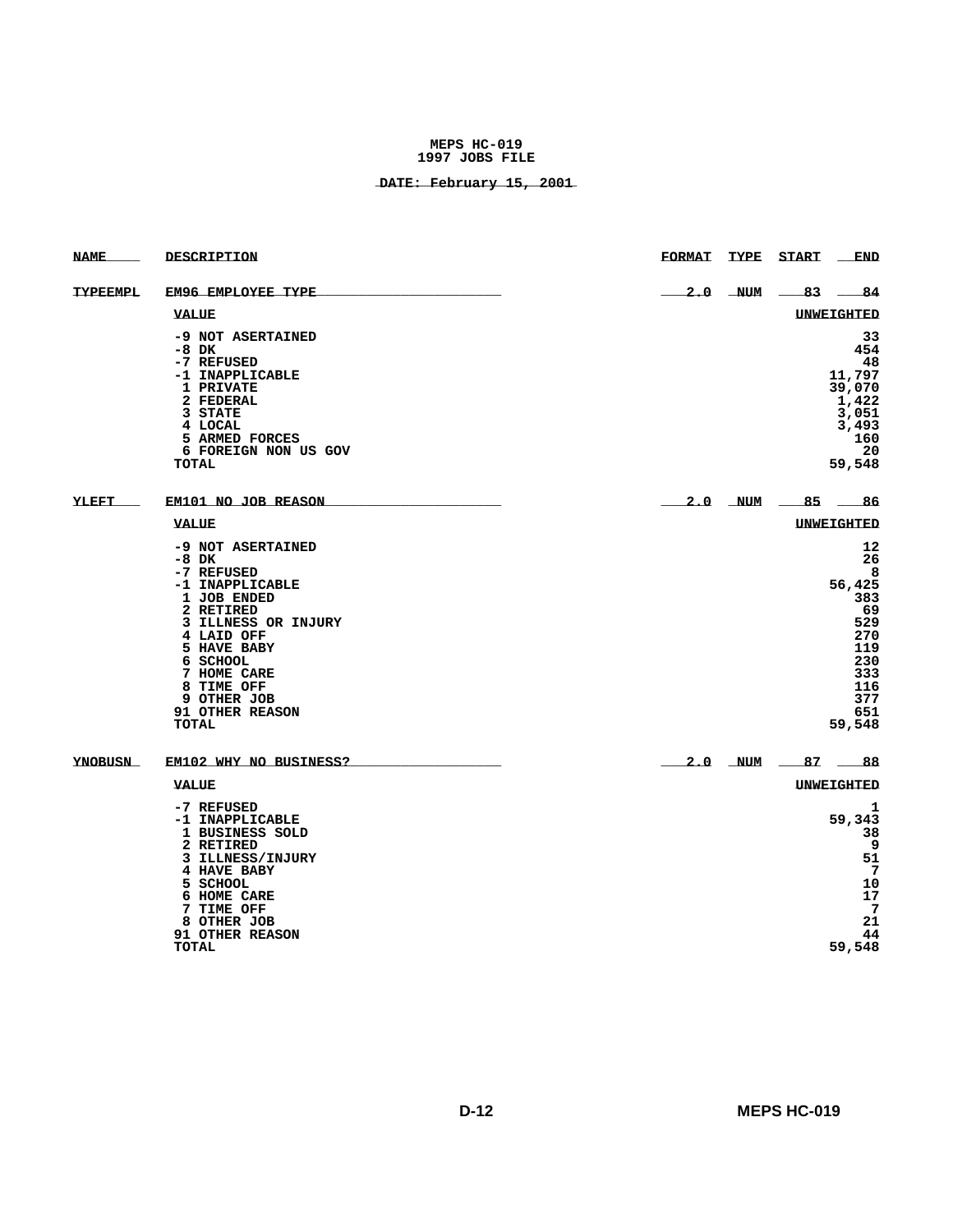| <b>NAME</b>      | DESCRIPTION                                                                                                                                                             | <b>FORMAT</b> | <b>TYPE</b> | <b>START</b>          | <b>END</b>                                                                                                |
|------------------|-------------------------------------------------------------------------------------------------------------------------------------------------------------------------|---------------|-------------|-----------------------|-----------------------------------------------------------------------------------------------------------|
| <b>RECALL___</b> | EM103 RECALL WITHIN 30 DAYS?                                                                                                                                            |               | $2.0$ NUM   | -89                   | ___90                                                                                                     |
|                  | <b>VALUE</b>                                                                                                                                                            |               |             |                       | <b>UNWEIGHTED</b>                                                                                         |
|                  | -9 NOT ASERTAINED<br>$-8$ DK<br>-1 INAPPLICABLE<br>1 YES<br>$2$ NO<br><b>TOTAL</b>                                                                                      |               |             |                       | 6<br>7<br>59,335<br>25<br>175<br>59,548                                                                   |
| <b>HRSPRWK</b>   | EM111/104, EW17 NUMBER OF HOURS PER WEEK                                                                                                                                |               |             | $3.0$ NUM $-91$ $-93$ |                                                                                                           |
|                  | <b>VALUE</b>                                                                                                                                                            |               |             |                       | UNWEIGHTED                                                                                                |
|                  | -9 NOT ASERTAINED<br>$-8$ DK<br>-7 REFUSED<br>-1 INAPPLICABLE<br>0<br>$1 - 20$<br>$21 - 30$<br>$31 - 40$<br>$41 - 60$<br>61-80<br>$81 - 120$<br>121-168<br><b>TOTAL</b> |               |             |                       | 241<br>1,697<br>130<br>3,371<br>37<br>9,771<br>5,012<br>27,593<br>10,315<br>1,107<br>255<br>-19<br>59,548 |
| HRS35WK          | EM105 WORK 35 HOURS?                                                                                                                                                    |               | $2.0$ NUM   |                       | $-94 - 95$                                                                                                |
|                  | <b>VALUE</b>                                                                                                                                                            |               |             |                       | <b>UNWEIGHTED</b>                                                                                         |
|                  | -9 NOT ASERTAINED<br>-8 DK<br>-7 REFUSED<br>-1 INAPPLICABLE<br>1 YES<br>2 NO<br>TOTAL                                                                                   |               |             |                       | 98<br>199<br>51<br>58,123<br>635<br>442<br>59,548                                                         |
| <b>APXHRDAY</b>  | EM106 APPROX # OF HOURS WORKED PER DAY                                                                                                                                  |               |             | $2.0$ NUM $-96$ $-97$ |                                                                                                           |
|                  | <b>VALUE</b>                                                                                                                                                            |               |             |                       | <b>UNWEIGHTED</b>                                                                                         |
|                  | $-8$ DK<br>-1 INAPPLICABLE<br>$2-20$ HRS/DAY<br><b>TOTAL</b>                                                                                                            |               |             |                       | 5<br>59,344<br>199<br>59,548                                                                              |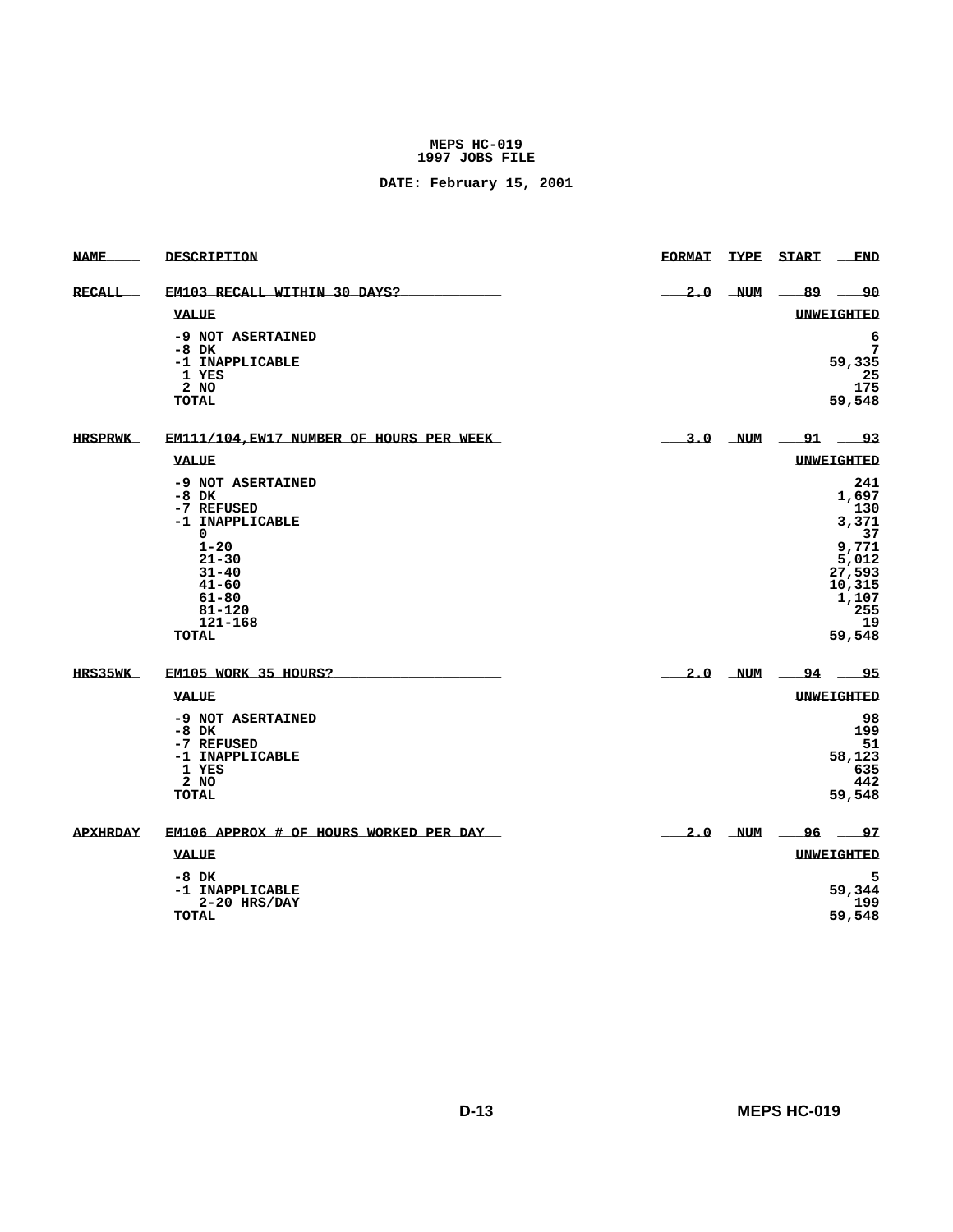| <b>NAME</b>     | DESCRIPTION                                                                                    | <b>FORMAT</b> |           | TYPE START                | <b>END</b>                                              |
|-----------------|------------------------------------------------------------------------------------------------|---------------|-----------|---------------------------|---------------------------------------------------------|
| <b>SICKPAY</b>  | EM107 DOES PERSON HAVE PAID SICK LEAVE                                                         |               | $2.0$ NUM |                           |                                                         |
|                 | <b>VALUE</b>                                                                                   |               |           |                           | <b>UNWEIGHTED</b>                                       |
|                 | -9 NOT ASERTAINED<br>$-8$ DK<br>-7 REFUSED<br>-1 INAPPLICABLE<br>1 YES<br>2 NQ<br><b>TOTAL</b> |               |           |                           | 52<br>456<br>20<br>48,105<br>4,417<br>6,498<br>59,548   |
| <b>PAYDRVST</b> | EM108 IS THERE PAID SICK LEAVE FOR DR'S                                                        |               |           | $2.0$ NUM $\_100$ $\_101$ |                                                         |
|                 | <b>VALUE</b>                                                                                   |               |           |                           | <b>UNWEIGHTED</b>                                       |
|                 | -9 NOT ASERTAINED<br>$-8$ DK<br>-1 INAPPLICABLE<br>1 YES<br>$2$ NO<br><b>TOTAL</b>             |               |           |                           | $\mathbf{2}$<br>166<br>55,129<br>3,691<br>560<br>59,548 |
| <b>PAYVACTN</b> | EM109 DOES PERSON GET PAID VACATION                                                            |               |           | $2.0$ NUM $-102$ $-103$   |                                                         |
|                 | <b>VALUE</b>                                                                                   |               |           |                           | <b>UNWEIGHTED</b>                                       |
|                 | -9 NOT ASERTAINED<br>$-8$ DK<br>-7 REFUSED<br>-1 INAPPLICABLE<br>1 YES<br>2 NO<br><b>TOTAL</b> |               |           |                           | 49<br>379<br>20<br>48,107<br>5,504<br>5,489<br>59,548   |
| <b>RETIRPLN</b> | EM110 DOES PERSON HAVE PENSION/RETIREMEN                                                       |               |           | $2.0$ NUM $-104$ $-105$   |                                                         |
|                 | <b>VALUE</b>                                                                                   |               |           |                           | <b>UNWEIGHTED</b>                                       |
|                 | -9 NOT ASERTAINED<br>-8 DK<br>-7 REFUSED<br>-1 INAPPLICABLE<br>1 YES<br>$2$ NO<br><b>TOTAL</b> |               |           |                           | 50<br>503<br>22<br>48,106<br>3,387<br>7,480<br>59,548   |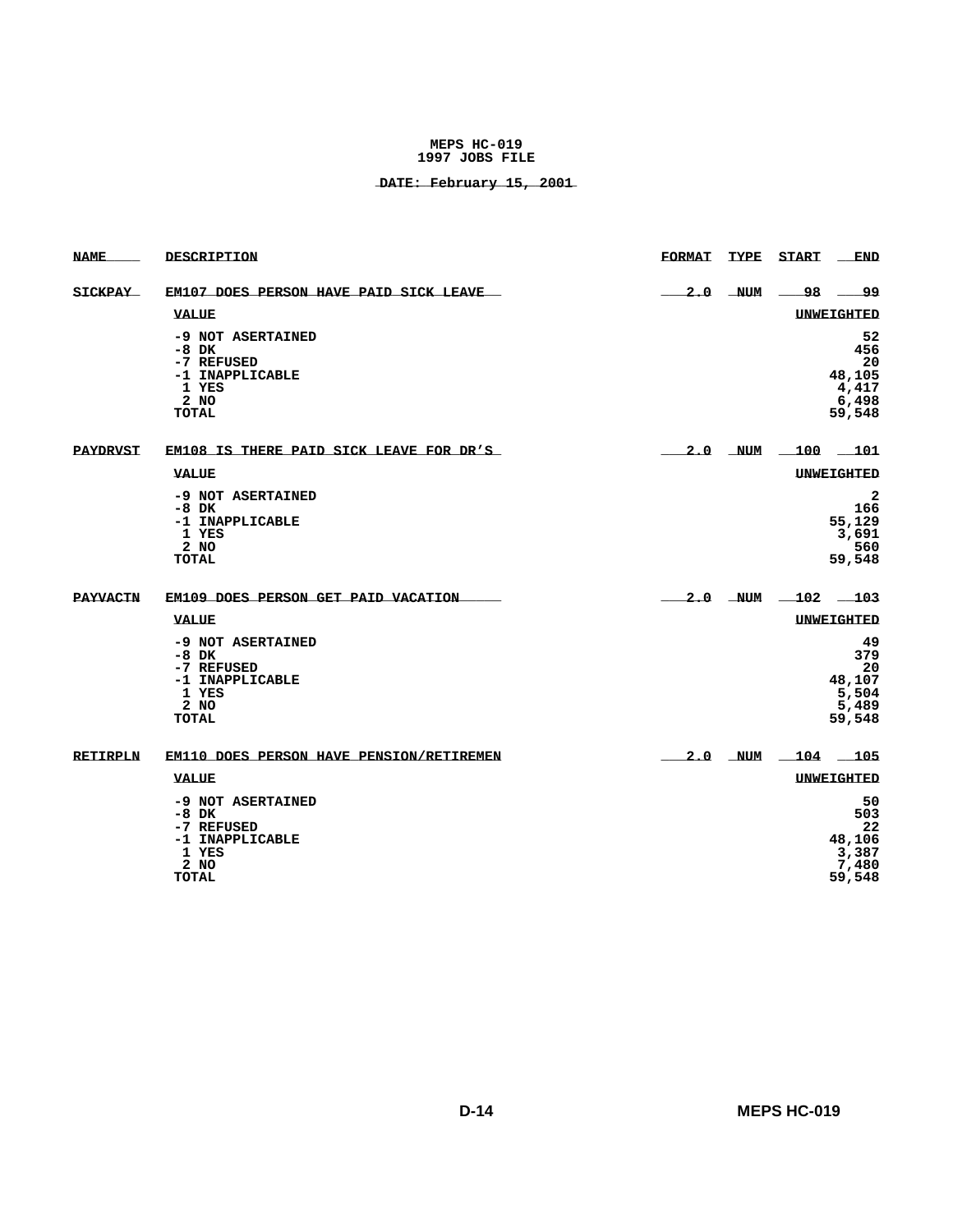| <b>NAME</b>     | DESCRIPTION                                                                                                                              | <b>FORMAT</b>     | <b>TYPE</b> | <b>START</b>           | <b>END</b>                                             |
|-----------------|------------------------------------------------------------------------------------------------------------------------------------------|-------------------|-------------|------------------------|--------------------------------------------------------|
| <b>WKLYAMT</b>  | <b>EM112 USUAL WEEKLY GROSS INCOME</b>                                                                                                   |                   | $7.2$ NUM   | $-106$ $-112$          |                                                        |
|                 | <b>VALUE</b>                                                                                                                             |                   |             |                        | <b>UNWEIGHTED</b>                                      |
|                 | $-10$ HOURLY WAGE >= \$67.00<br>-9 NOT ASCERTAINED<br>$-8$ DK<br>-7 REFUSED<br>-1 INAPPLICABLE<br>0<br>$2.00 - 1,750.00$<br><b>TOTAL</b> |                   |             |                        | 24<br>26<br>263<br>43<br>58,144<br>49<br>999<br>59,548 |
| <b>EMPLINS</b>  | <b>EM113 HAVE HEALTH INSURANCE THRU THIS JO</b>                                                                                          | $2.0$ NUM 113 114 |             |                        |                                                        |
|                 | <b>VALUE</b>                                                                                                                             |                   |             |                        | <b>UNWEIGHTED</b>                                      |
|                 | -9 NOT ASERTAINED<br>$-8$ DK<br>-7 REFUSED<br>-1 INAPPLICABLE<br>1 YES<br>2 NO<br>TOTAL                                                  |                   |             |                        | 76<br>507<br>40<br>9,730<br>23,135<br>26,060<br>59,548 |
| <b>OFFRDINS</b> | EM114 OFFERED INSURANCE BUT CHOSE NOT TO                                                                                                 |                   | $2.0$ NUM   |                        | $-115 - 116$                                           |
|                 | <b>VALUE</b>                                                                                                                             |                   |             |                        | UNWEIGHTED                                             |
|                 | -9 NOT ASERTAINED<br>$-8$ DK<br>-7 REFUSED<br>-1 INAPPLICABLE<br>1 YES<br>2 NO<br>TOTAL                                                  |                   |             |                        | 283<br>410<br>6<br>25,352<br>5,751<br>27,746<br>59,548 |
| <b>DIFFPLNS</b> | EM115 CHOICE OF DIFFERENT HEALTH INS PLA                                                                                                 |                   |             | <u>2.0 NUM 117 118</u> |                                                        |
|                 | <b>VALUE</b>                                                                                                                             |                   |             |                        | UNWEIGHTED                                             |
|                 | -9 NOT ASERTAINED<br>$-8$ DK<br>-7 REFUSED<br>-1 INAPPLICABLE<br>1 YES, GT ONE<br>2 NO, ONLY ONE<br>TOTAL                                |                   |             |                        | 27<br>450<br>5<br>52,666<br>2,967<br>3,433<br>59,548   |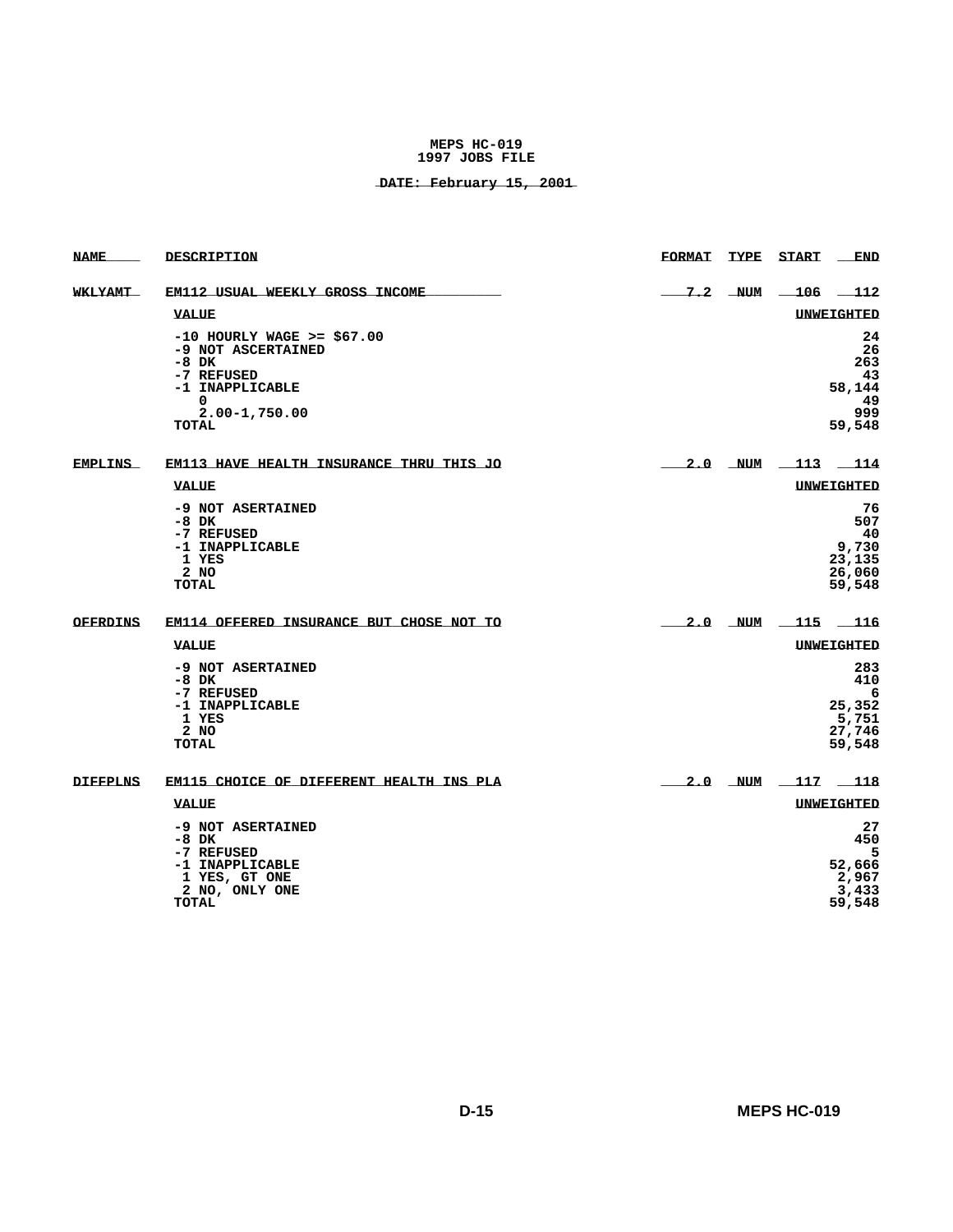| <b>NAME</b>     | DESCRIPTION                                                                                                     | <b>FORMAT</b> | TYPE START                | $_{\rm END}$                                               |
|-----------------|-----------------------------------------------------------------------------------------------------------------|---------------|---------------------------|------------------------------------------------------------|
| INUNION         | EM116 BELONG TO LABOR UNION                                                                                     |               | $2.0$ NUM $-119$ $-120$   |                                                            |
|                 | <b>VALUE</b>                                                                                                    |               | <b>UNWEIGHTED</b>         |                                                            |
|                 | -9 NOT ASERTAINED<br>$-8$ DK<br>-7 REFUSED<br>-1 INAPPLICABLE<br>1 YES<br>2 NO<br><b>TOTAL</b>                  |               |                           | 73<br>255<br>23<br>42,173<br>1,531<br>15,493<br>59,548     |
| <b>PROVDINS</b> | EM117 WHO PROVIDES HEALTH INSURANCE                                                                             |               | $2.0$ NUM $\_121$ $\_122$ |                                                            |
|                 | VALUE                                                                                                           |               | <b>UNWEIGHTED</b>         |                                                            |
|                 | -9 NOT ASERTAINED<br>$-8$ DK<br>-1 INAPPLICABLE<br>1 EMPLOYER<br>2 UNION<br>3 BOTH<br><b>TOTAL</b>              |               |                           | 3<br>72<br>56,599<br>1,695<br>876<br>303<br>59,548         |
| <b>HHMEMBER</b> | EM122 ANY OTHER HH MEMBER WRK AT THIS BU                                                                        |               | $2.0$ NUM $123$ $124$     |                                                            |
|                 | <b>VALUE</b>                                                                                                    |               | <b>UNWEIGHTED</b>         |                                                            |
|                 | -9 NOT ASERTAINED<br>-8 DK<br>-7 REFUSED<br>-1 INAPPLICABLE<br>1 YES<br>2 NO<br><b>TOTAL</b>                    |               |                           | 9<br>$\mathbf{2}$<br>2<br>58,029<br>261<br>1,245<br>59,548 |
| <b>NUMFMEMB</b> | EM123 HOW MANY HH MEMBERS WORK THERE                                                                            |               | $2.0$ NUM $-125$ $-126$   |                                                            |
|                 | <b>VALUE</b>                                                                                                    |               | UNWEIGHTED                |                                                            |
|                 | -1 INAPPLICABLE<br>$1 - 4$<br>TOTAL                                                                             |               |                           | 59,288<br>260<br>59,548                                    |
| TOTLEMP         | ESTABLISTMENT SIZE-SELF-EMP                                                                                     |               | 3.0 NUM 127 129           |                                                            |
|                 | <b>VALUE</b>                                                                                                    |               | <b>UNWEIGHTED</b>         |                                                            |
|                 | $-10$ # OF EMP > 1000<br>-9 NOT ASERTAINED<br>-8 DK<br>-7 REFUSED<br>-1 INAPPLICABLE<br>0<br>$1 - 800$<br>TOTAL |               |                           | 46<br>27<br>211<br>14<br>51,308<br>109<br>7,833<br>59,548  |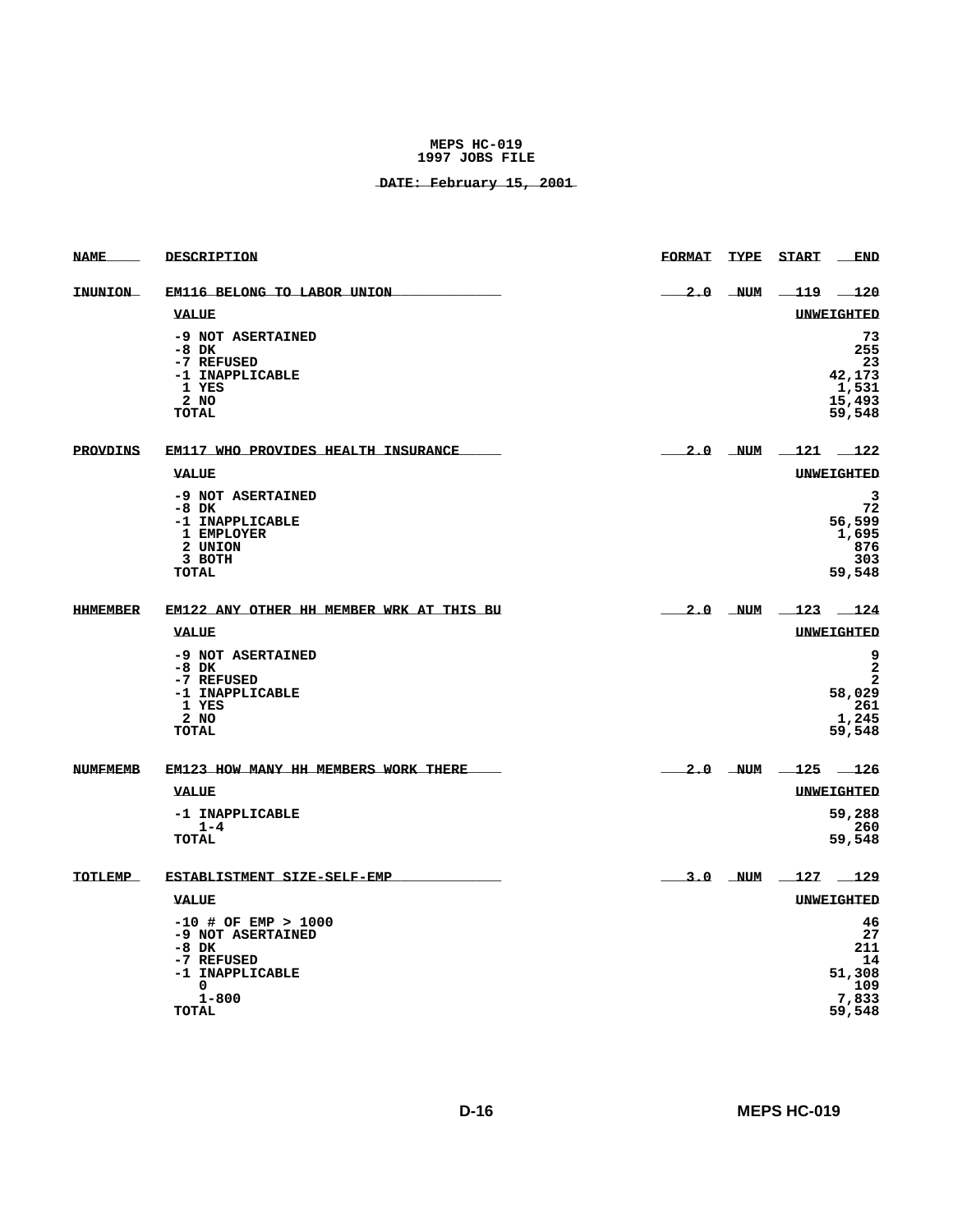| <b>NAME</b>     | DESCRIPTION                                                                                                                                 | <b>FORMAT</b>            | TYPE START _              | <b>END</b>                                                       |
|-----------------|---------------------------------------------------------------------------------------------------------------------------------------------|--------------------------|---------------------------|------------------------------------------------------------------|
| <b>SALARIED</b> | EW01 IS PERSON SALARIED, PAID BY THE HR,                                                                                                    | $-2.0$ NUM $-130$ $-131$ |                           |                                                                  |
|                 | <b>VALUE</b>                                                                                                                                |                          |                           | UNWEIGHTED                                                       |
|                 | -9 NOT ASERTAINED<br>$-8$ DK<br>-7 REFUSED<br>-1 INAPPLICABLE<br>1 SALARIED<br>2 PAID BY HOUR<br>3 OTHER<br>TOTAL                           |                          |                           | 65<br>333<br>90<br>18,910<br>12,418<br>25,673<br>2,059<br>59,548 |
| <b>HOWPAID</b>  | EW02 HOW IS PERSON PAID                                                                                                                     |                          | $2.0$ NUM $\_132$ $\_133$ |                                                                  |
|                 | <b>VALUE</b>                                                                                                                                |                          |                           | <b>UNWEIGHTED</b>                                                |
|                 | -9 NOT ASERTAINED<br>-1 INAPPLICABLE<br>1 BY THE DAY<br>2 PIECEWORK<br>3 COMMISSION<br>4 BONUS<br>5 BY JOB/MILE<br>91 OTHER<br><b>TOTAL</b> |                          |                           | 1<br>57,488<br>227<br>339<br>606<br>3<br>316<br>568<br>59,548    |
| <b>DAYWAGE</b>  | EW03 PERSON'S DAILY WAGE RATE                                                                                                               |                          | $6.2$ NUM $-134$ $-139$   |                                                                  |
|                 | <b>VALUE</b>                                                                                                                                |                          |                           | <b>UNWEIGHTED</b>                                                |
|                 | $-10$ HOURLY WAGE >= \$67.00<br>$-8$ DK<br>-7 REFUSED<br>-1 INAPPLICABLE<br>$10.00 - 200.00$<br><b>TOTAL</b>                                |                          |                           | 1<br>13<br>9<br>59,321<br>204<br>59,548                          |
| <b>HRSPRDY</b>  | EW04 # HOURS PERSON WORKED IN ONE DAY                                                                                                       |                          | $2.0$ NUM $-140$ $-141$   |                                                                  |
|                 | <b>VALUE</b>                                                                                                                                |                          |                           | <b>UNWEIGHTED</b>                                                |
|                 | -9 NOT ASERTAINED<br>$-8$ DK<br>-1 INAPPLICABLE<br>$1 - 4$<br>$5 - 8$<br>$9 - 15$<br>$16 - 21$<br><b>TOTAL</b>                              |                          |                           | 4<br>8<br>59,343<br>18<br>127<br>44<br>4<br>59,548               |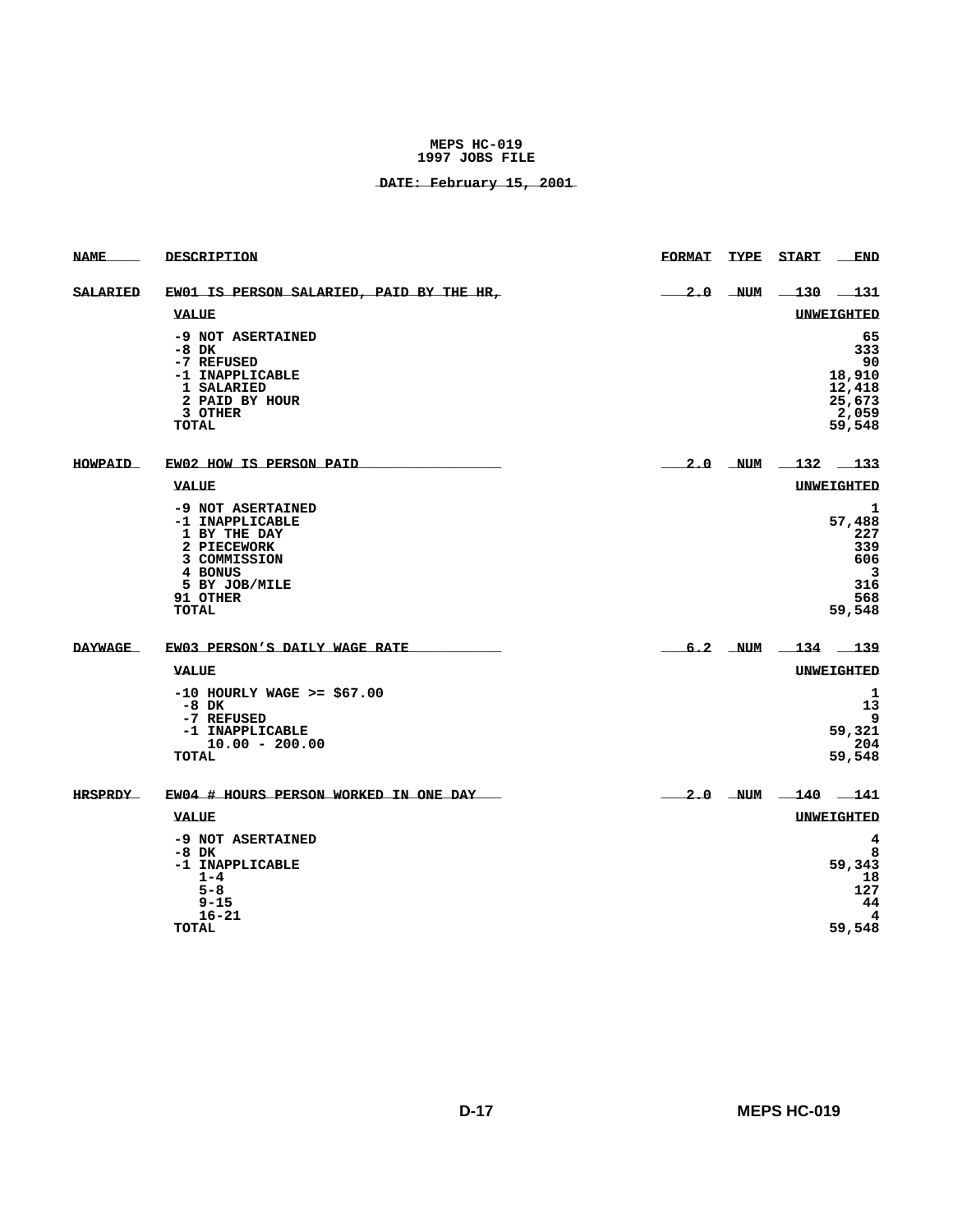| <b>NAME</b>    | DESCRIPTION                                                                                                                        | <b>FORMAT</b> | <b>TYPE</b> | <b>START</b>              | <b>END</b>                                                      |
|----------------|------------------------------------------------------------------------------------------------------------------------------------|---------------|-------------|---------------------------|-----------------------------------------------------------------|
| <b>MAKEAMT</b> | EW05 HOW MUCH MONEY DOES PERSON MAKE                                                                                               | 9.2           | <b>NUM</b>  | $-142$ $-150$             |                                                                 |
|                | <b>VALUE</b>                                                                                                                       |               |             | <b>UNWEIGHTED</b>         |                                                                 |
|                | -9 NOT ASCERTAINED<br>-8 DK<br>-7 REFUSED<br>-1 INAPPLICABLE<br>0<br>$0.25 - 115,000.00$<br><b>TOTAL</b>                           |               |             |                           | 18<br>224<br>45<br>58,325<br>32<br>904<br>59,548                |
| <b>PERUNIT</b> | EW05 PERIOD FOR WHICH PERSON IS PAID                                                                                               |               |             | $2.0$ NUM $151$ 152       |                                                                 |
|                | <b>VALUE</b>                                                                                                                       |               |             | UNWEIGHTED                |                                                                 |
|                | -1 INAPPLICABLE<br>1 PER HOUR<br>2 PER DAY<br>3 PER WEEK<br>4 PER TWO WKS<br>5 PER MONTH<br>6 PER YEAR<br>91 OTHER<br><b>TOTAL</b> |               |             |                           | 58,611<br>100<br>47<br>339<br>86<br>122<br>116<br>127<br>59,548 |
| MORE10         | PERSON MAKES MORE OR LESS THAN \$10/HOUR                                                                                           |               |             | $2.0$ NUM $\_153$ $\_154$ |                                                                 |
|                | <b>VALUE</b>                                                                                                                       |               |             | <b>UNWEIGHTED</b>         |                                                                 |
|                | -9 NOT ASERTAINED<br>$-8$ DK<br>-7 REFUSED<br>-1 INAPPLICABLE<br>1 GE \$10<br>2 LT \$10<br>TOTAL                                   |               |             |                           | 73<br>826<br>458<br>54,166<br>2,317<br>1,708<br>59,548          |
| MORE15         | PERSON MAKES MORE OR LESS THAN \$15/HOUR                                                                                           |               |             | $2.0$ NUM $-155$ $-156$   |                                                                 |
|                | <b>VALUE</b>                                                                                                                       |               |             | <b>UNWEIGHTED</b>         |                                                                 |
|                | $-8$ DK<br>-7 REFUSED<br>-1 INAPPLICABLE<br>1 GE \$15<br>2 LT \$15<br><b>TOTAL</b>                                                 |               |             |                           | 265<br>137<br>57,231<br>1,195<br>720<br>59,548                  |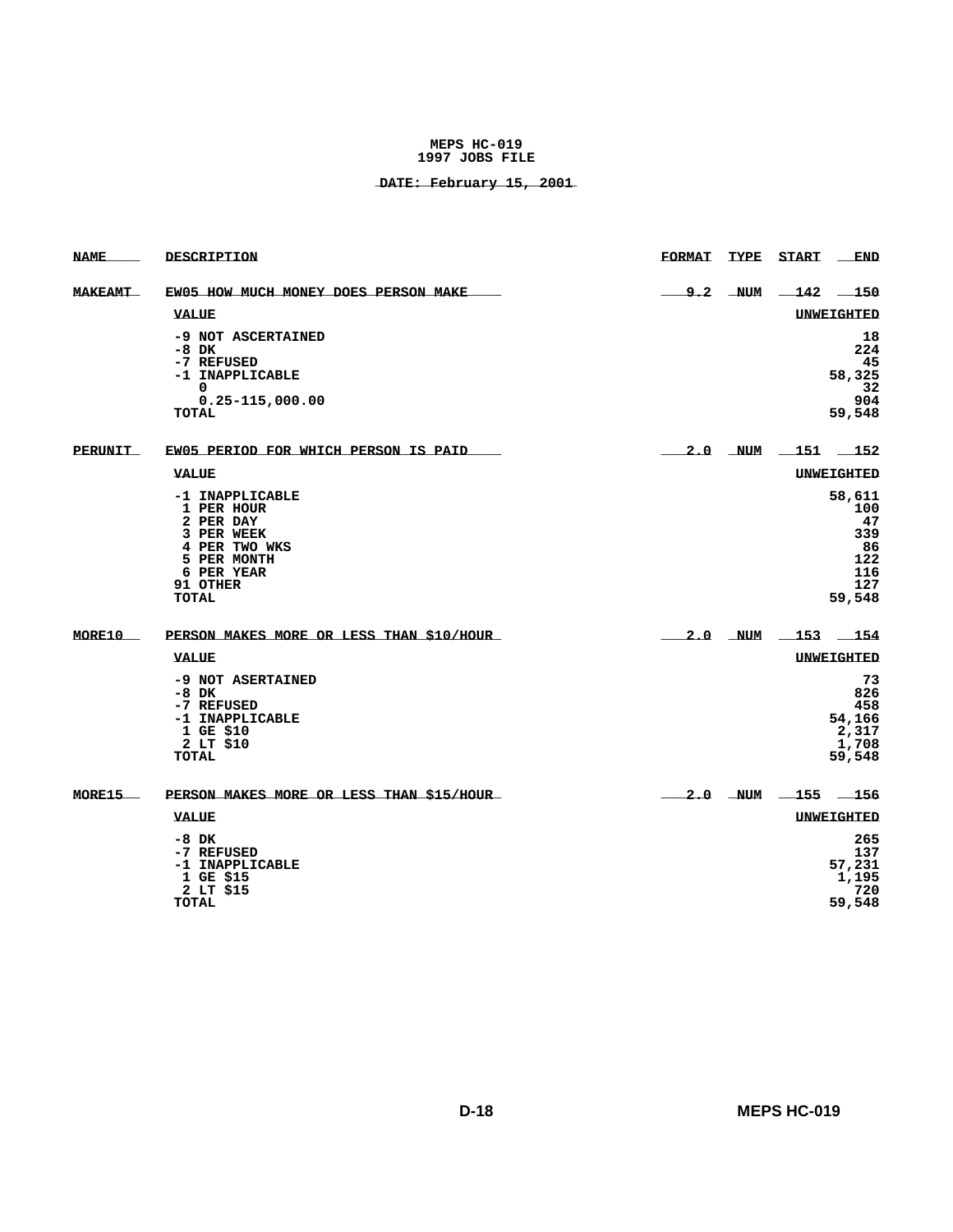| <b>NAME</b>     | DESCRIPTION                                                                                                                            | <b>FORMAT</b> | TYPE | START                     | END                                                         |
|-----------------|----------------------------------------------------------------------------------------------------------------------------------------|---------------|------|---------------------------|-------------------------------------------------------------|
| <b>MOREMINM</b> | PERS MAKES MORE OR LESS THAN MINM WAGE                                                                                                 |               |      | $2.0$ NUM $-157$ $-158$   |                                                             |
|                 | <b>VALUE</b>                                                                                                                           |               |      |                           | UNWEIGHTED                                                  |
|                 | -9 NOT ASERTAINED<br>$-8$ DK<br>-7 REFUSED<br>-1 INAPPLICABLE<br><b>1 GE MINIMUM WAGE</b><br>2 LT MINIMUM WAGE<br><b>TOTAL</b>         |               |      |                           | 3<br>62<br>10<br>57,842<br>1,512<br>119<br>59,548           |
| <b>OVRTIMHR</b> | EW06 OVERTIME PAY RATE PER HOUR                                                                                                        |               |      | $6.2$ NUM $\_159$ $\_164$ |                                                             |
|                 | <b>VALUE</b>                                                                                                                           |               |      |                           | <b>UNWEIGHTED</b>                                           |
|                 | -9 NOT ASCERTAINED<br>$-8$ DK<br>-7 REFUSED<br>-1 INAPPLICABLE<br>0<br>1.00-475.00<br><b>TOTAL</b>                                     |               |      |                           | $\mathbf{2}$<br>303<br>3<br>58,611<br>364<br>265<br>59,548  |
| <b>GROSSPAY</b> | EW11 PERSONS SALARY BEFORE TAXES (GROSS)                                                                                               |               |      | $9.2$ NUM $\_165$ $\_173$ |                                                             |
|                 | <b>VALUE</b>                                                                                                                           |               |      |                           | <b>UNWEIGHTED</b>                                           |
|                 | $-10$ HOURLY WAGE >= \$67.00<br>-9 NOT ASCERTAINED<br>$-8$ DK<br>-7 REFUSED<br>-1 INAPPLICABLE<br>0<br>1.50-139,000.00<br><b>TOTAL</b> |               |      |                           | 85<br>1<br>1,135<br>715<br>47,133<br>34<br>10,445<br>59,548 |
| <b>GROSSPER</b> | EW11 PERIOD GROSS SALARY WAS EARNED                                                                                                    |               |      | 2.0 NUM 174 175           |                                                             |
|                 | VALUE                                                                                                                                  |               |      |                           | UNWEIGHTED                                                  |
|                 | -1 INAPPLICABLE<br>1 PER YEAR<br>2 PER MONTH<br>3 PER TWO WKS<br>4 PER WEEK<br>91 OTHER<br><b>TOTAL</b>                                |               |      |                           | 48,992<br>7,000<br>1,456<br>691<br>1,210<br>199<br>59,548   |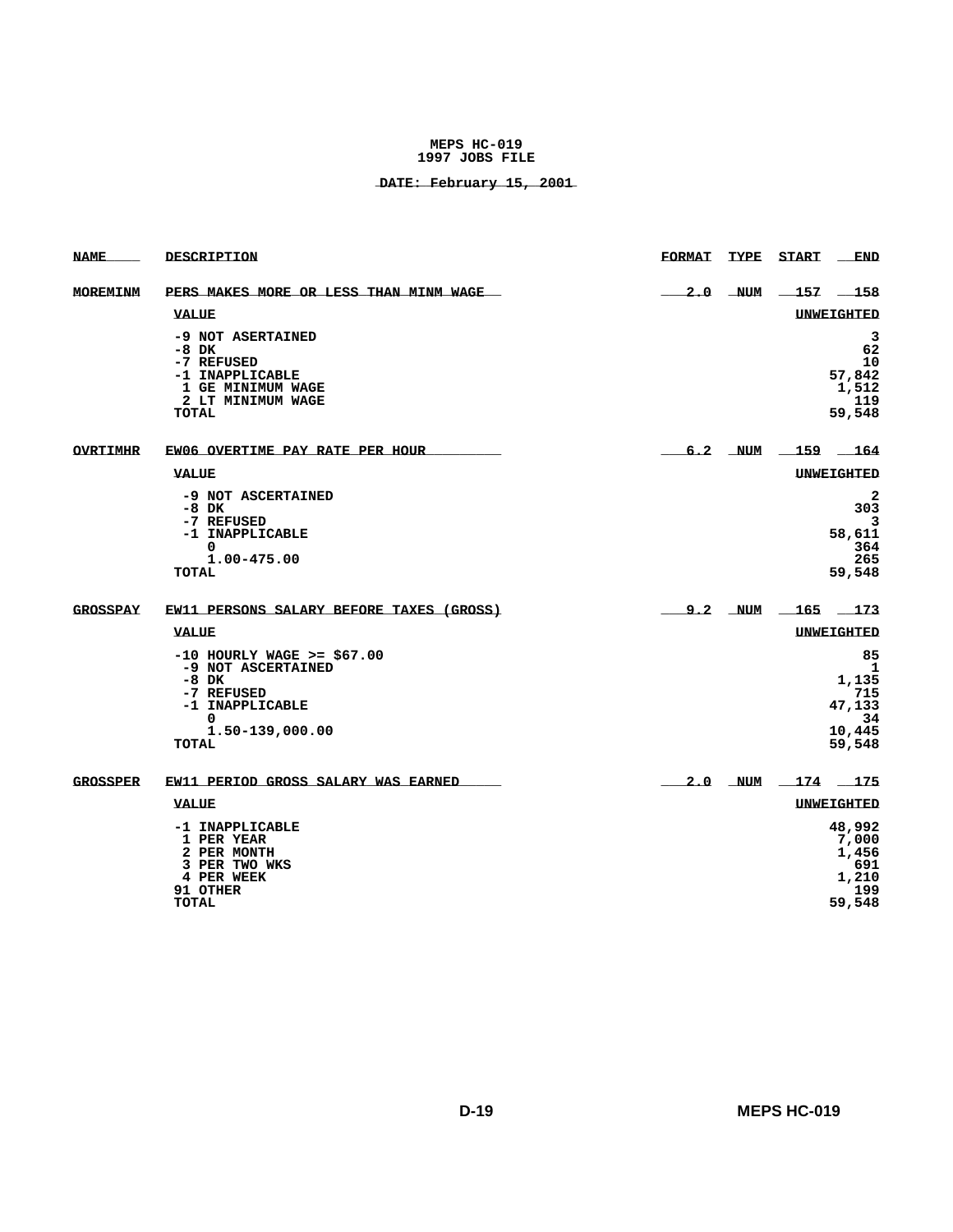| <b>NAME</b>     | DESCRIPTION                                                                                                                                                                     | <b>FORMAT</b>              |           | TYPE START              | END                                                                            |
|-----------------|---------------------------------------------------------------------------------------------------------------------------------------------------------------------------------|----------------------------|-----------|-------------------------|--------------------------------------------------------------------------------|
| <b>SALRYWKS</b> | EW12 # WEEKS PER YEAR SALARY BASED ON                                                                                                                                           |                            |           | $2.0$ NUM $-176$ $-177$ |                                                                                |
|                 | <b>VALUE</b>                                                                                                                                                                    |                            |           |                         | <b>UNWEIGHTED</b>                                                              |
|                 | -9 NOT ASERTAINED<br>-8 DK<br>-1 INAPPLICABLE<br>2-52 WKS<br>TOTAL                                                                                                              |                            |           |                         | 11<br>35<br>52,549<br>6,953<br>59,548                                          |
| <b>OTHRTYPE</b> | EW19 TYPE OF OVERTIME PAY                                                                                                                                                       | $\frac{2.0}{\sqrt{2}}$ NUM |           | $-178$ $-179$           |                                                                                |
|                 | <b>VALUE</b>                                                                                                                                                                    |                            |           |                         | <b>UNWEIGHTED</b>                                                              |
|                 | -9 NOT ASERTAINED<br>$-8$ DK<br>-1 INAPPLICABLE<br>1 DOES NOT WORK OVERTIME<br>2 STRAIGHT TIME<br>3 TIME AND A HALF<br>4 COMPTIME<br>5 EXACT AMOUNT<br>91 OTHER<br><b>TOTAL</b> |                            |           |                         | 21<br>318<br>36,904<br>8,443<br>1,567<br>11,647<br>155<br>242<br>251<br>59,548 |
| <b>EARNTIPS</b> | EW23 DOES PERSON EARN TIPS                                                                                                                                                      |                            | $2.0$ NUM | $-180$ $-181$           |                                                                                |
|                 | <b>VALUE</b>                                                                                                                                                                    |                            |           |                         | <b>UNWEIGHTED</b>                                                              |
|                 | -9 NOT ASERTAINED<br>$-8$ DK<br>-7 REFUSED<br>-1 INAPPLICABLE<br>1 YES<br>$2$ NO<br><b>TOTAL</b>                                                                                |                            |           |                         | 78<br>213<br>62<br>18,914<br>1,410<br>38,871<br>59,548                         |
| <b>EARNBONS</b> | EW23 DOES PERSON EARN BONUSES                                                                                                                                                   |                            | $2.0$ NUM | 182                     | 183                                                                            |
|                 | <b>VALUE</b>                                                                                                                                                                    |                            |           |                         | <b>UNWEIGHTED</b>                                                              |
|                 | -9 NOT ASERTAINED<br>$-8$ DK<br>-7 REFUSED<br>-1 INAPPLICABLE<br>1 YES<br>$2$ NO<br><b>TOTAL</b>                                                                                |                            |           |                         | 81<br>516<br>70<br>18,912<br>7,258<br>32,711<br>59,548                         |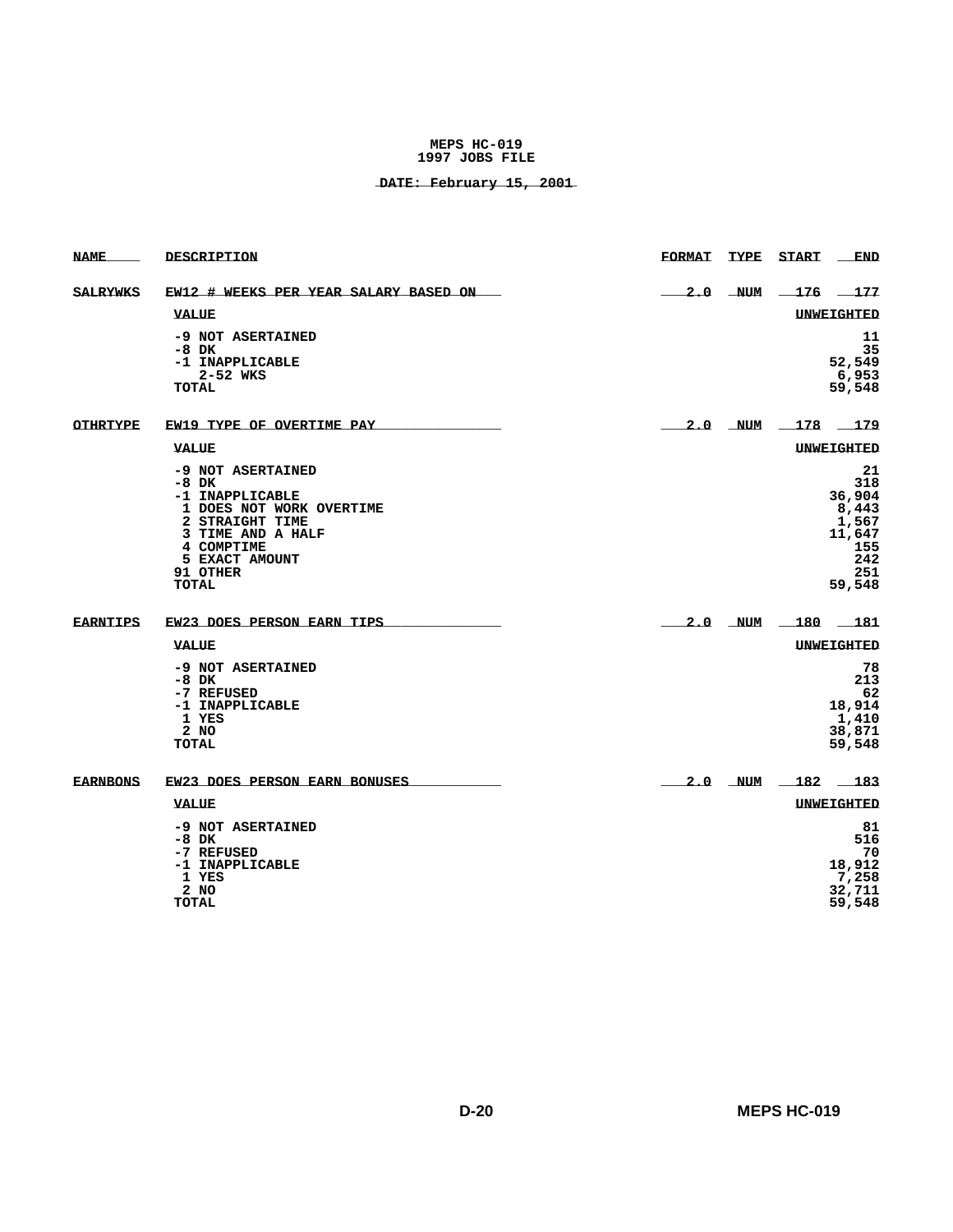| <b>NAME</b>     | DESCRIPTION                                                                                                                 | <b>FORMAT</b> | <b>TYPE</b> | START                     | <b>END</b>                                                   |
|-----------------|-----------------------------------------------------------------------------------------------------------------------------|---------------|-------------|---------------------------|--------------------------------------------------------------|
| <b>EARNCOMM</b> | EW23 DOES PERSON EARN COMMISSION                                                                                            |               | $2.0$ NUM   |                           | $-184$ 185                                                   |
|                 | <b>VALUE</b>                                                                                                                |               |             |                           | <b>UNWEIGHTED</b>                                            |
|                 | -9 NOT ASERTAINED<br>-8 DK<br>-7 REFUSED<br>-1 INAPPLICABLE<br>1 YES<br>2 NO<br>TOTAL                                       |               |             |                           | 80<br>324<br>69<br>18,912<br>1,785<br>38,378<br>59,548       |
| <b>OTHRWAGE</b> | EW23 OVERTIME PAY RATE PER HOUR                                                                                             |               |             | $6.2$ NUM $\_186$ $\_191$ |                                                              |
|                 | <b>VALUE</b>                                                                                                                |               |             |                           | <b>UNWEIGHTED</b>                                            |
|                 | $-10$ HOURLY WAGE $>=$ \$67.00<br>-9 NOT ASCERTAINED<br>-1 INAPPLICABLE<br>0<br>$1.00 - 39.72$<br>TOTAL                     |               |             |                           | 5<br>6<br>59,298<br>3<br>236<br>59,548                       |
| TIPSUNIT        | EW24A PERIOD TIP EARNINGS ARE BASED ON                                                                                      |               | $2.0$ NUM   | $-192$                    | $-193$                                                       |
|                 | <b>VALUE</b>                                                                                                                |               |             |                           | <b>UNWEIGHTED</b>                                            |
|                 | -1 INAPPLICABLE<br>1 PER HOUR<br>2 PER DAY<br>3 PER WEEK<br>4 PER TWO WKS<br>5 PER MONTH<br>6 PER YEAR<br>91 OTHER<br>TOTAL |               |             |                           | 58,471<br>53<br>397<br>467<br>20<br>64<br>18<br>58<br>59,548 |
| TIPSAMT         | EW24A HOW MUCH ARE PERSONS TIPS                                                                                             |               | $8.2$ NUM   | 194                       | 201                                                          |
|                 | <b>VALUE</b>                                                                                                                |               |             |                           | UNWEIGHTED                                                   |
|                 | -9 NOT ASCERTAINED<br>$-8$ DK<br>-7 REFUSED<br>-1 INAPPLICABLE<br>0<br>$1.00 - 20,000.00$<br><b>TOTAL</b>                   |               |             |                           | 1<br>313<br>20<br>58,138<br>3<br>1,073<br>59,548             |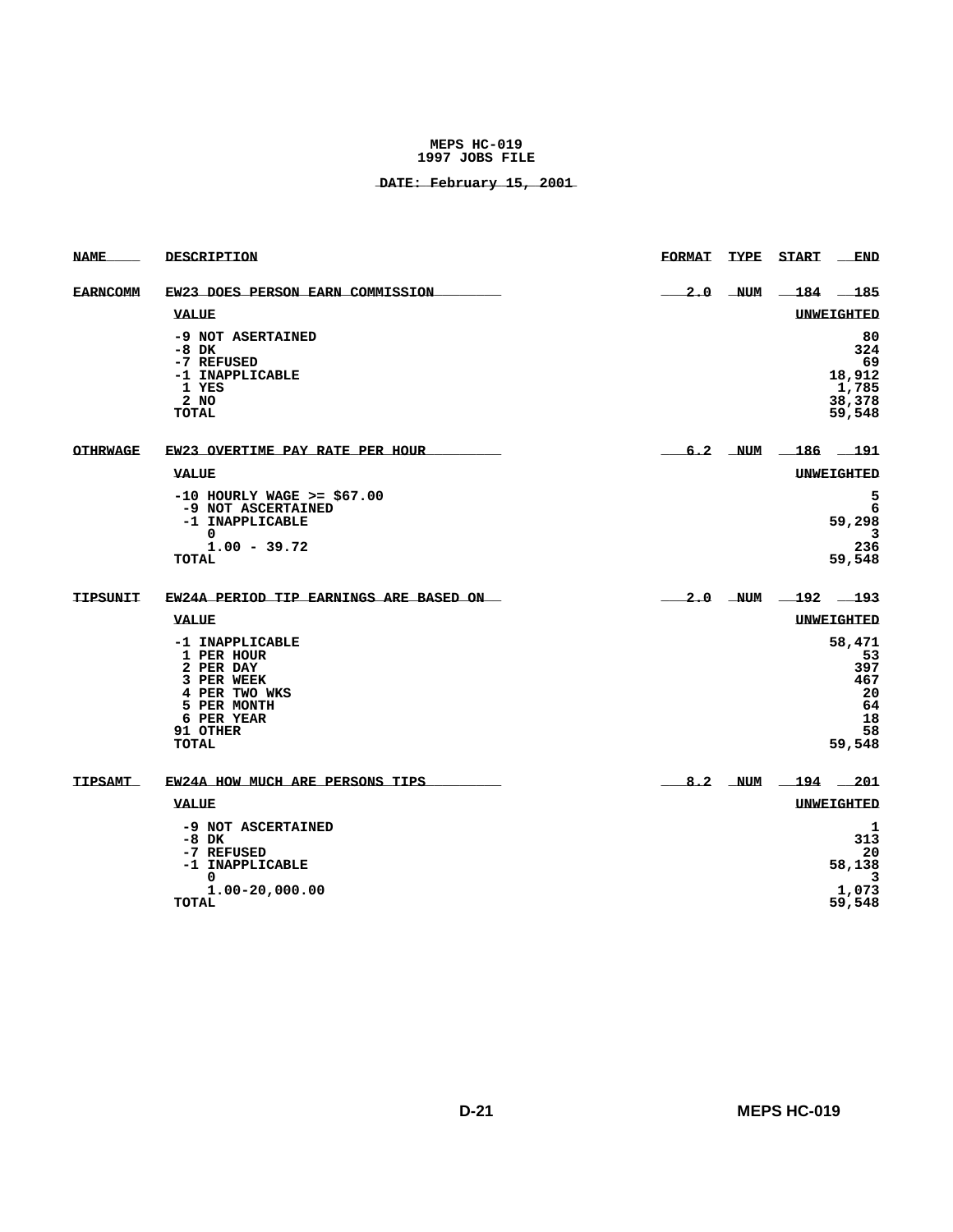| <b>NAME</b>     | DESCRIPTION                                                                                                                                                 | <b>FORMAT</b> | <b>TYPE</b> | <b>START</b>              | <b>END</b>                                                                 |
|-----------------|-------------------------------------------------------------------------------------------------------------------------------------------------------------|---------------|-------------|---------------------------|----------------------------------------------------------------------------|
| <b>BONSUNIT</b> | EW24B PERIOD WHICH BONUSES ARE BASED ON                                                                                                                     |               | $2.0$ NUM   | $-202$                    | 203                                                                        |
|                 | <b>VALUE</b>                                                                                                                                                |               |             | UNWEIGHTED                |                                                                            |
|                 | -9 NOT ASERTAINED<br>$-8$ DK<br>-1 INAPPLICABLE<br>1 PER HOUR<br>2 PER DAY<br>3 PER WEEK<br>4 PER TWO WKS<br>5 PER MONTH<br>6 PER YEAR<br>91 OTHER<br>TOTAL |               |             |                           | 6<br>5<br>53,959<br>45<br>14<br>134<br>57<br>480<br>3,857<br>991<br>59,548 |
| <b>BONSAMT</b>  | EW24B HOW MUCH ARE PERSONS BONUSES                                                                                                                          |               |             | $9.2$ NUM $\_204$ $\_212$ |                                                                            |
|                 | <b>VALUE</b>                                                                                                                                                |               |             |                           | UNWEIGHTED                                                                 |
|                 | $-10$ HOURLY WAGE >= \$67.00<br>-9 NOT ASCERTAINED<br>$-8$ DK<br>-7 REFUSED<br>-1 INAPPLICABLE<br>0<br>$0.70 - 100,000.00$<br><b>TOTAL</b>                  |               |             |                           | 13<br>18<br>1,473<br>178<br>52,288<br>48<br>5,530<br>59,548                |
| COMMUNIT        | EW24C PERIOD WHICH COMMISSIONS ARE BASED                                                                                                                    |               |             | $2.0$ NUM $-213$ $-214$   |                                                                            |
|                 | VALUE                                                                                                                                                       |               |             |                           | <b>UNWEIGHTED</b>                                                          |
|                 | $-8$ DK<br>-1 INAPPLICABLE<br>1 PER HOUR<br>2 PER DAY<br>3 PER WEEK<br>4 PER TWO WKS<br>5 PER MONTH<br>6 PER YEAR<br>91 OTHER<br><b>TOTAL</b>               |               |             |                           | 1<br>58,461<br>41<br>21<br>216<br>43<br>359<br>303<br>103<br>59,548        |
| COMMAMT         | EW24C HOW MUCH ARE PERSONS COMMISSIONS                                                                                                                      |               |             | $9.2$ NUM $-215$ $-223$   |                                                                            |
|                 | <b>VALUE</b>                                                                                                                                                |               |             |                           | <b>UNWEIGHTED</b>                                                          |
|                 | $-10$ HOURLY WAGE >= \$67.00<br>-9 NOT ASCERTAINED<br>$-8$ DK<br>-7 REFUSED<br>-1 INAPPLICABLE<br>$\Omega$<br>$0.25 - 100,000.00$<br>TOTAL                  |               |             |                           | 14<br>11<br>622<br>69<br>57,764<br>41<br>1,027<br>59,548                   |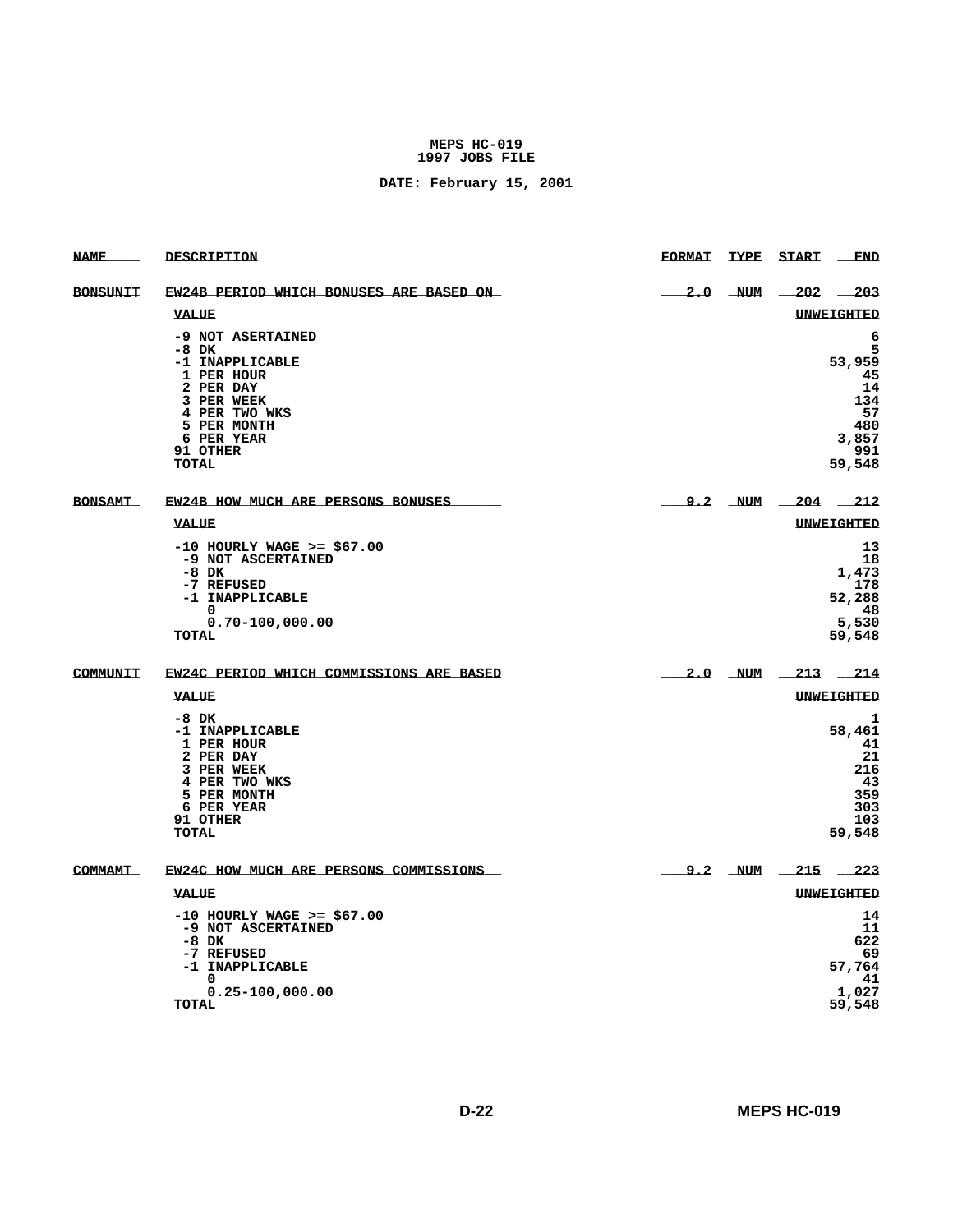| <b>NAME</b>    | <b>DESCRIPTION</b>                                                                                                                      | <b>FORMAT</b> | TYPE    | <b>START</b>              | <b>END</b>                                                   |
|----------------|-----------------------------------------------------------------------------------------------------------------------------------------|---------------|---------|---------------------------|--------------------------------------------------------------|
| HRLYWAGE       | EW EW07/13/18 HOW MUCH PERSON MAKES/HR                                                                                                  |               | 6.2 NUM |                           | $-224$ $-229$                                                |
|                | <b>VALUE</b>                                                                                                                            |               |         |                           | <b>UNWEIGHTED</b>                                            |
|                | $-10$ HOURLY WAGE $>=$ \$67.00<br>-9 NOT ASCERTAINED<br>$-8$ DK<br>-7 REFUSED<br>-1 INAPPLICABLE<br>0<br>$1.00 - 50.00$<br><b>TOTAL</b> |               |         |                           | 14<br>99<br>3,800<br>676<br>32,070<br>29<br>22,860<br>59,548 |
| <b>JBEGHR</b>  | EM EM111A/105A JOB BEGIN HOUR OF DAY                                                                                                    |               |         | $2.0$ NUM $-230$ $-231$   |                                                              |
|                | VALUE                                                                                                                                   |               |         |                           | <b>UNWEIGHTED</b>                                            |
|                | -9 NOT ASERTAINED<br>$-8$ DK<br>-7 REFUSED<br>-1 INAPPLICABLE<br>1-12 HOUR OF DAY<br>95 HOURS VARIED<br>TOTAL                           |               |         |                           | 75<br>415<br>37<br>45,458<br>11,944<br>1,619<br>59,548       |
| <b>JENDHR</b>  | EM EM111A3/105A3 JOB END HOUR OF DAY                                                                                                    |               |         | $2.0$ NUM $-232$ $-233$   |                                                              |
|                | <b>VALUE</b>                                                                                                                            |               |         |                           | UNWEIGHTED                                                   |
|                | -9 NOT ASERTAINED<br>$-8$ DK<br>-7 REFUSED<br>-1 INAPPLICABLE<br>1-12 HOUR OF DAY<br>TOTAL                                              |               |         |                           | 76<br>449<br>37<br>47,075<br>11,911<br>59,548                |
| <b>JBEGMIN</b> | EM EM111A1/105A1 JOB BEGIN MINUTES                                                                                                      |               |         | $2.0$ NUM $\_234$ $\_235$ |                                                              |
|                | <b>VALUE</b>                                                                                                                            |               |         |                           | UNWEIGHTED                                                   |
|                | -9 NOT ASERTAINED<br>$-8$ DK<br>-7 REFUSED<br>-1 INAPPLICABLE<br>0<br>1-55 MINUTES<br><b>TOTAL</b>                                      |               |         |                           | 76<br>413<br>36<br>47,075<br>9,003<br>2,945<br>59,548        |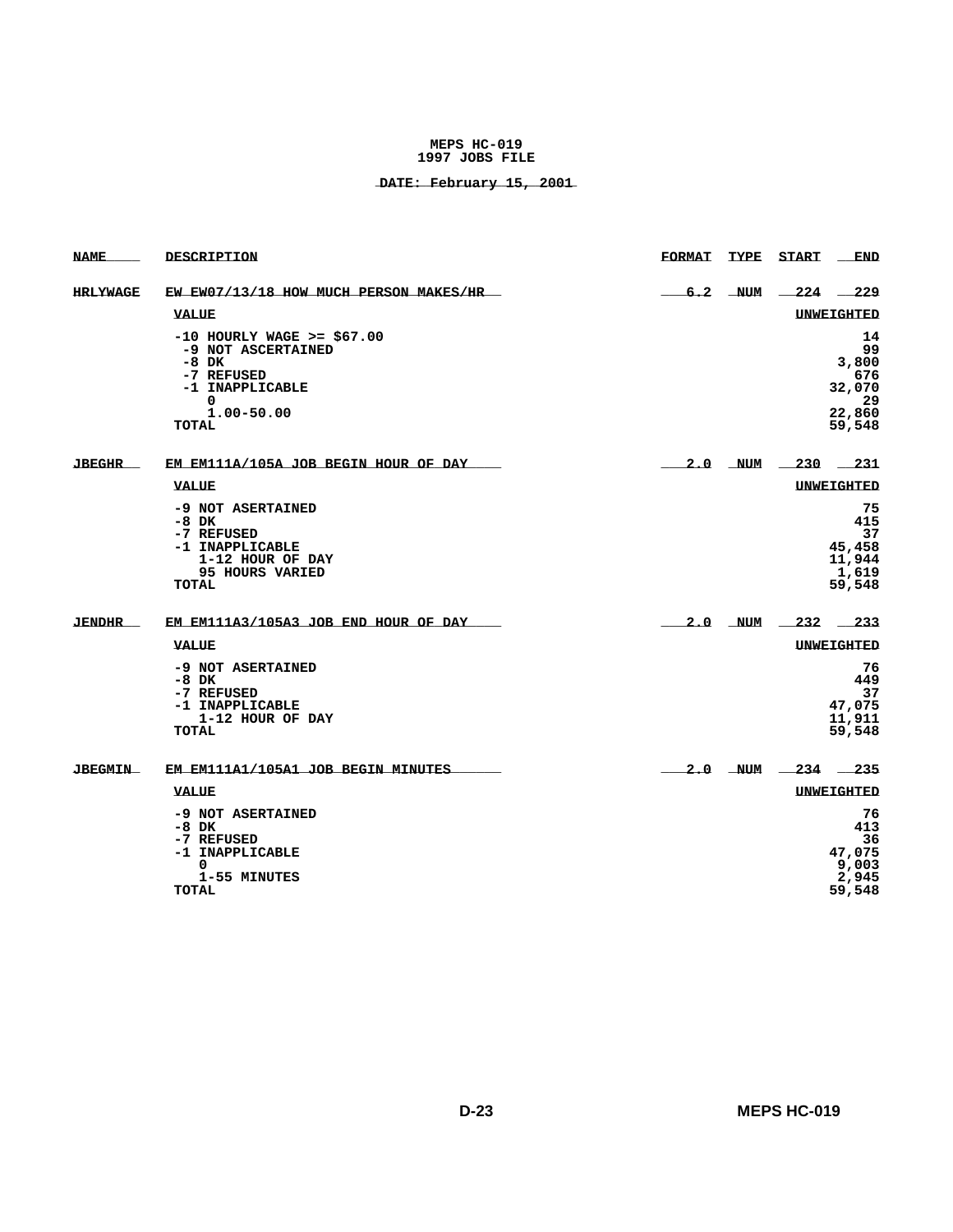| <b>NAME_</b>    | DESCRIPTION                                                                                 | <b>FORMAT</b> | TYPE START END                                         |
|-----------------|---------------------------------------------------------------------------------------------|---------------|--------------------------------------------------------|
| <b>JENDMIN</b>  | EM EM111A4/105A4 JOB END MINUTES                                                            |               | $2.0$ NUM $-236$ $-237$                                |
|                 | <b>VALUE</b>                                                                                |               | <b>UNWEIGHTED</b>                                      |
|                 | -9 NOT ASERTAINED<br>$-8$ DK<br>-7 REFUSED<br>-1 INAPPLICABLE<br>0<br>1-59 MINUTES<br>TOTAL |               | 76<br>444<br>36<br>47,075<br>8,364<br>3,553<br>59,548  |
| <b>JBEGAMPM</b> | EM EM111A2/105A2 JOB BEGIN AM/PM                                                            |               | $2.0$ CHAR $238$ $239$                                 |
|                 | <b>VALUE</b>                                                                                |               | <b>UNWEIGHTED</b>                                      |
|                 | -1 INAPPLICABLE<br>-7 REFUSED<br>$-8$ DK<br>-9 NOT ASERTAINED<br>AМ<br>PМ<br><b>TOTAL</b>   |               | 47,075<br>37<br>408<br>-76<br>9,034<br>2,918<br>59,548 |
| <b>JENDAMPM</b> | EM EM111A5/105A5 JOB END AM/PM                                                              |               | 2.0 CHAR 240 241                                       |
|                 | <b>VALUE</b>                                                                                |               | <b>UNWEIGHTED</b>                                      |
|                 | -1 INAPPLICABLE<br>-7 REFUSED<br>$-8$ DK<br>-9 NOT ASERTAINED<br>AМ<br>PМ<br>TOTAL          |               | 47,075<br>37<br>428<br>76<br>1,102<br>10,830<br>59,548 |
| <b>SHIFTWK</b>  | EM EM111B/105B WORK ROTATING SHIFTS                                                         |               | $2.0$ NUM $242$ $243$                                  |
|                 | <b>VALUE</b>                                                                                |               | UNWEIGHTED                                             |
|                 | -9 NOT ASERTAINED<br>-8 DK<br>-7 REFUSED<br>-1 INAPPLICABLE<br>1 YES<br>2 NO<br>TOTAL       |               | 65<br>74<br>19<br>45,459<br>1,666<br>12,265<br>59,548  |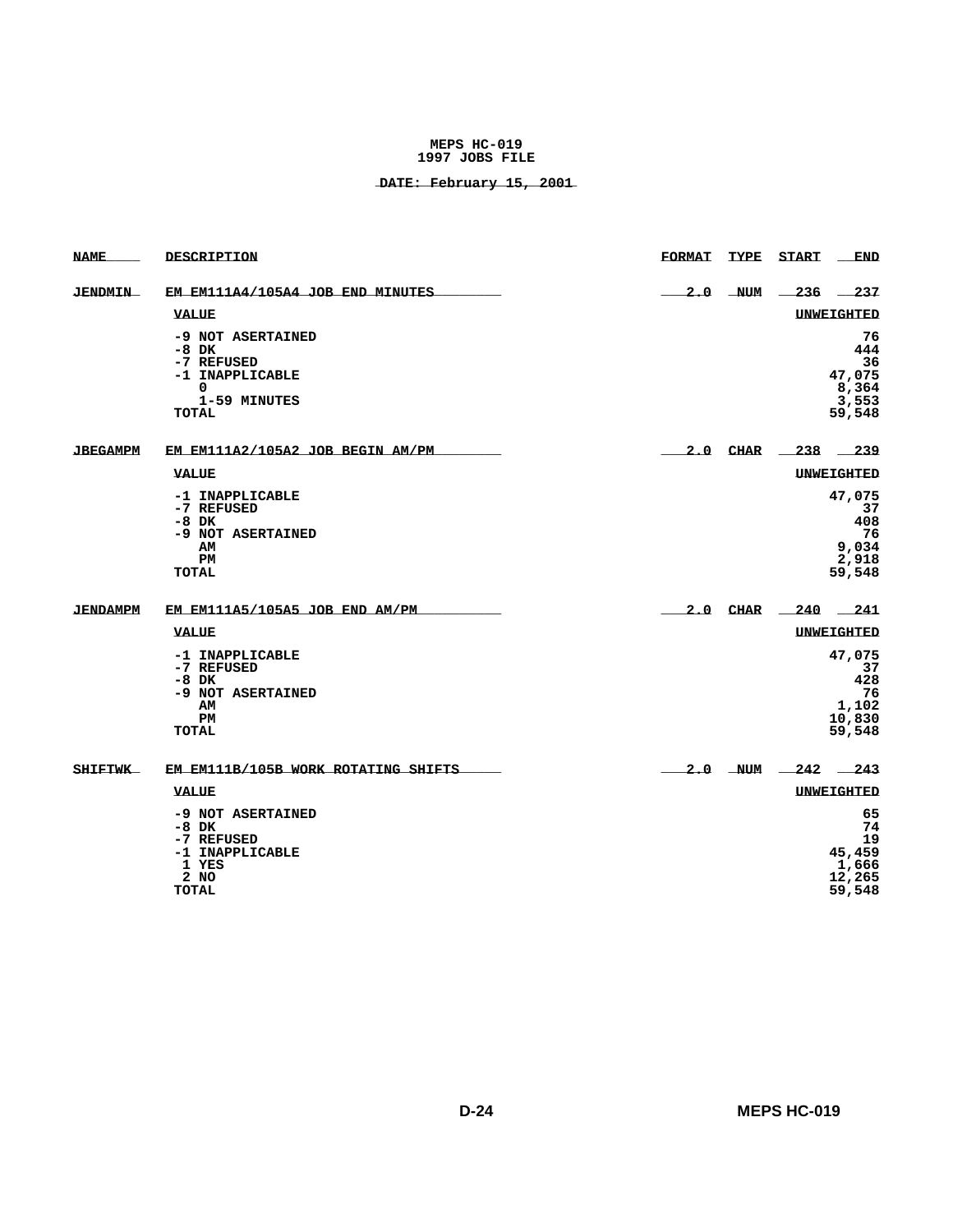| <b>NAME</b>     | DESCRIPTION                                                                                                                                                  | <b>FORMAT</b> | <b>TYPE</b> | START                 | <b>END</b>                                                                          |
|-----------------|--------------------------------------------------------------------------------------------------------------------------------------------------------------|---------------|-------------|-----------------------|-------------------------------------------------------------------------------------|
| <b>JOBHASHI</b> | DOES PERSON HAVE HEALTH INS AT THIS JOB                                                                                                                      |               | $2.0$ NUM   | $-244$ $-$            | 245                                                                                 |
|                 | <b>VALUE</b>                                                                                                                                                 |               |             |                       | <b>UNWEIGHTED</b>                                                                   |
|                 | -9 NOT ASERTAINED<br>$-8$ DK<br>-7 REFUSED<br>-1 INAPPLICABLE<br>1 YES<br>$2$ NO<br><b>TOTAL</b>                                                             |               |             |                       | 43<br>51<br>6<br>51,072<br>1,430<br>6,946<br>59,548                                 |
| <b>STILLAT</b>  | RJ01 STILL WORK AT ESTAB/MAIN JOB                                                                                                                            |               |             | $2.0$ NUM $246$ $247$ |                                                                                     |
|                 | <b>VALUE</b>                                                                                                                                                 |               |             |                       | UNWEIGHTED                                                                          |
|                 | -9 NOT ASERTAINED<br>$-8$ DK<br>-7 REFUSED<br>-1 INAPPLICABLE<br>1 YES<br>2 NO<br>TOTAL                                                                      |               |             |                       | $\overline{a}$<br>21<br>23<br>20,952<br>34,007<br>4,543<br>59,548                   |
| <b>SHFTCHNG</b> | RJ05A HAS A CHANGE IN SHIFT OCCURED                                                                                                                          |               |             | $2.0$ NUM $248$ 249   |                                                                                     |
|                 | <b>VALUE</b>                                                                                                                                                 |               |             |                       | UNWEIGHTED                                                                          |
|                 | -9 NOT ASERTAINED<br>-8 DK<br>-7 REFUSED<br>-1 INAPPLICABLE<br>1 YES<br>2 NO<br><b>TOTAL</b>                                                                 |               |             |                       | 62<br>30<br>3<br>25,536<br>1,909<br>32,008<br>59,548                                |
| <b>HRSALBAS</b> | EW17 HOURS SALARY BASED ON                                                                                                                                   |               |             | $3.0$ NUM $250$ $252$ |                                                                                     |
|                 | VALUE                                                                                                                                                        |               |             |                       | <b>UNWEIGHTED</b>                                                                   |
|                 | -9 NOT ASERTAINED<br>$-8$ DK<br>-7 REFUSED<br>-1 INAPPLICABLE<br>$1 - 20$<br>$21 - 30$<br>$31 - 40$<br>$41 - 60$<br>61-80<br>81-84<br>85-168<br><b>TOTAL</b> |               |             |                       | 9<br>378<br>28<br>50,541<br>303<br>195<br>7,023<br>987<br>59<br>- 8<br>17<br>59,548 |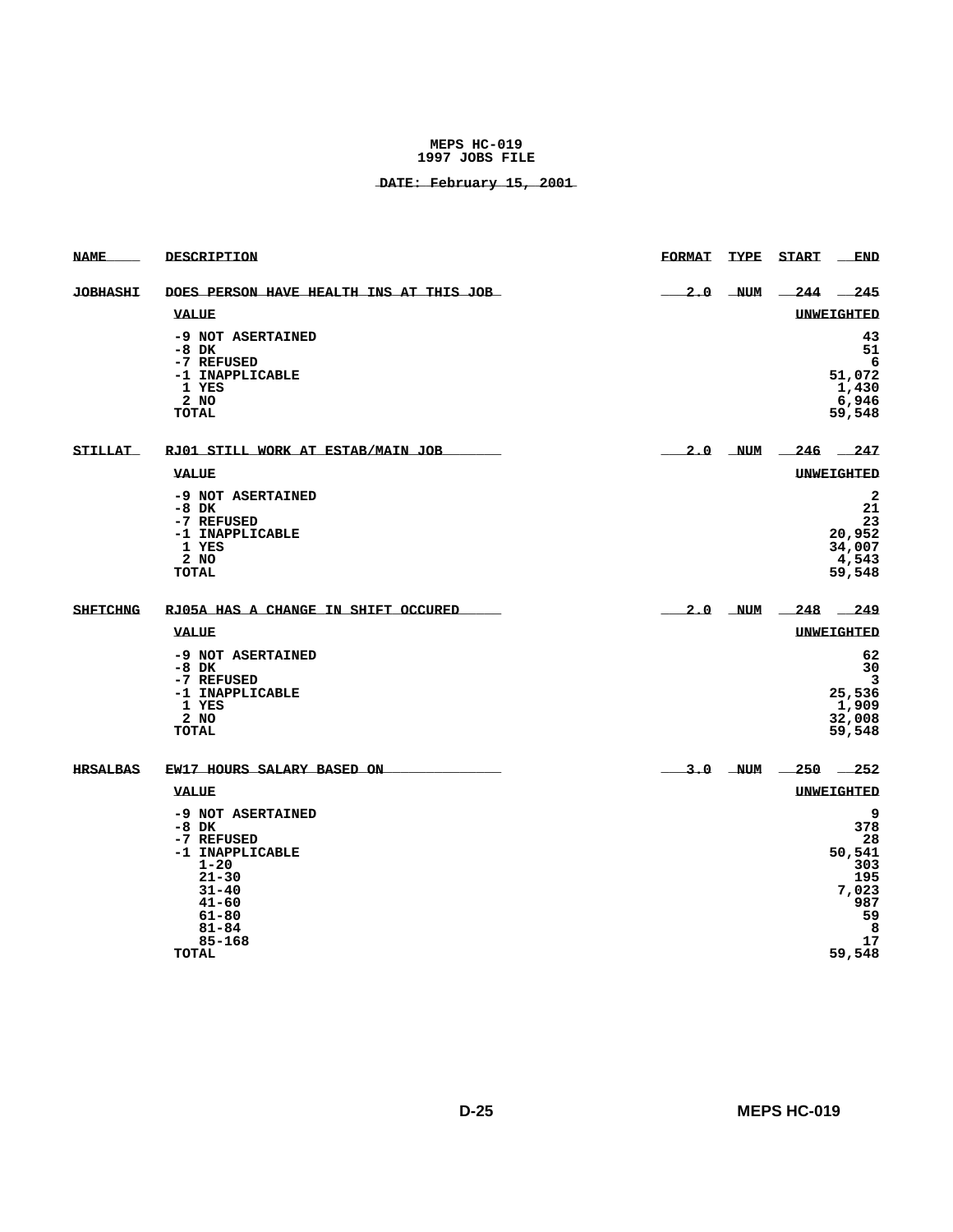| <b>NAME</b>     | <b>DESCRIPTION</b>                                     | <b>FORMAT</b> | TYPE START              | END               |
|-----------------|--------------------------------------------------------|---------------|-------------------------|-------------------|
| <b>INDTCODX</b> | CONDENSED INDUSTRY CODE                                |               | $2.0$ NUM $-253$ $-254$ |                   |
|                 | VALUE                                                  |               |                         | UNWEIGHTED        |
|                 | -9 NOT ASCERTAINED                                     |               |                         | 65                |
|                 | -1 INAPPLICABLE                                        |               |                         | 43,753            |
|                 | 1 AGRICULTURE, FORESTRY, FISHERIES                     |               |                         | 494               |
|                 | 2 MINING                                               |               |                         | 109               |
|                 | 3 CONSTRUCTION<br>4 MANUFACTURING                      |               |                         | 1,012<br>2,382    |
|                 | 5 TRANSPORTATION, COMMUNICATION AND UTI                |               |                         | 942               |
|                 | 6 SALES                                                |               |                         | 3,680             |
|                 | 7 FINANCE, INSURANCE, REAL ESTATE                      |               |                         | 723               |
|                 | 8 REPAIR SERVICES                                      |               |                         | 1,207             |
|                 | 9 PERSONAL SERVICES                                    |               |                         | 690               |
|                 | 10 ENTERTAINMENT AND RECREATION                        |               |                         | 333               |
|                 | 11 PROFESSIONAL SERVICES                               |               |                         | 3,267             |
|                 | 12 PUBLIC ADMINISTRATION                               |               |                         | 535               |
|                 | 13 INDUSTRY UNKNOWN                                    |               |                         | 249               |
|                 | 14 ACTIVE MILITARY                                     |               |                         | 107               |
|                 | TOTAL                                                  |               |                         | 59,548            |
| <b>OCCPCODX</b> | CONDENSED OCCUPATION CODE                              |               | $2.0$ NUM $-255$ $-256$ |                   |
|                 | VALUE                                                  |               |                         | <b>UNWEIGHTED</b> |
|                 | -9 NOT ASCERTAINED                                     |               |                         | 65                |
|                 | -1 INAPPLICABLE                                        |               |                         | 43,753            |
|                 | 1 PROFESSIONAL, TECHNICAL, AND KINDRED                 |               |                         | 2,030             |
|                 | 2 MANAGERIAL AND ADMINISTRATIVE                        |               |                         | 1,543             |
|                 | 3 SALES WORKERS                                        |               |                         | 1,935             |
|                 | 4 CLERICAL AND KINDRED WORKERS                         |               |                         | 1,996             |
|                 | 5 CRAFTSMAN AND FOREMEN                                |               |                         | 1,470             |
|                 | 6 OPERATIVES                                           |               |                         | 1,159             |
|                 | 7 TRANSPORT OPERATIVES                                 |               |                         | 690               |
|                 | 8 SERVICE WORKERS                                      |               |                         | 3,121             |
|                 | 9 LABORERS, NOT FARMING<br>10 FARM OWNERS AND MANAGERS |               |                         | 931<br>93         |
|                 | 11 FARM LABORERS AND FOREMEN                           |               |                         | 418               |
|                 | 12 UNKNOWN                                             |               |                         | 301               |
|                 | 13 ACTIVE MILITARY                                     |               |                         | 43                |
|                 | <b>TOTAL</b>                                           |               |                         | 59,548            |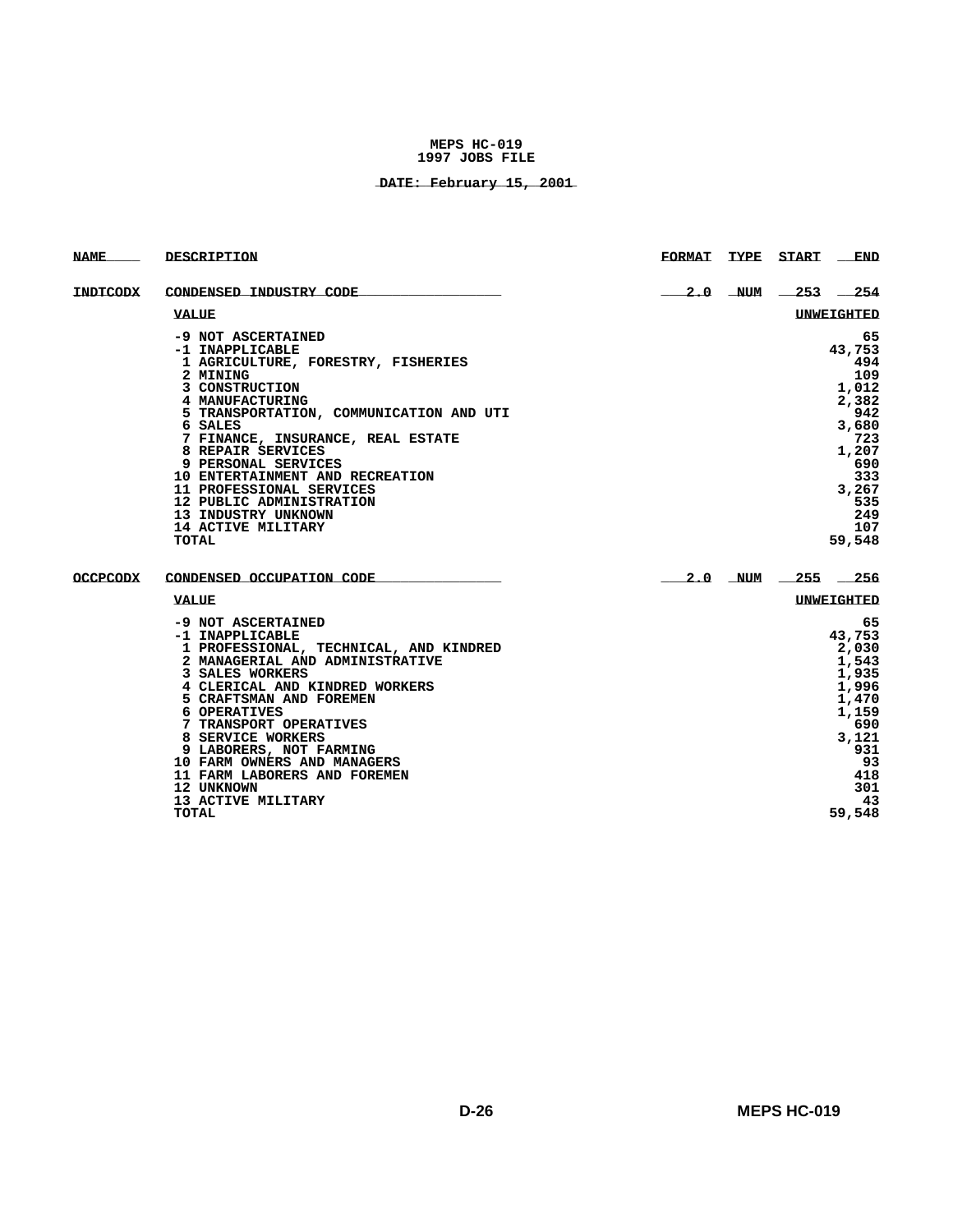# **\_\_\_\_\_\_\_\_\_\_\_\_\_\_\_\_\_\_\_\_\_\_\_\_ DATE: February 15, 2001**

| s<br>P<br>s<br>М<br>Y<br>в<br>Е<br>N G<br>I<br>т<br>т<br>Р<br>N<br>R<br>N<br>м<br>Е<br>D<br>I<br>н<br>А<br>S<br>c<br>с<br>W<br>U<br>U<br>s<br>U<br>М<br>W<br>Е<br>N<br>G<br>D A<br>Α<br>F<br>А<br>Ŀ<br>с<br>L<br>с<br>н<br>N<br>A<br>N<br>A<br>G<br>M M<br>т<br>s<br>L<br>в<br>o<br>o<br>о<br>о<br>Α<br>N<br>Α<br>Α<br>D<br>м<br>м<br>в<br>G<br>I<br>I<br>I<br>G<br>н<br>н<br>I<br>I.<br>$\mathbf{P}$<br>P<br>W<br>н<br>А<br>D<br>М<br>М<br>м<br>М<br>N<br>А<br>D<br>s<br>М<br>Е<br>т<br>т<br>т<br>т<br>т<br>т<br>Е<br>R<br>R<br>N M<br>к<br>I<br>т<br>G<br>s<br>x<br>х<br>N<br>м |
|-----------------------------------------------------------------------------------------------------------------------------------------------------------------------------------------------------------------------------------------------------------------------------------------------------------------------------------------------------------------------------------------------------------------------------------------------------------------------------------------------------------------------------------------------------------------------------------|
|-----------------------------------------------------------------------------------------------------------------------------------------------------------------------------------------------------------------------------------------------------------------------------------------------------------------------------------------------------------------------------------------------------------------------------------------------------------------------------------------------------------------------------------------------------------------------------------|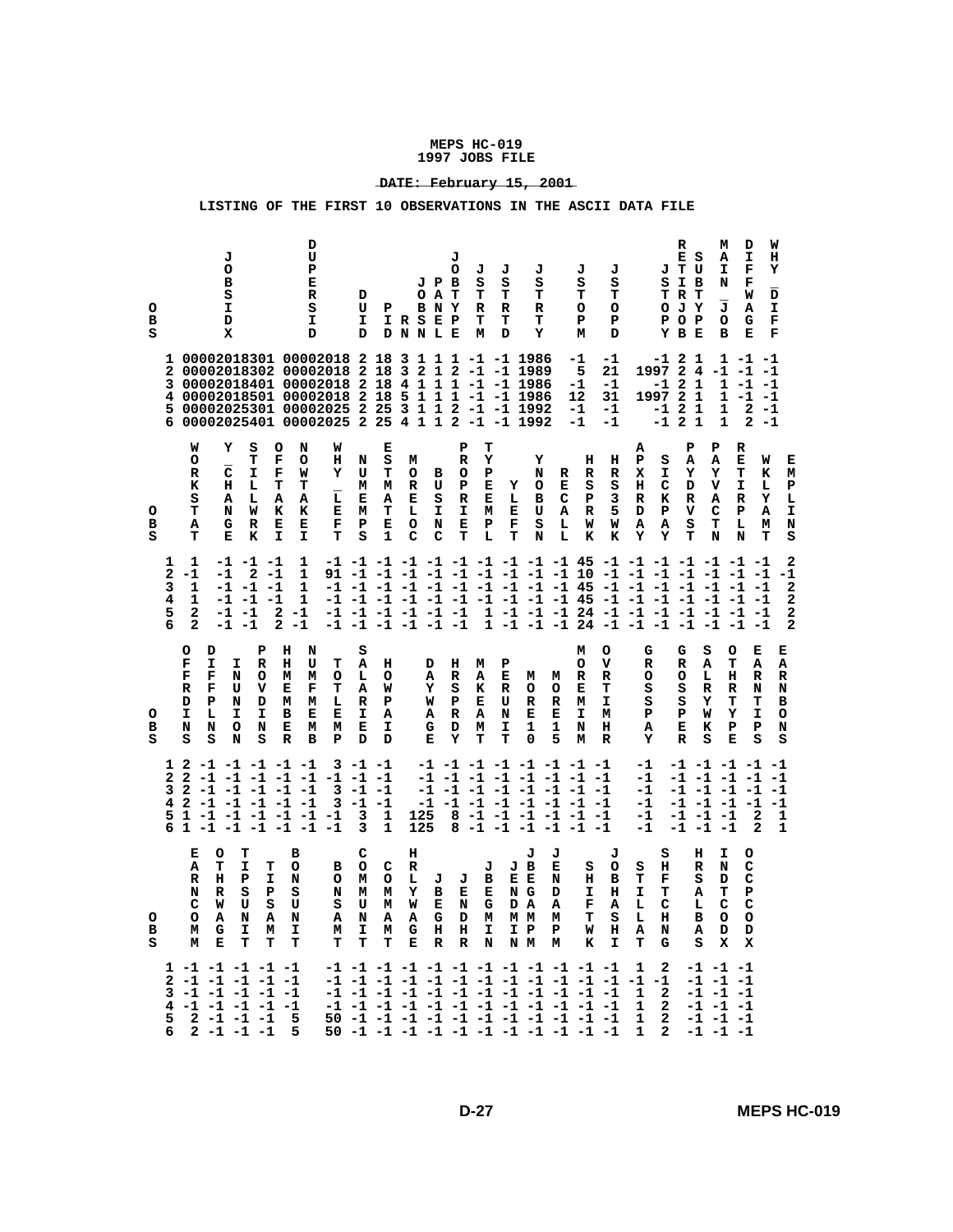# **\_\_\_\_\_\_\_\_\_\_\_\_\_\_\_\_\_\_\_\_\_\_\_\_ DATE: February 15, 2001**

| o<br>в<br>s       |                                                      | J<br>o<br>в<br>s<br>I.<br>D<br>X            |                                      |                                         |                                                                              | D<br>U<br>P<br>Е<br>R<br>s<br>I<br>D                                                                                                  | D<br>U<br>I.<br>D                    | P                                    | IRSEP<br>DNNLE                       | J P B<br>O A T<br>BNY           | J<br>о                                       | J<br>s<br>т<br>R<br>т<br>М           | J<br>s<br>т<br>R<br>т<br>D      | J<br>s<br>т<br>R<br>т<br>Y                                                                                                                                            |                                      | J<br>s<br>т<br>o<br>P<br>М           | J<br>s<br>т<br>o<br>P<br>D                      |                                              | s<br>o<br>P                                         | R<br>ЕS<br>J T U<br>I B<br>T R T<br>JY<br>O P<br>Y B E       | м<br>А<br>I<br>N<br>J<br>$\circ$<br>в                                        | D<br>I<br>F<br>F<br>W<br>A<br>G<br>Е                                                                                                                                                                                   | W<br>н<br>Y<br>D<br>I.<br>F<br>F     |                                 |
|-------------------|------------------------------------------------------|---------------------------------------------|--------------------------------------|-----------------------------------------|------------------------------------------------------------------------------|---------------------------------------------------------------------------------------------------------------------------------------|--------------------------------------|--------------------------------------|--------------------------------------|---------------------------------|----------------------------------------------|--------------------------------------|---------------------------------|-----------------------------------------------------------------------------------------------------------------------------------------------------------------------|--------------------------------------|--------------------------------------|-------------------------------------------------|----------------------------------------------|-----------------------------------------------------|--------------------------------------------------------------|------------------------------------------------------------------------------|------------------------------------------------------------------------------------------------------------------------------------------------------------------------------------------------------------------------|--------------------------------------|---------------------------------|
| 7<br>8<br>9       |                                                      |                                             |                                      |                                         |                                                                              | 00002025501 00002025 2<br>00003022301 00003022 3 22 3<br>00003022401 00003022 3 22<br>10 00003022501 00003022 3 22 5 1 1 1 -1 -1 1946 |                                      | 255                                  | 4                                    | 112<br>1 1 1                    |                                              |                                      |                                 | -1 -1 1992<br>1 1 1 -1 -1 1946<br>-1 -1 1946                                                                                                                          |                                      | 12<br>-1<br>-1<br>12                 | 31<br>-1<br>-1<br>31                            |                                              | 1997<br>-1<br>$-12$                                 | 2 <sub>1</sub><br>2 <sub>1</sub><br>$\mathbf{1}$<br>1997 2 1 | 1<br>$\mathbf{1}$                                                            | 1<br>$1 - 1 - 1$<br>$-1$<br>$1 - 1 - 1$                                                                                                                                                                                | 3<br>$-1$                            |                                 |
| o<br>в<br>s       | W<br>о<br>R<br>к<br>s<br>т<br>Α<br>т                 | Y<br>с<br>н<br>А<br>N<br>G<br>Е             | S<br>т<br>I<br>L<br>г<br>W<br>R<br>к | O<br>F<br>F<br>т<br>А<br>к<br>Е<br>T.   | N<br>o<br>w<br>т<br>Α<br>K<br>Е<br>I.                                        | W<br>н<br>Y<br>$\overline{\mathbf{L}}$<br>Е<br>F<br>т                                                                                 | N<br>U<br>м<br>Е<br>М<br>P<br>s      | Е<br>s<br>т<br>М<br>А<br>т<br>Е<br>1 | М<br>о<br>R<br>Е<br>L<br>о<br>C      | в<br>U<br>s<br>I<br>N<br>C      | P<br>${\bf R}$<br>o<br>Р<br>R<br>I<br>Е<br>T | т<br>Y<br>Р<br>Е<br>Е<br>М<br>P<br>L | Y<br>L<br>Е<br>F<br>т           | Y<br>N<br>о<br>в<br>U<br>s<br>N                                                                                                                                       | R<br>Е<br>с<br>A<br>L<br>L           | н<br>R<br>s<br>P<br>R<br>W<br>к      | н<br>R<br>s<br>3<br>5<br>W<br>к                 | А<br>${\bf P}$<br>х<br>н<br>R<br>D<br>А<br>Y | s<br>I<br>с<br>к<br>P<br>A<br>Y                     | P<br>А<br>Y<br>D<br>R<br>v<br>s<br>т                         | P<br>Α<br>Y<br>v<br>А<br>c<br>т<br>N                                         | R<br>Е<br>т<br>I<br>R<br>P<br>L<br>N                                                                                                                                                                                   | W<br>к<br>L<br>Y<br>A<br>М<br>т      | Е<br>м<br>Р<br>Ŀ<br>I<br>N<br>s |
| 7<br>8<br>9<br>10 | 2<br>2<br>2<br>$\mathbf{2}$                          | 91<br>-1<br>-1                              | $-1 -1$                              | 2<br>$-1 - 1$<br>$-1 -1$<br>$-1 -1$     | $-1$<br>2<br>2<br>$\overline{a}$                                             |                                                                                                                                       | $-1$ $-1$ $-1$ $-1$ $-1$ $-1$        |                                      |                                      |                                 |                                              |                                      |                                 |                                                                                                                                                                       |                                      |                                      |                                                 |                                              |                                                     |                                                              |                                                                              | 1 -1 -1 -1 24 -1 -1 -1 -1 -1 -1 -1<br>-1 -1 -1 -1 -1 -1 -1 -1 -1 -1 -1 56 -1 -1 -1 -1 -1 -1 -1<br>-1 -1 -1 -1 -1 -1 -1 -1 -1 -1 -1 56 -1 -1 -1 -1 -1 -1 -1<br>-1 -1 -1 -1 -1 -1 -1 -1 -1 -1 -1 56 -1 -1 -1 -1 -1 -1 -1 |                                      | 2<br>2<br>2<br>$\mathbf{2}$     |
| o<br>в<br>s       | o<br>F<br>F<br>R<br>D<br>I<br>N<br>s                 | D<br>I.<br>F<br>F<br>P<br>L<br>N<br>s       | I.<br>N<br>U<br>N<br>I.<br>o<br>N    | Р<br>R<br>o<br>v<br>D<br>I<br>N<br>s    | н<br>н<br>M<br>Е<br>М<br>в<br>Е<br>$\mathbf R$                               | N<br>U<br>т<br>М<br>o<br>F<br>т<br>М<br>г<br>Е<br>Е<br>м<br>м<br>B<br>P                                                               | s<br>Α<br>L<br>Α<br>R<br>I<br>Е<br>D | н<br>o<br>W<br>P<br>А<br>I<br>D      |                                      | D<br>А<br>Y<br>W<br>А<br>G<br>Е | н<br>$\mathbb{R}$<br>s<br>Р<br>R<br>D<br>Y   | м<br>A<br>K<br>Е<br>Α<br>М<br>т      | P<br>Е<br>R<br>U<br>N<br>I<br>т | м<br>o<br>R<br>Е<br>1<br>0                                                                                                                                            | м<br>o<br>R<br>Е<br>1<br>5           | м<br>o<br>R<br>Е<br>М<br>I<br>N<br>м | o<br>v<br>R<br>т<br>I.<br>М<br>н<br>$\mathbb R$ | G<br>R<br>o<br>s<br>s<br>P<br>А<br>Y         |                                                     | G<br>R<br>o<br>s<br>s<br>Р<br>Е<br>$\mathbb{R}$              | S<br>o<br>A<br>т<br>н<br>L<br>R<br>R<br>Y<br>т<br>Y<br>W<br>к<br>Р<br>s<br>Е | Е<br>A<br>R<br>N<br>т<br>I<br>Р<br>s                                                                                                                                                                                   | Е<br>Α<br>R<br>N<br>в<br>o<br>N<br>s |                                 |
| 7<br>8<br>9       | 2                                                    |                                             |                                      |                                         | $2 - 1 - 1 - 1 - 1 - 1$<br>$-1$ $-1$ $-1$ $-1$ $-1$<br>$10$ 2 -1 -1 -1 -1 -1 | $1 - 1 - 1 - 1 - 1 - 1$<br>1                                                                                                          | $1 - 1 - 1$<br>$1 - 1 - 1$           | $1 - 1$<br>$-1 -1$                   |                                      |                                 |                                              |                                      |                                 | $-1$ $-1$ $-1$ $-1$ $-1$ $-1$ $-1$ $-1$<br>$-1$ $-1$ $-1$ $-1$ $-1$ $-1$ $-1$ $-1$<br>$-1$ $-1$ $-1$ $-1$ $-1$ $-1$ $-1$ $-1$<br>-1 -1 -1 -1 -1 -1 -1 -1              |                                      |                                      |                                                 | 135<br>-1<br>-1<br>-1                        |                                                     | 91 -1 -1                                                     |                                                                              | $\mathbf{2}$<br>-1 -1 -1 -1 -1<br>-1 -1 -1 -1 -1<br>-1 -1 -1 -1 -1                                                                                                                                                     | 1                                    |                                 |
| o<br>в<br>s       | Е<br>А<br>R<br>N<br>c<br>o<br>м<br>М                 | o<br>т<br>н<br>R<br>W<br>А<br>G<br>Е        | т<br>I<br>P<br>s<br>U<br>N<br>I<br>т | т<br>I<br>${\bf P}$<br>S<br>Α<br>м<br>т | в<br>o<br>N<br>s<br>U<br>N<br>I<br>т                                         | в<br>o<br>N<br>s<br>А<br>м<br>т                                                                                                       | с<br>o<br>М<br>М<br>U<br>N<br>I<br>т | c<br>o<br>м<br>М<br>Α<br>м<br>т      | н<br>R<br>г<br>Y<br>W<br>Α<br>G<br>Е | J<br>в<br>Е<br>G<br>н<br>R      | J<br>Е<br>N<br>D<br>н<br>R                   | J<br>в<br>Е<br>G<br>М<br>I<br>N      |                                 | J<br>J B<br>E E<br>N G<br>D A<br>M M<br>I P<br>N M                                                                                                                    | J<br>Е<br>N<br>D<br>A<br>М<br>P<br>М | s<br>н<br>I<br>F<br>т<br>W<br>к      | J<br>o<br>в<br>н<br>A<br>s<br>н<br>I            | s<br>т<br>I<br>L<br>L<br>А<br>т              | s<br>н<br>F<br>т<br>с<br>н<br>N<br>G                | н<br>R<br>s<br>А<br>L<br>B<br>А<br>s                         | I<br>N<br>D<br>т<br>c<br>o<br>D<br>x                                         | o<br>c<br>c<br>${\bf P}$<br>c<br>$\circ$<br>D<br>x                                                                                                                                                                     |                                      |                                 |
| 7<br>8<br>9       | $-1$ $-1$ $-1$ $-1$ $-1$<br>$10 - 1 - 1 - 1 - 1 - 1$ | $2 - 1 - 1 - 1$<br>$-1$ $-1$ $-1$ $-1$ $-1$ |                                      |                                         | 6                                                                            |                                                                                                                                       |                                      |                                      |                                      |                                 |                                              |                                      |                                 | 300 -1 -1 -1 -1 -1 -1 -1 -1 -1 -1 -1 -1<br>-1 -1 -1 -1 -1 -1 -1 -1 -1 -1 -1 -1 -1<br>-1 -1 -1 -1 -1 -1 -1 -1 -1 -1 -1 -1 -1<br>-1 -1 -1 -1 -1 -1 -1 -1 -1 -1 -1 -1 -1 |                                      |                                      |                                                 | 1<br>1<br>$\mathbf 1$<br>1                   | 2<br>$\mathbf{2}$<br>$\overline{a}$<br>$\mathbf{z}$ |                                                              | $15 - 1 - 1$<br>$-1$ $-1$ $-1$<br>$-1$ $-1$ $-1$<br>$-1$ $-1$ $-1$           |                                                                                                                                                                                                                        |                                      |                                 |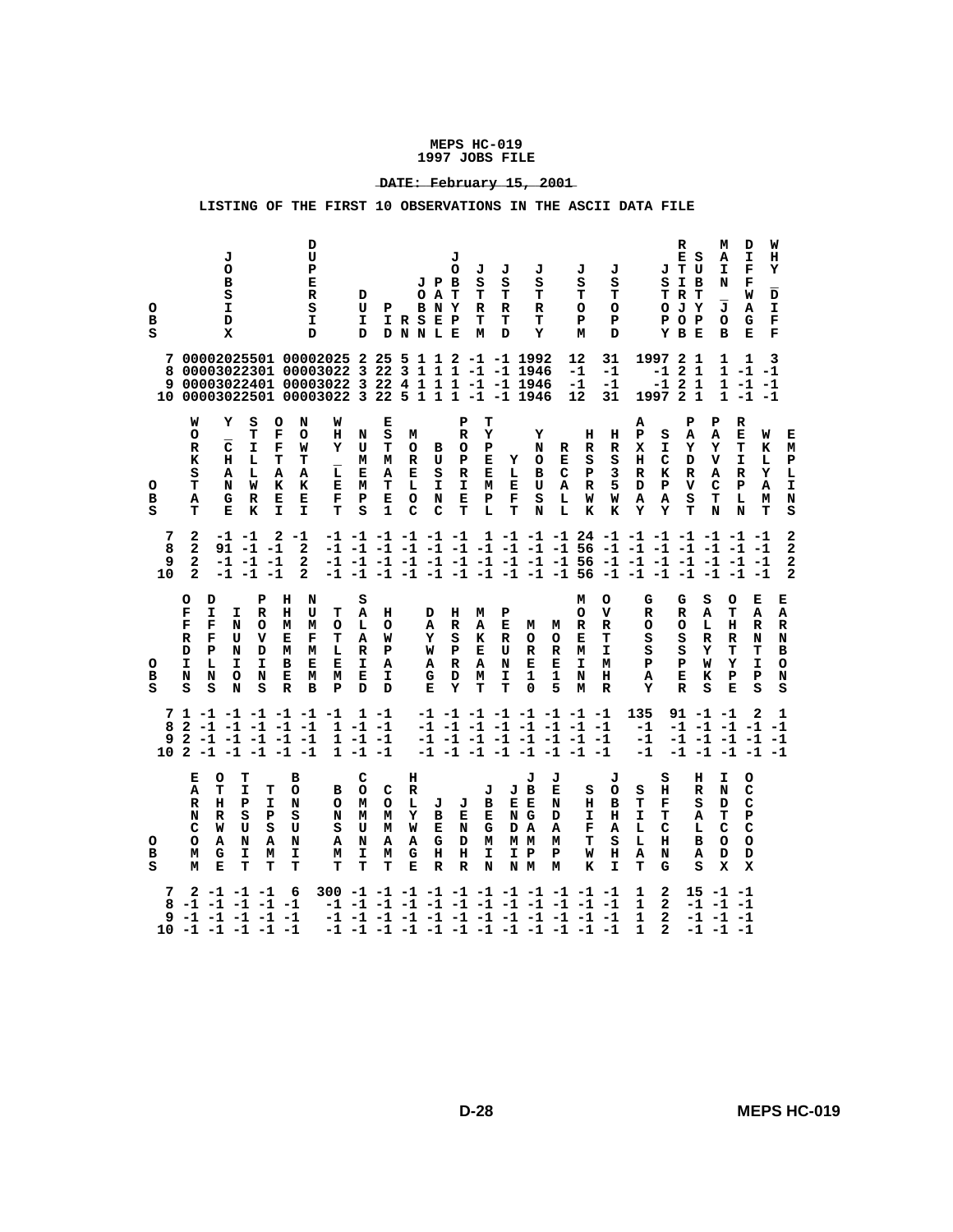# **\_\_\_\_\_\_\_\_\_\_\_\_\_\_\_\_\_\_\_\_\_\_\_\_ DATE: February 15, 2001**

| o<br>в<br>s<br>2<br>3<br>4<br>5<br>6 | W<br>о                               | J<br>о<br>в<br>s<br>I<br>D<br>X<br>Y                     | s<br>т                                                                                                                     | O<br>F                                                                  | D<br>U<br>P<br>Е<br>R<br>s<br>I<br>D<br>1 00002018301 00002018 2 18 3<br>00002018302 00002018 2 18 3<br>00002018401 00002018 2 18<br>00002018501 00002018 2<br>00002025301 00002025<br>00002025401 00002025 2 25 4 1 1 2 -1 -1 1992<br>N<br>W<br>o<br>н | D<br>U<br>I<br>D<br>N                                           | Р<br>18<br>2 2 5<br>Е<br>s      | IRSEP<br>DNNLE<br>$\overline{4}$<br>5<br>$\mathbf{3}$<br>м | JPB<br>o<br>BNY<br>$\mathbf{2}$<br>11<br>$\mathbf{1}$<br>1 | J<br>о<br>АT<br>$1\quad2$<br>1<br>P<br>R | J<br>s<br>т<br>R<br>Т<br>M<br>$-1$<br>т<br>Y | J<br>s<br>т<br>R<br>т<br>D      | J<br>s<br>т<br>R<br>т<br>Y<br>1 1 1 -1 -1 1986<br>-1 1989<br>$-1$ $-1$ 1986<br>$1 - 1 - 1$ 1986<br>$1 1 2 -1 -1 1992$<br>Y                                                                  |                                      | J<br>s<br>т<br>о<br>P<br>М<br>-1<br>5<br>-1<br>12<br>-1<br>$-1$<br>н | J<br>s<br>т<br>o<br>Р<br>D<br>-1<br>21<br>-1<br>31<br>-1<br>$-1$<br>н | А<br>Р                               | s<br>т<br>о<br>P<br>-1<br>1997<br>-1<br>1997<br>-1<br>s | R<br>E S<br>JТU<br>I B<br>R T<br>JY<br>O P<br>Y B E<br>$\overline{\mathbf{2}}$<br>-1<br>24<br>$\mathbf{2}$<br>-1<br>2<br>1<br>-1<br>2<br>$-1$ 2 1<br>P<br>А | М<br>Α<br>I<br>N<br>J<br>o<br>в<br>-1<br>1<br>1<br>1<br>1<br>P<br>A                  | D<br>I<br>F<br>F<br>W<br>А<br>G<br>Е<br>$1 - 1 - 1$<br>$-1$<br>$-1 - 1$<br>$-1 -1$<br>$\mathbf{2}$<br>2<br>R<br>Е                                                                                                                | W<br>н<br>Y<br>D<br>I<br>F<br>F<br>$-1$<br>$-1$<br>$-1$<br>W<br>Е |
|--------------------------------------|--------------------------------------|----------------------------------------------------------|----------------------------------------------------------------------------------------------------------------------------|-------------------------------------------------------------------------|---------------------------------------------------------------------------------------------------------------------------------------------------------------------------------------------------------------------------------------------------------|-----------------------------------------------------------------|---------------------------------|------------------------------------------------------------|------------------------------------------------------------|------------------------------------------|----------------------------------------------|---------------------------------|---------------------------------------------------------------------------------------------------------------------------------------------------------------------------------------------|--------------------------------------|----------------------------------------------------------------------|-----------------------------------------------------------------------|--------------------------------------|---------------------------------------------------------|-------------------------------------------------------------------------------------------------------------------------------------------------------------|--------------------------------------------------------------------------------------|----------------------------------------------------------------------------------------------------------------------------------------------------------------------------------------------------------------------------------|-------------------------------------------------------------------|
| о<br>в<br>s                          | R<br>K<br>s<br>т<br>А<br>т           | c<br>н<br>Α<br>N<br>G<br>Е                               | I<br>г<br>L<br>W<br>${\bf R}$<br>K                                                                                         | F<br>т<br>А<br>к<br>Е<br><b>I</b>                                       | M<br>Y<br>т<br>L<br>А<br>K<br>Е<br>Е<br>F<br>I.<br>т                                                                                                                                                                                                    | U<br>М<br>Е<br>м<br>${\bf P}$<br>S                              | т<br>М<br>Α<br>т<br>Е<br>1      | о<br>R<br>Е<br>Ŀ<br>о<br>c                                 | в<br>U<br>s<br>I<br>N<br>c                                 | o<br>Р<br>R<br>I<br>Е<br>т               | P<br>Е<br>Е<br>М<br>$\mathbf P$<br>L         | Υ<br>L<br>Е<br>F<br>т           | N<br>o<br>в<br>U<br>s<br>N                                                                                                                                                                  | R<br>Е<br>с<br>А<br>L<br>L           | R<br>s<br>Р<br>R<br>W<br>K                                           | R<br>s<br>3<br>5<br>W<br>K                                            | х<br>н<br>R<br>D<br>А<br>Y           | I<br>с<br>к<br>P<br>Α<br>Y                              | Y<br>D<br>R<br>v<br>S<br>т                                                                                                                                  | Y<br>v<br>А<br>c<br>Т<br>N                                                           | т<br>I<br>R<br>P<br>L<br>N                                                                                                                                                                                                       | к<br>М<br>P<br>L<br>L<br>Y<br>I<br>А<br>м<br>N<br>S<br>т          |
| ı<br>2<br>3<br>4<br>5<br>6           | 1<br>-1<br>1<br>1<br>2<br>2          | -1<br>-1<br>-1<br>-1<br>$-1$                             | $-1$ $-1$ $-1$<br>2<br>-1<br>-1<br>$-1$<br>$-1$                                                                            | -1<br>$-1$<br>$-1$<br>2<br>-1<br>$\mathbf{2}$<br>$-1$                   | 1<br>1<br>1<br>1                                                                                                                                                                                                                                        | -1 -1 -1 -1 -1<br>-1 -1 -1 -1 -1 -1<br>-1 -1 -1 -1 -1 -1        |                                 |                                                            |                                                            |                                          |                                              |                                 | -1 -1 -1 -1 -1 -1 -1 -1 -1 -1 -1 45<br>$-1$ $-1$ $-1$ $-1$ $-1$ $45$                                                                                                                        |                                      |                                                                      |                                                                       | $-1$ $-1$ $-1$ $-1$                  |                                                         | $-1$ $-1$ $-1$ $-1$ $-1$                                                                                                                                    |                                                                                      | -1 -1 -1 -1 -1 -1 -1 -1 -1 -1 -1 45 -1 -1 -1 -1 -1 -1 -1<br>91 -1 -1 -1 -1 -1 -1 -1 -1 -1 -1 10 -1 -1 -1 -1 -1 -1 -1<br>$-1$ $-1$ $-1$<br>$-1$<br>-1<br>1 -1 -1 -1 24 -1 -1 -1 -1 -1 -1 -1<br>1 -1 -1 -1 24 -1 -1 -1 -1 -1 -1 -1 | 2<br>-1<br>2<br>2<br>2<br>2                                       |
| o<br>в<br>s                          | O<br>F<br>F<br>R<br>D<br>I<br>N<br>s | D<br>I<br>I<br>F<br>F<br>Р<br>I<br>L<br>N<br>o<br>s<br>N | P<br>R<br>N<br>o<br>v<br>U<br>N<br>D<br>I<br>N<br>s                                                                        | н<br>н<br>м<br>Е<br>М<br>в<br>Е<br>${\bf R}$                            | N<br>U<br>т<br>м<br>o<br>F<br>т<br>М<br>L<br>Е<br>Е<br>м<br>м<br>P<br>в                                                                                                                                                                                 | S<br>Α<br>L<br>Α<br>R<br>I.<br>Е<br>D                           | н<br>o<br>W<br>P<br>А<br>I<br>D |                                                            | D<br>Α<br>Y<br>W<br>А<br>G<br>Е                            | н<br>R<br>s<br>${\bf P}$<br>R<br>D<br>Y  | м<br>A<br>к<br>Е<br>Α<br>М<br>Т              | P<br>Е<br>R<br>U<br>N<br>I<br>T | м<br>o<br>R<br>Е<br>1<br>0                                                                                                                                                                  | м<br>o<br>R<br>Е<br>1<br>5           | м<br>о<br>R<br>Е<br>М<br>I<br>N<br>M                                 | o<br>v<br>R<br>т<br>I<br>М<br>н<br>R                                  | G<br>R<br>о<br>s<br>s<br>P<br>А<br>Y |                                                         | G<br>R<br>о<br>s<br>s<br>Р<br>Е<br>${\bf R}$                                                                                                                | S<br>o<br>A<br>т<br>н<br>L<br>R<br>R<br>Y<br>т<br>Y<br>W<br>P<br>к<br>s<br>Е         | Е<br>Α<br>R<br>N<br>т<br>I<br>Р<br>s                                                                                                                                                                                             | Е<br>А<br>R<br>N<br>в<br>o<br>N<br>s                              |
| 2<br>3<br>4<br>5<br>6                | 2<br>2<br>2<br>1                     |                                                          | $1 2 -1 -1 -1 -1 -1$<br>$-1$ $-1$ $-1$ $-1$ $-1$<br>$-1$ $-1$ $-1$ $-1$ $-1$<br>$-1$ $-1$ $-1$ $-1$<br>$-1$ $-1$ $-1$ $-1$ |                                                                         | $-1$<br>$-1$<br>$-1$<br>1 -1 -1 -1 -1 -1 -1                                                                                                                                                                                                             | $3 - 1 - 1$<br>$-1$ $-1$ $-1$<br>$3 - 1$<br>3<br>$-1$<br>3<br>3 | -1<br>$-1$<br>1<br>1            |                                                            | -1<br>-1<br>125<br>125                                     | 8                                        | $-1$ $-1$ $-1$                               |                                 | $-1$ $-1$ $-1$ $-1$ $-1$ $-1$ $-1$ $-1$<br>$-1$ $-1$ $-1$ $-1$ $-1$ $-1$ $-1$ $-1$<br>$-1$ $-1$ $-1$ $-1$ $-1$ $-1$ $-1$<br>$-1$<br>$-1$ $-1$ $-1$ $-1$<br>8 -1 -1 -1 -1 -1 -1              | $-1$                                 | $-1$<br>$-1 -1$                                                      | $-1$                                                                  | -1<br>-1<br>-1<br>-1<br>-1<br>-1     |                                                         | $-1$ $-1$ $-1$<br>-1 -1 -1<br>-1 -1<br>-1 -1 -1<br>$-1 -1 -1$                                                                                               | $-1$                                                                                 | -1 -1 -1 -1 -1<br>$-1$ $-1$<br>$-1$<br>$-1$<br>2<br>2                                                                                                                                                                            | -1<br>-1<br>1<br>1                                                |
| о<br>в<br>s                          | Е<br>А<br>R<br>N<br>с<br>о<br>М<br>м | o<br>т<br>н<br>R<br>W<br>А<br>G<br>Е                     | т<br>I.<br>P<br>s<br>U<br>N<br>I<br>т                                                                                      | в<br>т<br>o<br>I<br>N<br>P<br>s<br>S<br>U<br>А<br>N<br>I<br>М<br>т<br>т | в<br>о<br>N<br>А<br>м<br>т                                                                                                                                                                                                                              | c<br>o<br>М<br>м<br>s<br>U<br>N<br>I<br>т                       | C<br>o<br>М<br>м<br>А<br>М<br>т | н<br>R<br>г<br>Y<br>W<br>А<br>G<br>Е                       | J<br>в<br>Е<br>G<br>н<br>R                                 | J<br>Е<br>N<br>D<br>н<br>R               | J<br>в<br>Е<br>G<br>М<br>I<br>N              | Е<br>I                          | J<br>J B<br>Е<br>N G<br>D A<br>M M<br>P<br>N M                                                                                                                                              | J<br>Е<br>N<br>D<br>А<br>м<br>Р<br>м | S<br>н<br>I<br>F<br>т<br>W<br>к                                      | J<br>o<br>в<br>н<br>Α<br>s<br>н<br>I                                  | S<br>т<br>I<br>Ŀ<br>L<br>А<br>т      | s<br>н<br>F<br>т<br>с<br>н<br>N<br>G                    | н<br>R<br>s<br>А<br>L<br>в<br>А<br>s                                                                                                                        | I<br>N<br>D<br>т<br>с<br>о<br>D<br>X                                                 | o<br>c<br>с<br>Р<br>с<br>o<br>D<br>x                                                                                                                                                                                             |                                                                   |
| 2<br>3<br>4<br>5<br>6                | -1<br>2                              | $-1$<br>$-1 - 1$<br>2 -1 -1                              | 1 -1 -1 -1 -1 -1<br>$-1$ $-1$ $-1$ $-1$<br>$-1$ $-1$ $-1$ $-1$<br>$-1$<br>$-1$<br>$-1$<br>$-1$                             | $-1$<br>-1<br>-1<br>5<br>5                                              |                                                                                                                                                                                                                                                         | -1 -1 -1 -1 -1                                                  |                                 |                                                            |                                                            |                                          |                                              |                                 | -1 -1 -1 -1 -1 -1 -1 -1 -1 -1 -1 -1 -1<br>-1 -1 -1 -1 -1 -1 -1 -1 -1 -1 -1 -1 -1<br>$-1$ $-1$ $-1$ $-1$<br>50 -1 -1 -1 -1 -1 -1 -1 -1 -1 -1 -1 -1<br>50 -1 -1 -1 -1 -1 -1 -1 -1 -1 -1 -1 -1 | -1                                   | $-1$                                                                 | $-1$<br>$^{-1}$                                                       | 1<br>$-1$<br>1<br>1<br>1<br>1        | 2<br>$-1$<br>2<br>2<br>2<br>2                           | $-1$                                                                                                                                                        | $-1$ $-1$ $-1$<br>$-1$ $-1$ $-1$<br>$-1$ $-1$ $-1$<br>-1 -1<br>$-1$ $-1$<br>-1 -1 -1 | -1                                                                                                                                                                                                                               |                                                                   |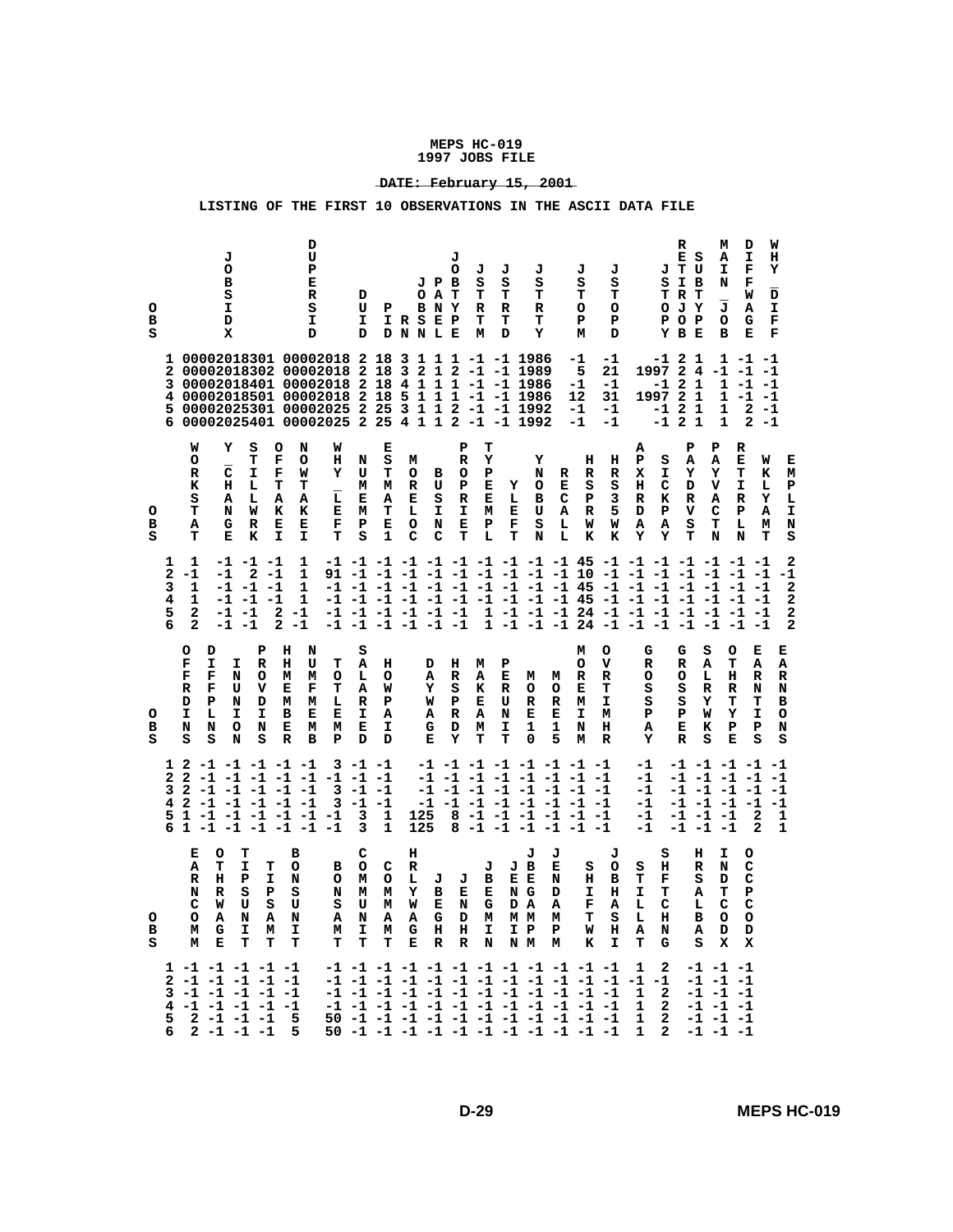# **\_\_\_\_\_\_\_\_\_\_\_\_\_\_\_\_\_\_\_\_\_\_\_\_ DATE: February 15, 2001**

| o<br>в<br>s | 7<br>8<br>9.<br>W<br>о<br>R<br>к<br>s                                        | J<br>o<br>в<br>s<br>I.<br>D<br>x<br>00002025501 00002025 2<br>00003022301 00003022 3<br>00003022401 00003022 3 22<br>10 00003022501 00003022 3 22 5 1 1 1 -1 -1 1946<br>Y<br>s<br>т<br>c<br>I<br>н<br>L<br>Α<br>L | D<br>U<br>P<br>Е<br>R<br>s<br>I<br>D<br>o<br>N<br>F<br>o<br>F<br>W<br>т<br>т<br>Α<br>А  | D<br>U<br>I.<br>D<br>W<br>н<br>N<br>Y<br>U<br>М<br>$\overline{\mathbf{L}}$<br>Е                                                                                       | Р<br>25 5<br>22 <sub>3</sub><br>Е<br>s<br>т<br>М<br>Α | $\circ$<br>IRSEP<br>DNNLE<br>$\overline{4}$<br>$\mathbf{1}$<br>М<br>о<br>R<br>Е | J P B<br>АT<br>B N Y<br>1 1 2<br>$1 1 1$<br>$\mathbf{1}$<br>в<br>U<br>s | J<br>о<br>1<br>P<br>R<br>o<br>${\bf P}$<br>R | J<br>s<br>т<br>R<br>т<br>м<br>т<br>Y<br>Р<br>Е<br>Е | J<br>J<br>s<br>s<br>т<br>т<br>R<br>R<br>т<br>т<br>D<br>Y<br>$-1$ $-1$ 1992<br>-1 -1 1946<br>-1 -1 1946<br>Y<br>N<br>Y<br>o<br>г<br>в     | R<br>Е<br>с                          | J<br>s<br>т<br>o<br>P<br>м<br>12<br>$-1$<br>-1<br>12<br>н<br>R<br>s<br>P | J<br>s<br>т<br>o<br>P<br>D<br>31<br>-1<br>-1<br>31<br>н<br>R<br>s<br>3 | s<br>P<br>1997<br>-1<br>-1<br>Α<br>P<br>s<br>I<br>x<br>н<br>c<br>К<br>R  | R<br>E S<br>JΤU<br>I B<br>T R T<br>олт<br>O P<br>Y B E<br>2 <sub>1</sub><br>2 <sub>1</sub><br>$\mathbf{2}$<br>1<br>1997 2 1<br>Р<br>А<br>Y<br>D<br>R | м<br>А<br>I<br>N<br>J<br>$\circ$<br>в<br>1<br>1<br>Р<br>Α<br>Y<br>v<br>Α     | D<br>I<br>F<br>F<br>W<br>А<br>G<br>Е<br>1<br>$1 - 1 - 1$<br>$-1$<br>-1<br>1 -1 -1<br>R<br>Е<br>W<br>т<br>к<br>I<br>L<br>Y<br>R | W<br>н<br>Y<br>D<br>I<br>F<br>F<br>3<br>Е<br>м<br>${\bf P}$<br>L |
|-------------|------------------------------------------------------------------------------|-------------------------------------------------------------------------------------------------------------------------------------------------------------------------------------------------------------------|-----------------------------------------------------------------------------------------|-----------------------------------------------------------------------------------------------------------------------------------------------------------------------|-------------------------------------------------------|---------------------------------------------------------------------------------|-------------------------------------------------------------------------|----------------------------------------------|-----------------------------------------------------|------------------------------------------------------------------------------------------------------------------------------------------|--------------------------------------|--------------------------------------------------------------------------|------------------------------------------------------------------------|--------------------------------------------------------------------------|------------------------------------------------------------------------------------------------------------------------------------------------------|------------------------------------------------------------------------------|--------------------------------------------------------------------------------------------------------------------------------|------------------------------------------------------------------|
| o<br>в<br>s | т<br>Α<br>т                                                                  | N<br>W<br>G<br>R<br>Е<br>к                                                                                                                                                                                        | к<br>к<br>Е<br>Е<br>I.<br>I.                                                            | Е<br>м<br>F<br>P<br>T<br>s                                                                                                                                            | т<br>E<br>1                                           | L<br>о<br>c                                                                     | I<br>N<br>c                                                             | $\mathbf I$<br>Е<br>T                        | м<br>P<br>L                                         | E<br>U<br>F<br>s<br>т<br>N                                                                                                               | A<br>L<br>L                          | R<br>W<br>к                                                              | 5<br>W<br>к                                                            | ${\bf P}$<br>D<br>Α<br>A<br>Y<br>Y                                       | v<br>s<br>т                                                                                                                                          | c<br>т<br>N                                                                  | P<br>A<br>L<br>м<br>т<br>N                                                                                                     | $\mathbf I$<br>N<br>s                                            |
| 10          | 2<br>7<br>8<br>2<br>2<br>9<br>$\mathbf{2}$                                   | -1 -1<br>91<br>$-1 - 1$<br>-1<br>$-1 - 1$<br>-1<br>$-1 -1$                                                                                                                                                        | 2<br>$-1$<br>2<br>2<br>$\overline{a}$                                                   | $-1$ $-1$ $-1$ $-1$ $-1$ $-1$<br>-1 -1 -1 -1 -1 -1 -1 -1 -1 -1 -1 56 -1 -1 -1 -1 -1 -1 -1<br>-1 -1 -1 -1 -1 -1 -1 -1 -1 -1 -1 56 -1 -1 -1 -1 -1 -1 -1                 |                                                       |                                                                                 |                                                                         |                                              |                                                     |                                                                                                                                          |                                      |                                                                          |                                                                        | 1 -1 -1 -1 24 -1 -1 -1 -1 -1 -1 -1<br>$-1$ $-1$ $-1$ $-1$ $-1$ $-1$ $-1$ |                                                                                                                                                      |                                                                              |                                                                                                                                | 2<br>2<br>2<br>$\mathbf{2}$                                      |
| o<br>в<br>s | o<br>D<br>F<br>I<br>F<br>F<br>F<br>R<br>P<br>D<br>I<br>г<br>N<br>N<br>s<br>s | Р<br>I.<br>R<br>N<br>o<br>U<br>v<br>N<br>D<br>I.<br>I<br>N<br>o<br>N<br>s                                                                                                                                         | н<br>N<br>н<br>U<br>M<br>М<br>Е<br>F<br>M<br>м<br>в<br>Е<br>Е<br>м<br>$\mathbb{R}$<br>B | s<br>т<br>Α<br>L<br>o<br>т<br>Α<br>R<br>L<br>Е<br>I.<br>Е<br>м<br>P<br>D                                                                                              | н<br>o<br>W<br>P<br>А<br>I<br>D                       |                                                                                 | D<br>А<br>Y<br>W<br>Α<br>G<br>Е                                         | н<br>$\mathbb{R}$<br>s<br>P<br>R<br>D<br>Y   | м<br>A<br>K<br>Е<br>Α<br>М<br>т                     | P<br>Е<br>м<br>R<br>o<br>U<br>R<br>N<br>Е<br>I<br>1<br>т<br>0                                                                            | м<br>o<br>R<br>Е<br>1<br>5           | м<br>o<br>R<br>Е<br>M<br>I<br>N<br>м                                     | o<br>v<br>R<br>т<br>I.<br>м<br>н<br>$\mathbb{R}$                       | G<br>R<br>o<br>s<br>s<br>Р<br>А<br>Y                                     | G<br>R<br>o<br>s<br>s<br>Р<br>Е<br>$\mathbb{R}$                                                                                                      | S<br>o<br>A<br>т<br>L<br>н<br>R<br>R<br>Y<br>т<br>Y<br>W<br>Р<br>к<br>s<br>Е | Е<br>A<br>R<br>N<br>т<br>I.<br>Р<br>s                                                                                          | Е<br>Α<br>R<br>N<br>в<br>o<br>N<br>s                             |
| 10          | 7<br>8<br>9<br>2                                                             | $1 - 1 - 1 - 1 - 1 - 1$<br>$2 -1 -1 -1 -1 -1$<br>$-1$ $-1$ $-1$ $-1$ $-1$<br>$2 - 1 - 1 - 1 - 1 - 1$                                                                                                              |                                                                                         | $1 - 1 - 1$<br>1<br>$1 - 1 - 1$                                                                                                                                       | $1 - 1$<br>$-1 -1$                                    |                                                                                 |                                                                         |                                              |                                                     | -1 -1 -1 -1 -1 -1 -1 -1<br>$-1$ $-1$ $-1$ $-1$ $-1$ $-1$ $-1$ $-1$<br>$-1$ $-1$ $-1$ $-1$ $-1$ $-1$ $-1$ $-1$<br>-1 -1 -1 -1 -1 -1 -1 -1 |                                      |                                                                          |                                                                        | 135<br>-1<br>-1<br>-1                                                    | 91 -1 -1<br>-1 -1 -1 -1                                                                                                                              |                                                                              | 2<br>-1 -1 -1 -1 -1<br>-1 -1 -1 -1 -1                                                                                          | 1<br>$-1$                                                        |
| o<br>в<br>s | Е<br>Α<br>R<br>N<br>с<br>о<br>м<br>М                                         | т<br>o<br>т<br>I<br>т<br>н<br>Р<br>I<br>s<br>R<br>Р<br>U<br>s<br>W<br>N<br>Α<br>А<br>G<br>I<br>М<br>Е<br>т<br>т                                                                                                   | в<br>O<br>N<br>s<br>U<br>N<br>I<br>т                                                    | с<br>o<br>в<br>o<br>М<br>N<br>м<br>s<br>U<br>А<br>N<br>I<br>м<br>т<br>т                                                                                               | c<br>o<br>м<br>М<br>Α<br>м<br>т                       | н<br>R<br>Ŀ<br>Y<br>W<br>Α<br>G<br>Е                                            | J<br>в<br>Е<br>G<br>н<br>$\mathbf R$                                    | J<br>Е<br>N<br>D<br>н<br>$\mathbf R$         | J<br>в<br>Е<br>G<br>м<br>I<br>N                     | J<br>J B<br>Е Е<br>ΝG<br>D A<br>мм<br>I P<br>N M                                                                                         | J<br>Е<br>N<br>D<br>А<br>м<br>P<br>м | s<br>н<br>I<br>F<br>т<br>W<br>K                                          | J<br>o<br>в<br>н<br>А<br>s<br>н<br>$\mathbf{I}$                        | s<br>s<br>н<br>т<br>F<br>I<br>т<br>L<br>с<br>н<br>L<br>Α<br>N<br>т<br>G  | н<br>R<br>s<br>А<br>L<br>в<br>А<br>s                                                                                                                 | I<br>N<br>D<br>т<br>с<br>o<br>D<br>x                                         | o<br>с<br>с<br>Р<br>c<br>o<br>D<br>x                                                                                           |                                                                  |
|             | 7<br>8                                                                       | $2 - 1 - 1 - 1$<br>$-1$ $-1$ $-1$ $-1$ $-1$<br>$9 -1 -1 -1 -1 -1$<br>$10 - 1 - 1 - 1 - 1 - 1$                                                                                                                     | 6                                                                                       | 300 -1 -1 -1 -1 -1 -1 -1 -1 -1 -1 -1 -1<br>-1 -1 -1 -1 -1 -1 -1 -1 -1 -1 -1 -1 -1<br>-1 -1 -1 -1 -1 -1 -1 -1 -1 -1 -1 -1 -1<br>-1 -1 -1 -1 -1 -1 -1 -1 -1 -1 -1 -1 -1 |                                                       |                                                                                 |                                                                         |                                              |                                                     |                                                                                                                                          |                                      |                                                                          |                                                                        | 2<br>1<br>1<br>$\mathbf{2}$<br>1<br>$\mathbf{2}$<br>1<br>2               |                                                                                                                                                      | $15 - 1 - 1$<br>$-1$ $-1$ $-1$<br>$-1$ $-1$ $-1$<br>$-1$ $-1$ $-1$           |                                                                                                                                |                                                                  |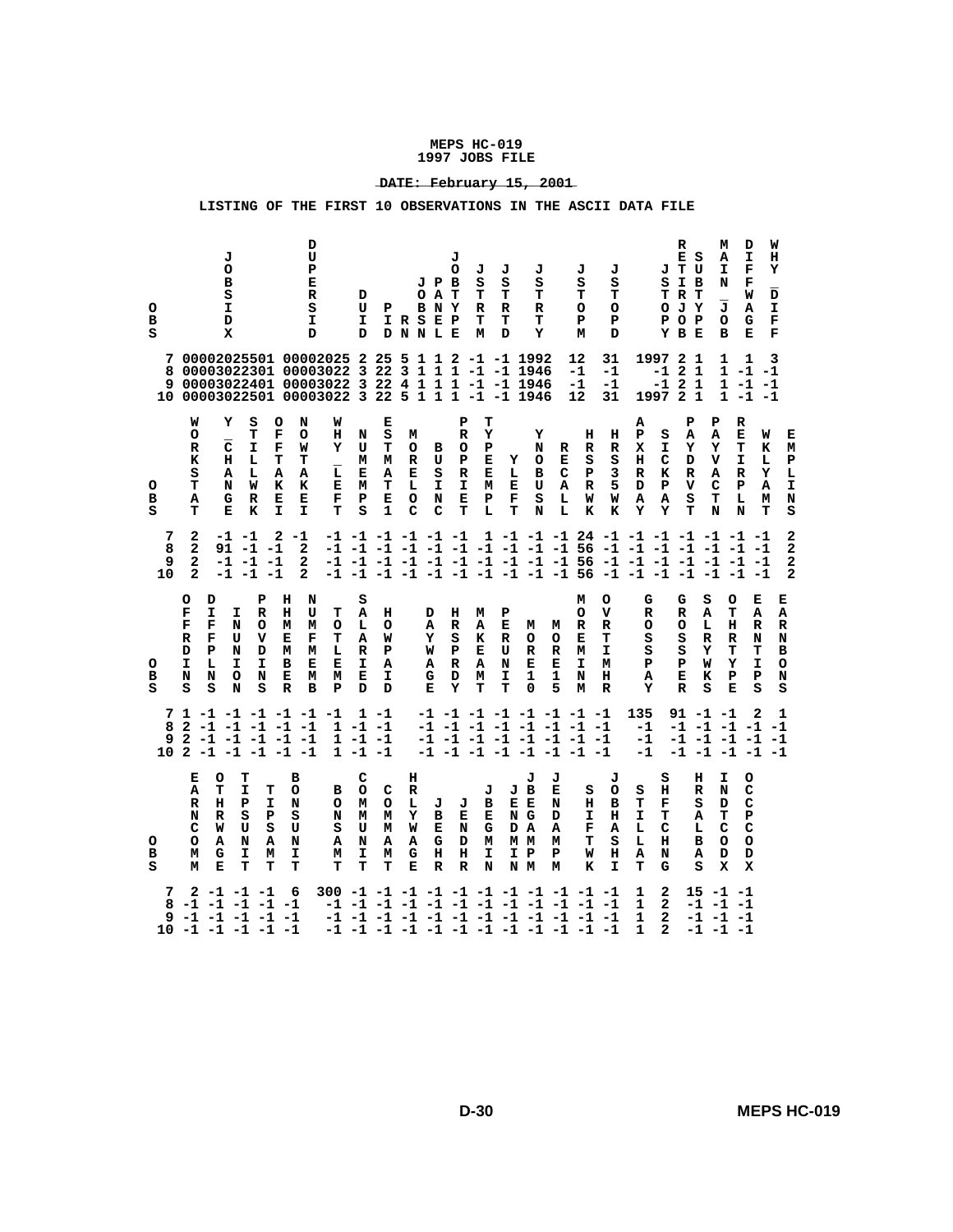**E. Variable to Source Crosswalk**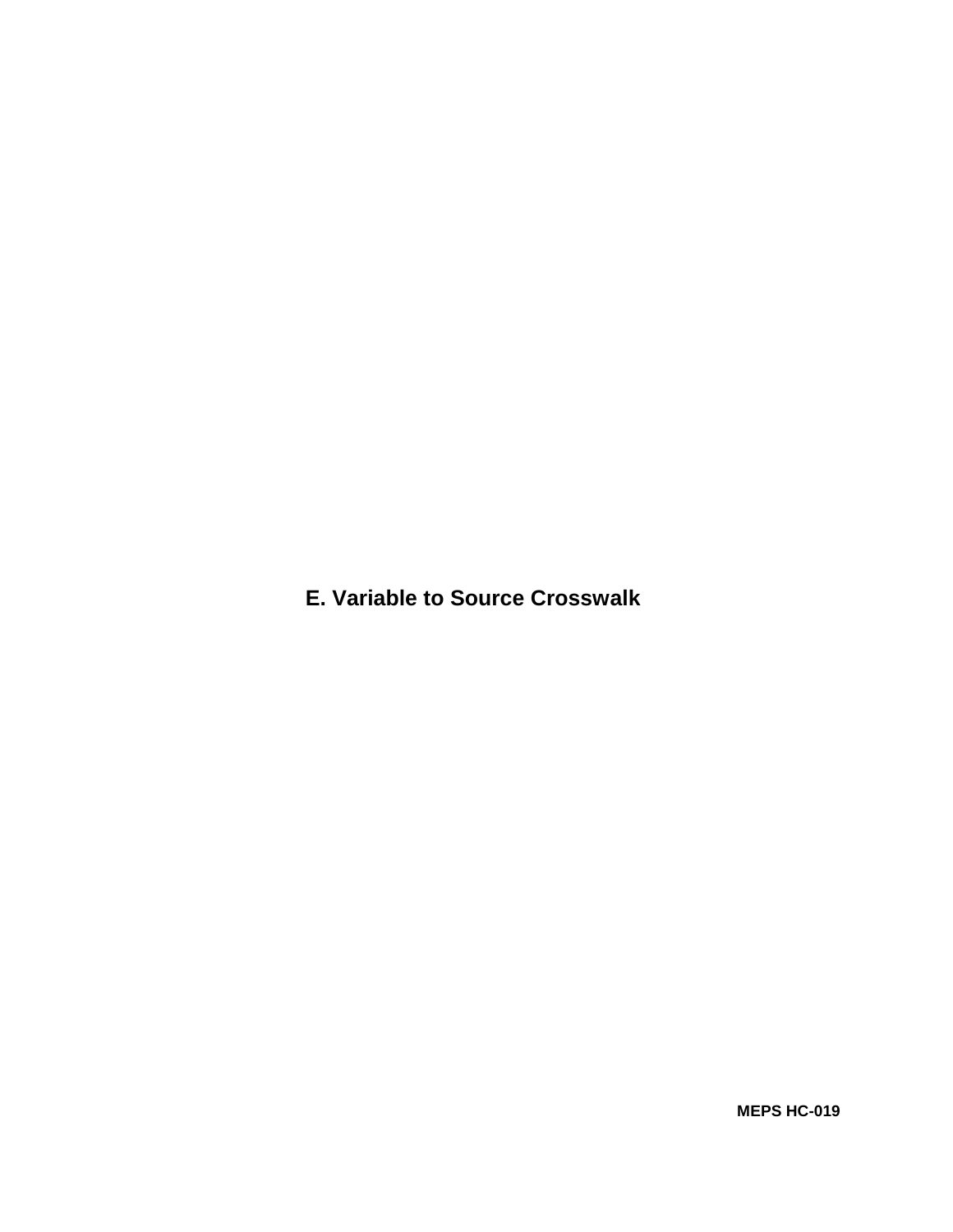# **VARIABLE-SOURCE CROSSWALK FOR MEPS PUBLIC USE RELEASE HC-007**

# **SURVEY ADMINISTRATION VARIABLES – PUBLIC USE**

| <b>VARIABLE</b> | <b>LABEL</b>                | SOURCE <sup>1</sup>  |
|-----------------|-----------------------------|----------------------|
| <b>JOBSIDX</b>  | <b>JOB ID Number</b>        | <b>CAPI</b> Derived  |
| <b>DUPERSID</b> | Sample Person ID (DUID+PID) | Assigned in Sampling |
| <b>PANEL</b>    | Panel                       | Assigned in Sampling |
| <b>DUID</b>     | Dwelling Unit ID            | Assigned in Sampling |
| PID             | Person Number               | Assigned in Sampling |
| $\overline{RN}$ | Round                       | <b>CAPI</b> Derived  |
| <b>JOBSN</b>    | <b>JOB</b> Number           | <b>CAPI</b> Derived  |

# **EMPLOYMENT VARIABLES – PUBLIC USE**

| <b>VARIABLE</b>  | <b>LABEL</b>                           | <b>SOURCE</b>                 |
|------------------|----------------------------------------|-------------------------------|
| <b>JOBTYPE</b>   | Self-Employed or Work for Someone Else | EM05, EM11, EM18, EM27, EM40, |
|                  |                                        | EM53, EM70, EM82              |
| <b>JSTRTM</b>    | Job Start Date - Month                 | EM100V1-2, EM160V1-2,         |
|                  |                                        | EM250V1-2, EM340V1-2,         |
|                  |                                        | EM600V1-2                     |
| <b>JSTRTD</b>    | Job Start Date - Day                   | EM100V1, EM160V1, EM250V1,    |
|                  |                                        | EM340V1, EM600V1              |
| <b>JSTRTY</b>    | Job Start Date - Year                  | EM10, EM16, EM25, EM34, EM47, |
|                  |                                        | <b>EM60</b>                   |
| <b>JSTOPM</b>    | Job Stop Date - Month                  | RJ04, RJ350V1-2, RJ480V1-2,   |
|                  |                                        | RJ610V1-2, EM660V1-2,         |
|                  |                                        | EM890V1-2                     |
| <b>JSTOPD</b>    | Job Stop Date - Day                    | RJ09, RJ350V1, RJ480V1,       |
|                  |                                        | RJ610V1, RJ890V1, EM660V1     |
| <b>JSTOPY</b>    | Job Stop Date - Year                   | RJ04, RJ35, RJ48, RJ61, EM66, |
|                  |                                        | <b>EM87</b>                   |
| <b>RETIRJOB</b>  | Person Retired From This Job           | <b>EM80</b>                   |
| <b>SUBTYPE</b>   | Job Sub-Type                           | RJ01A, RJ0189A, EM08, EM14    |
| <b>MAIN JOB</b>  | <b>Still Main Job or Business</b>      | RJO1A                         |
| <b>DIFFWAGE</b>  | Any Change in Wage Amount              | <b>RJ02</b>                   |
| WHY DIFF         | Why Wages Changed                      | <b>RJ03</b>                   |
| <b>WORKSTAT</b>  | Full or Part Time                      | <b>RJ04</b>                   |
| Y CHANGE         | Why Change in Full/Part Time Status    | RJ05                          |
| <b>STILLWRK</b>  | Still Work at Estab/ Misc job          | RJ06, RJ01A                   |
| <b>OFFTAKEI</b>  | <b>Offered Insurance and Now Take</b>  | <b>RJ07</b>                   |
| <b>NOWTAKEI</b>  | Now Offered and Take Insurance         | RJ08, RJ08A                   |
| WHY_LEFT         | Reason Why Not at Job Now              | RJ10                          |
| <b>NUMEMPS</b>   | <b>Employees Per Week</b>              | <b>EM91</b>                   |
| <b>ESTIMATE1</b> | <b>Total Employees</b>                 | <b>EM92</b>                   |
| <b>MORELOC</b>   | More Than One Location                 | <b>EM93</b>                   |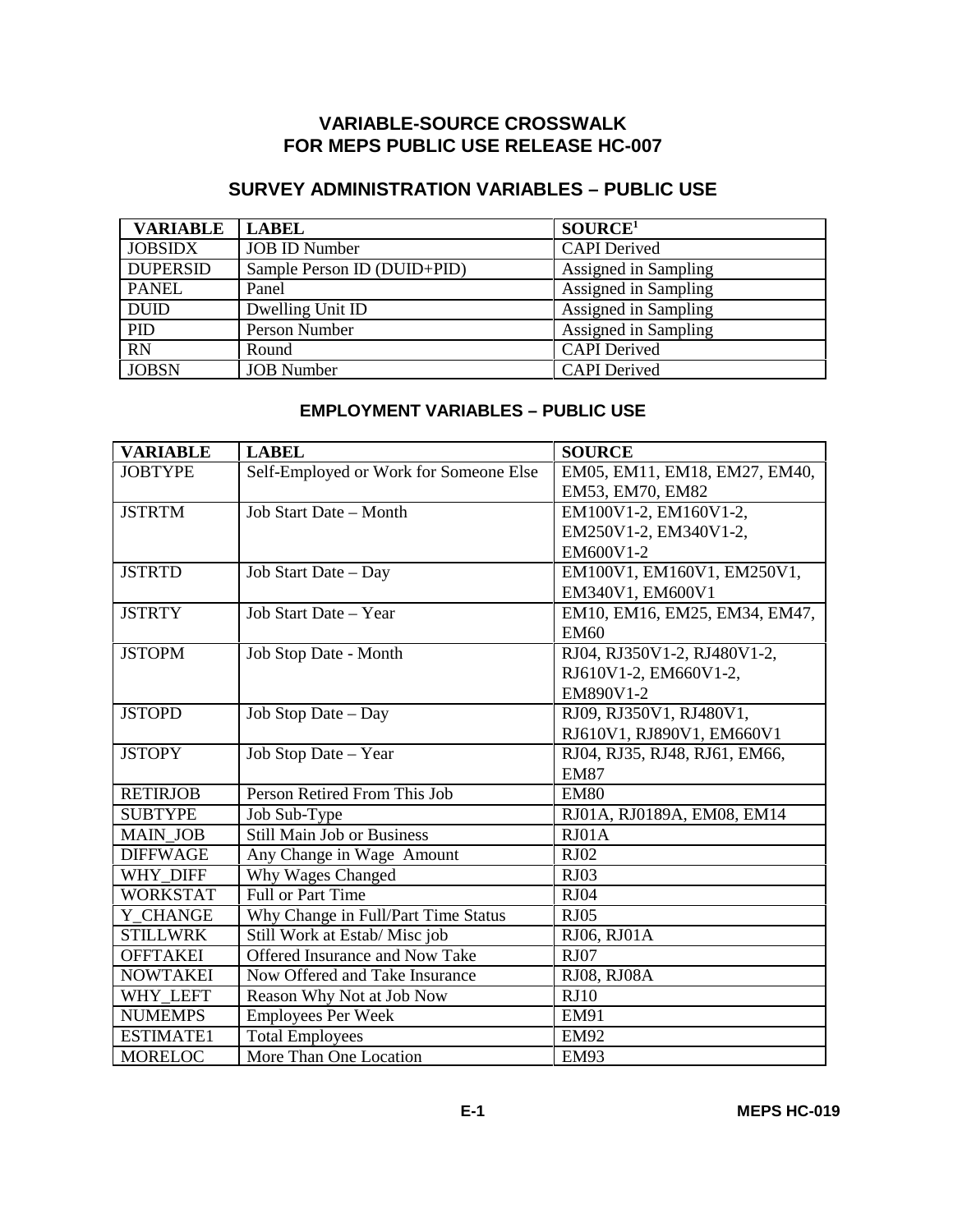| <b>BUSINC</b>   | <b>Business Incorporated</b>               | <b>EM94</b>        |
|-----------------|--------------------------------------------|--------------------|
| <b>PROPRIET</b> | Proprietorship or Partnership              | <b>EM95</b>        |
| <b>TYPEEMPL</b> | Employee Type                              | <b>EM96</b>        |
| <b>YLEFT</b>    | No Job Reason                              | <b>EM101</b>       |
| <b>YNOBUSN</b>  | Why No Business                            | EM102              |
| <b>RECALL</b>   | Recall Within 30 Days                      | <b>EM103</b>       |
| <b>HRSPRWK</b>  | Number of Hours Per Week                   | EM111, EM104, EW17 |
| HRS35WK         | Work 35 Hours                              | <b>EM105</b>       |
| <b>APXHRDAY</b> | Approximate # of Hours Worked Per Day      | <b>EM106</b>       |
| <b>SICKPAY</b>  | Does Person Have Paid Sick Leave           | <b>EM107</b>       |
| <b>PAYDRVST</b> | Is There Paid Sick Leave for Dr's Visits   | <b>EM108</b>       |
| <b>PAYVACTN</b> | Does Person Get Paid Vacation              | EM109              |
| <b>RETIRPLN</b> | Does Person Have Pension/Retirement        | <b>EM110</b>       |
|                 | Plan                                       |                    |
| <b>WKLYAMT</b>  | <b>Usual Weekly Gross Income</b>           | EM112              |
| <b>EMPLINS</b>  | Have Health Insurance Through This Job     | EM113              |
| <b>OFFRDINS</b> | Offered Insurance But Chose Not to Take    | EM114              |
| <b>DIFFPLNS</b> | Choice of Different Health Ins Plans       | EM115              |
| <b>INUNION</b>  | Belong to Labor Union                      | EM116              |
| <b>PROVDINS</b> | Who Provides Health Insurance              | EM117              |
| <b>HHMEMBER</b> | Any Other HH Member Work at This           | EM122              |
|                 | <b>Business</b>                            |                    |
| <b>NUMFMEMB</b> | How Many HH Members Work There             | <b>EM123</b>       |
| <b>TOTLEMP</b>  | Total Number of Employees at That          | EM124, RJ08B       |
|                 | <b>Buisness</b>                            |                    |
| <b>SALARIED</b> | Is Person Salaried, Paid by the Hour, etc. | EW01               |
| <b>HOWPAID</b>  | How Is Person Paid                         | EW02               |
| <b>DAYWAGE</b>  | Person's Daily Wage Rate                   | EW03               |
| <b>HRSPRDY</b>  | Number of Hours Person Worked in One       | EW04               |
|                 | Day                                        |                    |
| <b>MAKEAMT</b>  | How Much Money Does Person Make            | EW05               |
| <b>PERUNIT</b>  | Period for Which Person is Paid            | EW050V1            |
| MORE10          | Person Makes More or Less than \$10/Hour   | EW08, EW14, EW20   |
| MORE15          | Person Makes More or Less than \$15/Hour   | EW09, EW15, EW21   |
| <b>MOREMINM</b> | Person Makes More or Less than Min.        | EW10, EW16, EW22   |
|                 | Wage                                       |                    |
| <b>OVRTIMHR</b> | Overtime Pay Rate Per Hour                 | <b>EW06</b>        |
| <b>GROSSPAY</b> | Person's Salary Before Takes (Gross)       | EW11               |
| <b>GROSSPER</b> | Period in Which Gross Salary was Earned    | EW110V1            |
| <b>SALRYWKS</b> | Number of Weeks Per Year Salary is         | EW12               |
|                 | <b>Based</b>                               |                    |
| <b>OTHRTYPE</b> | Type of Overtime Pay                       | EW14               |
| <b>EARNTIPS</b> | Does Person Earn Tips                      | EW23_01            |
| <b>EARNBONS</b> | Does Person Earn Bonuses                   | EW23_02            |
| <b>EARNCOMM</b> | Does Person Earn Commission                | EW23 03            |
| <b>OTHRWAGE</b> | Overtime Pay Rate Per Hour                 | EW190V1            |
| <b>TIPSUNIT</b> | Period Which Tip Earnings are Based on     | EW24A0V1           |
| <b>TIPSAMT</b>  | How Much Are Person's Tips                 | EW24A              |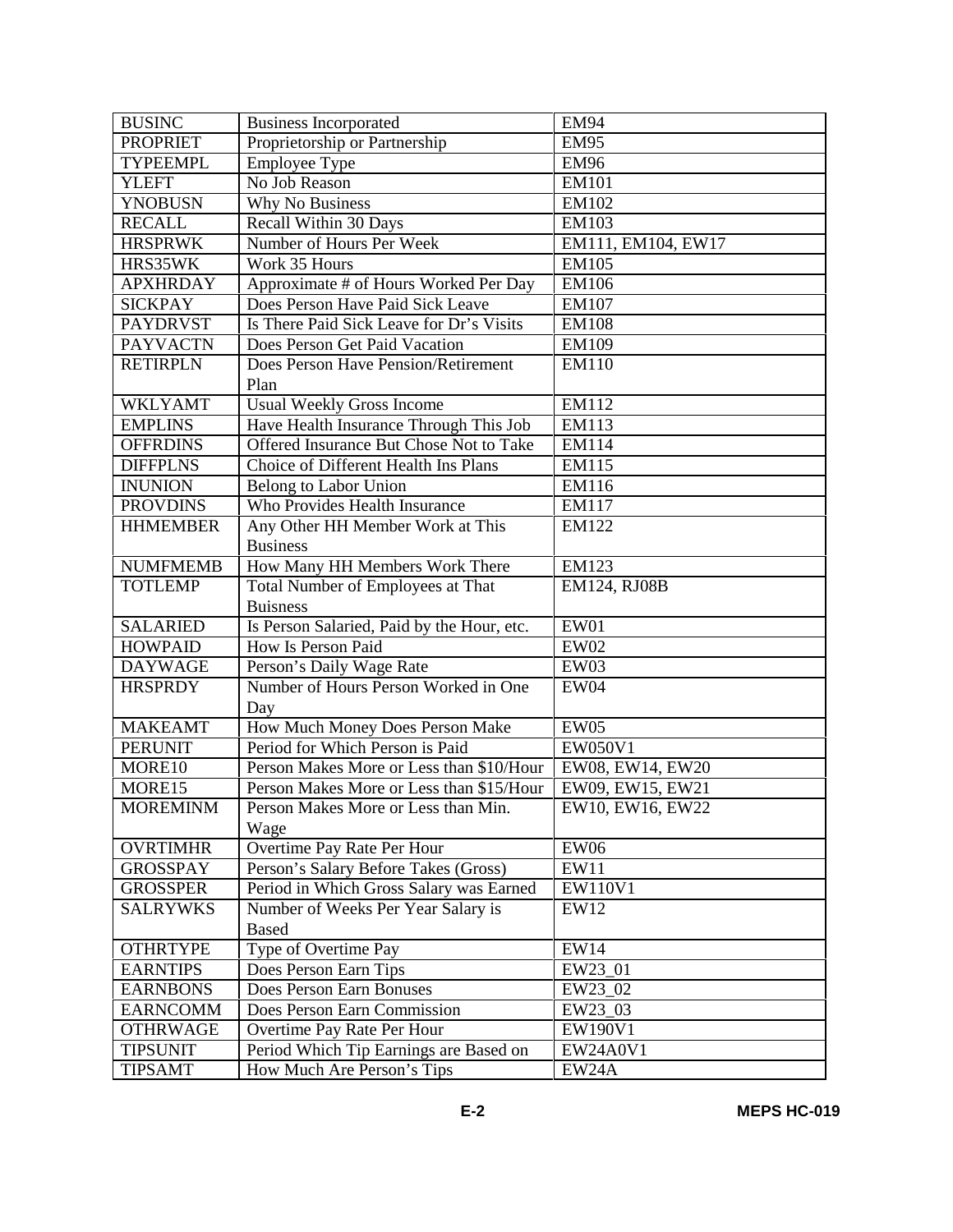| <b>BONSUNIT</b> | Period Which Bonuses are Based on       | <b>EW24B0V1</b>               |
|-----------------|-----------------------------------------|-------------------------------|
| <b>BONSAMT</b>  | How Much Are Person's Bonuses           | EW24B                         |
| <b>COMMUNIT</b> | Period Which Commissions are Based on   | <b>EW24C0V1</b>               |
| <b>COMMAMT</b>  | How Much Are Person's Commissions       | EW24C                         |
| <b>HRLYWAGE</b> | How Much Person Makes/Hr                | EW07, EW13, EW18              |
| <b>JBEGHR</b>   | Job Begin Hour of Day                   | EM111A, EM105A                |
| <b>JENDHR</b>   | Job End Hour of Day                     | EM111A3, EM105A30V            |
| <b>JBEGMIN</b>  | <b>Job Begin Minutes</b>                | EM111A1, EM105A1              |
| <b>JENDMIN</b>  | <b>Job End Minutes</b>                  | EM111A4, EM105A40V            |
| <b>JBEGAMPM</b> | Job Begin AM/PM                         | EM111A2, EM105A20V            |
| <b>JENDAMPM</b> | Job End AM/PM                           | EM111A5, EM105A5              |
| <b>SHIFTWK</b>  | <b>Work Rotating Shifts</b>             | EM111B, EM105B                |
| <b>JOBHASHI</b> | Does Person Have Health Ins at This Job | EM17, EM26, EM39, EM52, EM69, |
|                 |                                         | <b>EM81</b>                   |
| <b>STILLAT</b>  | Still Work at Estab/Main job            | RJ01, RJ01A                   |
| <b>SHFTCHNG</b> | Has a Change in Shift Occurred          | RJ05A                         |
| <b>HRSALBAS</b> | Hours Salary Based On                   | <b>EW17</b>                   |
| <b>INDTCODX</b> | <b>Industry Code</b>                    | <b>EM98</b>                   |
| <b>OCCPCODX</b> | Occupation Code                         | EM99, EM100                   |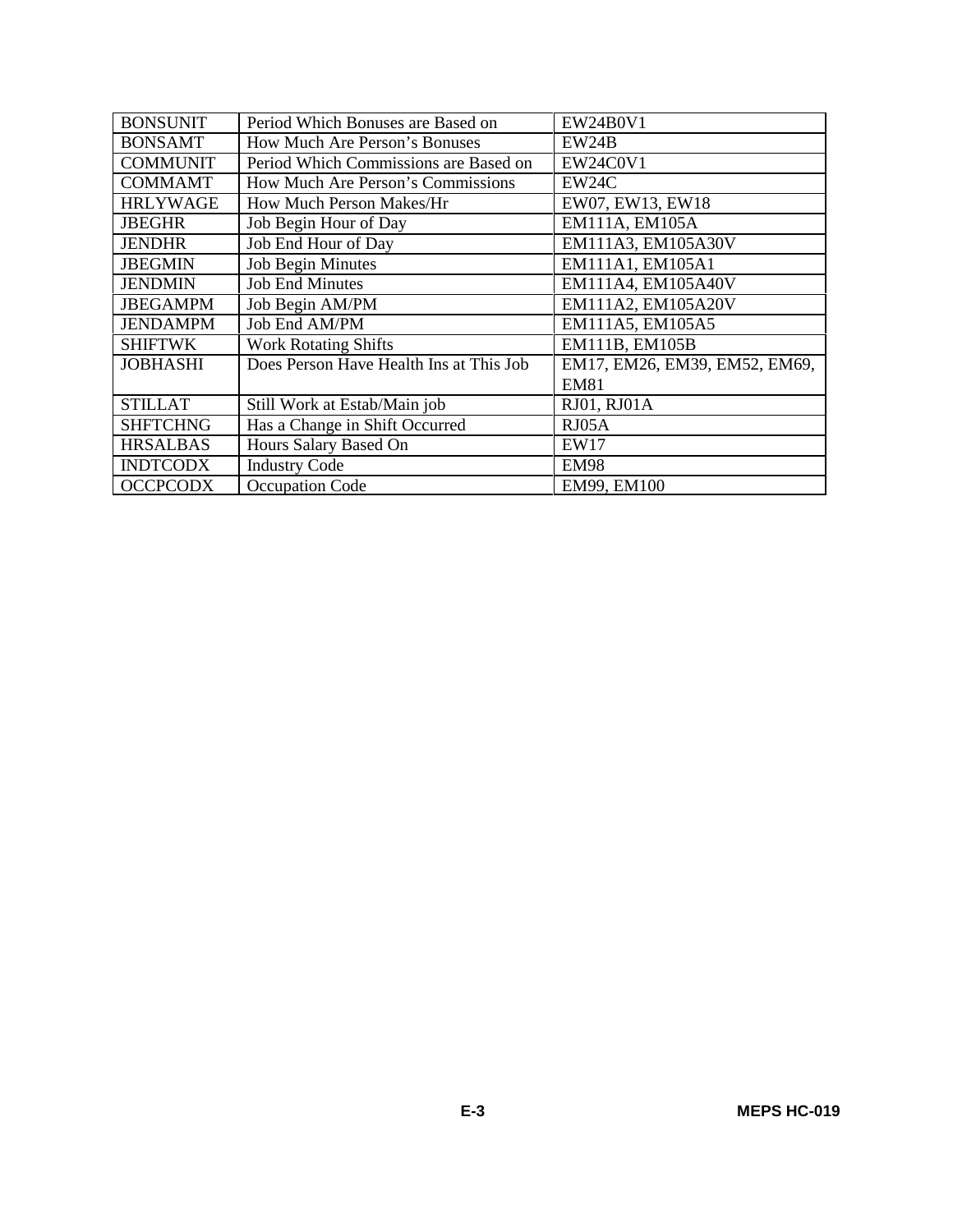**Appendix 1: Sample SAS Program**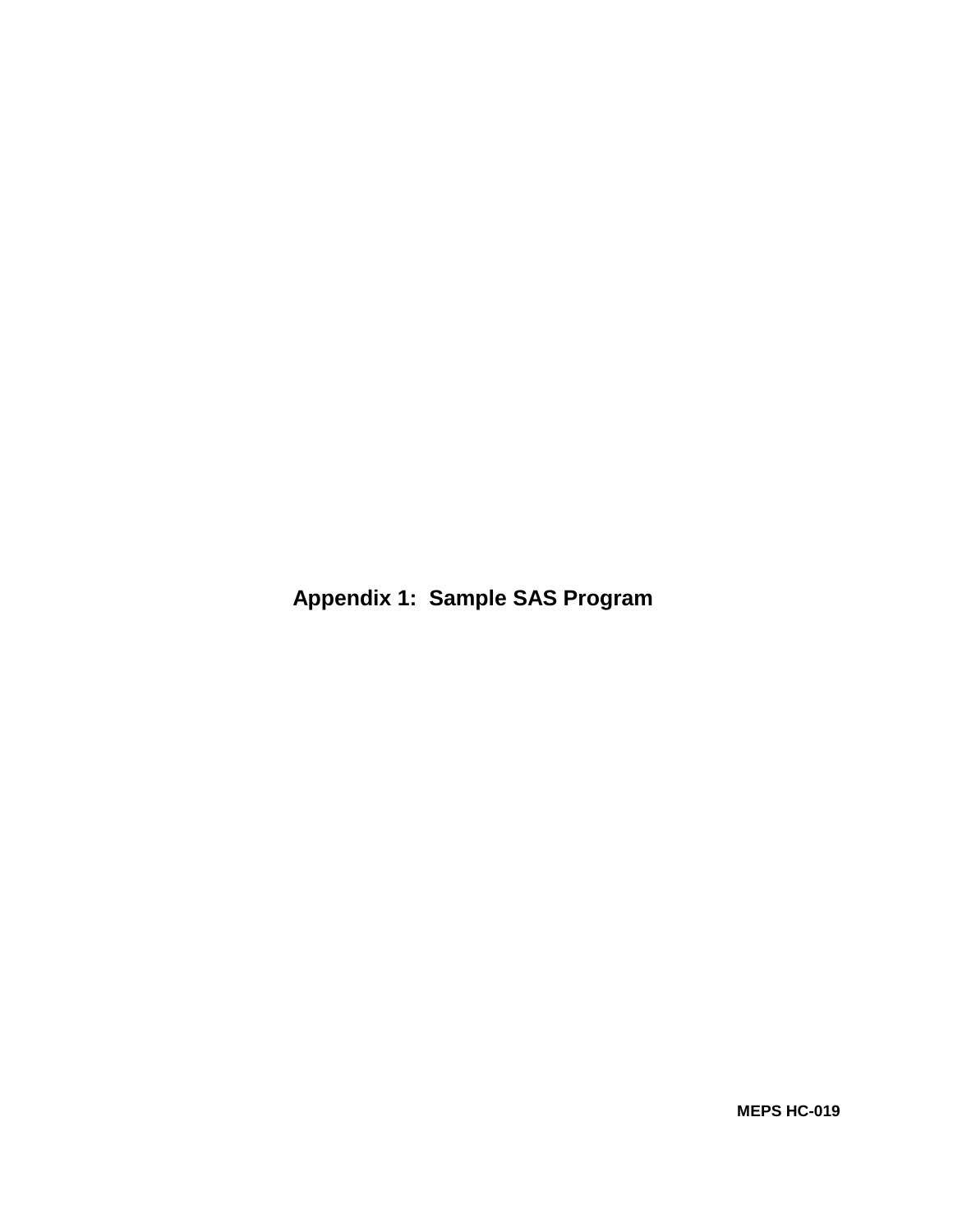1 The SAS System 14:01 Monday, February 12, 2001 NOTE: Copyright (c) 1999-2000 by SAS Institute Inc., Cary, NC, USA. NOTE: SAS (r) Proprietary Software Release 8.1 (TS1M0) Licensed to SOCIAL & SCIENTIFIC SYSTEMS INC, Site 0026405003. NOTE: This session is executing on the WIN\_95 platform. NOTE: SAS initialization used: real time 4.16 seconds1  $\frac{2}{3}$ 2 OPTIONS LS=132 PS=79;\*--------------------------3 \*------------------------------------------------------------------------4 \*Program Name: SAMPLE.SAS 6 \* $\star$ 7 \* Description: This job provides an example of how to get job info 8 \* \* from previous rounds when STILLAT=1 (indicates still<br>9 \* \* at the current main job) on the job record at the current main job) on the job record 10 \*11 \* In this example, the variable SICKPAY is updated 12 \* based on information from the current main job in 11  $*$  In this example, the 1996 JOBS file  $*$  the 1996 JOBS file  $\frac{14}{15}$  15 \*------------------------------------------------------------------------;16 17 LIBNAME INOUT 'J:\AHRQ\CCFS\DC001DVK\DATA\'; NOTE: Libref INOUT was successfully assigned as follows:<br>Engine:  $V6$  Engine: V6 Physical Name: J:\AHRQ\CCFS\DC001DVK\DATA<br>LIBNAME IN2 'J:\AHRO\CCFS\HCPUFS' LIBNAME IN2  $7j:\AHRQ\CCFS\HCPUFS\HC007\DATA\'$ ; NOTE: Libref IN2 was successfully assigned as follows:<br>Engine: V6 Engine: Physical Name: J:\AHRQ\CCFS\HCPUFS\HC007\DATA 19 20 TITLE 'EXAMPLE 1'; 21 22 22 \*------------------------------------------------------------------23 \* select panel 1, round 3 main jobs with STILLAT=1, SICKPAY=-1 \* from the 1997 jobs file 25 \*------------------------------------------------------------------; $\frac{2}{6}$  $\overline{2}\overline{7}$ 27 DATA JOBS97;<br>28 SET INOUT. 28 SET INOUT.JOBS5X; 29 IF PANEL = 1 & RN=3 & SUBTYPE=1 & STILLAT=1 & SICKPAY=-1;30 RUN;NOTE: There were 59548 observations read from the data set INOUT.JOBS5X.NOTE: The data set WORK.JOBS97 has 7928 observations and 88 variables.NOTE: DATA statement used:<br>real time real time 8.62 seconds 31  $\overline{3}2$ 32 PROC PRINT DATA=JOBS97 (OBS=10);<br>33 TITLE4 'SUBSET: PANEL=1, RN=3, 33 TITLE4 'SUBSET: PANEL=1, RN=3, SUBTYPE=1, STILLAT=1, SICKPAY=-1'; 34 TITLE5 '(FROM 1997 JOBS FILE)'; TITLE6; 35 RUN;

**A1-1**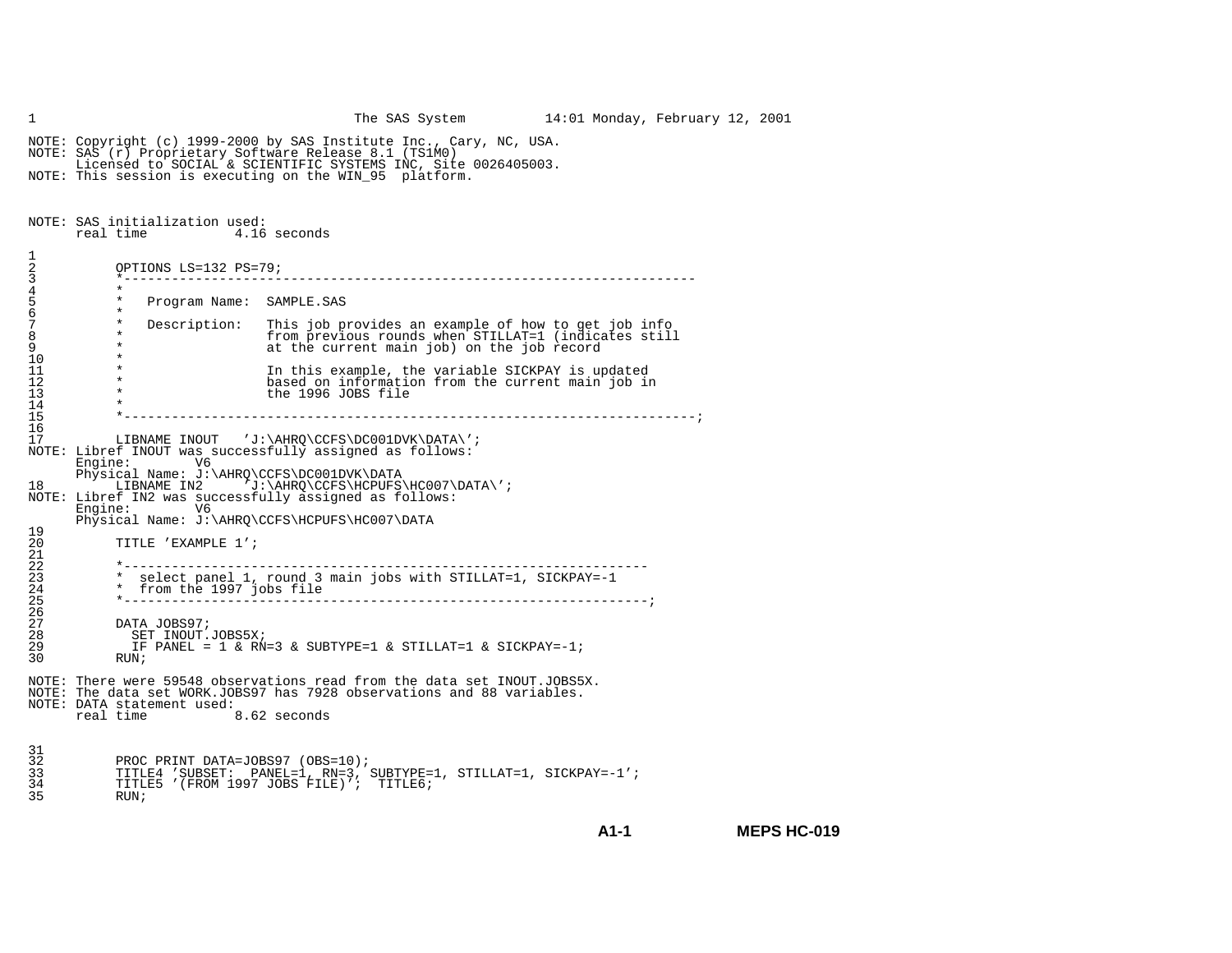NOTE: There were 10 observations read from the data set WORK.JOBS97. NOTE: The PROCEDURE PRINT printed page 1. NOTE: PROCEDURE PRINT used: real time 0.72 seconds36 37 \*-------------------------------------------------------------38 \* get corresponding jobs records from the 1996 file 39 \* merge by DUPERSID JOBSN to get jobs from all rounds 40 \*-------------------------------------------------------------;41

 $\overline{42}$  $\frac{42}{43}$  PROC SORT DATA=JOBS97; BY DUPERSID JOBSN;

43 RUN; NOTE: There were 7928 observations read from the data set WORK.JOBS97. NOTE: The data set WORK.JOBS97 has 7928 observations and 88 variables. NOTE: PROCEDURE SORT used: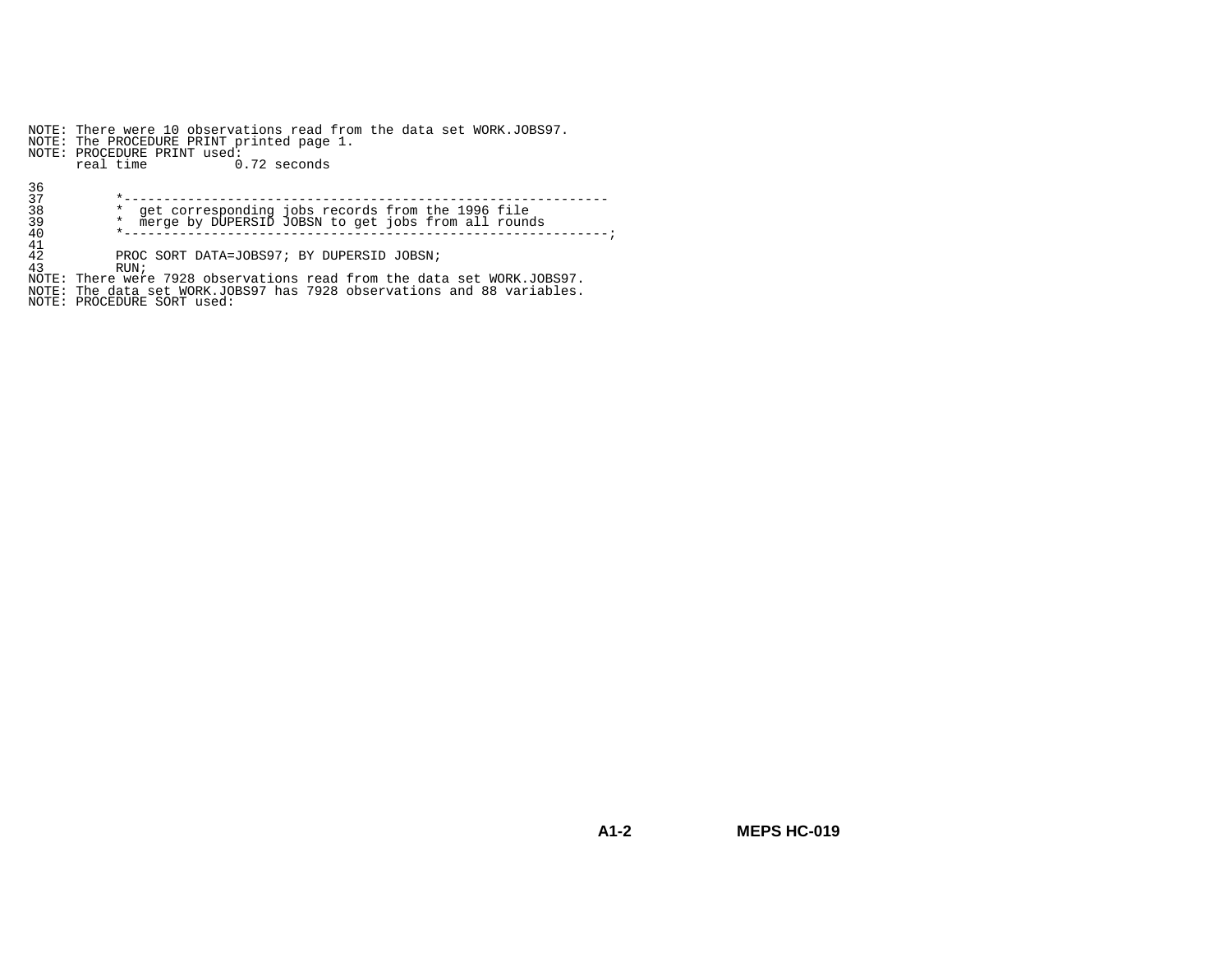real time 0.55 seconds

| 44<br>45<br>46                               | PROC SORT DATA=IN2.JOBSDL3X OUT=HC007; BY DUPERSID JOBSN; /* 1996 file */<br>RUN;                                                                                                                                                                                                      |                    |
|----------------------------------------------|----------------------------------------------------------------------------------------------------------------------------------------------------------------------------------------------------------------------------------------------------------------------------------------|--------------------|
|                                              | NOTE: There were 44914 observations read from the data set IN2.JOBSDL3X.<br>NOTE: The data set WORK.HC007 has 44914 observations and 87 variables.<br>NOTE: PROCEDURE SORT used:<br>20.09 seconds<br>real time                                                                         |                    |
| 47<br>48<br>49<br>50<br>51<br>52             | DATA JOBS96;<br>MERGE JOBS97(IN=A KEEP=DUPERSID JOBSN) HC007(IN=B);<br>BY DUPERSID JOBSN;<br>IF A & B.<br>RUN;                                                                                                                                                                         |                    |
|                                              | NOTE: There were 7928 observations read from the data set WORK.JOBS97.<br>NOTE: There were 44914 observations read from the data set WORK.HC007.<br>NOTE: The data set WORK.JOBS96 has 23045 observations and 87 variables.<br>NOTE: DATA statement used:<br>real time<br>6.09 seconds |                    |
| 53<br>54<br>55<br>56<br>57                   | PROC FREO;<br>TABLE SUBTYPE*STILLAT*SICKPAY RN/LIST MISSING;<br>TITLE4 'MATCHING RECORDS FROM THE 1996 JOBS file'; TITLE5;<br>RUN;                                                                                                                                                     |                    |
|                                              | NOTE: There were 23045 observations read from the data set WORK.JOBS96.<br>NOTE: The PROCEDURE FREO printed page 2.<br>NOTE: PROCEDURE FREQ used:<br>real time<br>2.64 seconds                                                                                                         |                    |
| 58<br>59<br>60<br>61                         | PROC PRINT DATA=JOBS96 (OBS=15);<br>TITLE4 'SAMPLE DUMP OF 1996 JOBS RECORDS'; TITLE5;<br>RUN:                                                                                                                                                                                         |                    |
|                                              | NOTE: There were 15 observations read from the data set WORK.JOBS96.<br>NOTE: The PROCEDURE PRINT printed page 3.<br>NOTE: PROCEDURE PRINT used:<br>real time<br>$0.05$ seconds                                                                                                        |                    |
| 62<br>63<br>64<br>65<br>66<br>67<br>68<br>69 | $\ast$<br>drop 1996 records with STILLAT=1 (indicates person is at the<br>$\star$<br>same job, so job info would be recorded in an earlier round)<br>$\star$<br>also drop 1996 records if SUBTYPE not equal to 1 (indicates<br>$\star$<br>that the job is not the main job)            |                    |
|                                              | $A1-3$                                                                                                                                                                                                                                                                                 | <b>MEPS HC-019</b> |

2 The SAS System 14:01 Monday, February 12, 2001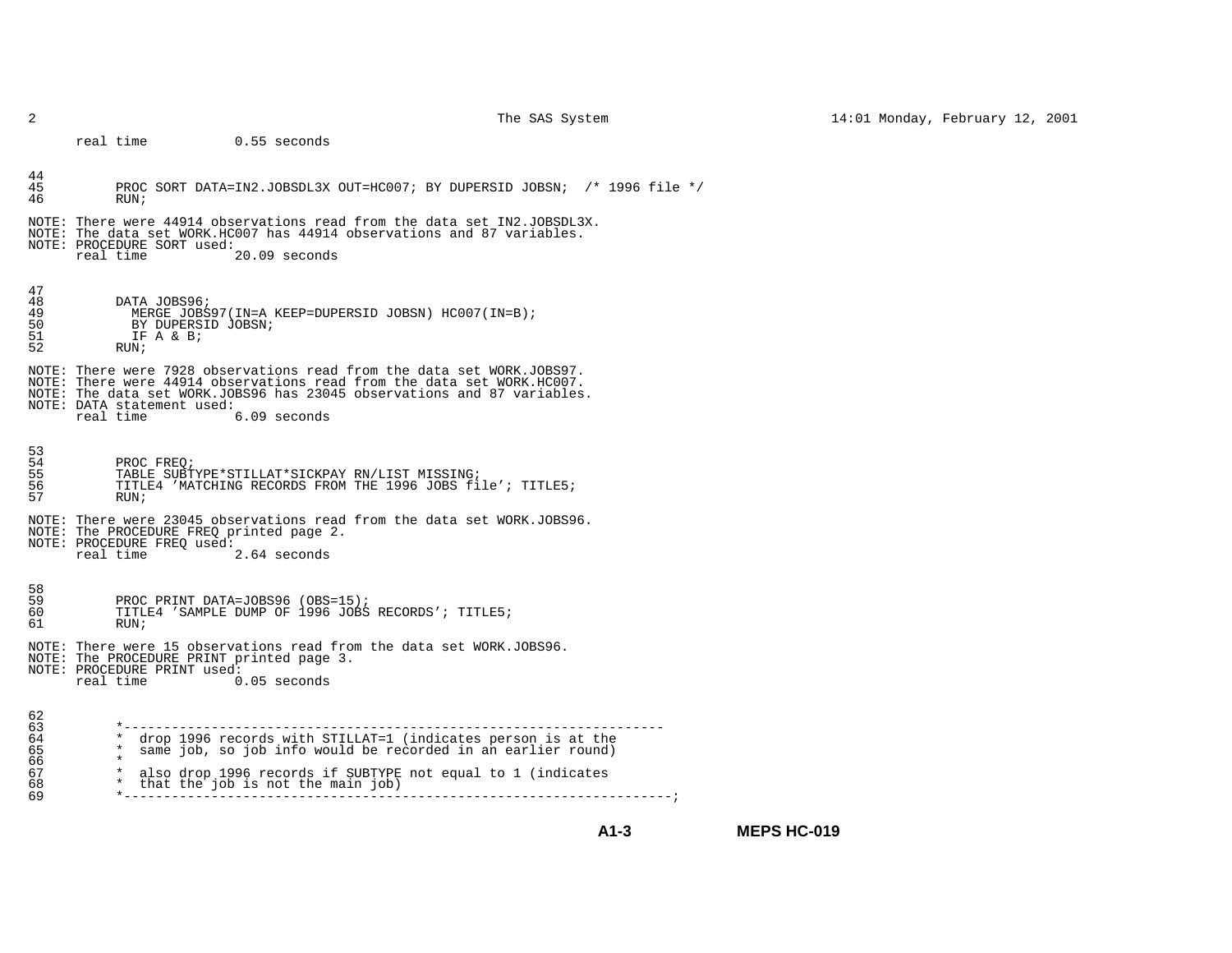- 70
- DATA JOBS96; 72 SET JOBS96;
- 73 IF STILLAT=1 OR NOT(SUBTYPE=1) THEN DELETE;
- $RUN$

NOTE: There were 23045 observations read from the data set WORK.JOBS96. NOTE: The data set WORK.JOBS96 has 7917 observations and 87 variables. NOTE: DATA statement used: real time 1.75 seconds

75

- 
- 
- 76 PROC PRINT DATA=JOBS96 (OBS=25); 77 TITLE4 'SAMPLE DUMP OF 1996 JOBS RECORDS AFTER DELETING'; 78 TITLE5 'RECORDS THAT HAVE STILLAT=1, SUBTYPE NE 1'; TITLE6;

79 RUN;

NOTE: There were 25 observations read from the data set WORK.JOBS96.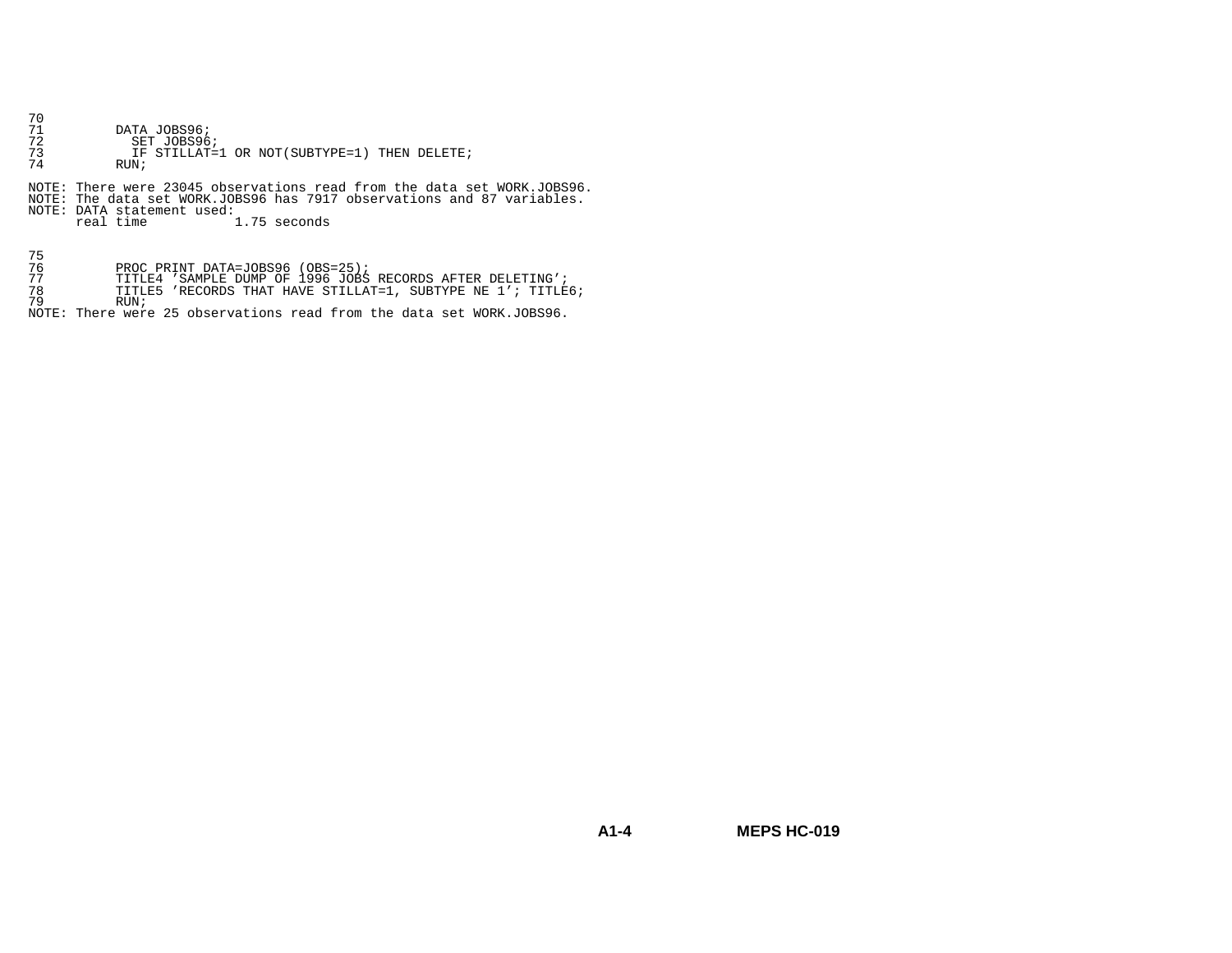NOTE: The PROCEDURE PRINT printed pages 4-5. NOTE: PROCEDURE PRINT used: real time 0.17 seconds80 81 81 \*------------------------------------------------------------------ $82$  \* select the 1996 record from the last round, if there is<br>83 \* more than one record for the job 83 \* more than one record for the job<br>84 \*-----------------------------------84 \*------------------------------------------------------------------;85 86 PROC SORT DATA=JOBS96; BY DUPERSID JOBSN RN; 87 RUN;NOTE: There were 7917 observations read from the data set WORK.JOBS96. NOTE: The data set WORK.JOBS96 has 7917 observations and 87 variables. NOTE: PROCEDURE SORT used: real time 0.82 seconds88  $89$ DATA JOBS96 CHEK; 90 SET JOBS96; BY DUPERSID JOBSN; 91 IF LAST.JOBSN THEN OUTPUT JOBS96; 92 IF NOT(FIRST.JOBSN & LAST.JOBSN) THEN OUTPUT CHEK; 93 RUN;NOTE: There were 7917 observations read from the data set WORK.JOBS96. NOTE: The data set WORK.JOBS96 has 7910 observations and 87 variables.NOTE: The data set WORK.CHEK has 14 observations and 87 variables.NOTE: DATA statement used: real time 0.66 seconds94 95 95 PROC PRINT DATA=CHEK(OBS=20);<br>96 TITLE4'DIAGNOSTIC (MORE THAN 96 TITLE4'DIAGNOSTIC (MORE THAN ONE MATCH)';TITLE5;<br>97 RIIN; RIIN; NOTE: There were 14 observations read from the data set WORK.CHEK. NOTE: The PROCEDURE PRINT printed page 6. NOTE: PROCEDURE PRINT used:<br>real time 0 real time 0.00 seconds98 99 99 PROC PRINT DATA=JOBS96 (OBS=20);<br>100 TITLE4 'SELECTED 1996 JOBS TO MA 100 TITLE4 'SELECTED 1996 JOBS TO MATCH TO 1997 JOBS'; TITLE5;<br>101 RUN;  $RUN$ NOTE: There were 20 observations read from the data set WORK.JOBS96. NOTE: The PROCEDURE PRINT printed pages 7-8. NOTE: PROCEDURE PRINT used:<br>real time 0 real time 0.04 seconds102 103 103 \*-----------------------------------------------------------

**A1-5**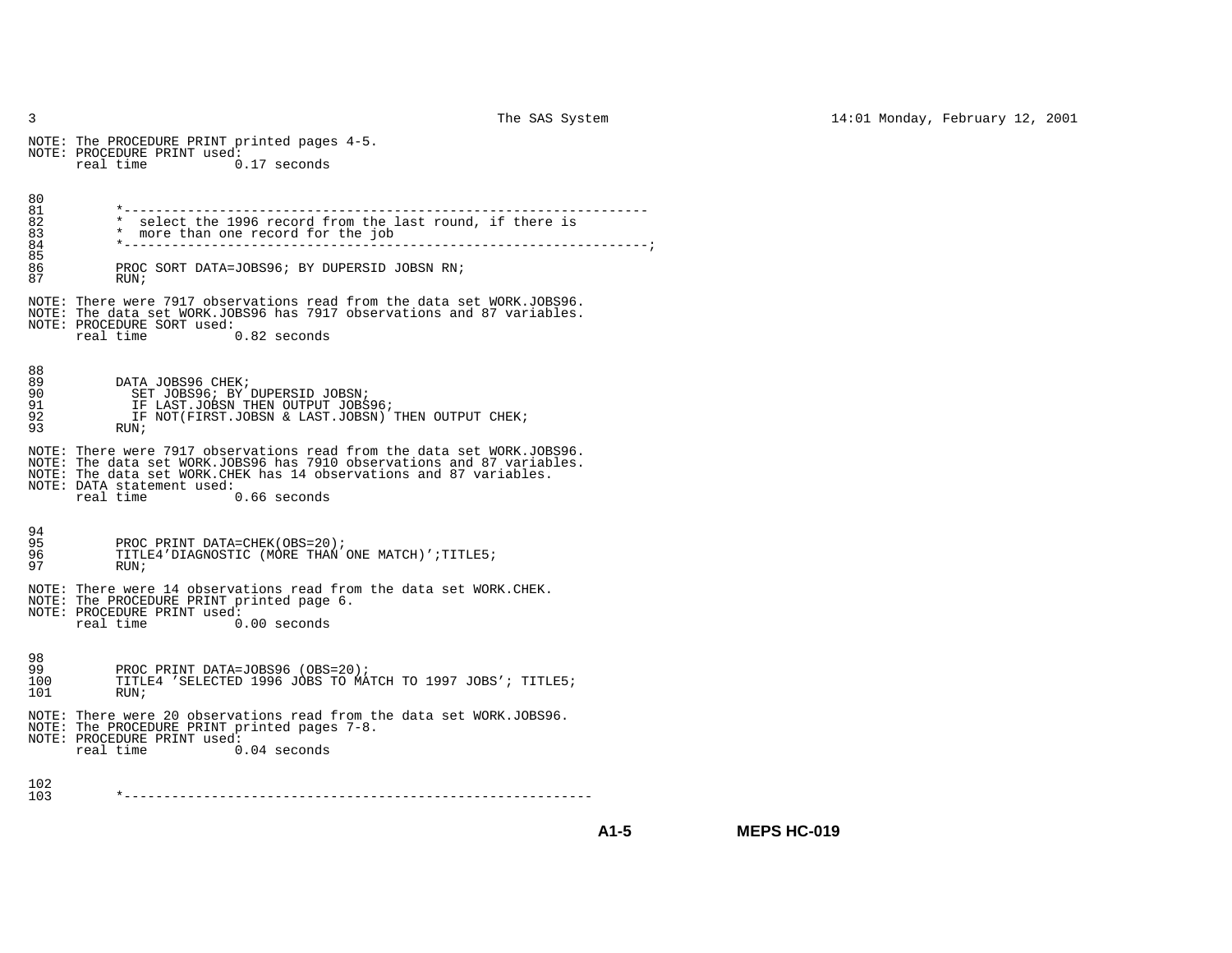| 104 | merge 1996 jobs info on to the 1997 jobs record<br>$\star$          |
|-----|---------------------------------------------------------------------|
| 105 | by DUPERSID JOBSN                                                   |
| 106 | $\star$                                                             |
| 107 | SICKPAYX: SICKPAY from the 1996 jobs record<br>*                    |
| 108 |                                                                     |
| 109 |                                                                     |
| 110 | DATA JOBS97;                                                        |
| 111 | MERGE JOBS97(IN=A)                                                  |
| 112 | JOBS96(IN=B KEEP=DUPERSID JOBSN SICKPAY RENAME=(SICKPAY=SICKPAYX)); |
| 113 | BY DUPERSID JOBSN;                                                  |
| 114 | IF A;                                                               |
| 115 | RUN;                                                                |
|     |                                                                     |

NOTE: There were 7928 observations read from the data set WORK.JOBS97. NOTE: There were 7910 observations read from the data set WORK.JOBS96. NOTE: The data set WORK.JOBS97 has 7928 observations and 89 variables. NOTE: DATA statement used: real time 1.48 seconds

**MEPS HC-019**

**A1-6**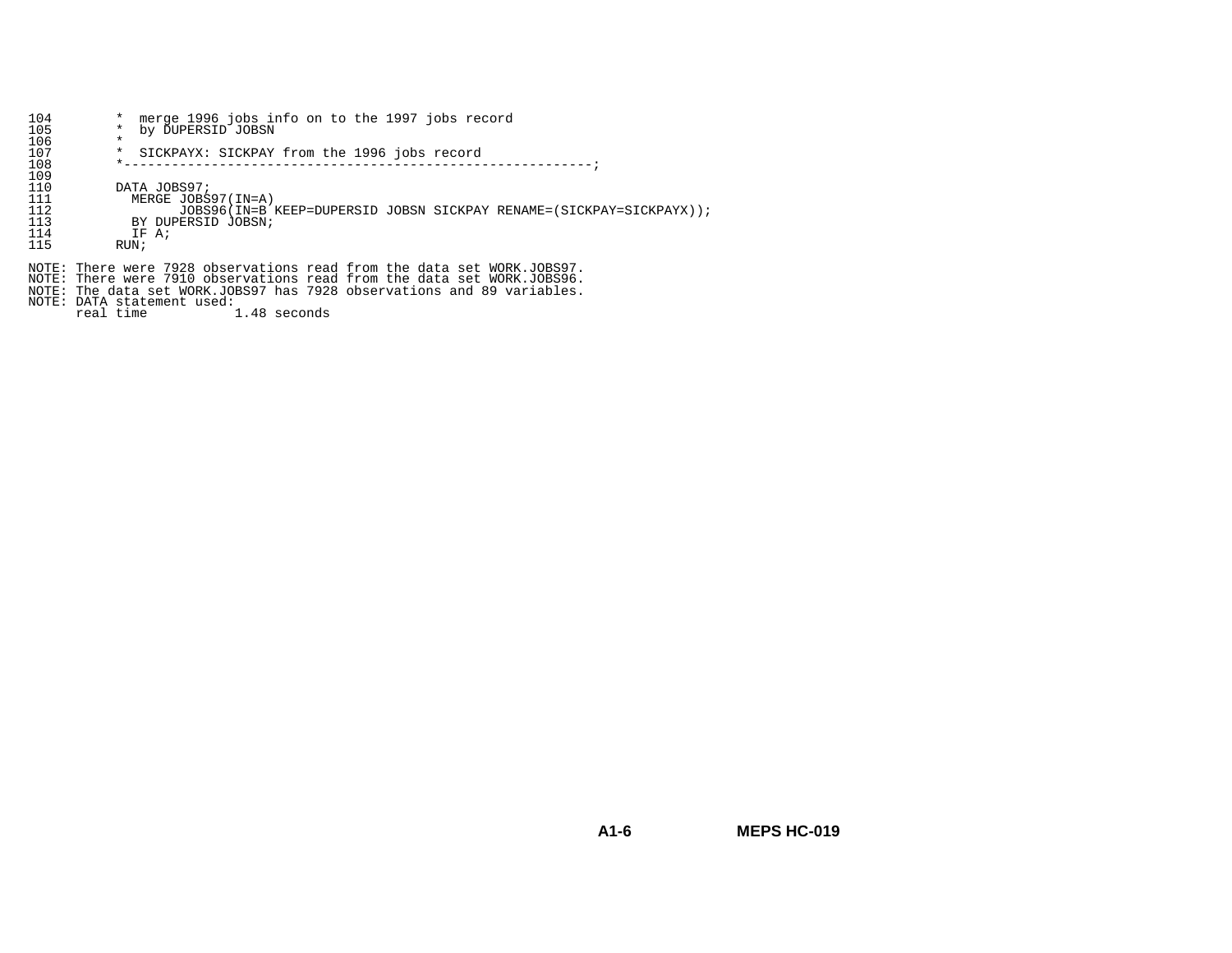- 116 117 PROC FREQ DATA=JOBS97;
- 118 TABLE SICKPAY\*SICKPAYX /LIST MISSING; 119 TITLE4 '1997 JOBS RECORDS, AFTER MERGING ON 1996 DATA';
- 120 TITLE5; TITLE6;
- 121 RUN;
- NOTE: There were 7928 observations read from the data set WORK.JOBS97.
- NOTE: The PROCEDURE FREQ printed page 9. NOTE: PROCEDURE FREQ used:
- - real time  $0.17$  seconds

122

- 
- NOTE: SAS Institute Inc., SAS Campus Drive, Cary, NC USA 27513-2414 NOTE: The SAS System used: real time 49.09 seconds

**A1-7MEPS HC-019**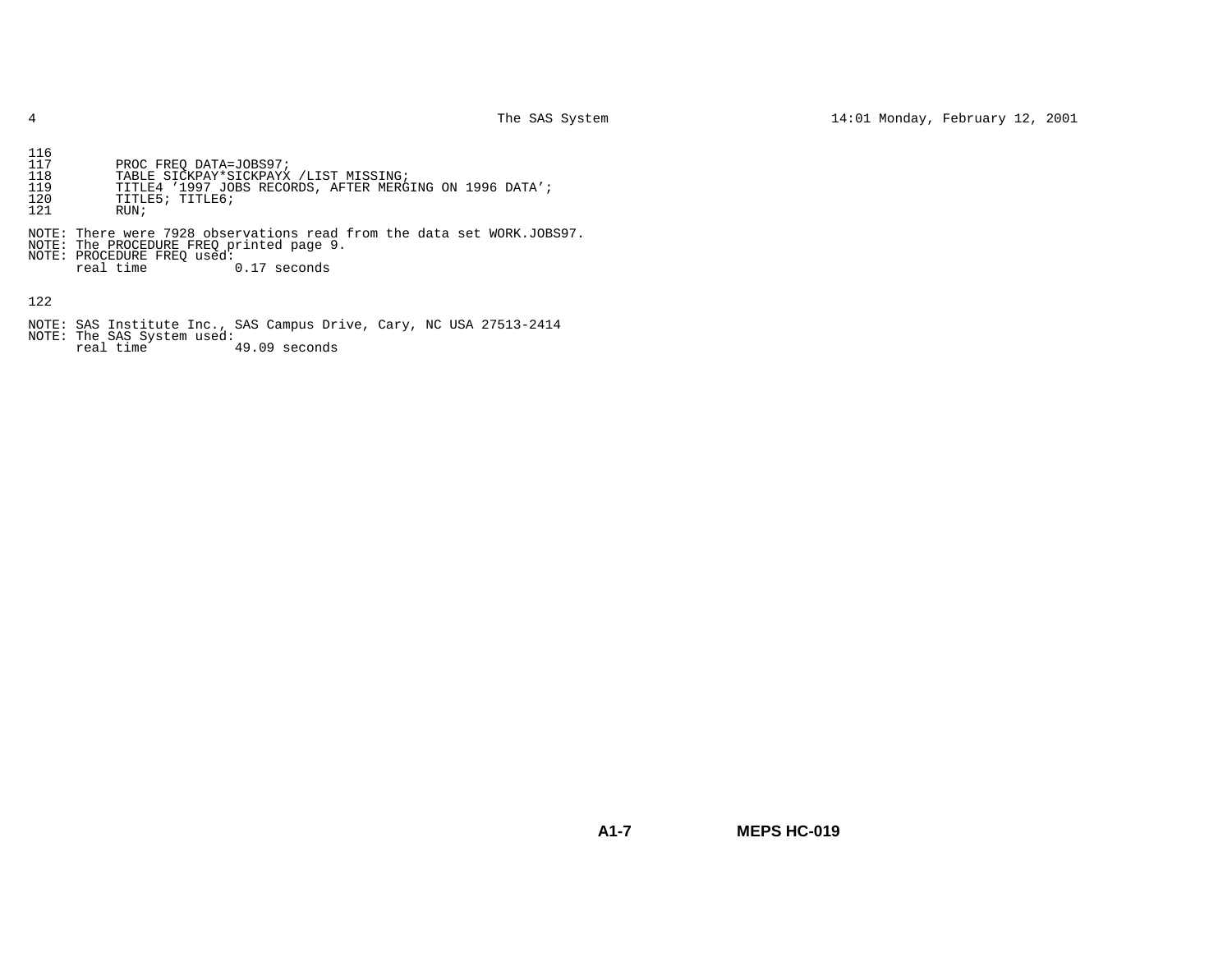# SUBSET: PANEL=1, RN=3, SUBTYPE=1, STILLAT=1, SICKPAY=-1 (FROM 1997 JOBS FILE)

| 0<br>b<br>s<br>$\overline{2}$ | J<br>O<br>B<br>S<br>D<br>X<br>00002018301<br>00002025301                                                                | D<br>$\overline{U}$<br>Ρ<br>E<br>R<br>S<br>D<br>00002018<br>00002025                              | D<br>U<br>I<br>D<br>18<br>25<br>$\overline{2}$                      | J<br>O<br>B<br>P<br>Ι<br>S<br>R<br>N<br>D<br>N                          | Ρ<br>Α<br>N<br>Ε<br>L<br>$\mathbf{1}$ | J<br>O<br>J<br>B<br>S<br>Т<br>Т<br>Υ<br>R<br>Ρ<br>Т<br>E<br>M<br>$-1$<br>2<br>$-1$      | J<br>S<br>Т<br>R<br>т<br>D<br>-1<br>$-1$                                           | J<br>S<br>Т<br>R<br>Т<br>Υ<br>1986<br>1992                   | J<br>S<br>Т<br>$\circ$<br>Ρ<br>M<br>$-1$<br>$-1$             | J<br>S<br>Т<br>$\circ$<br>Ρ<br>D<br>$-1$<br>$-1$<br>$-1$                           | R<br>E<br>T<br>J<br>$\mathbf I$<br>S<br>$\mathbb R$<br>Т<br>J<br>O<br>Ρ<br>O<br>B<br>Y<br>2<br>2<br>$-1$ | S<br>U<br>B<br>Т<br>Υ<br>Ρ<br>E             | М<br>A<br>I<br>N<br>J<br>0<br>B<br>$\mathbf{1}$   | D<br>I<br>F<br>F<br>W<br>Α<br>G<br>E.<br>$-1$<br>2    | W<br>Η<br>Y<br>D<br>I<br>F<br>F<br>-1<br>$-1$            | W<br>$\circ$<br>R<br>Κ<br>S<br>Т<br>Α<br>T<br>1<br>2 | Υ<br>$\overline{\rm C}$<br>Η<br>Α<br>N<br>G<br>$\mathbf E$<br>$-1$<br>$-1$ | S<br>$\Omega$<br>F<br>Т<br>I<br>F<br>Т<br>L<br>L<br>Α<br>K<br>W<br>Ε<br>R<br>K<br>$\mathbf I$<br>$-1$<br>$-1$<br>$\overline{2}$<br>$-1$ | Ν<br>$\Omega$<br>W<br>т<br>Α<br>К<br>E<br>T.<br>$-1$             | W<br>H<br>Y<br>L<br>$\mathbf E$<br>$\mathbf F$<br>T<br>$-1$<br>$-1$ | N<br>U<br>M<br>E<br>M<br>Ρ<br>S<br>$-1$<br>$-1$          | Ε<br>S<br>т<br>М<br>Α<br>T<br>Ε<br>$\mathbf{1}$<br>$-1$<br>$-1$ | М<br>O<br>$\mathbb R$<br>Е<br>L<br>O<br>$\mathcal{C}$<br>$-1$<br>$-1$ |              |
|-------------------------------|-------------------------------------------------------------------------------------------------------------------------|---------------------------------------------------------------------------------------------------|---------------------------------------------------------------------|-------------------------------------------------------------------------|---------------------------------------|-----------------------------------------------------------------------------------------|------------------------------------------------------------------------------------|--------------------------------------------------------------|--------------------------------------------------------------|------------------------------------------------------------------------------------|----------------------------------------------------------------------------------------------------------|---------------------------------------------|---------------------------------------------------|-------------------------------------------------------|----------------------------------------------------------|------------------------------------------------------|----------------------------------------------------------------------------|-----------------------------------------------------------------------------------------------------------------------------------------|------------------------------------------------------------------|---------------------------------------------------------------------|----------------------------------------------------------|-----------------------------------------------------------------|-----------------------------------------------------------------------|--------------|
| 8<br>9<br>10                  | 00003022301<br>00004018301<br>00004032301<br>00005017302<br>00007017301<br>00011012301<br>00012019301<br>00012026301    | 00003022<br>00004018<br>00004032<br>00005017<br>00007017<br>00011012<br>00012019<br>00012026      | 22<br>18<br>32<br>4<br>17<br>17<br>12<br>11<br>12<br>19<br>12<br>26 | $\mathbf{1}$<br>1<br>2<br>$\overline{1}$                                |                                       | $-1$<br>2<br>$-1$<br>2<br>$-1$<br>2<br>Ξ<br>$-1$<br>2<br>$-1$<br>2<br>$-1$<br>2<br>$-1$ | $-1$<br>$-1$<br>$-1$<br>$-8$<br>$-1$<br>$-1$<br>$^{-1}$<br>$-1$                    | 1946<br>1966<br>1989<br>1996<br>1961<br>1990<br>1988<br>1973 | $-1$<br>$-1$<br>$-1$<br>$-1$<br>$-1$<br>$-1$<br>$-1$<br>$-1$ | $-1$<br>$-1$<br>$-1$<br>$-1$<br>$-1$<br>$-1$<br>$^{-1}$<br>$-1$<br>$-1$<br>$-1$    | 2<br>$-1$<br>2<br>$-1$<br>2<br>$-1$<br>2<br>2<br>2<br>$-1$<br>2<br>$^{-1}$<br>$\overline{2}$<br>$-1$     |                                             | $\mathbf{I}$<br>$\mathbf{1}$<br>$\mathbf{I}$      | $-1$<br>2<br>$-8$<br>2<br>$-1$<br>2<br>2<br>$\bigcap$ | $-1$<br>$-1$<br>$-1$<br>$-1$<br>$-1$<br>-1<br>-1<br>$-1$ | 2<br>2                                               | 91<br>$-1$<br>$^{-1}$<br>6<br>-1<br>-1<br>-1<br>$-1$                       | $-1$<br>$-1$<br>$-1$<br>$-1$<br>$-1$<br>$-1$<br>$-1$<br>$-1$<br>$-1$<br>$-1$<br>$-1$<br>$-1$<br>$-1$<br>2<br>$-1$<br>$-1$               | $\overline{2}$<br>$-1$<br>$-1$<br>2<br>2<br>$-1$<br>$-1$<br>$-1$ | $-1$<br>$-1$<br>$-1$<br>$-1$<br>$-1$<br>$-1$<br>$-1$<br>$-1$        | $-1$<br>$-1$<br>$-1$<br>$-1$<br>$-1$<br>$-1$<br>-1<br>-8 | $-1$<br>$-1$<br>$-1$<br>$-1$<br>$-1$<br>$-1$<br>$-1$<br>$-1$    | $-1$<br>$-1$<br>$-1$<br>$-1$<br>$-1$<br>$-1$<br>$-1$<br>$\mathbf{1}$  |              |
| O<br>b<br>S                   | Ρ<br>Т<br>R<br>Y<br>0<br>Ρ<br>B<br>Ρ<br>E<br>ŢJ<br>S<br>R<br>Ε<br>I<br>I<br>M<br>N<br>E<br>Ρ<br>T<br>$\mathcal{C}$<br>L | Y<br>N<br>R<br>E<br>Y<br>O<br>C<br>L<br>B<br>E<br>ŢJ<br>Α<br>$\mathbf F$<br>S<br>Г<br>T<br>L<br>N | Η<br>R<br>S<br>Ρ<br>R<br>W<br>K                                     | Α<br>Ρ<br>Η<br>Χ<br>R<br>S<br>Η<br>3<br>R<br>5<br>D<br>W<br>Α<br>K<br>Y | S<br>C<br>K<br>$\, {\bf P}$<br>Α<br>Y | P<br>A<br>Y<br>D<br>R<br>$\overline{V}$<br>S<br>T                                       | Ρ<br>R<br>E<br>Α<br>Y<br>т<br>$\mathbf{V}$<br>R<br>Α<br>C<br>Ρ<br>т<br>Г<br>N<br>N | W<br>Κ<br>Υ<br>Α<br>М<br>Т                                   | Е<br>M<br>Ρ<br>L<br>I<br>N<br>S                              | O<br>D<br>F<br>$\mathbb{I}$<br>F<br>F<br>R<br>P<br>D<br>L<br>I<br>N<br>N<br>S<br>S | Ι<br>N<br>U<br>Ν<br>I<br>O<br>N                                                                          | Ρ<br>R<br>$\Omega$<br>V<br>D<br>I<br>N<br>S | Η<br>Η<br>M<br>Ε<br>М<br>B<br>E<br>$\overline{R}$ | N<br>ŢŢ<br>М<br>F<br>M<br>E<br>М<br>B                 | т<br>$\Omega$<br>L<br>E<br>M<br>Ρ                        | S<br>Α<br>L<br>Α<br>R<br>I<br>E<br>D                 | Η<br>$\Omega$<br>W<br>P<br>A<br>$\mathbf I$<br>D                           | D<br>Α<br>Υ<br>W<br>Α<br>G<br>E                                                                                                         | Н<br>R<br>S<br>P<br>R<br>D<br>Y                                  | M<br>Α<br>K<br>Ε<br>Α<br>М<br>$\mathbf T$                           | Ρ<br>E<br>R<br>U<br>Ν<br>Ι<br>T                          | M<br>$\circ$<br>R<br>E<br>$\mathbf 1$<br>$\Omega$               | M<br>O<br>$\mathbb R$<br>E<br>$\mathbf{1}$<br>5                       |              |
|                               | $-1$<br>$-1$                                                                                                            | - 1<br>$-1$<br>$-1$                                                                               | 45                                                                  | $-1$<br>$-1$                                                            | $-1$                                  | -1                                                                                      | $-1$<br>$-1$                                                                       | $-1$                                                         | 2                                                            | 2<br>$-1$                                                                          | $-1$                                                                                                     | $-1$<br>$-1$                                | -1                                                | $-1$                                                  | 3                                                        | $-1$                                                 | $-1$                                                                       | $-1$                                                                                                                                    | $-1$<br>8                                                        | $-1$<br>$-1$                                                        | $-1$<br>$-1$                                             | $-1$<br>$-1$                                                    | -1<br>- 1                                                             | $-1$<br>$-1$ |

**A1-8**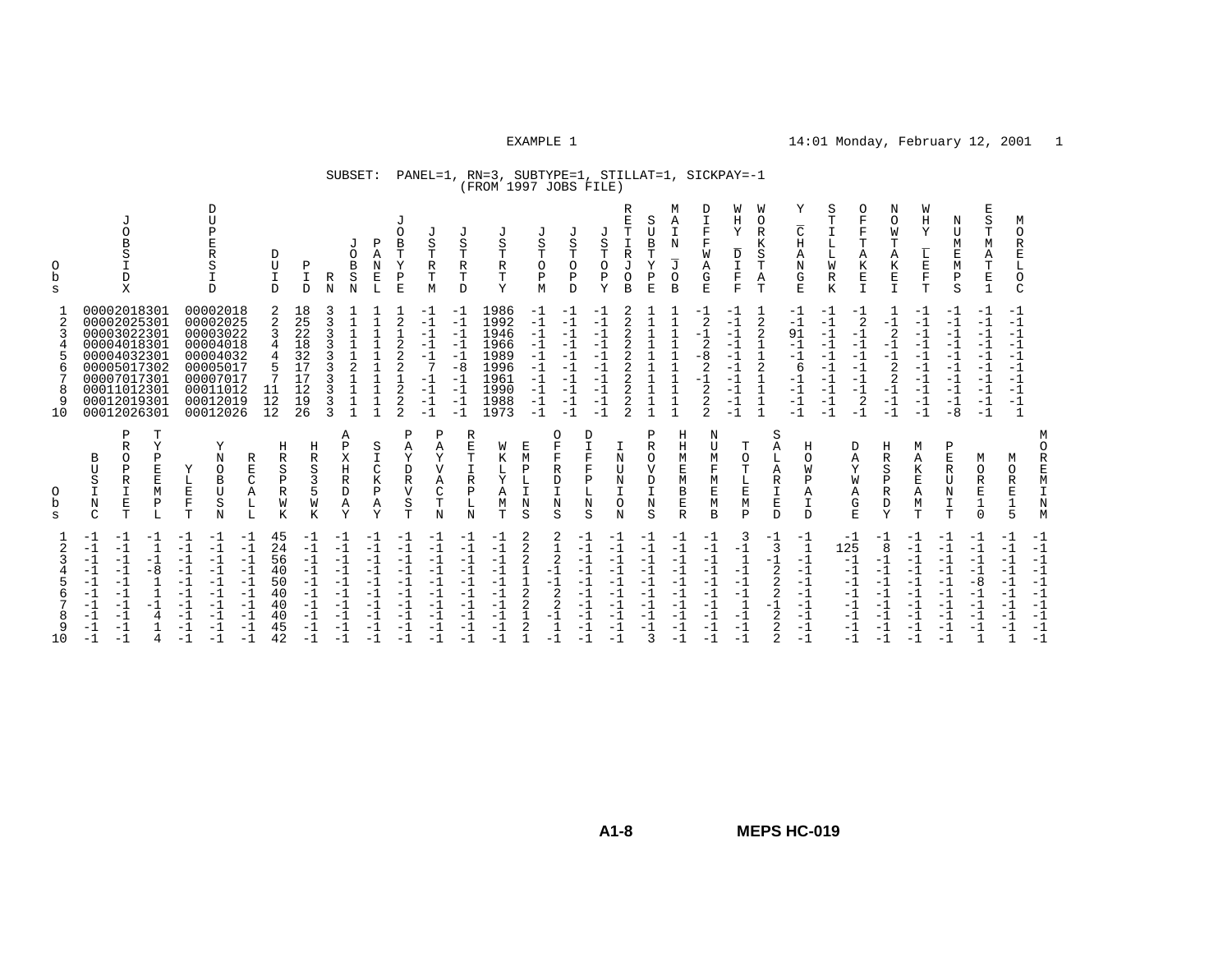| s                       | R<br>m<br>М<br>Η<br>R                                             | G<br>R<br>O<br>S<br>S<br>P<br>Α<br>$\tau$                                                                                                                              | $( + )$<br>ה<br>S<br>S<br>Ρ<br>E<br>R                   | R<br>K<br>S                                                                                                                      | m<br>Η<br>R<br>T<br>Ρ<br>Ε           | А<br>R<br>œ<br>Ρ<br>S                                                          | R<br>Ν<br>В<br>N<br>S                         | Α<br>R<br>N<br>$\sim$<br>$\Omega$<br>М<br>М | Н<br>R<br>W<br>Α<br>G<br>E                                              | D<br>S<br>N<br>m.                                           | ᡣ<br>S<br>А<br>М<br>ᡣ                                    | $\sim$                                                                                         | B<br>$\Omega$<br>N<br>S<br>Α<br>М<br>m.                           | М<br>М<br>N                                                                          | Α<br>m.                                                         | ⊥⊾<br>TAT<br><b>VV</b><br>$\mathbf{A}$<br>$\sim$<br>◡<br>ᡣ                                                                                     | B<br>E<br>G<br>Η<br>R                                              | τJ<br>E<br>Ν<br>D<br>R                                      | B<br>E<br>G<br>М                                                                                  |                                                                              | G.                                                                | U<br>T.<br>N<br>D<br>А<br>M<br>P<br>М                 | S<br>Н<br>m.<br>W                                                                                                                        | в<br>ς<br>Н                                   | Α | F<br>Ν<br>G | R<br>S<br>н.<br>B<br>Α<br>S                                    | D | O<br>Χ                                                                       |
|-------------------------|-------------------------------------------------------------------|------------------------------------------------------------------------------------------------------------------------------------------------------------------------|---------------------------------------------------------|----------------------------------------------------------------------------------------------------------------------------------|--------------------------------------|--------------------------------------------------------------------------------|-----------------------------------------------|---------------------------------------------|-------------------------------------------------------------------------|-------------------------------------------------------------|----------------------------------------------------------|------------------------------------------------------------------------------------------------|-------------------------------------------------------------------|--------------------------------------------------------------------------------------|-----------------------------------------------------------------|------------------------------------------------------------------------------------------------------------------------------------------------|--------------------------------------------------------------------|-------------------------------------------------------------|---------------------------------------------------------------------------------------------------|------------------------------------------------------------------------------|-------------------------------------------------------------------|-------------------------------------------------------|------------------------------------------------------------------------------------------------------------------------------------------|-----------------------------------------------|---|-------------|----------------------------------------------------------------|---|------------------------------------------------------------------------------|
| 5<br>6.<br>8<br>9<br>10 | - 1<br>- 1<br>$-1$<br>$-1$<br>- 1<br>$-1$<br>$-1$<br>$-1$<br>$-1$ | $\overline{\phantom{0}}$<br>$\overline{\phantom{0}}$<br>$-1$<br>$-$<br>$\overline{\phantom{0}}$<br>$\overline{\phantom{0}}$<br>$\overline{\phantom{0}}$<br>$-$<br>$-1$ | -<br>÷<br>- 1<br>- 1<br>- 1<br>- 1<br>- 1<br>- 1<br>- 1 | $\overline{\phantom{0}}$<br>- 1<br>$\overline{\phantom{0}}$<br>$\overline{\phantom{0}}$<br>$-1$<br>$\overline{\phantom{0}}$<br>- | $-1$<br>$-1$<br>$-1$<br>$-1$<br>$-1$ | $-$<br>◠<br>$-1$<br>$\sim$<br>◠<br>$\sim$<br>- 1<br>$\sim$<br>$\sim$<br>$\sim$ | $-$<br>$-1$<br>$\mathcal{D}$<br>2<br>- 1<br>2 | $-1$<br>$-1$<br>⌒                           | -<br>$-1$<br>$-1$<br>$-7$<br>ΞĪ<br>$-1$<br>$-1$<br>$-1$<br>$-1$<br>$-7$ | $-1$<br>$-1$<br>$-1$<br>$-1$<br>- 1<br>$-1$<br>$-1$<br>$-1$ | $-$<br>- 1<br>$-1$<br>$-1$<br>$-1$<br>- 1<br>— I<br>$-1$ | $-$<br>$\overline{\phantom{0}}$<br>$\overline{\phantom{0}}$<br>$-$<br>$-$<br>$-$<br>-6<br>$-1$ | $-1$<br>50<br>$-1$<br>$-1$<br>$-1$<br>$-8$<br>$-1$<br>350<br>$-1$ | $\overline{\phantom{0}}$<br>- 1<br>- 1<br>- 1<br>$-1$<br>$-1$<br>$-1$<br>- 1<br>$-1$ | $-1$<br>- 1<br>- 1<br>- 1<br>$-1$<br>- 1<br>$-1$<br>$-1$<br>- 1 | п.<br>.0000<br>$-1$<br>.0000<br>$-1$<br>.0000<br>$-1$<br>13.5898<br>$-8.0000$<br>0000<br>16.<br>$-1.0000$<br>9.9082<br>0000<br>12<br>$-8.0000$ | - 1<br>- 1.<br>- 1.<br>- 11<br>- 1.<br>- 1<br>- 11<br>- 11<br>— L. | $-$<br>- 1<br>- 1<br>- 1<br>- 1<br>- 1<br>- 1<br>- 1<br>- 1 | $\overline{\phantom{0}}$<br>$ -$<br>$\overline{\phantom{0}}$<br>$-$<br>$-$<br>$-$<br>$-1$<br>$ -$ | -<br>$-$<br>÷<br>$\overline{\phantom{0}}$<br>$-$<br>$-$<br>$-$<br>$-$<br>$-$ | - 1<br>$-1$<br>$-1$<br>$-1$<br>- 1<br>- 1<br>$-1$<br>$-1$<br>$-1$ | - 1<br>- 1<br>- 1<br>$-1$<br>- 1<br>— I<br>— I<br>— I | $-$<br>$\overline{\phantom{0}}$<br>$\overline{\phantom{0}}$<br>$-$<br>$-$<br>$-$<br>$\overline{\phantom{0}}$<br>$\overline{\phantom{0}}$ | -<br>-<br>-<br>-<br>-<br>-<br>-<br>$-$<br>- 1 |   |             | - 1<br>- 1<br>- 1<br>$-1$<br>- 1<br>- 1<br>- 11<br>- 1<br>- 11 |   | $-1$<br>$-1$<br>$-1$<br>$-1$<br>$-1$<br>$-1$<br>$-1$<br>$-1$<br>$-1$<br>$-1$ |

**A1-9**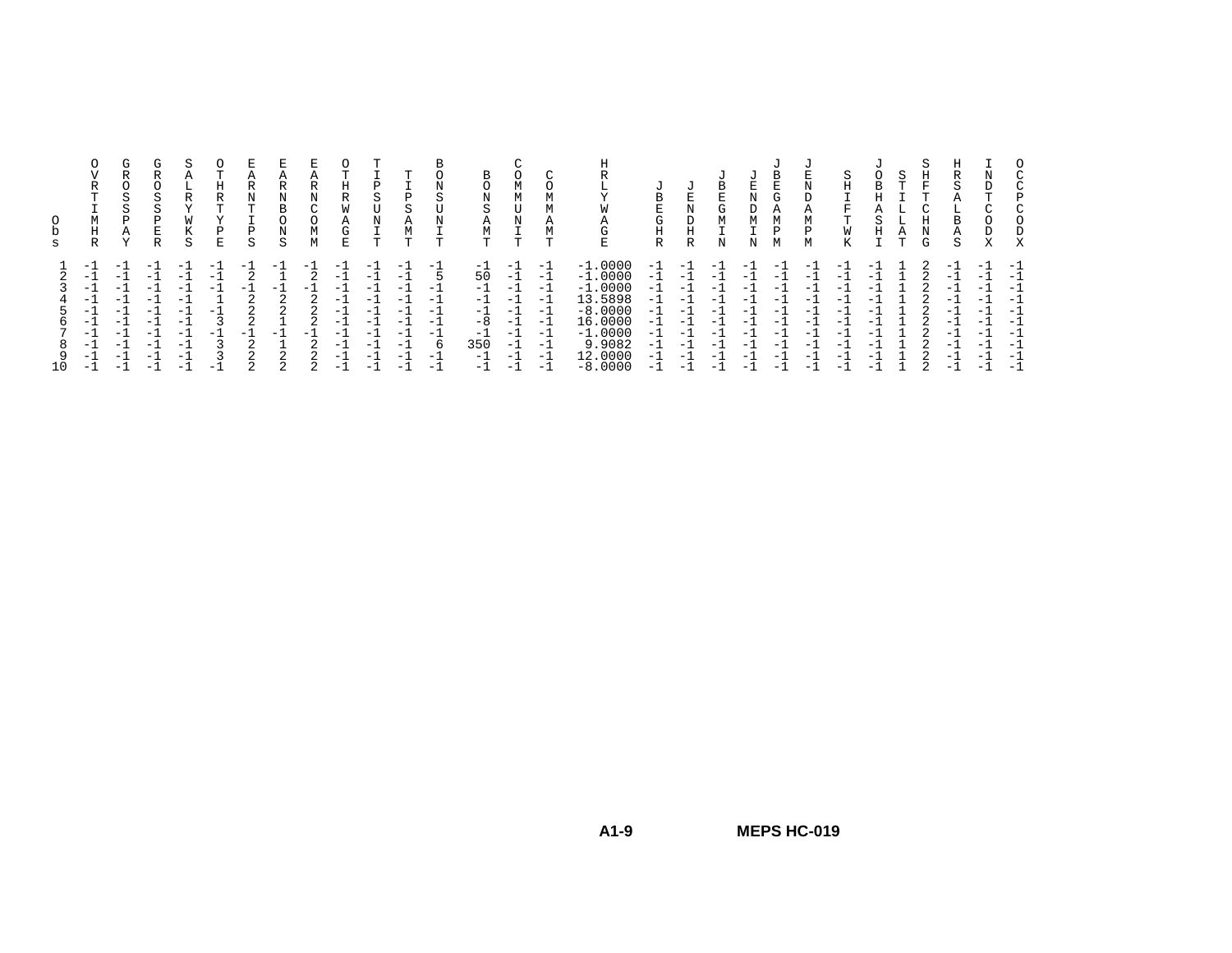## EXAMPLE 1 14:01 Monday, February 12, 2001 2

### MATCHING RECORDS FROM THE 1996 JOBS file

### The FREQ Procedure

| SUBTYPE | STILLAT                                                                                         | SICKPAY                                                                                                      | Frequency                                                           | Percent                                                                                                                                                 | Cumulative<br>Frequency                                                                                                                                 | Cumulative<br>Percent                                                                                                                                                |
|---------|-------------------------------------------------------------------------------------------------|--------------------------------------------------------------------------------------------------------------|---------------------------------------------------------------------|---------------------------------------------------------------------------------------------------------------------------------------------------------|---------------------------------------------------------------------------------------------------------------------------------------------------------|----------------------------------------------------------------------------------------------------------------------------------------------------------------------|
|         | $-1$<br>- 1<br>- 1<br>- 1<br>-1<br>- 1<br>- 1<br>- 1<br>$-1$<br>- 1<br>- 1<br>- 1<br>-1<br>$-1$ | $-9$<br>-8<br>- 7<br>-1<br>$-1$<br>$-1$<br>-9<br>-8<br>$-$<br>$\overline{\phantom{0}}$<br>- 1<br>- 1<br>$-1$ | 155<br>1143<br>4104<br>2506<br>14685<br>55<br>25<br>126<br>195<br>8 | 0.02<br>0.67<br>0.02<br>4.96<br>17.81<br>10.87<br>63.72<br>0.01<br>0.24<br>0.00<br>0.00<br>0.02<br>0.03<br>0.11<br>0.55<br>0.03<br>0.05<br>0.85<br>0.03 | 160<br>164<br>1307<br>5411<br>7917<br>22602<br>22604<br>22659<br>22660<br>22661<br>22665<br>22673<br>22698<br>22824<br>22831<br>22842<br>23037<br>23045 | 0.02<br>0.69<br>0.71<br>5.67<br>23.48<br>34.35<br>98.08<br>98.09<br>98.33<br>98.33<br>98.33<br>98.35<br>98.39<br>98.49<br>99.04<br>99.07<br>99.12<br>99.97<br>100.00 |
|         |                                                                                                 |                                                                                                              |                                                                     |                                                                                                                                                         |                                                                                                                                                         |                                                                                                                                                                      |

results and the contract of the contract of the contract of the contract of the contract of the contract of the

| <b>RN</b>   | Frequency | Percent | Cumulative<br>Frequency | Cumulative<br>Percent |
|-------------|-----------|---------|-------------------------|-----------------------|
|             | 7218      | 31.32   | 7218                    | 31.32                 |
| $\sim$<br>∼ | 7913      | 34.34   | 15131                   | 65.66                 |
|             | 7914      | 34.34   | 23045                   | 100.00                |

**A1-10MEPS HC-019**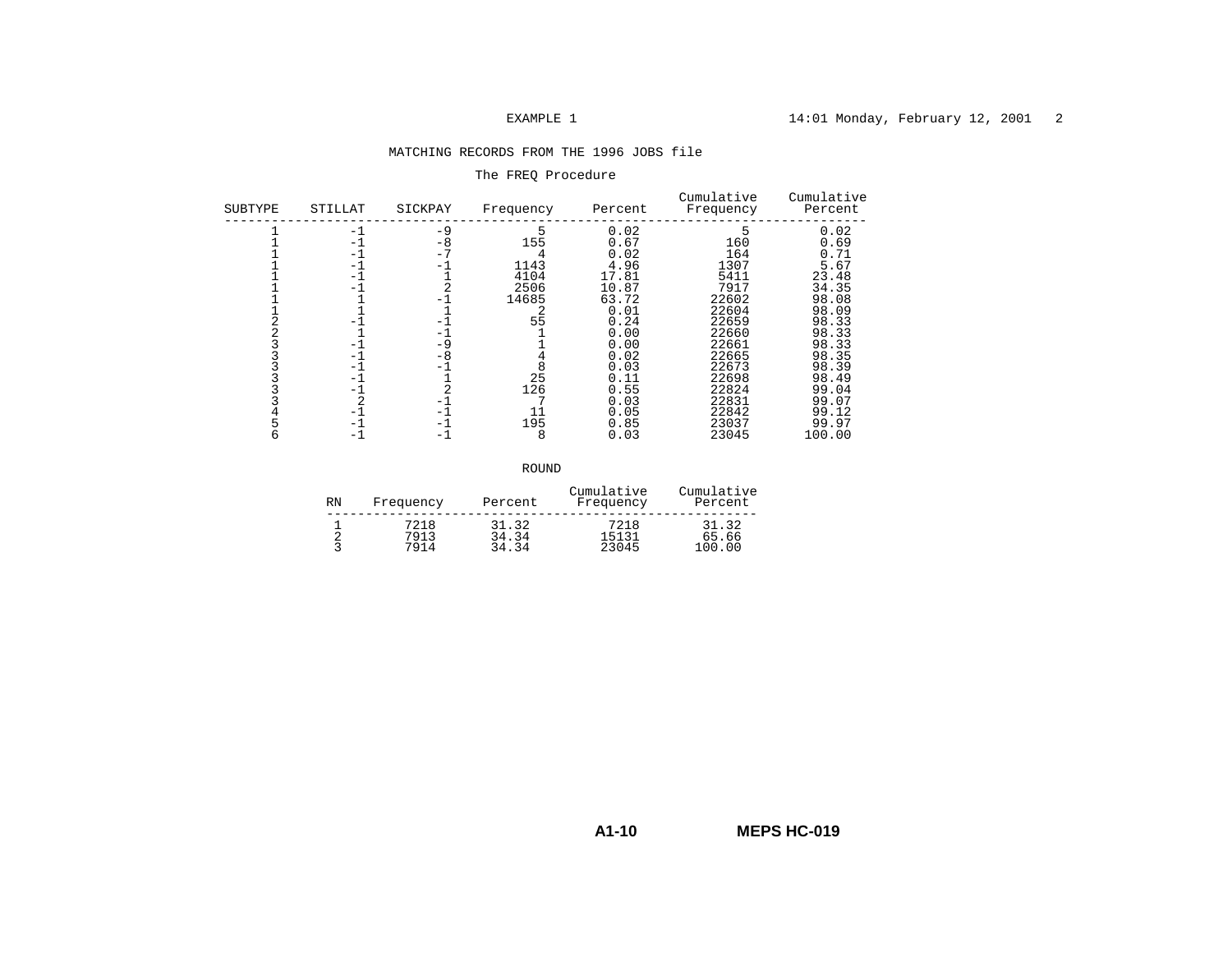| SAMPLE DUMP OF 1996 JOBS RECORDS |  |  |  |  |  |
|----------------------------------|--|--|--|--|--|
|----------------------------------|--|--|--|--|--|

| $\mathcal{L}$<br>3<br>4<br>5.<br>6<br>7<br>8<br>9<br>10<br>11<br>12<br>13                                                                                                                                                                                                 | O<br>b<br>S                                                                                                                                                                                    | 2<br>3<br>5.<br>6<br>7<br>9                                                                                                                                                                                                   | O<br>b<br>S                                                                                |
|---------------------------------------------------------------------------------------------------------------------------------------------------------------------------------------------------------------------------------------------------------------------------|------------------------------------------------------------------------------------------------------------------------------------------------------------------------------------------------|-------------------------------------------------------------------------------------------------------------------------------------------------------------------------------------------------------------------------------|--------------------------------------------------------------------------------------------|
| $-1 -1$<br>$-1$<br>$-1$<br>$-1$<br>$-1$<br>$-1$<br>$-1$<br>1<br>$-1$<br>$-1$<br>$\mathbf{1}$<br>$-1$<br>$-1$<br>$-1$<br>$-1$<br>$-1$<br>$-1$<br>$-8$<br>$-1$<br>$-1$<br>$-8$<br>$-1$<br>$-1$<br>$-8$<br>$-1$<br>$-1$<br>1<br>$-1$<br>$14 - 1$<br>$-1$<br>$15 - 1$<br>$-1$ | $\, {\bf P}$<br>T<br>$\mathbb R$<br>Y<br>$\circ$<br>Ρ<br>$\, {\bf P}$<br>$\mathbf E$<br>Υ<br>$\mathbb R$<br>$\mathbf E$<br>L<br>E<br>I<br>M<br>E<br>$\mathbf F$<br>$\, {\bf P}$<br>L<br>T<br>T | 00002018<br>00002018<br>00002018<br>4 00002025<br>00002025<br>00002025<br>00003022<br>8 00003022<br>00003022<br>10 00004018<br>11 00004018<br>12 00004018<br>13 00004032<br>14 00004032<br>15 00004032                        | D<br>U<br>P<br>$\mathbf E$<br>$\mathbb R$<br>S<br>I<br>D                                   |
| $-1$<br>$-1$<br>$-1$<br>$-1$<br>$-1$<br>$-1$<br>$-1 -1$                                                                                                                                                                                                                   | Υ<br>N<br>$\circ$<br>B<br>U<br>S<br>N                                                                                                                                                          | 1<br>$\mathbf{1}$<br>$\mathbf{1}$<br>$\mathbf{1}$<br><sup>1</sup><br>1<br>$\mathbf{1}$<br>$\mathbf{1}$<br>1<br>1<br>$\mathbf{1}$<br>$\mathbf{1}$<br>$\mathbf{1}$<br>$\mathbf{1}$                                              | J<br>O<br>B<br>S<br>N                                                                      |
| $-1$ 45<br>$-1$<br>45<br>$-1$<br>45<br>24<br>$-1$<br>$-1$<br>24<br>$-1$<br>24<br>$-1$<br>56<br>56<br>$-1$<br>56<br>40<br>$-1$<br>40<br>40<br>$-1$<br>50<br>$-1$<br>50<br>50                                                                                               | Η<br>R<br>$\mathbf E$<br>S<br>$\mathcal{C}$<br>Ρ<br>A<br>$\mathbb R$<br>L<br>W<br>L<br>К                                                                                                       | 00002018101<br>00002018201<br>00002018301<br>00002025101<br>00002025201<br>00002025301<br>00003022101<br>00003022201<br>00003022301<br>00004018101<br>00004018201<br>00004018301<br>00004032101<br>00004032201<br>00004032301 |                                                                                            |
| $-1$<br>$-1$<br>$-1$<br>$-1$<br>$-1$<br>$-1$<br>$-1$<br>$-1$<br>$-1$<br>$-1$<br>$-1$<br>$-1$<br>$-1$<br>$-1$                                                                                                                                                              | Η<br>$\mathbb R$<br>S<br>3<br>5<br>M<br>K                                                                                                                                                      |                                                                                                                                                                                                                               | J<br>$\circ$<br>B<br>S<br>I<br>D<br>X                                                      |
| $-1 -1$<br>$-1$<br>$-1$<br>$-1$<br>$-1$<br>$-1$<br>$-1$<br>$-1$<br>$-1$<br>$-1$<br>$-1$<br>$-1$<br>$-1$                                                                                                                                                                   | Α<br>Ρ<br>Η<br>D<br>Α<br>Y                                                                                                                                                                     |                                                                                                                                                                                                                               |                                                                                            |
| $-1$<br>$-1$<br>$\overline{a}$<br>$-1$<br>$-1$<br>$-1$<br>$-1$<br>$-1$<br>$\mathbf{1}$<br>$-1$<br>$-1$                                                                                                                                                                    | S<br>I<br>$\frac{C}{K}$<br>$\, {\bf P}$<br>Α<br>Y                                                                                                                                              | 2<br>2<br>2<br>$\overline{2}$<br>2<br>3<br>3<br>3<br>4<br>4<br>4<br>4<br>4<br>$\overline{4}$                                                                                                                                  | D<br>U<br>I<br>$\mathcal{D}$                                                               |
| $-1$<br>$-1$<br>$-1$<br>$-1$<br>$-1$<br>$-1$<br>$-1$<br>$-1$<br>$-1$<br>$-1$<br>$-1$<br>$-1$<br>$-1$<br>$-1$<br>-1<br>-1<br>$-1$<br>$-1$<br>$-1$<br>$\mathbf{1}$<br>$\mathbf{1}$<br>$-1$<br>$-1$<br>$-1$<br>$-1$                                                          | Ρ<br>Ρ<br>A<br>$\mathbb A$<br>Υ<br>D<br>$\overline{R}$<br>$\overline{A}$<br>$\overline{V}$<br>S<br>T<br>N<br>T                                                                                 | 18<br>18<br>18<br>25<br>25<br>25<br>22<br>22<br>22<br>18<br>18<br>18<br>32<br>32<br>32                                                                                                                                        | Ρ<br>I.<br>D.                                                                              |
| $-1$<br>$-1$<br>$-1$<br>2<br>$\overline{2}$<br>$-1$<br>$-1$<br>$-1$<br>$-1$<br>$\mathbf{1}$<br>$-1$<br>$-8$<br>$-1$<br>$-1$                                                                                                                                               | R<br>$\mathbf E$<br>Υ<br>Т<br>$\mathbf I$<br>$\mathbb{R}$<br>C<br>$\, {\bf P}$<br>L<br>N                                                                                                       | $\frac{1}{2}$<br>3<br>$\mathbf 1$<br>2<br>3<br>$\mathbf 1$<br>$\sqrt{2}$<br>3<br>$\frac{1}{2}$<br>3<br>$\mathbf 1$<br>$\sqrt{2}$<br>3                                                                                         | $\mathbb R$<br>N                                                                           |
| -1<br>$-1$<br>$-1$<br>$-1$<br>$-1$<br>$-1$<br>$-1$<br>$-1$<br>$-1$<br>$-1$<br>$-1$<br>$-1$<br>$-1$<br>$-1$                                                                                                                                                                | W<br>K<br>L<br>Υ<br>A<br>т                                                                                                                                                                     | 1<br>$\mathbf{1}$<br>$\mathbf{1}$<br>$\sqrt{2}$<br>2<br>$\sqrt{2}$<br>$\frac{1}{1}$<br>$\frac{1}{2}$<br>$\sqrt{2}$<br>2<br>$\sqrt{2}$<br>2<br>2                                                                               | J<br>O<br>B<br>T<br>Υ<br>$\, {\bf P}$<br>$\mathbf E$                                       |
| 2<br>$\overline{2}$<br>$\overline{2}$<br>$\overline{2}$<br>$\overline{2}$<br>$\overline{2}$<br>$\overline{2}$<br>$\overline{c}$<br>2<br>$\mathbf{1}$<br>$-1$<br>$\mathbf{1}$<br>$-1$<br>$\mathbf{1}$<br>$-1$<br>$\mathbf{1}$<br>1<br>$-1$<br>$-1$<br>1                    | E<br>M<br>$\, {\bf P}$<br>$\mathbf L$<br>$\mathbf I$<br>M <sub>N</sub><br>S                                                                                                                    | -1<br>$-1$<br>$-1$<br>$-1$<br>$-1$<br>$-1$<br>$-1$<br>$-1$<br>$-1$<br>$-1$<br>$-1$<br>$-1$<br>$-1$<br>$-1$<br>$-1$                                                                                                            | J<br>S<br>T<br>$\mathbb R$<br>T<br>M                                                       |
| 2<br>$-1$<br>2<br>$-1$<br>2<br>$-1$<br>$\overline{2}$<br>$\mathbf 1$<br>$\mathbf{1}$<br>$-1$<br>$-1$<br>$\mathbf{1}$<br>$-1$<br>2<br>$-1$<br>2<br>$-1$<br>2<br>2<br>$-1$<br>$-1$<br>$-1$<br>$-8$<br>$-1$<br>$-1$                                                          | 0<br>D<br>I<br>F<br>$\mathbf F$<br>F<br>$\mathbf F$<br>$\mathbb R$<br>$\, {\bf P}$<br>D<br>I<br>N<br>N<br>S<br>S                                                                               | $-1$<br>$-1$<br>$-1$<br>$-1$<br>$-1$<br>$-1$<br>$-1$<br>$-1$<br>$-1$<br>$-1$<br>$-1$<br>$-1$<br>$-1$<br>$-1$<br>$-1$                                                                                                          | J<br>S<br>T<br>R<br>T<br><sup>D</sup>                                                      |
| 2<br>-1<br>$-1$<br>$-1$<br>$-1$<br>$-1$<br>$\overline{2}$<br>$-1$<br>$\overline{c}$<br>$-1$<br>$-1$<br>2<br>$-1$<br>$-1$<br>2<br>$-1$<br>$-1$<br>$-1$<br>$-1$                                                                                                             | N<br>U<br>N<br>$\mathbf I$<br>$\circ$<br>$_{\rm N}$                                                                                                                                            | 1986<br>1986<br>1986<br>1992<br>1992<br>1992<br>1946<br>1946<br>1946<br>1966<br>1966<br>1966<br>1989<br>1989<br>1989                                                                                                          | J<br>S<br>T<br>R<br>Т<br>Y                                                                 |
| 2<br>$-1$<br>$-1$<br>$-1$<br>$-1$<br>$-1$<br>$\overline{2}$<br>$-1$<br>$-1$<br>$-1$                                                                                                                                                                                       | Η<br>Ρ<br>$\rm H$<br>$\mathbb R$<br>M<br>O<br>V<br>$\overline{E}$<br>M<br>D<br>$\mathbbm{I}$<br>$\, {\bf B}$<br>$\mathbf{E}% _{0}$<br>N<br>$\mathbb R$<br>S                                    | $-1$<br>$-1$<br>$-1$<br>$-1$<br>$-1$<br>$-1$<br>$-1$<br>$-1$<br>$-1$<br>$-1$<br>$-1$<br>$-1$<br>$-1$<br>$-1$<br>$-1$                                                                                                          | J<br>$\rm S$<br>Т<br>$\circ$<br>$\, {\bf P}$<br>M                                          |
| -1<br>$-1$<br>$-1$<br>$-1$<br>$-1$<br>$-1$<br>$-1$<br>$-1$<br>$-1$                                                                                                                                                                                                        | N<br>U<br>М<br>$\mathbf F$<br>E<br>М<br>B                                                                                                                                                      | $-1$<br>$-1$<br>$-1$<br>$-1$<br>$-1$<br>$-1$<br>$-1$<br>$-1$<br>$-1$<br>$-1$<br>$-1$<br>$-1$<br>$-1$<br>$-1$<br>$-1$                                                                                                          | J<br>S<br>T<br>$\circ$<br>Ρ<br>$\mathcal{D}$                                               |
| 3<br>3<br>3<br>$-1$<br>$-1$<br>$-1$<br>$\mathbf{1}$<br>$\mathbf{1}$<br>$\mathbf{1}$<br>$-1$<br>$-1$<br>-1                                                                                                                                                                 | т<br>$\circ$<br>$\mathbf T$<br>$\mathbf E$<br>M<br>$\mathbf{P}$                                                                                                                                | $-1$<br>$-1$<br>$-1$<br>$-1$<br>$-1$<br>$-1$<br>$-1$<br>$-1$<br>$-1$<br>$-1$<br>$-1$<br>$-1$<br>$-1$<br>$-1$<br>$-1$                                                                                                          | J<br>S<br>Т<br>$\circ$<br>Ρ<br>Y                                                           |
| $-1 -1$<br>$-1 -1$<br>$-1 -1$<br>3<br>1<br>3<br>$\mathbf{1}$<br>3<br>1<br>$-1 -1$<br>$-1 -1$<br>$-1 -1$<br>$\overline{2}$<br>$-1$<br>$2 - 1$<br>$2 - 1$<br>$2 - 1$<br>$2 - 1$<br>$2 - 1$                                                                                  | S<br>Α<br>Η<br>Г<br>O<br>$\mathbb A$<br>W<br>$\mathbb R$<br>$\mathbf{P}$<br>I<br>$\mathbb{A}$<br>E<br>$\mathbf I$<br>D<br>D                                                                    | 2<br>2<br>2<br>$\overline{c}$<br>2<br>2<br>$\overline{c}$<br>2<br>$\frac{2}{2}$<br>$\overline{c}$<br>2<br>2<br>2<br>$\overline{2}$                                                                                            | R<br>E<br>$\mathbf T$<br>$\mathbbm{1}$<br>$\mathbb R$<br>J<br>$\circ$<br>$\mathbf{B}$      |
|                                                                                                                                                                                                                                                                           |                                                                                                                                                                                                | 1<br>$\mathbf{1}$<br>$1\,$<br>$1\,$<br>$\mathbf{1}$<br>$\begin{smallmatrix}1\\1\\1\end{smallmatrix}$<br>$\frac{1}{1}$<br>$\overline{1}$<br>$\frac{1}{1}$<br>$\mathbf{1}$<br>$\mathbf{1}$                                      | S<br>$\mathbf U$<br>B<br>Т<br>Υ<br>$\, {\bf P}$<br>E                                       |
| $-1$<br>$-1$<br>125<br>125<br>125<br>$-1 -1$<br>$-1$<br>$-1$<br>$-1$<br>$-1$<br>$-1$<br>$-1$<br>$-1 -1$<br>$-1 -1$                                                                                                                                                        | D<br>A<br>Υ<br>M<br>Α<br>G<br>E.                                                                                                                                                               | $\frac{-1}{1}$<br>$\begin{smallmatrix}1\\-\bar{1}\end{smallmatrix}$<br>$\mathbf 1$<br>$1\,$<br>$-1$<br>$\mathbf{1}$<br>$\frac{1}{1}$<br>$\mathbf{1}$<br>$\mathbf{1}$<br>$-\overline{1}$<br>$\mathbf{1}$<br>$\mathbf{1}$       | М<br>Α<br>I<br>N<br>$\overline{J}$<br>$\circ$<br>B                                         |
| $-1$ $-1$ $-1$<br>$-1$<br>$-1$<br>$-1 -1$<br>8<br>$-1$<br>8<br>$-1$<br>8<br>$-1$<br>$-1$<br>$-1$<br>$-1$<br>$-1$<br>$-1$<br>$-1$<br>$-1$<br>$-1$<br>$-1$<br>$-1$<br>$-1$                                                                                                  | Η<br>М<br>$\mathbb R$<br>Α<br>$\rm S$<br>K<br>$\, {\bf P}$<br>$\mathbf E$<br>$\mathbb R$<br>Α<br>$\mathbb D$<br>М<br>Y<br>T                                                                    | $-1$<br>$-1$<br>$-1$<br>$-1$<br>$\overline{2}$<br>$\overline{c}$<br>$-1$<br>$-1$<br>$-1$<br>$-1$<br>2<br>2<br>$-1$<br>2<br>$-8$                                                                                               | D<br>$\mathbbm{I}$<br>$\mathbf F$<br>$\mathbf F$<br>M<br>Α<br>G<br>E.                      |
| $-1$<br>$-1$<br>$-1$<br>$-1$<br>$-1$<br>$-1$<br>-1<br>$-1$<br>$-1$<br>$-1$<br>$-1$<br>$-1$<br>$-1$<br>$-1$                                                                                                                                                                | Ρ<br>Ε<br>$\overline{R}$<br>U<br>N<br>I.<br>T                                                                                                                                                  | -1<br>$-1$<br>$-1$<br>$-1$<br>$-1$<br>$-1$<br>$-1$<br>$-1$<br>$-1$<br>$-1$<br>$-1$<br>$-1$<br>$-1$<br>$-1$<br>$-1$                                                                                                            | W<br>Η<br>Υ<br>$\overline{\rm D}$<br>$\mathbf T$<br>$\mathbf F$<br>$\overline{\mathbf{F}}$ |
| $-1$ $-1$ $-1$<br>$-1$<br>$-1$<br>$-1$<br>$-1$<br>$-1$<br>$-1$<br>$-1$<br>$-1$<br>$-1$<br>$-1$<br>$-1$<br>$-1$<br>$-1$<br>$-1$<br>$-1$<br>$-1$<br>$-1$<br>$-1$<br>$-1$<br>$-1$<br>$-1$<br>$-1$<br>$-8$<br>$-1$<br>$-1$<br>-8<br>-8<br>$-1$                                | М<br>O<br>R<br>E<br>$\mathbf 1$<br>$\Omega$                                                                                                                                                    | -1<br>$\mathbf{1}$<br>$\mathbf{1}$<br>$-1$<br>2<br>2<br>$-1$<br>$\mathbf{1}$<br>2<br>$-1$<br>1<br>$\mathbf{1}$<br>$-1$<br>$-8$<br>$\mathbf{1}$                                                                                | W<br>0<br>R<br>K<br>S<br>T<br>Α<br>T                                                       |
| $-1$<br>$-1$<br>$-1$<br>$-1$<br>$-1$<br>$-1$<br>$-1$<br>$-1$<br>$-1$<br>$-1$<br>$-1$<br>$-1$<br>-1<br>$-1$                                                                                                                                                                | М<br>O<br>R<br>М<br>$\circ$<br>E<br>$\mathbb R$<br>M<br>E<br>I<br>1<br>N<br>5<br>M                                                                                                             | $-1$<br>$-1$<br>$-1$<br>$-1$<br>$-1$<br>$-1$<br>$-1$<br>$-1$<br>91<br>$-1$<br>$-1$<br>$-1$<br>$-1$<br>$-1$<br>$-1$                                                                                                            | Υ<br>$\overline{\rm C}$<br>$\rm H$<br>Α<br>$\rm N$<br>G<br>E.                              |
| $-1 -1$<br>$-1$<br>$-1$<br>$-1$<br>$-1$<br>$-1$<br>$-1 -1$<br>$-1$<br>$-1 -1$<br>$-1$<br>$-1$<br>$-1 -1$<br>$-1 -1$<br>$-1 -1$                                                                                                                                            | $\circ$<br>$\mathbf{V}$<br>$\mathbb R$<br>$\mathbf T$<br>$\mathbbm{I}$<br>M<br>Η<br>R                                                                                                          | $-1$<br>$-1$<br>$-1$<br>$-1$<br>$-1$<br>$-1$<br>$-1$<br>$-1$<br>$-1$<br>$-1$<br>$-1$<br>$-1$<br>$-1$<br>$-1$<br>$-1$                                                                                                          | S<br>Т<br>I<br>L<br>L<br>W<br>$\mathbb R$<br>K                                             |
| $-1$<br>$-1$<br>$-1$<br>$-1$<br>$-1$<br>$-1$<br>$-1$                                                                                                                                                                                                                      | G<br>$\mathbb{R}$<br>$\circ$<br>S<br>S<br>P<br>$\mathbb{A}$<br>Y                                                                                                                               | -1<br>$-1$<br>$-1$<br>$-1$<br>2<br>2<br>$-1$<br>$-1$<br>$-1$<br>$-1$<br>$-1$<br>$-1$<br>$-1$<br>$-1$<br>$-1$                                                                                                                  | 0<br>$\mathbf F$<br>F<br>Т<br>Α<br>К<br>E<br>$\mathbf{I}$                                  |
|                                                                                                                                                                                                                                                                           |                                                                                                                                                                                                | $\frac{-1}{2}$<br>$\mathbf 1$<br>$-1$<br>$-1$<br>$-1$<br>$-1$<br>2<br>2<br>$-1$<br>$-1$<br>$-1$<br>$-1$<br>$-1$<br>$-1$                                                                                                       | N<br>O<br>W<br>T<br>Α<br>К<br>E<br>$\mathbb{I}$                                            |
|                                                                                                                                                                                                                                                                           |                                                                                                                                                                                                | -1<br>$-1$<br>$-1$<br>$-1$<br>$-1$<br>$-1$<br>$-1$<br>$-1$<br>$-1$<br>$-1$<br>$-1$<br>$-1$<br>$-1$<br>$-1$<br>$-1$                                                                                                            | W<br>Η<br>Υ<br>$\overline{\text{L}}$<br>$_{\rm F}^{\rm E}$<br>T.                           |
|                                                                                                                                                                                                                                                                           |                                                                                                                                                                                                | $-1$<br>$-1$<br>$-1$<br>15<br>$-1$<br>$-1$<br>$-1$<br>$-1$<br>$-1$<br>$-8$<br>$-1$<br>$-1$<br>$-8$<br>$-1$<br>$-1$                                                                                                            | Ν<br>U<br>М<br>E<br>М<br>$\, {\bf P}$<br>S                                                 |
|                                                                                                                                                                                                                                                                           |                                                                                                                                                                                                | -1<br>$-1$<br>$-1$<br>$-1$<br>$-1$<br>$-1$<br>$-1$<br>$-1$<br>$-1$<br>5<br>$-1$<br>$-1$<br>$-8$<br>$-1$<br>$-1$                                                                                                               | Е<br>S<br>T<br>М<br>Α<br>T<br>$\mathbf E$<br>$\mathbf{1}$                                  |
|                                                                                                                                                                                                                                                                           |                                                                                                                                                                                                | -1<br>$-1$<br>$-1$<br>2<br>$-1$<br>$-1$<br>$-1$<br>$-1$<br>$-1$<br>$\mathbf{1}$<br>$-1$<br>$-1$<br>2<br>$-1$<br>$-1$                                                                                                          | М<br>O<br>R<br>E<br>L<br>$\circ$<br>$\mathcal{C}$                                          |
|                                                                                                                                                                                                                                                                           |                                                                                                                                                                                                | -1<br>$-1$<br>$-1$<br>$-1$<br>$-1$<br>$-1$<br>$\overline{2}$<br>$-1$<br>$-1$<br>$-1$<br>$-1$<br>$-1$<br>$-1$<br>$-1$<br>$-1$                                                                                                  | B<br>U<br>$\rm S$<br>I<br>N<br>$\mathsf{C}$                                                |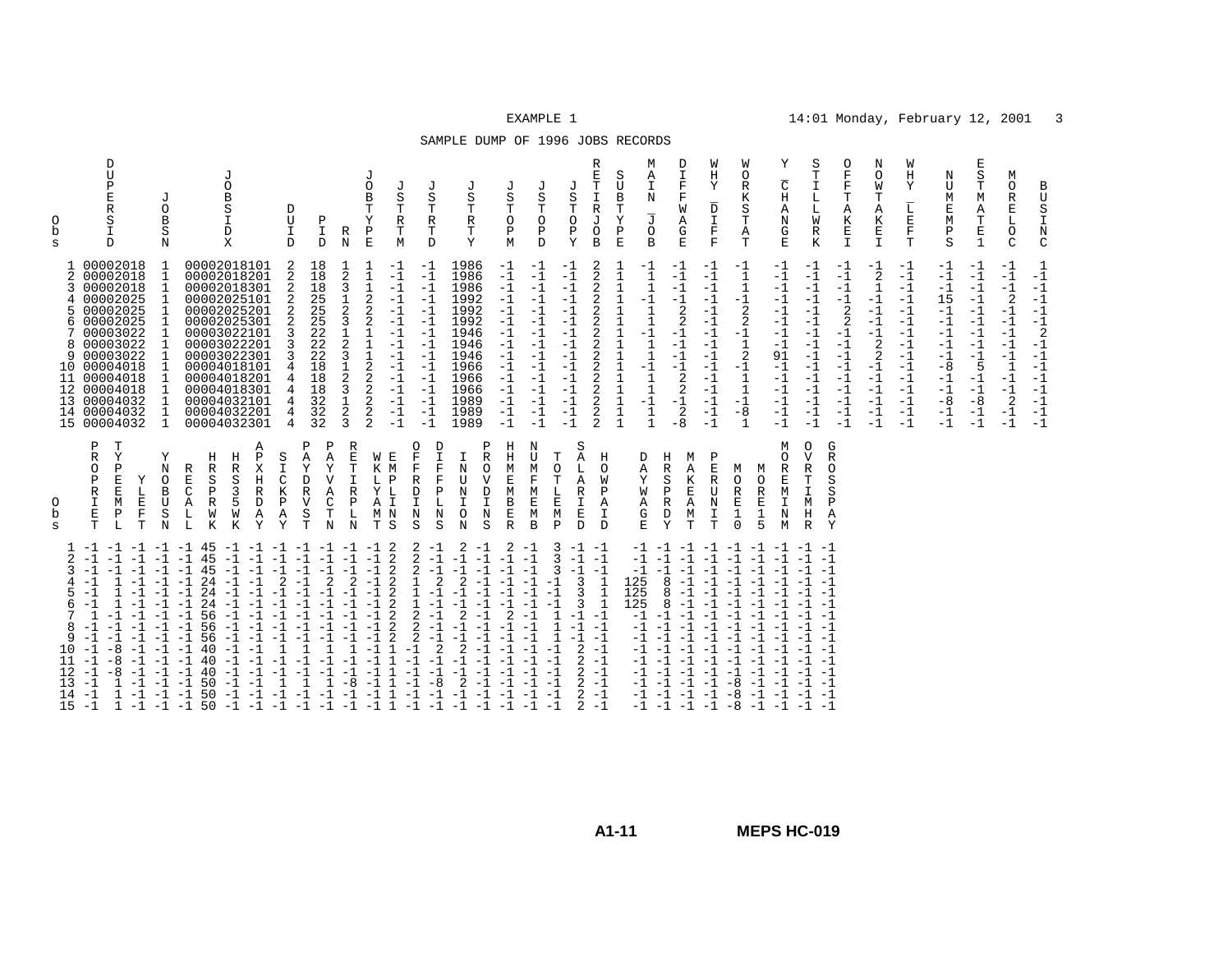| s | G<br>S<br>Ρ<br>Е<br>R                                                                                                                                                                                                                                                 | S<br>R<br>Υ<br>W<br>К<br>S                                                                                               | Η<br>R<br>v<br>Ρ<br>Ε                                                                               | А<br>R<br>Ν<br>т<br>Ρ<br>S                                                             | R<br>N<br>в<br>$\Omega$<br>Ν<br>S         | R<br>Ν<br>C<br>0<br>М<br>М | Η<br>R<br>W<br>Α<br>G<br>E                                                                                     | Ρ<br>S<br>N<br>Т                                                                                               | m<br>P<br>S<br>Α<br>М<br>т                                                                               | В<br>Ω<br>N<br>S<br>N<br>т                                                                                    | в<br>O<br>N<br>S<br>Α<br>М<br>T                                                                       | М<br>М<br>N<br>т                                                                                 | $\sim$<br>Α<br>Μ<br>т                                                                                             | Α<br>G<br>E                                                                                                                                                                               | U<br>B<br>E<br>G<br>Η<br>R                                                   | J<br>N<br>D<br>Η<br>R                                                               | В<br>Ε<br>G<br>М<br>N                                                                                        | Ε<br>N<br>D<br>M<br>N                                                                        | в<br>G<br>Α<br>М<br>Р<br>М                                                                         | Ν<br>D<br>А<br>М<br>P<br>М                                                                         | S<br>Η<br>$\mathbf{r}$<br>W<br>K                                   | J.<br>B<br>Η<br>Α<br>S<br>Η                                                                      | S<br>T<br>Α<br>Т | S<br>Η<br>F<br>т<br>C<br>Η<br>Ν<br>G  | Η<br>R<br>S<br>Α<br>в<br>Α<br>S                                                                     | E                                                                                                      | C<br>С<br>Ρ<br>C<br>D<br>E                                                                                    |
|---|-----------------------------------------------------------------------------------------------------------------------------------------------------------------------------------------------------------------------------------------------------------------------|--------------------------------------------------------------------------------------------------------------------------|-----------------------------------------------------------------------------------------------------|----------------------------------------------------------------------------------------|-------------------------------------------|----------------------------|----------------------------------------------------------------------------------------------------------------|----------------------------------------------------------------------------------------------------------------|----------------------------------------------------------------------------------------------------------|---------------------------------------------------------------------------------------------------------------|-------------------------------------------------------------------------------------------------------|--------------------------------------------------------------------------------------------------|-------------------------------------------------------------------------------------------------------------------|-------------------------------------------------------------------------------------------------------------------------------------------------------------------------------------------|------------------------------------------------------------------------------|-------------------------------------------------------------------------------------|--------------------------------------------------------------------------------------------------------------|----------------------------------------------------------------------------------------------|----------------------------------------------------------------------------------------------------|----------------------------------------------------------------------------------------------------|--------------------------------------------------------------------|--------------------------------------------------------------------------------------------------|------------------|---------------------------------------|-----------------------------------------------------------------------------------------------------|--------------------------------------------------------------------------------------------------------|---------------------------------------------------------------------------------------------------------------|
|   | $-1$<br>$-$<br>$\overline{\phantom{0}}$<br>$\overline{\phantom{0}}$<br>$\overline{\phantom{0}}$<br>$\overline{\phantom{a}}$<br>$\overline{\phantom{0}}$<br>$\overline{\phantom{0}}$<br>$-$<br>10<br>$-$<br>$-1$<br>12<br>$-$<br>13<br>$-1$<br>14<br>$-$<br>15<br>$-1$ | $^{-1}$<br>$-1$<br>$-1$<br>$-1$<br>-1<br>$^{-1}$<br>$-1$<br>-1<br>$-1$<br>$^{-1}$<br>$-1$<br>$-1$<br>$^{-1}$<br>-1<br>-1 | $-1$<br>$-1$<br>$-1$<br>$-1$<br>-1<br>-1<br>- 1<br>$-1$<br>$-1$<br>$-1$<br>$\overline{\phantom{0}}$ | -<br>- 1<br>- 11<br>$\overline{2}$<br>-<br>$-$<br>- 1<br>2<br>$\overline{2}$<br>2<br>2 | - 1<br>- 1<br>- 1<br>-<br>- 1<br>- 1<br>2 | - 1<br>- 1<br>- 1<br>z.    | $-1$<br>$-1$<br>$-1$<br>-1<br>-1<br>$^{-1}$<br>-1<br>$-1$<br>$^{-1}$<br>$-1$<br>$-1$<br>-1<br>-1<br>-1<br>$-1$ | $-$<br>- 1<br>- 1<br>$=$ 1<br>$-1$<br>- 1<br>$ -$<br>- 1<br>- 1<br>$-1$<br>$=$ 1<br>$-1$<br>- 1<br>- 1<br>$ -$ | -<br>$-1$<br>$-1$<br>- 1<br>-1<br>- 1<br>-<br>$-1$<br>$-1$<br>$-1$<br>$-1$<br>$-1$<br>$-1$<br>$-1$<br>-1 | - 1<br>- 1<br>- 1<br>5<br>5<br>$\overline{\phantom{0}}$<br>- 1<br>– ⊥<br>- 1<br>-1<br>-1<br>-1<br>- 1<br>$-1$ | - 1<br>$-1$<br>- 1<br>50<br>50<br>50<br>$-1$<br>- 1<br>$-1$<br>- 1<br>$-1$<br>$-1$<br>-1<br>-1<br>- 1 | - 1<br>- 1<br>- 1<br>-1<br>- 1<br>$-1$<br>- 1<br>- 1<br>- 1<br>$-1$<br>$-1$<br>- 1<br>- 1<br>- 1 | $-1$<br>$-1$<br>$-1$<br>$-1$<br>$-1$<br>$-1$<br>$-1$<br>$-1$<br>-1<br>$-1$<br>$-1$<br>$-1$<br>$-1$<br>$-1$<br>- 1 | $-1.0000$<br>$-1.0000$<br>$-1.0000$<br>$-1.0000$<br>$-1.0000$<br>$-1.0000$<br>$-1.0000$<br>$-1.0000$<br>$-1.0000$<br>13.5898<br>13.5898<br>13.5898<br>$-8.0000$<br>$-8.0000$<br>$-8.0000$ | 9<br>$-1$<br>$-1$<br>8<br>-1<br>$-1$<br>-1<br>-1<br>-1<br>$-1$<br>-1<br>$-1$ | 9<br>$-1$<br>$-1$<br>- 1<br>-1<br>8<br>$-1$<br>-1<br>-1<br>$-1$<br>11<br>-1<br>$-1$ | 0<br>$-1$<br>$-1$<br>30<br>-1<br>$-1$<br>$\Omega$<br>$-1$<br>$-1$<br>30<br>$-1$<br>$-1$<br>0<br>$-1$<br>$-1$ | $\Omega$<br>$-1$<br>$-1$<br>-1<br>-1<br>30<br>$-1$<br>$-1$<br>0<br>$-1$<br>- 1<br>-1<br>$-1$ | AΜ<br>- 1<br>- 1<br>AM<br>- 1<br>$-1$<br>AΜ<br>- 1<br>- 1<br>AΜ<br>$-1$<br>- 1<br>РM<br>$-1$<br>-1 | PM<br>- 1<br>- 1<br>PM<br>- 1<br>- 1<br>PM<br>- 1<br>$-1$<br>PM<br>- 1<br>$-1$<br>PM<br>- 1<br>- 1 | - 1<br>- 1<br>- 1<br>- 1<br>$-$<br>- 1<br>- 1<br>- 1<br>- 1<br>- 1 | $-1$<br>- 1<br>— I<br>$=$ 1.<br>- 1<br>-1<br>- 1<br>-1<br>-1<br>- 1<br>$-1$<br>-1<br>- 1<br>$-1$ | - 1<br>- 1       | -1<br>- 1<br>-<br>-<br>- 1<br>-8<br>2 | - 1<br>- 1<br>- 1<br>-1<br>- 1<br>-1<br>- 1<br>- 1<br>- 1<br>- 1<br>- 1<br>- 1<br>-1<br>$-1$<br>- 1 | 880<br>- 1<br>- 1<br>820<br>- 1<br>- 1<br>222<br>- 1<br>- 1<br>450<br>$-1$<br>- 1<br>831<br>- 1<br>- 1 | 176<br>$-1$<br>$-1$<br>204<br>$-1$<br>$-1$<br>185<br>$-1$<br>$-1$<br>366<br>$-1$<br>$-1$<br>208<br>$-1$<br>-1 |

**A1-12**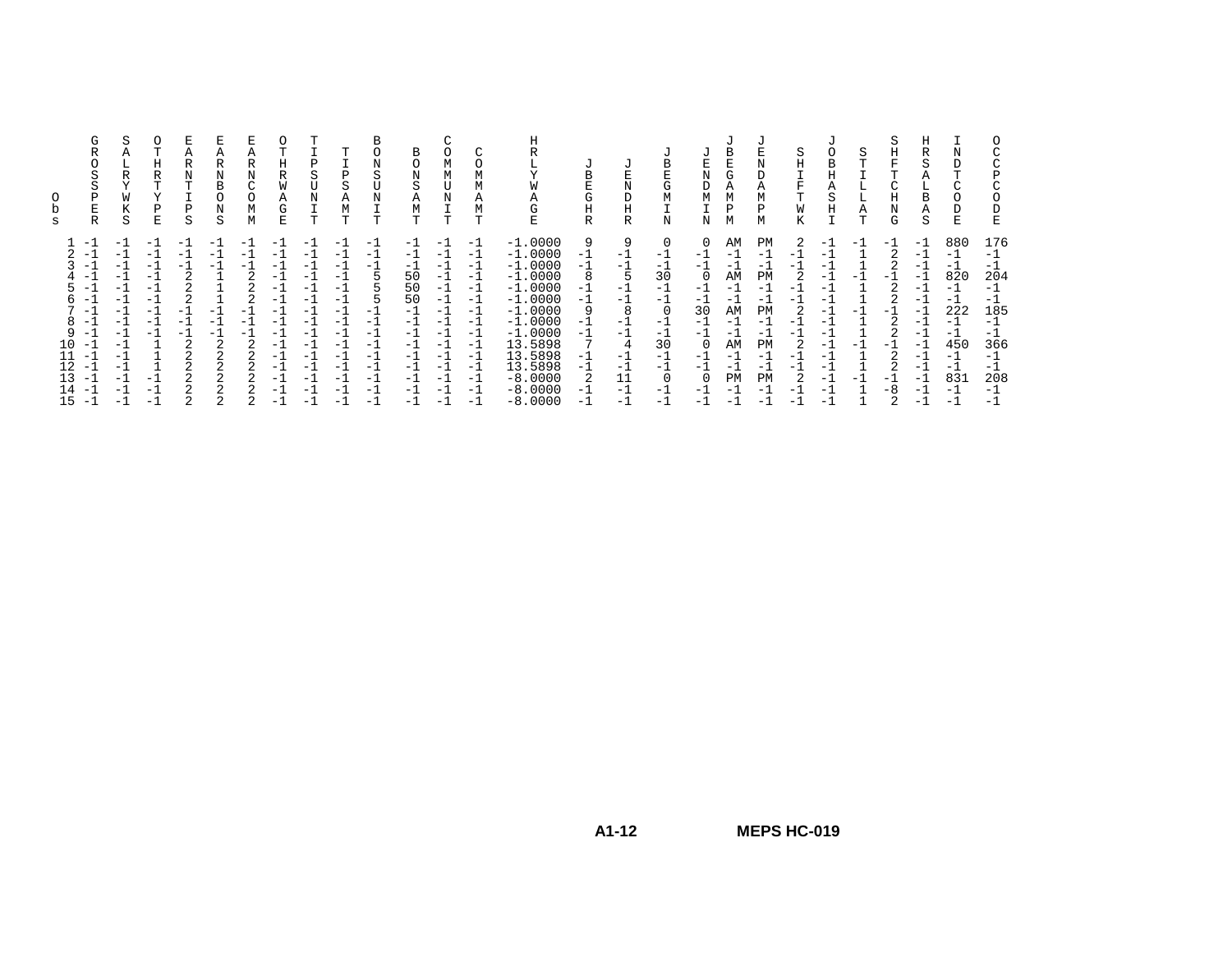# SAMPLE DUMP OF 1996 JOBS RECORDS AFTER DELETING RECORDS THAT HAVE STILLAT=1, SUBTYPE NE 1

| М<br>O<br>R<br>$\mathbf E$<br>$\mathbb L$<br>$\circ$<br>$\mathcal{C}$               | $-1$<br>$\overline{c}$<br>$-1$<br>$\frac{1}{2}$<br>2<br>$-1$<br>$\mathbf{1}$<br>$\frac{1}{1}$<br>$\mathbf{1}$<br>$\mathbf{1}$<br>$-1$<br>2                                                                     |                                                                                                                               |                                                                                                                                                                                                                                                                        |
|-------------------------------------------------------------------------------------|----------------------------------------------------------------------------------------------------------------------------------------------------------------------------------------------------------------|-------------------------------------------------------------------------------------------------------------------------------|------------------------------------------------------------------------------------------------------------------------------------------------------------------------------------------------------------------------------------------------------------------------|
| E<br>S<br>Т<br>M<br>Α<br>Т<br>E<br>$\mathbf{1}$                                     | -1<br>$-1$<br>$-1$<br>5<br>$-8$<br>$-1$<br>$-1$<br>5<br>6<br>8<br>$-1$<br>$-1$<br>$-1$<br>5                                                                                                                    |                                                                                                                               |                                                                                                                                                                                                                                                                        |
| Ν<br>U<br>М<br>Ε<br>М<br>Ρ<br>S                                                     | $-1$<br>15<br>$-1$<br>$-8$<br>$-8$<br>50<br>$-1$<br>$-8$<br>$-8$<br>$-8$<br>17<br>250<br>$-1$<br>$-8$                                                                                                          |                                                                                                                               |                                                                                                                                                                                                                                                                        |
| W<br>Η<br>Υ<br>$\overline{\mathbb{L}}$<br>Ε<br>F<br>T                               | -1<br>$-1$<br>$-1$<br>$-1$<br>$-1$<br>$-1$<br>$-1$<br>$-1$<br>$-1$<br>$-1$<br>$-1$<br>$-1$<br>$-1$<br>$-1$                                                                                                     |                                                                                                                               |                                                                                                                                                                                                                                                                        |
| Ν<br>O<br>W<br>т<br>Α<br>Κ<br>E<br>$\mathbb T$                                      | $-1$<br>$-1$<br>$-1$<br>$-1$<br>$-1$<br>$-1$<br>$-1$<br>$-1$<br>$-1$<br>$-1$<br>$-1$<br>$-1$<br>$-1$<br>$-1$                                                                                                   |                                                                                                                               |                                                                                                                                                                                                                                                                        |
| $\circ$<br>$\mathbf F$<br>$\mathbf F$<br>Т<br>Α<br>K<br>E<br>$\mathbf{I}$           | $-1$<br>$-1$<br>$-1$<br>$-1$<br>$-1$<br>$-1$<br>$-1$<br>$-1$<br>$-1$<br>$-1$<br>$-1$<br>$-1$<br>$-1$<br>$-1$                                                                                                   |                                                                                                                               |                                                                                                                                                                                                                                                                        |
| S<br>Т<br>$\mathbbm{1}$<br>L<br>L<br>W<br>R<br>K                                    | -1<br>$-1$<br>$-1$<br>$-1$<br>$-1$<br>$-1$<br>$-1$<br>$-1$<br>$-1$<br>$-1$<br>$-1$<br>$-1$<br>$-1$<br>$-1$                                                                                                     | М<br>$\circ$<br>$\mathbf v$<br>$\Omega$<br>$\mathbb R$<br>R<br>Т<br>I<br>M<br>$\rm H$<br>$\mathbb R$<br>M                     | $-1 -1$<br>$-1$<br>$-1$<br>$-1 -1$<br>$-1$<br>$-1$<br>$-1$ $-1$<br>$-1$<br>$-1$                                                                                                                                                                                        |
| Υ<br>$\overline{\text{C}}$<br>H<br>Α<br>N<br>G<br>E                                 | $-1$<br>$-1$<br>$-1$<br>$-1$<br>$-1$<br>$-1$<br>$-1$<br>$-1$<br>$-1$<br>$-1$<br>$-1$<br>$-1$<br>$-1$<br>$-1$                                                                                                   | М<br>O<br>$\mathbb R$<br>M<br>E<br>I<br>1<br>N<br>5                                                                           | $-1$<br>$-1$<br>$-1$<br>$-1$<br>$-1$<br>$-1$<br>$-1$<br>$-1$                                                                                                                                                                                                           |
| W<br>O<br>$\mathbb R$<br>К<br>S<br>т<br>Α<br>T                                      | $-1$<br>$-1$<br>$-1$<br>$-1$<br>$-1$<br>$-1$<br>$-1$<br>$-1$<br>$-1$<br>$-1$<br>$-1$<br>$-1$<br>$-1$<br>$-1$                                                                                                   | M<br>O<br>R<br>E<br>1<br>$\Omega$                                                                                             | $-1$<br>$-1$<br>$-1$<br>-8<br>$-1$<br>$-1$<br>$-1$<br>$-1$<br>$-1$<br>$-1$<br>$-1$ $-1$ $-1$<br>$-1$ $-1$ $-1$                                                                                                                                                         |
| W<br>Η<br>Υ<br>$\overline{\text{D}}$<br>$\mathbbm{I}$<br>$\mathbf F$<br>$\mathbf F$ | -1<br>$-1$<br>$-1$<br>$-1$<br>$-1$<br>$-1$<br>$-1$<br>$-1$<br>$-1$<br>$-1$<br>$-1$<br>$-1$<br>$-1$<br>$-1$                                                                                                     | Ρ<br>М<br>E<br>Α<br>$\overline{\mathsf{R}}$<br>K<br>E<br>U<br>$\mathbb N$<br>Α<br>I<br>М<br>$\mathbf T$<br>T                  | $-1$ $-1$ $-1$ $-1$ $-1$ $-1$<br>$-1$<br>$-1$<br>$-1$<br>$-1$<br>$-1$<br>$-1$<br>$-1$<br>$-1$<br>$-1$<br>$-1$<br>$-1$                                                                                                                                                  |
| D<br>$\frac{\mathbb{T}}{\mathbb{F}}$<br>F<br>W<br>Α<br>G<br>$\mathbf{E}% _{t}$      | $-1$<br>$-1$<br>$-1$<br>$-1$<br>$-1$<br>$-1$<br>$-1$<br>$-1$<br>$-1$<br>$-1$<br>$-1$<br>$-1$<br>$-1$<br>$-1$                                                                                                   | Η<br>R<br>$_{\rm P}^{\rm S}$<br>R<br>D<br>Y                                                                                   | 8<br>$-1$<br>$-1$<br>$-1$<br>$-1$<br>$-1$<br>$-1$<br>$-1$<br>$-1$<br>$-1$<br>$-1$<br>$-1$<br>$-1$<br>$-1$ $-1$ $-1$                                                                                                                                                    |
| М<br>Α<br>I<br>Ν<br>$\overline{\mathbb{J}}$<br>$\Omega$<br>B                        | $-1$<br>$-1$<br>$-1$<br>$-1$<br>$-1$<br>$-1$<br>$-1$<br>$-1$<br>$-1$<br>$-1$<br>$-1$<br>$-1$<br>$-1$<br>$-1$                                                                                                   | D<br>Α<br>Υ<br>W<br>Α<br>G<br>E.                                                                                              | 125<br>$-1$<br>$-1$<br>$-1$<br>$-1 -1$<br>$-1$<br>$-1$<br>-1<br>$-1$<br>$-1 -1$<br>$-1$<br>$-1 -1$                                                                                                                                                                     |
| R<br>S<br>Т<br>U<br>B<br>R<br>Т<br>Y<br>J<br>Ρ<br>$\Omega$<br>$\mathbf E$           | 2<br>1<br>2<br>1<br>1<br>$\mathbf 1$<br>1<br>2<br>1<br>2<br>$\mathbf 1$<br>1<br>2<br>$\mathbf{1}$<br>$\overline{a}$<br>$\mathbf{1}$<br>1<br>$\mathbf 1$<br>2<br>2<br>$\mathbf{1}$<br>2<br>$\mathbf{1}$         | Н<br>$\circ$<br>W<br>$\, {\bf P}$<br>A<br>I<br>$\mathbf{D}$                                                                   | $-1$<br>$-1$<br>$2 - 1$<br>$2 - 1$<br>$2 - 1$<br>$-1$<br>$2 - 1$<br>$\overline{\mathbf{3}}$<br>$-1$<br>$-1$                                                                                                                                                            |
| E<br>J<br>S<br>Т<br>O<br>$\, {\bf P}$<br>Y<br>B                                     | $-1$<br>$-1$<br>2<br>$-1$<br>$-1$<br>2<br>2<br>$-1$<br>$-1$<br>$-1$<br>$-1$<br>2<br>$-1$<br>$-1$<br>$\overline{2}$<br>$-1$<br>$-1$<br>$-1$<br>$-1$                                                             | S<br>Т<br>Α<br>$\Omega$<br>L<br>A<br>T<br>$\mathbf L$<br>R<br>$\mathbf E$<br>I<br>M<br>E<br>$\mathbf{P}$<br>$\mathbf{D}$      | 3<br>$\begin{bmatrix} -1 & -1 \\ 3 & 1 \end{bmatrix}$<br>$-1$<br>$\mathbf{1}$<br>$-1$<br>$\overline{2}$<br>$-1$<br>$-1$<br>$-1$<br>$\mathbf{1}$<br>$-1 -1$<br>$-1$<br>$-1$<br>2<br>$-1$<br>$-1$<br>3<br>$-1$<br>2<br>$\mathbf{1}$<br>$-1 -1$<br>$\overline{2}$<br>$-1$ |
| J<br>S<br>Т<br>$\Omega$<br>Ρ<br>D                                                   | $-1$<br>$-1$<br>$-1$<br>$-1$<br>$-1$<br>$-1$<br>$-1$<br>$-1$<br>$-1$<br>$-1$<br>$-1$<br>$-1$<br>$-1$<br>$-1$                                                                                                   | N<br>ŢŢ<br>M<br>E<br>M<br>B                                                                                                   | $^{-1}$<br>$-1$<br>$-1$<br>$-1$<br>$-1$<br>$-1$<br>$-1$<br>$-1$<br>$-1$                                                                                                                                                                                                |
| J<br>$\rm S$<br>T<br>$\circ$<br>Ρ<br>M                                              | $-1$<br>$-1$<br>$-1$<br>$-1$<br>$-1$<br>$-1$<br>$-1$<br>$-1$<br>$-1$<br>$-1$<br>$-1$<br>$-1$<br>$-1$<br>$-1$                                                                                                   | Η<br>Ρ<br>H<br>$\mathbb R$<br>M<br>O<br>$\mathbf E$<br>$\overline{V}$<br>M<br>D<br>B<br>E<br>$\mathbf N$<br>$\mathbb{R}$<br>S | 2<br>$-1$<br>$-1$<br>$-1$<br>$-1$<br>$\overline{2}$<br>$-1$<br>$-1$<br>$-1$<br>$\overline{2}$<br>$-1$<br>3<br>$\substack{ -1\\-1}$<br>$-1$<br>$-1$<br>$-1$<br>2<br>$-1$<br>$-1$                                                                                        |
| J<br>S<br>Т<br>$\mathbb R$<br>т<br>Υ                                                | 1986<br>1992<br>1946<br>1966<br>1989<br>1996<br>1961<br>1990<br>1988<br>1973<br>1989<br>1996<br>1996<br>1969                                                                                                   | D<br>T.<br>F<br>N<br>U<br>F<br>N<br>$\mathbf{P}$<br>N<br>O<br>N<br>S                                                          | 2<br>$\overline{2}$<br>$\overline{2}$<br>$\overline{2}$<br>$\overline{a}$<br>$-8$<br>2<br>2<br>$-1$<br>$\overline{2}$<br>$\overline{2}$<br>2<br>2<br>$\mathbf{1}$<br>$\mathbf{1}$<br>1<br>2<br>$-1$<br>$\mathbf{1}$<br>2<br>$\mathbf{1}$<br>$-8$                       |
| J<br>S<br>Т<br>$\mathbb R$<br>т<br>D                                                | $-1$<br>$-1$<br>$-1$<br>$-1$<br>$-1$<br>$-8$<br>$-1$<br>$-1$<br>$-1$<br>$-1$<br>$-1$<br>22<br>15<br>$-1$                                                                                                       | 0<br>$\mathbf F$<br>$\mathbf F$<br>$\mathbb R$<br>$\mathbb D$<br>$\mathbbm{I}$<br>$\rm N$<br>$\rm S$                          | 2<br>$\frac{-1}{2}$<br>$1\,$<br>$\overline{2}$<br>$-1$<br>$-1$<br>$\sqrt{2}$<br>$-1$<br>$\overline{2}$<br>$-1$<br>$\mathbf{1}$<br>$-1$<br>$^{-1}_{\phantom{-}2}$<br>2<br>$-1$<br>$-1$                                                                                  |
| J<br>S<br>Т<br>R<br>Т<br>M                                                          | $-1$<br>$-1$<br>$-1$<br>$^{\rm -1}$<br>$-1$<br>7<br>$-1$<br>$-1$<br>$-1$<br>$-1$<br>$-1$<br>7<br>$\begin{smallmatrix}1\\-1\end{smallmatrix}$                                                                   | E<br>W<br>K M<br>L<br>$\mathbf{P}$<br>L<br>Υ<br>I<br>A<br>$M$ $N$<br>S<br>T                                                   | 2<br>$^{-1}$<br>$\overline{a}$<br>$-1$<br>$\overline{a}$<br>$\mathbf{1}$<br>$-1$<br>2<br>$-1$<br>$\overline{2}$<br>$\overline{2}$<br>$-1$<br>$\mathbf{1}$<br>$-1$<br>2<br>$-1$<br>2<br>$-1$<br>1                                                                       |
| J<br>0<br>$\, {\bf B}$<br>T<br>Υ<br>Ρ<br>E                                          | 1<br>2<br>$\mathbf{1}$<br>$_2^2$<br>2<br>$\mathbf{1}$<br>2<br>$_2^2$<br>2<br>2<br>$\frac{1}{2}$                                                                                                                | R<br>Ε<br>Т<br>T<br>$\mathbb R$<br>P<br>L<br>$\mathbf N$                                                                      | $\overline{2}$<br>$-1$<br>-8<br>$\overline{1}$<br>$\mathbf{1}$<br>$\mathbf{1}$<br>2<br>$-1$<br>$\mathbf{1}$                                                                                                                                                            |
| R<br>N                                                                              | 1<br>$\mathbf 1$<br>$1\,$<br>$\frac{1}{2}$<br>$\mathbf 1$<br>$\mathbf{1}$<br>$\frac{1}{1}$<br>$\overline{a}$<br>$\frac{1}{1}$                                                                                  | Ρ<br>Α<br>Υ<br>Α<br>C<br>Т<br>N                                                                                               | 2<br>$-1$<br>$\mathbf{1}$<br>1<br>$\mathbf{1}$<br>$\mathbf{1}$<br>2<br>$\mathbf{1}$<br>$-1$<br>$\mathbf{1}$                                                                                                                                                            |
| Ρ<br>I<br>D                                                                         | 18<br>25<br>22<br>18<br>$\overline{32}$<br>17<br>17<br>12<br>19<br>26<br>13<br>15<br>22<br>12                                                                                                                  | Ρ<br>$\overline{A}$<br>S<br>Υ<br>T<br>D<br>$\mathbb R$<br>$\overline{V}$<br>Ρ<br>Α<br>S<br>$\mathbf T$<br>Υ                   | $-1$ $-1$ $-1$ $-1$ $-1$ $-1$<br>$-1$<br>2<br>$-1$<br>$-1$<br>$\mathbf{1}$<br>1<br>2<br>$-1$<br>$-1$<br>$-1$<br>$\mathbf{1}$<br>1<br>$\mathbf{1}$<br>1<br>2<br>$-1$<br>$-1$<br>2<br>$-1$<br>$-1$<br>$\mathbf{1}$<br>$\mathbf 1$                                        |
| D<br>U<br>I<br>D                                                                    | 2<br>2<br>3<br>4<br>5<br>7<br>11<br>12<br>12<br>14<br>15<br>15<br>18                                                                                                                                           | Α<br>Ρ<br>X<br>H<br>$\mathbb R$<br>$\mathbb D$<br>Α<br>Y                                                                      | $-1$<br>$-1$<br>$-1$<br>$-1$<br>$-1$<br>$-1$<br>$-1$<br>$-1$<br>$-1$<br>$-1$                                                                                                                                                                                           |
|                                                                                     |                                                                                                                                                                                                                | Η<br>R<br>S<br>3<br>5<br>W<br>K                                                                                               | 45<br>$-1$<br>24<br>$-1$<br>56<br>$-1$<br>40<br>50<br>$-1$<br>$-1$<br>40<br>40<br>$-1$<br>40<br>45<br>$-1$<br>42<br>$\begin{array}{cc} -1 & -1 \\ -1 & -1 \end{array}$<br>65<br>25<br>$-1$<br>45<br>40<br>$-1$                                                         |
| J<br>O<br>В<br>S<br>I<br>D<br>X                                                     | 00002018101<br>00002025101<br>00003022101<br>00004018101<br>00004032101<br>00005017202<br>00007017101<br>00011012101<br>00012019101<br>00012026101<br>00014013101<br>00015015201<br>00015022101<br>00018012101 | Н<br>R<br>R<br>S<br>Ε<br>C<br>$\mathbf P$<br>Α<br>R<br>W<br>L<br>K<br>L                                                       | $-1$<br>$-1$<br>$-1$<br>$-1$<br>$-1 -1$<br>$-1$<br>$-1 -1$<br>$-1$<br>$-1$<br>$-1 -1$<br>$-1$<br>$-1 -1$<br>$-1$                                                                                                                                                       |
| J<br>0<br>B<br>S<br>$_{\rm N}$                                                      | 1<br>$\mathbf{1}$<br>2<br>1<br>1<br>1                                                                                                                                                                          | Υ<br>N<br>O<br>Y<br>B<br>U<br>Ε<br>$\rm S$<br>$\mathbf F$<br>N<br>T                                                           | $-1$<br>$-1$<br>$-1$<br>$-1$<br>$-1$<br>$-1$<br>$-1$<br>$-1$<br>$-1$<br>$-1$<br>$-1$<br>$-1$<br>$-1$                                                                                                                                                                   |
|                                                                                     |                                                                                                                                                                                                                | $\mathbb{T}$<br>Y<br>Ρ<br>E<br>E<br>M<br>Ρ<br>L                                                                               | $-1$ $-1$ $-1$ $-1$<br>$-1$<br>$-1$<br>$-8$<br>1<br>$-1$<br>4<br>4<br>1<br>$\mathbf{1}$<br>$-1 -1$<br>2                                                                                                                                                                |
| D<br>U<br>$\, {\bf P}$<br>E<br>R<br>S<br>I<br>D                                     | 00002018<br>00002025<br>00003022<br>00004018<br>00004032<br>00005017<br>00007017<br>8 00011012<br>9 00012019<br>10 00012026<br>11 00014013<br>12 00015015<br>13 00015022<br>14 00018012                        | Ρ<br>R<br>B<br>$\Omega$<br>U<br>P<br>S<br>R<br>$\mathbbm{I}$<br>I<br>E<br>N<br>C<br>T                                         | $-1$<br>$\overline{2}$<br>1<br>$-1$<br>-1<br>$-1$<br>$-1$<br>$\overline{2}$<br>-1<br>$-1$<br>$-1$<br>$-1$<br>-1<br>$-1$<br>$-1$<br>$-1$<br>$-1$<br>2<br>1<br>$-1$<br>$-1$                                                                                              |
| $\circ$<br>b<br>S                                                                   | 2<br>3.<br>4<br>5.<br>6<br>7                                                                                                                                                                                   | 0<br>b<br>S                                                                                                                   | 6<br>7<br>8<br>9<br>10<br>11<br>12<br>13<br>14                                                                                                                                                                                                                         |
|                                                                                     |                                                                                                                                                                                                                |                                                                                                                               |                                                                                                                                                                                                                                                                        |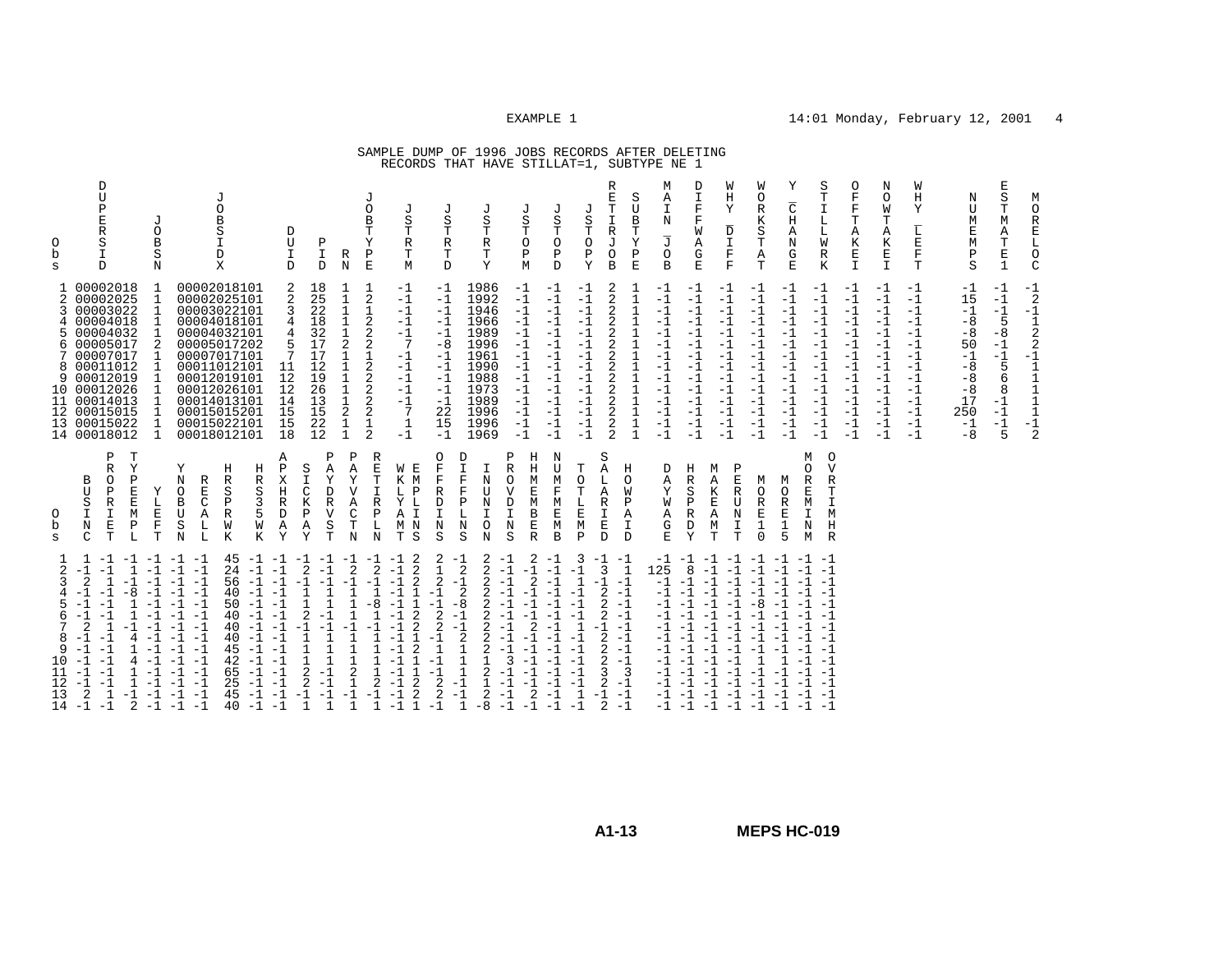|                                                  | G<br>R<br>P<br>Α                                                                                                                        | G<br>R<br>S<br>Ρ<br>R                                                                            | S<br>Α<br>R<br>W<br>S                                                                                   | m.<br>Η<br>R<br>T<br>v<br>Ρ<br>E.                         | Α<br>R<br>N<br>ጥ<br>Ρ<br>S                          | Α<br>R<br>N<br>B<br>$\Omega$<br>N<br>S              | Α<br>R<br>Ν<br>М<br>М | O<br>т<br>Η<br>R<br>W<br>Α<br>G<br>E.                                                                                                    | Ρ<br>S<br>N<br>T                                                                                      | А<br>М<br><b>T</b>                                                                                  | в<br>Ν<br>S<br>Ν<br>T                                                                                     | B<br>N<br>S<br>Α<br>M<br><b>T</b>                                                                    |                                                                                        | М<br>М<br>Α<br>T                                                                                      | W<br>Α<br>◡<br>E                                                                                                                                                     | B<br>E<br>G<br>Η<br>R | U<br>N<br>D<br>Η<br>R | В<br>E.<br>G<br>М<br>Ν          | U<br>E<br>N<br>D<br>М<br>Ν                                                                       | В<br>Е<br>G<br>Α<br>М<br>Ρ<br>М                                                  | U<br>N<br>D<br>Α<br>М<br>Р<br>М                                                         | S<br>H<br>F | в                                                                                                 | S<br>$\mathbf{r}$<br>┶<br>Α<br>Т                                                                         | S<br>Η<br>F<br>T<br>$\sim$<br>Η<br>Ν<br>G                                                                  | Н<br>R<br>$\sim$<br>5<br>Α<br>L.<br>В<br>Α<br>S                                                             | Ν<br>$\sim$                                                                                    | C<br>C<br>Ρ<br>C<br>0<br>D<br>$\mathbf E$                                                      |
|--------------------------------------------------|-----------------------------------------------------------------------------------------------------------------------------------------|--------------------------------------------------------------------------------------------------|---------------------------------------------------------------------------------------------------------|-----------------------------------------------------------|-----------------------------------------------------|-----------------------------------------------------|-----------------------|------------------------------------------------------------------------------------------------------------------------------------------|-------------------------------------------------------------------------------------------------------|-----------------------------------------------------------------------------------------------------|-----------------------------------------------------------------------------------------------------------|------------------------------------------------------------------------------------------------------|----------------------------------------------------------------------------------------|-------------------------------------------------------------------------------------------------------|----------------------------------------------------------------------------------------------------------------------------------------------------------------------|-----------------------|-----------------------|---------------------------------|--------------------------------------------------------------------------------------------------|----------------------------------------------------------------------------------|-----------------------------------------------------------------------------------------|-------------|---------------------------------------------------------------------------------------------------|----------------------------------------------------------------------------------------------------------|------------------------------------------------------------------------------------------------------------|-------------------------------------------------------------------------------------------------------------|------------------------------------------------------------------------------------------------|------------------------------------------------------------------------------------------------|
| 6.<br>8<br>9<br>10<br>11<br>12<br>13<br>$14 - 1$ | $-1$<br>- 1<br>ΞI<br>$\overline{\phantom{0}}$<br>$\overline{\phantom{0}}$<br>$-1$<br>$-1$<br>$-1$<br>$-1$<br>$-$<br>$-1$<br>- 1<br>$-1$ | $-1$<br>- 1<br>- 1<br>$-1$<br>$-1$<br>-1<br>$-1$<br>-1<br>-1<br>$-1$<br>-1<br>$-1$<br>-1<br>$-1$ | $-1$<br>$-1$<br>- 1<br>$-1$<br>$-1$<br>$-1$<br>-1<br>$-1$<br>-1<br>$-1$<br>$-1$<br>$-1$<br>$-1$<br>$-1$ | - 1<br>- 1<br>- 1<br>- 1<br>- 1<br>3<br>-1<br>$-1$<br>- 1 | $-1$<br>- 1<br>2<br>2<br>$-1$<br>2<br>2<br>2<br>- 1 | $-1$<br>$-1$<br>2<br>2<br>$-$<br>2<br>2<br>2<br>- 1 | $-1$<br>- 1<br>$-1$   | $-1.0$<br>$-1.0$<br>$-1.0$<br>$-1.0$<br>$-1.0$<br>$-1.0$<br>$-1.0$<br>$-1.0$<br>$-1.0$<br>$-1.0$<br>$-1.0$<br>$-1.0$<br>$-1.0$<br>$-1.0$ | $-1$<br>-1<br>$-1$<br>$-1$<br>-1<br>-1<br>- 1<br>$-1$<br>$-1$<br>$-1$<br>$-1$<br>$-1$<br>$-1$<br>$-1$ | $-1$<br>- 1<br>- 1<br>$-1$<br>$-1$<br>-1<br>- 1<br>$-1$<br>$-1$<br>- 1<br>- 1<br>$-1$<br>$-1$<br>-1 | $-1$<br>$=$ $\pm$<br>$-1$<br>$-1$<br>$-1$<br>$-1$<br>$-1$<br>$-1$<br>$-1$<br>$-1$<br>$-1$<br>$-1$<br>$-1$ | $-1$<br>50<br>$-1$<br>$-1$<br>-1<br>-8<br>$-1$<br>$-8$<br>$-1$<br>$-1$<br>$-1$<br>$-1$<br>-1<br>$-1$ | -1<br>- 1<br>- 1<br>$-1$<br>-1<br>- 1<br>-1<br>$-1$<br>- 1<br>b<br>$-1$<br>- 1<br>$-1$ | $-1$<br>$-1$<br>-1<br>$-1$<br>-1<br>$-1$<br>$-1$<br>$-1$<br>-1<br>-1<br>80000<br>$-1$<br>$-1$<br>$-1$ | $-1.0000$<br>$-1.0000$<br>$-1.0000$<br>13.5898<br>$-8.0000$<br>16.0000<br>$-1.0000$<br>9.6992<br>12.0000<br>$-8.0000$<br>$-1.0000$<br>9.0000<br>$-1.0000$<br>12.4492 | 9<br>8<br>8<br>10     | Q<br>11               | 30<br>30<br>45<br>30<br>15<br>O | $\Omega$<br>30<br>$\Omega$<br>30<br>$\Omega$<br>15<br><sup>0</sup><br>30<br>15<br>$\Omega$<br>45 | AM<br>AM<br>AM<br>AM<br>PM<br>AM<br>AM<br>AM<br>AM<br>AM<br>AM<br>AM<br>AM<br>AM | PM<br>PM<br>PM<br>PM<br>PM<br>ΡM<br>PM<br>PM<br>PM<br>PM<br>PM<br>AM<br>PM<br><b>PM</b> |             | $-1$<br>- 1<br>- 1<br>- 1<br>- 1<br>- 1<br>$-1$<br>- 1<br>— I<br>- 1<br>$-1$<br>- 1<br>— I<br>- 1 | $-1$<br>$-1$<br>$-1$<br>$-1$<br>$-1$<br>$-1$<br>$-1$<br>$-1$<br>-1<br>- 1<br>$-1$<br>$-1$<br>$-1$<br>$-$ | $-1$<br>$-1$<br>-1<br>$-1$<br>$-1$<br>$-1$<br>$-1$<br>$-1$<br>$-1$<br>$-1$<br>$-1$<br>$-1$<br>$-1$<br>$-1$ | $-1$<br>- 1<br>$-1$<br>$-1$<br>$-1$<br>$-1$<br>$-1$<br>$-1$<br>$-1$<br>$-1$<br>$-1$<br>$-1$<br>$-1$<br>$-1$ | 880<br>820<br>222<br>450<br>831<br>060<br>712<br>901<br>700<br>471<br>510<br>410<br>840<br>941 | 176<br>204<br>185<br>366<br>208<br>585<br>254<br>337<br>376<br>628<br>259<br>883<br>089<br>373 |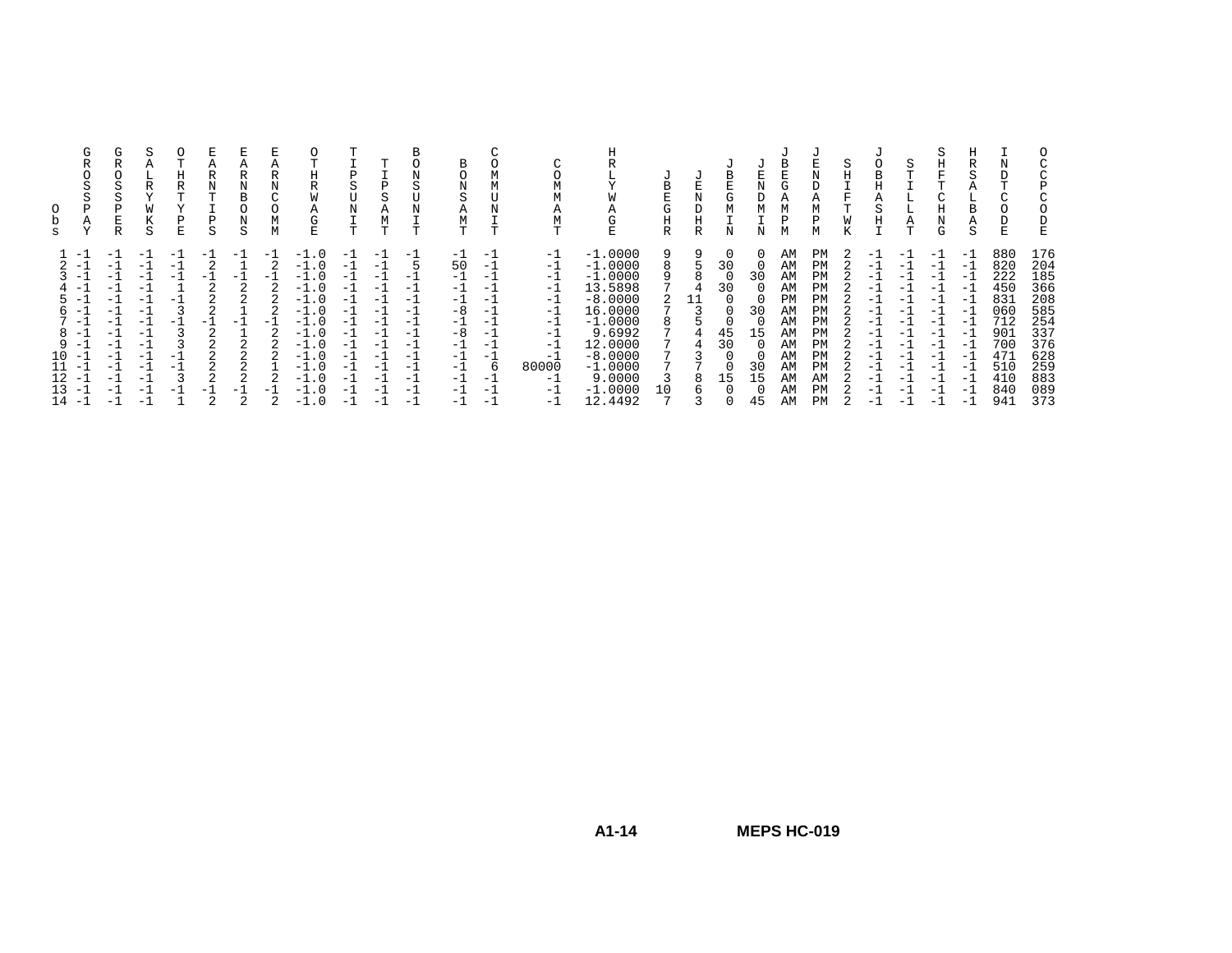# SAMPLE DUMP OF 1996 JOBS RECORDS AFTER DELETING RECORDS THAT HAVE STILLAT=1, SUBTYPE NE 1

|                                                                                                                                                            | O<br>b<br>S                                                                                         |                                                                                                                                                                | O<br>b<br>S                                                               |
|------------------------------------------------------------------------------------------------------------------------------------------------------------|-----------------------------------------------------------------------------------------------------|----------------------------------------------------------------------------------------------------------------------------------------------------------------|---------------------------------------------------------------------------|
| 15<br>16<br>17<br>18<br>19<br>20<br>21<br>22<br>23<br>24<br>25                                                                                             |                                                                                                     | 24                                                                                                                                                             |                                                                           |
| $-1 -1$<br>2<br>$-1$<br>$-1$<br>$-1$<br>$-1$<br>1<br>$-1$<br>$-1$<br>$-1 -1$<br>$-1 -1$<br>$-1$<br>$-1$                                                    | B<br>U<br>S<br>$\mathbf I$<br>$\mathbf N$<br>C                                                      | 15 00018029<br>16 00020011<br>17 00020028<br>18 00020035<br>19 00023016<br>20 00024013<br>21 00029020<br>22 00030019<br>23 00030026<br>00031010<br>25 00032011 | D<br>U<br>P<br>E<br>$\mathbb R$<br>S<br>D                                 |
| 1<br>$-1$<br>$-1$<br>$-1$<br>$-1$<br>$-1$                                                                                                                  | Ρ<br>R<br>O<br>P<br>R<br>I<br>$\mathbf E$<br>т                                                      |                                                                                                                                                                |                                                                           |
| 1<br>$-1$<br>1<br>1<br>4<br>$\mathbf{1}$                                                                                                                   | т<br>Y<br>P<br>Ε<br>$\mathbf E$<br>M<br>$\, {\bf P}$<br>L                                           |                                                                                                                                                                |                                                                           |
| $-1$<br>$-1$<br>$-1$<br>$-1$<br>$-1$<br>$-1$<br>$-1$<br>$-1$                                                                                               | Υ<br>E<br>$\mathbf F$<br>т                                                                          | 1<br>1<br>2<br>п.                                                                                                                                              | $\cdot$ T<br>$\circ$<br>B<br>S<br>N                                       |
| $-1 -1$<br>$-1$<br>$-1$<br>$-1 -1$<br>$-1$<br>$-1$<br>$-1$<br>$-1$<br>$-1$<br>$-1$<br>$-1$<br>$-1$<br>$-1$<br>$-1$<br>$-1$<br>$-1$<br>$-1$<br>$-1$<br>$-1$ | Y<br>N<br>$\circ$<br>B<br>U<br>S<br>N                                                               | 00020011101<br>00024013101<br>00029020101<br>00030019101                                                                                                       |                                                                           |
|                                                                                                                                                            | R<br>E<br>C<br>Α<br>L<br>L                                                                          |                                                                                                                                                                | J<br>$\circ$<br>B<br>S<br>I<br>D<br>X                                     |
| $40 - 1$<br>12<br>25<br>40<br>105<br>48<br>37<br>35<br>40<br>40                                                                                            | Η<br>R<br>S<br>$\, {\bf P}$<br>R<br>W<br>K                                                          | 00018029101<br>00020028101<br>00020035101<br>00023016101<br>00030026101<br>00031010202<br>00032011101                                                          |                                                                           |
| $30 - 1 - 1$<br>$-1$<br>$-1$<br>$-1$<br>$-1$<br>$-1$<br>$-1$<br>$-1$<br>$-1$<br>$-1$                                                                       | Η<br>R<br>S<br>3<br>W<br>Κ                                                                          |                                                                                                                                                                |                                                                           |
| $-1$<br>$-1$<br>$-1$<br>$-1$<br>$-1$<br>$-1$<br>$-1$<br>$-1$<br>$-1$<br>$-1$                                                                               | Α<br>$\mathbf{P}$<br>X<br>H<br>R<br>D<br>A<br>Y                                                     | 18<br>20<br>20<br>20<br>23<br>24<br>29<br>30<br>30<br>31<br>32                                                                                                 | D<br>U<br>$\mathbf{I}$<br>D                                               |
| 1<br>$-1$<br>2<br>2<br>2<br>2<br>2                                                                                                                         | S<br>I<br>C<br>K<br>P<br>Α<br>Y                                                                     | 29<br>11<br>28<br>35<br>16<br>13<br>20<br>19<br>26<br>10<br>11                                                                                                 |                                                                           |
| 2<br>$-1$<br>$-1$<br>$-1$<br>$-1$<br>- 1<br>$-8$<br>$-1$<br>$-1$                                                                                           | Ρ<br>$\overline{A}$<br>Υ<br>D<br>R<br>$\overline{V}$<br>S<br>T                                      |                                                                                                                                                                | P<br>I<br>D                                                               |
| 2<br>$-1$<br>2<br>2<br>2                                                                                                                                   | Ρ<br>Α<br>Y<br>C.<br>N                                                                              | $\mathbf 1$<br>$\mathbf 1$<br>$\mathbf{1}$<br>1<br>2<br>$\mathbf{1}$                                                                                           | R<br>N                                                                    |
| -8<br>$-1$<br>2<br>2<br>2<br>2<br>$\overline{2}$                                                                                                           | R<br>Ε<br>T<br>R<br>P<br>L<br>N                                                                     | 2<br>$\mathbf{1}$<br>2<br>2<br>2<br>1<br>2<br>2<br>2<br>2<br>2                                                                                                 | J<br>$\circ$<br>B<br>T<br>Υ<br>$\, {\bf P}$<br>$\mathbf E$                |
| $-1$<br>-2<br>$-1$<br>2<br>2<br>$-1$<br>2<br>$-1$<br>$\mathbf{1}$<br>2<br>$-1$<br>$-1$<br>1<br>$-1$<br>$-1$<br>$\overline{a}$<br>$-1$<br>$\mathbf{1}$      | $\mathbf E$<br>W<br>K M<br>L<br>Ρ<br>L<br>Y<br>$\mathbf I$<br>A<br>$M$ $N$<br>S<br>Т                | $-1$<br>$-1$<br>$-1$<br>$^{-1}$<br>$-1$<br>$-1$<br>11<br>$-1$<br>$-1$<br>9<br>$-1$                                                                             | J<br>S<br>T<br>R<br>Т<br>М                                                |
| 2<br>2<br>2<br>2<br>$-1$<br>$-1$<br>2<br>$-1$<br>$-1$<br>$\overline{2}$<br>$-1$                                                                            | 0<br>$\mathbf F$<br>$\mathbf F$<br>R<br>$\mathbb D$<br>I<br>$\mathbf N$<br>S                        | $-1$<br>$-1$<br>$-1$<br>$-1$<br>$-1$<br>$-1$<br>$-1$<br>$-1$<br>$-1$<br>6<br>$-1$                                                                              | J<br>S<br>T<br>$\mathbb R$<br>T<br>D                                      |
| $-1$<br>$-1$<br>$-1$<br>$-1$<br>2<br>2<br>$-1$<br>2<br>2<br>$-1$<br>2                                                                                      | D<br>$\mathbf \tau$<br>F<br>F<br>Ρ<br>L<br>N<br>S                                                   |                                                                                                                                                                |                                                                           |
| 2<br>2<br>2<br>2<br>2<br>2<br>2<br>2<br>1<br>2<br>2                                                                                                        | N<br>U<br>N<br>$\mathbf I$<br>O<br>N                                                                | 1989<br>1986<br>1991<br>1994<br>1994<br>1982<br>1995<br>1986<br>1989<br>1996<br>1985                                                                           | J<br>S<br>T<br>$\mathbb R$<br>Т<br>Y                                      |
| $-1$<br>$-1$<br>$-1$<br>$-1$<br>$-1$<br>$-1$                                                                                                               | Ρ<br>Ŕ<br>O<br>$\mathbf v$<br>D<br>I<br>$\mathbf N$<br>S                                            | $-1$<br>$-1$<br>$-1$<br>$-1$<br>$-1$<br>$-1$<br>$-1$<br>$-1$<br>$-1$                                                                                           |                                                                           |
| $-1$<br>2<br>$-1$<br>$\overline{2}$<br>- 1<br>-1<br>-1<br>$-1$                                                                                             | Η<br>Η<br>M<br>E<br>M<br>B<br>$\mathbf E$<br>$\mathbb R$                                            | $-1$<br>$-1$                                                                                                                                                   | J<br>S<br>Т<br>O<br>Ρ<br>M                                                |
| $-1$<br>$-1$<br>$-1$<br>$-1$<br>$-1$<br>$-1$                                                                                                               | N<br>U<br>М<br>F<br>E.<br>M<br>B                                                                    | $-1$<br>$-1$<br>$-1$<br>$-1$<br>$-1$<br>$-1$<br>$-1$<br>$-1$<br>$-1$<br>$-1$<br>$-1$                                                                           | S<br>Т<br>O<br>Ρ<br>D                                                     |
| -1<br>1<br>$-1$<br>$-1$<br>3<br>$-1$<br>$-1$<br>$-1$<br>$-1$                                                                                               | т<br>$\circ$<br>Т<br>E<br>M<br>P                                                                    | $-1$<br>$-1$<br>$-1$<br>$-1$<br>$-1$<br>$-1$<br>$-1$<br>$-1$<br>$-1$<br>$-1$<br>$-1$                                                                           | J<br>S<br>T<br>O<br>Ρ<br>Y                                                |
| 2<br>$-1$<br>-1<br>3<br>2<br>2<br>$-1 -1$<br>$2 - 1$<br>$1 - 1$<br>2<br>2<br>$2 - 1$                                                                       | S<br>Α<br>Α<br>R<br>$\mathbf E$<br>D                                                                | 2<br>2<br>2<br>2<br>2<br>2<br>2<br>2<br>2<br>2<br>2                                                                                                            | R<br>Ε<br>T<br>$\mathbf I$<br>R<br>J<br>O<br>$\mathbf B$                  |
| $-1$<br>$\overline{3}$<br>$-1$<br>$-1$<br>$-1$<br>$-1$                                                                                                     | Η<br>$\Omega$<br>W<br>Ρ<br>A<br>I<br>$\mathcal{D}$                                                  | $\mathbf{1}$<br>$\mathbf{1}$<br>1<br>1                                                                                                                         | S<br>U<br>B<br>т<br>Υ<br>P<br>E                                           |
| $-1 - 1$<br>$-1$<br>$-1$<br>$-1$<br>$-1$<br>$-1$<br>$-1$<br>$-1$<br>$-1$<br>$-1$<br>$-1 -1$                                                                | D<br>Α<br>Υ<br>W<br>Α<br>G<br>E.                                                                    | $-1$<br>$-1$<br>$-1$<br>$-1$<br>$-1$<br>$-1$<br>$-1$<br>- 1<br>$-1$<br>$-1$<br>$-1$                                                                            | M<br>Α<br>I<br>N<br>$\overline{\mathbb{J}}$<br>O<br>B                     |
| $-1$<br>$-1$<br>$-1$<br>$-1$<br>$-1$<br>$-1$<br>$-1$<br>$-1$<br>$-1$<br>$-1$<br>$-1$<br>$-1$                                                               | Η<br>R<br>S<br>Ρ<br>R<br>D<br>Y                                                                     | $-1$<br>$-1$<br>$-1$<br>$-1$<br>$-1$<br>$-1$<br>$-1$<br>$-1$<br>$-1$<br>$-1$<br>$-1$                                                                           | D<br>I<br>F<br>F<br>W<br>Α<br>G<br>E.                                     |
| $-1$<br>$-1$<br>$-1$<br>$-1$<br>$-1$<br>$-1$<br>$-1$<br>$-1$<br>$-1$<br>$-1$                                                                               | Ρ<br>М<br>A<br>Ε<br>К<br>$\mathbb R$<br>E<br>U<br>N<br>Α<br>I<br>М<br>T<br>T                        | $-1$<br>$-1$<br>$-1$<br>$-1$<br>$-1$<br>$-1$<br>$-1$<br>$-1$<br>$-1$<br>$-1$<br>$-1$                                                                           | W<br>Η<br>Υ<br>$\overline{\text{D}}$<br>$\mathbbm{I}$<br>$\mathbf F$<br>F |
| $-1$<br>$-1$<br>$-1 -1$<br>$-1 -1$<br>$-1$ $-1$<br>$-1$<br>$-1$<br>$-1$ $-1$ $-1$ $-1$ $-1$<br>$-1$<br>$-1$ $-1$ $-1$ $-1$ $-1$ $-1$                       | М<br>0<br>R<br>E<br>$\mathbf 1$<br>$\Omega$                                                         | $-1$<br>$-1$<br>$-1$<br>$-1$<br>$-1$<br>$-1$<br>$-1$<br>$^{-1}$<br>$-1$<br>$-1$<br>$-1$                                                                        | W<br>0<br>$\mathbb R$<br>К<br>S<br>T<br>Α<br>T                            |
| $-1$<br>$-1$<br>$-1$ $-1$ $-1$<br>$-1$<br>-1<br>$-1$<br>2<br>$^{-1}$                                                                                       | M<br>O<br>$\mathbb{R}$<br>E<br>1<br>5                                                               | $-1$<br>$-1$<br>$-1$<br>$-1$<br>$-1$<br>$-1$<br>$-1$<br>$-1$<br>$-1$<br>$-1$<br>$-1$                                                                           | Υ<br>$\overline{\rm C}$<br>Н<br>Α<br>N<br>G<br>E                          |
| $-1 - 1$<br>$-1 -1$<br>$-1 -1$<br>$-1$<br>$-1$<br>-1<br>$-1$<br>$-1$<br>$-1$<br>$-1$<br>$-1$                                                               | М<br>O<br>$\mathbf{V}$<br>$\Omega$<br>$\mathbb R$<br>R<br>E<br>T<br>T<br>M<br>I<br>N<br>Η<br>M<br>R | $-1$<br>$-1$<br>$-1$<br>$-1$<br>$-1$<br>$-1$<br>$-1$<br>$-1$<br>$-1$<br>$-1$<br>$-1$                                                                           | S<br>Т<br>I<br>L<br>L<br>W<br>R<br>K                                      |
|                                                                                                                                                            |                                                                                                     | $-1$<br>$-1$<br>$-1$<br>$-1$<br>$-1$<br>$-1$<br>$-1$<br>$-1$<br>$-1$<br>$-1$<br>$-1$                                                                           | 0<br>F<br>$\mathbf F$<br>Т<br>Α<br>K<br>E<br>$\mathbf{I}$                 |
|                                                                                                                                                            |                                                                                                     | $-1$<br>$-1$<br>$-1$<br>$-1$<br>$-1$<br>$-1$<br>$-1$<br>$-1$<br>$-1$<br>$-1$<br>$-1$                                                                           | N<br>$\circ$<br>W<br>т<br>$\mathbb A$<br>K<br>E<br>$\mathbf I$            |
|                                                                                                                                                            |                                                                                                     | $-1$<br>$-1$<br>$-1$<br>$-1$<br>$-1$<br>$-1$<br>$-1$<br>$-1$<br>$-1$<br>$-1$<br>$-1$                                                                           | W<br>Η<br>Υ<br>L<br>E<br>F<br>T                                           |
|                                                                                                                                                            |                                                                                                     | 20<br>$-1$<br>3<br>$-8$<br>7000<br>$-1$<br>$-8$<br>$-8$<br>4000<br>2000<br>125                                                                                 | Ν<br>U<br>M<br>Ε<br>M<br>Ρ<br>S                                           |
|                                                                                                                                                            |                                                                                                     | $-1$<br>$-1$<br>$-1$<br>4<br>$-1$<br>$-1$<br>4<br>7<br>$-1$<br>$-1$<br>$-1$                                                                                    | E<br>S<br>Т<br>М<br>Α<br>Т<br>E<br>1                                      |
|                                                                                                                                                            |                                                                                                     | 2<br>$-1$<br>$\overline{2}$<br>$\overline{2}$<br>$\mathbf 1$<br>$-1$<br>2<br>2<br>$\mathbf 1$<br>1<br>$\mathbf{1}$                                             | M<br>O<br>$\mathbb R$<br>Ε<br>L<br>O<br>C                                 |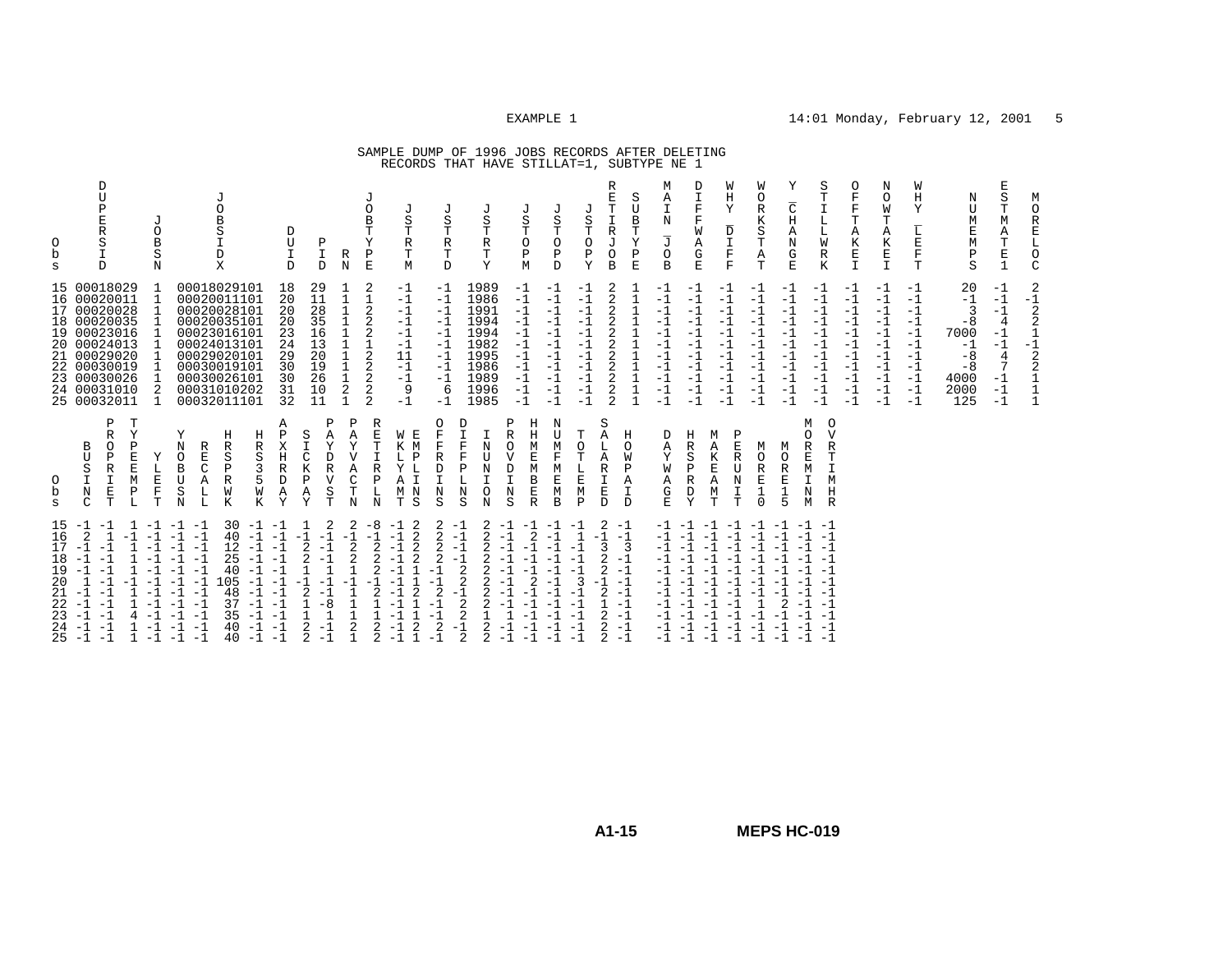| s                                                              | $\sim$<br>G<br>R<br>$\sim$<br>c<br>P<br>Α                                                                                                                    | G<br>R<br>⌒<br>5<br>$\sim$<br>P<br>Ε<br>R                                    | S<br>А<br>R<br>$\tau$<br>W<br>S                                                                                                                                   | ᡣ<br>Н<br>R<br>T<br>Ρ<br>E | Α<br>R<br>N<br>T<br>Ρ<br>S      | А<br>R<br>N<br>B<br>O<br>N<br>S                                             | А<br>R<br>Ν<br>$\sim$<br>М<br>М | <b>TT</b><br>Η<br>R<br>W<br>Α<br>G<br>E                                                                                                                                                                                                             | P<br>S<br>U<br>N<br>m                                                   | $\mathbf{r}$<br>Р<br>$\sim$<br>А<br>М<br>T                                          | S<br>ᡣ                                                             | В<br>Ω<br>N<br>S<br>Α<br>М<br>m.                               | М<br>М                                                                                         | $\sim$<br>М<br>М<br>Α<br>М<br>т                                                      | ш.<br>W<br>А<br>G<br>Ε                                                                                                  | τJ<br>В<br>Ε<br>G<br>Η<br>R | τJ<br>E<br>N<br>D<br>Η<br>R | B<br>E<br>G<br>М | U<br>E<br>Ν<br>D<br>М<br>N | В<br>Е<br>G<br>М<br>D<br>М                                     | J<br>E<br>N<br>D<br>Α<br>М<br>P<br>М                                  | S<br>Η<br>F<br>ᡣ<br>W | τJ<br>B<br>А<br>S<br>Н                                                                                              | S<br>᠇<br>А<br>᠇                                                                                                       | Η<br>F.<br>$\sim$<br>N<br>G                                                         | R<br>S<br>B<br>Α<br>S                                                                                                    | IN.<br>D<br>$\sim$<br>E.                                                  | C<br>P<br>C<br>E                                                          |
|----------------------------------------------------------------|--------------------------------------------------------------------------------------------------------------------------------------------------------------|------------------------------------------------------------------------------|-------------------------------------------------------------------------------------------------------------------------------------------------------------------|----------------------------|---------------------------------|-----------------------------------------------------------------------------|---------------------------------|-----------------------------------------------------------------------------------------------------------------------------------------------------------------------------------------------------------------------------------------------------|-------------------------------------------------------------------------|-------------------------------------------------------------------------------------|--------------------------------------------------------------------|----------------------------------------------------------------|------------------------------------------------------------------------------------------------|--------------------------------------------------------------------------------------|-------------------------------------------------------------------------------------------------------------------------|-----------------------------|-----------------------------|------------------|----------------------------|----------------------------------------------------------------|-----------------------------------------------------------------------|-----------------------|---------------------------------------------------------------------------------------------------------------------|------------------------------------------------------------------------------------------------------------------------|-------------------------------------------------------------------------------------|--------------------------------------------------------------------------------------------------------------------------|---------------------------------------------------------------------------|---------------------------------------------------------------------------|
| 15<br>16<br>17<br>18<br>19<br>20<br>21<br>22<br>23<br>24<br>25 | $\overline{\phantom{0}}$<br>$-$<br>$\overline{\phantom{0}}$<br>$-$<br>$\overline{\phantom{0}}$<br>$-$<br>$-$<br>-8<br>$-$<br>$\overline{\phantom{0}}$<br>$-$ | - 1<br>- 1<br>$-1$<br>- 1<br>$-1$<br>- 1<br>- 1<br>$-1$<br>$-1$<br>$-1$<br>÷ | $-$<br>$-1$<br>$-1$<br>$\overline{\phantom{0}}$<br>$\overline{\phantom{0}}$<br>$\overline{\phantom{0}}$<br>$-$<br>$-1$<br>$-1$<br>$-$<br>$\overline{\phantom{a}}$ | - 1<br>- 1<br>$-1$<br>- 1  | 2<br>$-1$<br>⌒<br>- 1<br>⌒<br>◠ | 2<br>- 1<br>$\mathfrak{D}$<br>$\sim$<br>◠<br>- 1<br>◠<br>$\Omega$<br>$\sim$ | $-1$<br>$-1$                    | . ດ<br>$-$<br>- 1<br>$\cdot$ 0<br>$-1.0$<br>6.<br>$\cdot$ 0<br>$ \overline{\phantom{a}}$<br>$\cdot$ 0<br>$-$<br>$\cdot$ 0<br>$-1$<br>$ \overline{\phantom{a}}$<br>$\cdot$ 0<br>$-1$<br>$\cdot$ . 0<br>- 0<br>$-$<br>. 0<br>$\overline{\phantom{0}}$ | $-$<br>- 1<br>- 1<br>$-$<br>-1<br>- 1<br>-1<br>- 1<br>- 1<br>$-$<br>- 1 | $-1$<br>$-1$<br>$-1$<br>$-1$<br>$-1$<br>$-1$<br>$-1$<br>$-1$<br>$-1$<br>- 1<br>$-1$ | $-$<br>$-$<br>$-$<br>$-$<br>$-$<br>$-1$<br>-1<br>$-$<br>$-1$<br>-8 | $-1$<br>- 1<br>Ξ.<br>- 1<br>Ξ.<br>-1<br>-1<br>- 1<br>- 1<br>75 | - 1<br>$-1$<br>h<br>$\overline{\phantom{0}}$<br>- 1<br>— I<br>- 1<br>- 1<br>$-1$<br>- 1<br>- 1 | $-1$<br>$-1$<br>3000<br>$-1$<br>$-1$<br>$-1$<br>$-1$<br>$-1$<br>$-1$<br>$-1$<br>$-1$ | 5.0000<br>$-1.0000$<br>$-1.0000$<br>5.0996<br>8.5996<br>$-1.0000$<br>6.0000<br>$-8.0000$<br>14.0000<br>9.5000<br>6.5000 |                             | b<br>8                      | 30<br>30         | 30<br>30<br>30<br>30       | AM<br>AM<br>PM<br>PM<br>AM<br>AM<br>AM<br>AM<br>AM<br>AM<br>AM | PM<br><b>PM</b><br>PM<br>PM<br>PM<br>PM<br>PM<br>PM<br>PM<br>PM<br>PM |                       | - 1<br>- 1<br>- 1<br>$-$<br>$-$<br>- 1<br>$-$<br>- 1<br>- 1<br>$\overline{\phantom{0}}$<br>$\overline{\phantom{0}}$ | - 1<br>$-1$<br>$-1$<br>$\overline{\phantom{0}}$<br>$-$<br>- 1<br>- 1<br>- 1<br>- 1<br>$-1$<br>$\overline{\phantom{0}}$ | $-1$<br>$-1$<br>$-1$<br>$-1$<br>$-1$<br>$-1$<br>$-1$<br>$-1$<br>$-1$<br>$-1$<br>- 1 | $-1$<br>- 1<br>$-1$<br>$-$<br>$-$<br>$-1$<br>$\overline{\phantom{a}}$<br>$-1$<br>$-1$<br>$-$<br>$\overline{\phantom{0}}$ | 842<br>060<br>712<br>601<br>831<br>422<br>142<br>831<br>831<br>711<br>582 | 436<br>869<br>254<br>276<br>313<br>696<br>756<br>449<br>447<br>365<br>484 |

**A1-16**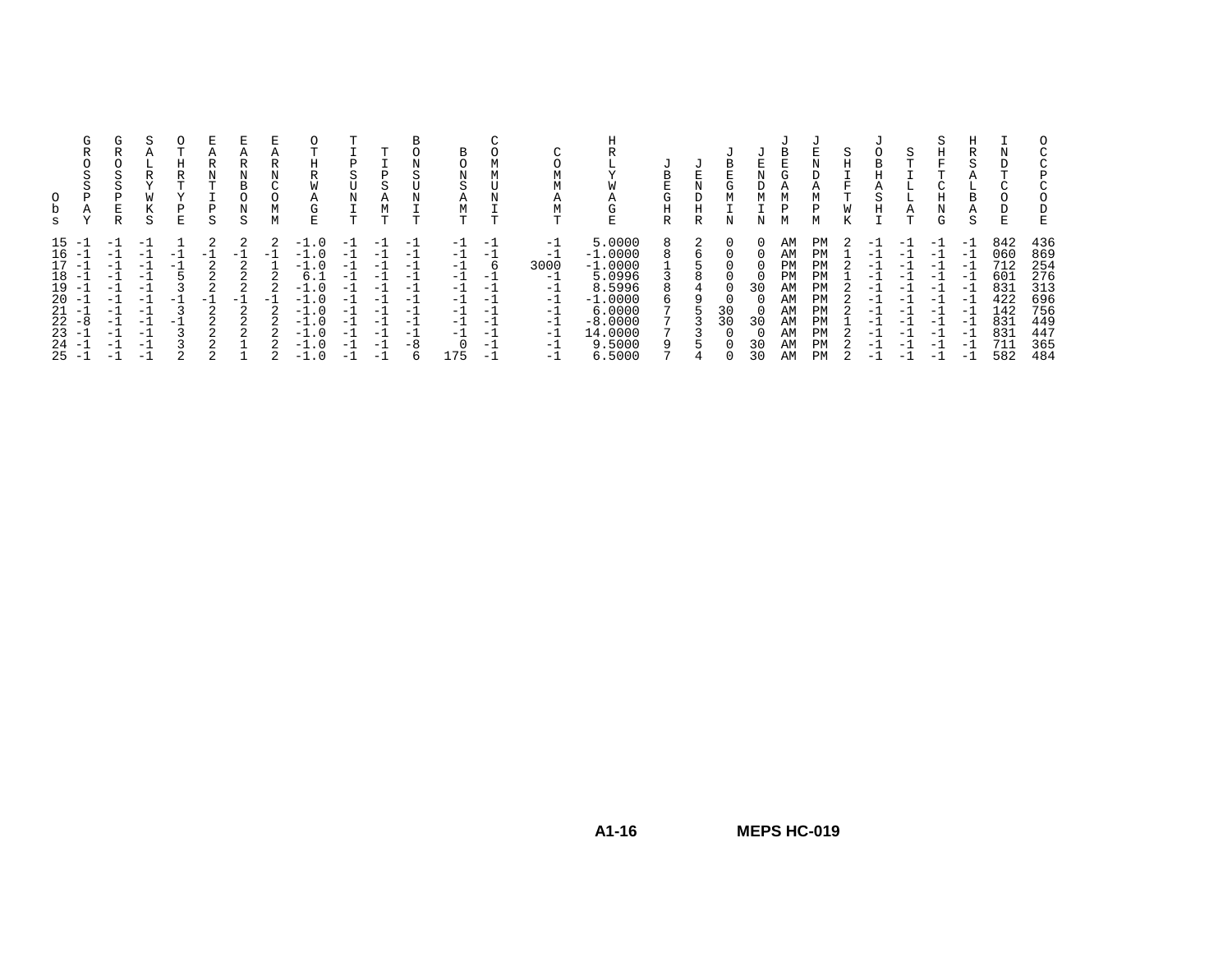## DIAGNOSTIC (MORE THAN ONE MATCH)

| E<br>$\rm S$<br>$\mathbf T$<br>М<br>Α<br>$\begin{array}{c} {\mathbf{T}}\\ {\mathbf{E}}\\ {\mathbf{1}} \end{array}$ | 3<br>$-1$<br>6<br>$-1$<br>5<br>$-1$<br>$-1$<br>$-1$<br>$-1$<br>$-1$<br>$-1$<br>$-1$<br>$-1$<br>$-1$                                                                                                            |                                                                                                                                                                  |                                                                                                                                                                                                                                                      |
|--------------------------------------------------------------------------------------------------------------------|----------------------------------------------------------------------------------------------------------------------------------------------------------------------------------------------------------------|------------------------------------------------------------------------------------------------------------------------------------------------------------------|------------------------------------------------------------------------------------------------------------------------------------------------------------------------------------------------------------------------------------------------------|
| N<br>U<br>M<br>Ε<br>M<br>Ρ<br>S                                                                                    | $-8$<br>100<br>$-8$<br>60<br>$-8$<br>100<br>4<br>6<br>10<br>10<br>9<br>7<br>35<br>100                                                                                                                          |                                                                                                                                                                  |                                                                                                                                                                                                                                                      |
| W<br>Η<br>Y<br>L<br>E<br>$\mathbf F$<br>T                                                                          | $-1$<br>$-1$<br>$-1$<br>$-1$<br>-1<br>$-1$<br>$-1$<br>$-1$<br>$-1$<br>$-1$<br>$-1$<br>$-1$<br>-1<br>-1                                                                                                         |                                                                                                                                                                  |                                                                                                                                                                                                                                                      |
| N<br>$\circ$<br>M<br>Т<br>A<br>K<br>E<br>$\mathbb T$                                                               | -1<br>$-1$<br>$-1$<br>$-1$<br>$-1$<br>-1<br>$-1$<br>$-1$<br>$-1$<br>$-1$<br>$-1$<br>$-1$<br>$-1$<br>$-1$                                                                                                       |                                                                                                                                                                  |                                                                                                                                                                                                                                                      |
| $\circ$<br>F<br>$\mathbf F$<br>Т<br>A<br>K<br>E<br>$\mathbf{I}$                                                    | $-1$<br>$-1$<br>$-1$<br>$-1$<br>$-1$<br>$-1$<br>$-1$<br>$-1$<br>$-1$<br>$-1$<br>$-1$<br>$-1$<br>$-1$<br>$-1$                                                                                                   |                                                                                                                                                                  |                                                                                                                                                                                                                                                      |
| S<br>Т<br>I<br>Г<br>L<br>W<br>R<br>K                                                                               | $-1$<br>$-1$<br>$-1$<br>$-1$<br>$-1$<br>$-1$<br>$-1$<br>$-1$<br>$-1$<br>$-1$<br>$-1$<br>$-1$<br>$-1$<br>$-1$                                                                                                   | G<br>R<br>O<br>S<br>S<br>P<br>A<br>Y                                                                                                                             | $-1$<br>$-1$<br>$-8$<br>25250<br>$-1$<br>$-1$<br>$-1$<br>825<br>$-1$<br>$-1$<br>$-1$<br>$-1$<br>$-1$<br>$-1$                                                                                                                                         |
| Υ<br>$\overline{\rm C}$<br>Η<br>Α<br>N<br>G<br>$\mathbf E$                                                         | -1<br>$-1$<br>$-1$<br>$-1$<br>$-1$<br>$^{-1}$<br>$^{-1}$<br>$-1$<br>$-1$<br>$-1$<br>$-1$<br>$-1$<br>$-1$<br>$-1$                                                                                               | $\Omega$<br>V<br>$\mathbb{R}$<br>т<br>$\mathbf{I}$<br>M<br>Η<br>$\mathbb{R}$                                                                                     |                                                                                                                                                                                                                                                      |
| W<br>O<br>$\mathbb R$<br>Κ<br>S<br>T<br>Α<br>T                                                                     | $-1$<br>$-1$<br>$-1$<br>$-1$<br>$-1$<br>$-1$<br>$-1$<br>$-1$<br>$-1$<br>$-1$<br>$-1$<br>$-1$<br>$-1$<br>$-1$                                                                                                   | М<br>O<br>R<br>$\mathbf E$<br>M<br>$\mathbf I$<br>N<br>M                                                                                                         | $-1 -1$<br>$-1 -1$<br>$-1 -1$<br>$-1$<br>$-1$<br>$-1$<br>$-1$<br>$-1$<br>$-1$                                                                                                                                                                        |
| W<br>Η<br>Υ<br>D<br>$\mathbf T$<br>$\mathbf F$<br>F                                                                | -1<br>$-1$<br>$-1$<br>$-1$<br>$-1$<br>$-1$<br>$-1$<br>$-1$<br>$-1$<br>$-1$<br>$-1$<br>$-1$<br>$-1$<br>$-1$                                                                                                     | M<br>$\Omega$<br>$\mathbb R$<br>E<br>1<br>5                                                                                                                      | $-1 -1$<br>$-1$<br>$-1$                                                                                                                                                                                                                              |
| D<br>I<br>$\mathbf F$<br>$\mathbf F$<br>W<br>Α<br>G<br>$\mathbf E$                                                 | $-1$<br>$-1$<br>$-1$<br>$-1$<br>$-1$<br>$-1$<br>$-1$<br>$-1$<br>$-1$<br>$-1$<br>$-1$<br>$-1$<br>$-1$<br>$-1$                                                                                                   | P<br>Ε<br>M<br>$\mathbb{R}$<br>$\circ$<br>$\mathbb R$<br>U<br>$\mathbf E$<br>N<br>I<br>$\mathbf{1}$<br>$\mathbf 0$<br>T                                          | $-1$<br>$-8$<br>$-1$                                                                                                                                                                                                                                 |
| M<br>Α<br>I<br>N<br>$\overline{\mathbb{J}}$<br>$\circ$<br>B                                                        | $-1$<br>$-1$<br>$-1$<br>$-1$<br>$-1$<br>$-1$<br>$-1$<br>$-1$<br>$-1$<br>$-1$<br>$-1$<br>$-1$<br>$-1$<br>$-1$                                                                                                   | M<br>Α<br>K<br>$\mathbf E$<br>Α<br>М<br>T                                                                                                                        | $-1$ $-1$ $-1$ $-1$ $-1$<br>$-1$<br>$-1$<br>$-1$<br>$-1$<br>$-1$<br>$-1$<br>$-1$                                                                                                                                                                     |
| S<br>U<br>B<br>T<br>Υ<br>P<br>E                                                                                    | 1<br>1<br>$\mathbf 1$<br>1<br>$\mathbf 1$<br>$\mathbf{1}$<br>1<br>1<br>1<br>$\mathbf 1$<br>$\mathbf{1}$                                                                                                        | Η<br>R<br>S<br>$\mathsf{P}$<br>$\mathbb R$<br>D<br>Y                                                                                                             | $-1$<br>$-1$<br>$-1$<br>$-1$<br>$-1$                                                                                                                                                                                                                 |
| R<br>E<br>T<br>I<br>$\mathbb R$<br>J<br>$\circ$<br>$\, {\bf B}$                                                    | 2<br>$\overline{2}$<br>2<br>$\overline{2}$<br>$\overline{2}$<br>2<br>$\overline{2}$<br>2<br>$\overline{2}$<br>$\overline{2}$<br>2<br>$\overline{2}$<br>$\overline{2}$<br>2                                     | D<br>Α<br>Y<br>W<br>Α<br>$_{\rm E}^{\rm G}$                                                                                                                      | $-1$<br>$-1$<br>$-1$<br>$-1$<br>$-1$<br>$-1$<br>$-1$                                                                                                                                                                                                 |
| J<br>S<br>Т<br>$\circ$<br>P<br>Υ                                                                                   | $-1$<br>$-1$<br>$-1$<br>$-1$<br>$-1$<br>$-1$<br>$-1$<br>$-1$<br>$-1$<br>$-1$<br>$-1$<br>$-1$<br>$-1$                                                                                                           | Η<br>O<br>M<br>$\mathbf P$<br>A<br>I<br>D                                                                                                                        | $-1$<br>$-1$<br>$-1$<br>$-1$<br>$-1$<br>$-1$                                                                                                                                                                                                         |
| J<br>S<br>T<br>$\circ$<br>$\mathbf P$<br>D                                                                         | $-1$<br>$-1$<br>$-1$<br>$-1$<br>$-1$<br>$-1$<br>$-1$<br>$-1$<br>$-1$<br>$-1$<br>$-1$<br>$-1$<br>$-1$<br>$-1$                                                                                                   | S<br>Α<br>Т<br>0<br>L<br>$\overline{A}$<br>T<br>L<br>$\mathbb{R}$<br>E<br>$\mathbbm{I}$<br>E<br>M<br>$\mathbb D$<br>Ρ                                            | $\overline{a}$<br>$\overline{2}$<br>$-1$<br>$-1$<br>$\mathbf{1}$<br>2<br>$\overline{2}$<br>$-1$<br>2<br>$-1$<br>1<br>$\overline{2}$<br>2<br>2<br>$\overline{2}$<br>$-1$<br>$-1$<br>2<br>$-1$<br>2                                                    |
| J<br>S<br>T<br>$\circ$<br>Ρ<br>М                                                                                   | $-1$<br>$-1$<br>$-1$<br>$-1$<br>$-1$<br>$-1$<br>$-1$<br>$-1$<br>$-1$<br>$-1$<br>$-1$<br>$-1$<br>$-1$<br>$-1$                                                                                                   | N<br>U<br>M<br>$\mathbf F$<br>M<br>E<br>М<br>B                                                                                                                   | $-1 -1$<br>$-1$<br>$-1$<br>$-1$<br>$-1$                                                                                                                                                                                                              |
| J<br>S<br>T<br>R<br>T<br>Y                                                                                         | 1994<br>1994<br>1995<br>1996<br>1993<br>1996<br>1995<br>1996<br>1993<br>1993<br>1995<br>1995<br>1996<br>1996                                                                                                   | Ρ<br>Η<br>$\mathbb R$<br>Η<br>O<br>М<br>$\overline{V}$<br>E<br>M<br>$\mathop{\Gamma}\limits_{\mathbb{I}}$<br>B<br>$\mathbf N$<br>$\mathbf E$<br>$\mathbb R$<br>S | $-1$ $-1$<br>$-1$<br>$-1$<br>$-1$<br>$-1$<br>$-1$<br>$-1$<br>$-1$<br>$-1$<br>$-1$<br>$-1$<br>$-1$<br>$-1$<br>$-1$                                                                                                                                    |
| J<br>S<br>T<br>R<br>т<br>D                                                                                         | -1<br>$-1$<br>$-1$<br>7<br>$-1$<br>$-8$<br>-1<br>18<br>$-1$<br>$-1$<br>$-1$<br>$-1$<br>15<br>15                                                                                                                | D<br>I.<br>I<br>F<br>N<br>F<br>U<br>N<br>$\, {\bf P}$<br>L<br>I<br>N O<br>$_{\rm N}$<br>S                                                                        | 2<br>$-1$<br>$-1$<br>$\overline{2}$<br>$-1$<br>2<br>$\overline{2}$<br>2<br>2<br>2<br>$-1$<br>2<br>$\overline{2}$<br>2<br>$\overline{2}$<br>2<br>2<br>$-1$<br>2<br>$\overline{2}$<br>2<br>$\overline{2}$<br>$\overline{2}$<br>$-1$<br>2<br>$-1$<br>2  |
| J<br>S<br>T<br>$\mathbb R$<br>Т<br>M                                                                               | $-1$<br>$-1$<br>$\mathbf 1$<br>8<br>$-1$<br>9<br>5<br>9<br>$-1$<br>$-1$<br>3<br>3<br>6<br>5                                                                                                                    | O<br>Е<br>F<br>$\mathbf F$<br>M<br>$\mathbb R$<br>$\mathbf P$<br>$\mathbb D$<br>$\mathbf I$<br>$\mathbf{I}$<br>$\mathbf N$<br>S<br>S                             | 2<br>2<br>2<br>2<br>2<br>$\overline{1}$<br>2<br>2<br>$\overline{2}$<br>$\mathbf{1}$<br>$\overline{2}$<br>$1\,$<br>$\overline{c}$<br>2<br>$\overline{2}$<br>2<br>$\overline{2}$<br>$\mathbf{1}$<br>$\overline{2}$<br>$\mathbf{1}$<br>2<br>2<br>2<br>2 |
| J<br>O<br>B<br>T<br>Υ<br>$\, {\bf p}$<br>$\mathbf E$                                                               | 2<br>$\overline{2}$<br>2<br>$\overline{c}$<br>$\overline{c}$<br>$\overline{c}$<br>$\overline{2}$<br>$\overline{c}$<br>$\overline{2}$<br>$\overline{2}$<br>2<br>$\overline{2}$<br>2<br>$\overline{2}$           | W<br>Κ<br>L<br>Y L<br>Α<br>$M$ $N$<br>Т                                                                                                                          | $-1$ 2<br>$-\overline{1}$<br>$-1$<br>$-1$<br>$-1$<br>$-1$<br>$-1$<br>$-1$<br>$-1$<br>$-1$<br>$-1$                                                                                                                                                    |
| R<br>N                                                                                                             | 3<br>1<br>$\overline{2}$<br>1<br>2<br>2<br>$\mathbf 1$<br>$\overline{2}$<br>1<br>3<br>1<br>$\overline{2}$                                                                                                      | R<br>Е<br>$\mathbf{I}$<br>$\mathbb{R}$<br>$\mathbf{P}$<br>L<br>N N                                                                                               | 2<br>$\overline{a}$<br>2<br>2<br>1<br>2                                                                                                                                                                                                              |
| Ρ<br>I<br>D                                                                                                        | 32<br>32<br>36<br>36<br>12<br>12<br>28<br>28<br>32<br>32<br>27<br>27<br>46<br>46                                                                                                                               | Ρ<br>Ρ<br>$\mathbb A$<br>Α<br>Y<br>Υ<br>D<br>$\mathbf{V}$<br>R A<br>$\overline{V}$<br>C<br>$\rm S$<br>т<br>т                                                     | $\frac{2}{2}$<br>$-1$<br>$-1$<br>$-1$<br>2<br>2<br>$\mathbf{1}$<br>$\mathbf{1}$<br>$\mathbf{1}$<br>$\mathbf 1$<br>$\overline{2}$<br>$\overline{2}$<br>$-1$<br>$\mathbf{1}$<br>$-1$<br>$\mathbf 1$<br>2<br>$-1$                                       |
| D<br>U<br>I<br>D                                                                                                   | 5673<br>5673<br>5847<br>5847<br>6036<br>6036<br>8400<br>8400<br>9706<br>9706<br>10060<br>10060<br>10184<br>10184                                                                                               | Α<br>Ρ<br>S<br>X<br>Н<br>C<br>R K<br>D<br>P<br>Α<br>Α<br>Υ<br>Υ                                                                                                  | $18 -1 -1 2$<br>$25 -1 -1 2$<br>$\overline{2}$<br>$-1$<br>2<br>$-1$<br>$\overline{2}$<br>2<br>$-1$<br>2<br>2<br>$-1$<br>$-1$<br>2<br>$-1$<br>2<br>$-1$<br>2                                                                                          |
|                                                                                                                    |                                                                                                                                                                                                                | Η<br>Η<br>R<br>R<br>S<br>S<br>3<br>5<br>W<br>W<br>K<br>К                                                                                                         | $-1$<br>$-1$<br>$-1$<br>$-1$<br>$-1$<br>$-1$                                                                                                                                                                                                         |
| В<br>S<br>I<br>D<br>X                                                                                              |                                                                                                                                                                                                                | Ε<br>$\, {\bf P}$<br>$\mathbb R$<br>Α                                                                                                                            | 25<br>$-8$<br>40<br>40<br>30<br>36<br>35<br>40<br>40<br>45<br>43<br>47<br>45                                                                                                                                                                         |
| J<br>$\circ$                                                                                                       | 05673032101<br>05673032301<br>05847036101<br>05847036201<br>06036012101<br>06036012201<br>08400028101<br>08400028201<br>09706032101<br>09706032201<br>10060027101<br>10060027301<br>10184046101<br>10184046201 | Υ<br>N<br>R<br>$\circ$<br>B<br>C<br>U<br>$\rm S$<br>L<br>$\mathbb N$<br>L                                                                                        | $-1$ $-1$ $-1$<br>$-1$<br>$-1$<br>$-1$<br>$-1$<br>$-1$<br>$-1$<br>$-1$<br>$-1$<br>$-1$<br>$-1$<br>$-1$<br>$-1$<br>$-1$<br>$-1$<br>$-1$<br>$-1$<br>$-1$<br>$-1$<br>$-1$<br>$-1$<br>$-1$                                                               |
| J<br>O<br>B<br>S<br>N                                                                                              | 1<br>$\mathbf{1}$<br>$\mathbf{1}$<br>$\mathbf 1$<br>1<br>1<br>$\mathbf{1}$<br>1<br>$\mathbf{1}$<br>$\mathbf{1}$<br>$\mathbf{1}$<br>$\mathbf{1}$<br>$\mathbf 1$<br>$\mathbf{1}$                                 | T<br>Y<br>Ρ<br>E<br>E<br>L<br>M<br>E<br>$\, {\bf P}$<br>$\mathbf F$<br>$\mathbb L$<br>$\mathbf T$                                                                | 1<br>$-1$<br>1<br>$-8$<br>$-1$<br>3<br>$-1$<br>$\mathbf{1}$<br>$-1$<br>$-1$<br>$\mathbf{1}$<br>$-1$<br>$\mathbf{1}$                                                                                                                                  |
| D<br>U<br>$\, {\bf P}$<br>E<br>$\mathbb R$<br>S<br>$\mathbbm{I}$<br>D                                              | 1 05673032<br>2 05673032<br>05847036<br>05847036<br>06036012<br>06036012<br>7 08400028<br>8 08400028<br>09706032<br>10 09706032<br>10060027<br>12 10060027<br>13 10184046<br>14 10184046                       | Ρ<br>$\mathbb R$<br>$\circ$<br>B<br>$\, {\bf P}$<br>U<br>S<br>$\mathbb R$<br>$\mathbbm{1}$<br>I<br>$\mathbf N$<br>E<br>$\mathcal{C}$<br>T                        | $-1$<br>-1<br>$-1$<br>$-1$<br>$-1$<br>$-1$<br>$-1$<br>$-1$<br>$-1$<br>-1<br>$-1$<br>$-1$<br>$-1$<br>$-1$<br>$-1$<br>$-1$<br>$-1$<br>$-1$<br>$-1$<br>$-1$<br>$-1$                                                                                     |
| 0<br>b<br>S                                                                                                        | 3<br>4<br>5<br>6<br>9<br>11                                                                                                                                                                                    | М<br>$\circ$<br>$\mathbb{R}$<br>$\mathbf E$<br>O L<br>p o<br>s C                                                                                                 | $1\quad1$<br>2<br>1<br>3<br>$\mathbf{1}$<br>5<br>6<br>1<br>7<br>2<br>8<br>2<br>2<br>9<br>2<br>10<br>11<br>12<br>$\mathbf{1}$<br>13<br>2<br>14 2                                                                                                      |
|                                                                                                                    |                                                                                                                                                                                                                |                                                                                                                                                                  |                                                                                                                                                                                                                                                      |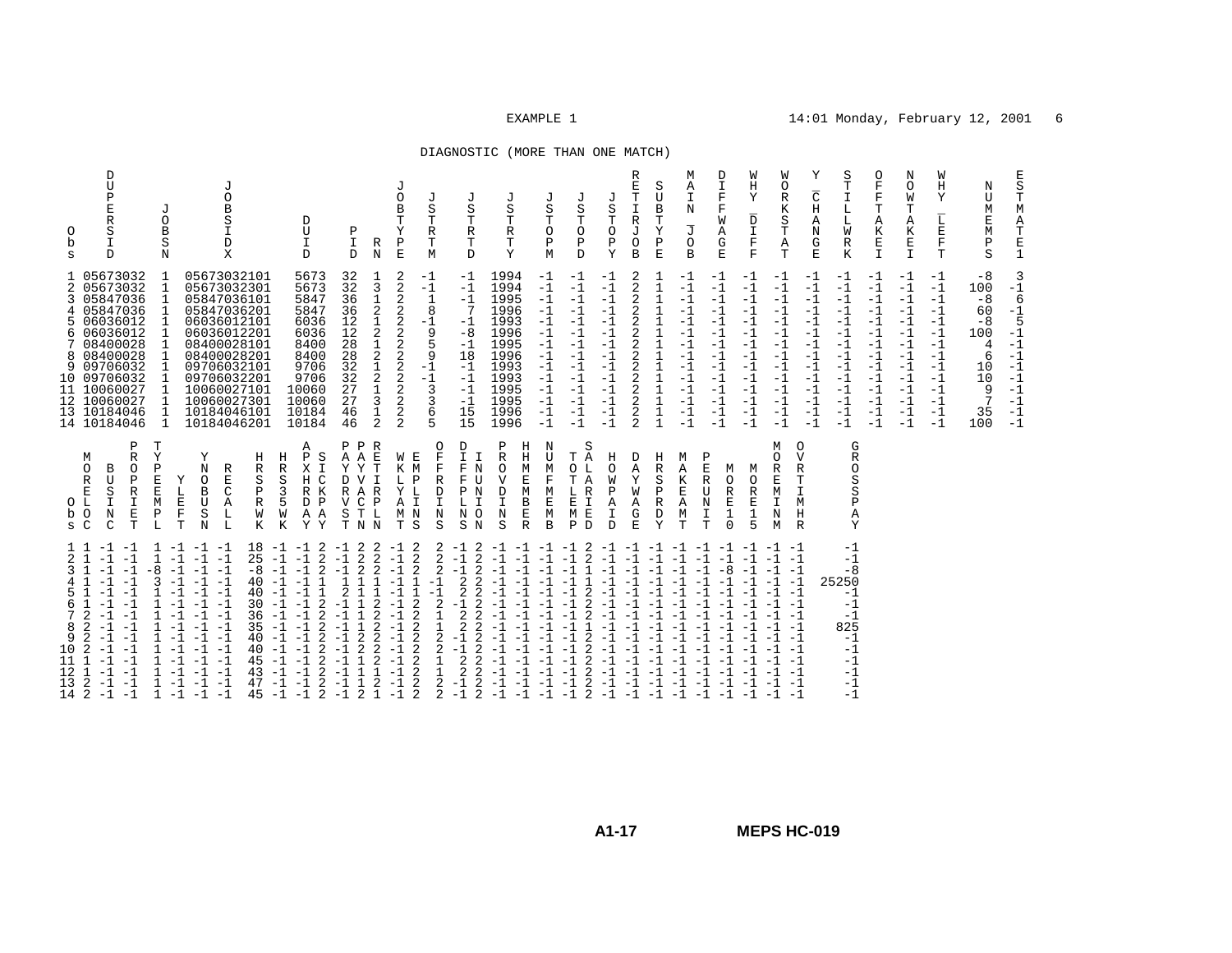| O<br>b<br>S                                    | G<br>R<br>O<br>S<br>Ρ<br>Ε<br>R                                                                                                          | S<br>Α<br>⊥<br>R<br>$\mathbf{v}$<br>M<br>K<br>S                                                    | Н<br>R<br>Ε    | Р<br>S | R<br>в<br>S | Ε<br>А<br>R<br>N<br>C<br>Ο<br>М<br>М | 0<br>Н<br>R<br>Α<br>G<br>E                                                                                       | P<br>S<br>U<br>Ν<br>T                                                                          | т<br>P<br>S<br>Α<br>M<br>T                                                                     | в<br>N<br>S<br>N<br>T                                                                            | В<br>O<br>N<br>S<br>Α<br>М<br>T                                                                    | $\sim$<br>М<br>M<br>ŢJ<br>Ν<br>T                                                                              | O<br>М<br>М<br>Α<br>М<br>T                                                                            | н<br>Y<br>W<br>Α<br>G<br>E                                                                                                                           | U<br>B<br>E<br>G<br>Η<br>$\mathbb R$ | E<br>N<br>D<br>Η<br>R                | -U<br>B<br>E<br>G<br>М<br>N                  | N<br>D<br>М<br>N                  | в<br>G<br>Α<br>М<br>Ρ<br>М                                                              | U<br>N<br>D<br>Α<br>М<br>Ρ<br>М                                                  | S<br>Η<br>F<br>К | U<br>B<br>Η<br>Α<br>S<br>Η                                                                       | S<br>⊥<br>⊥<br>Α<br>T                                                                     | S<br>Η<br>F<br>m<br>$\sim$<br>Η<br>Ν<br>G                                                           | Η<br>R<br>S<br>Α<br>L.<br>В<br>Α<br>S                                                                  | Ν<br>m.<br>E                                                                                   | O<br>С<br>C<br>Ρ<br>C<br>O<br>D<br>E                                                           |
|------------------------------------------------|------------------------------------------------------------------------------------------------------------------------------------------|----------------------------------------------------------------------------------------------------|----------------|--------|-------------|--------------------------------------|------------------------------------------------------------------------------------------------------------------|------------------------------------------------------------------------------------------------|------------------------------------------------------------------------------------------------|--------------------------------------------------------------------------------------------------|----------------------------------------------------------------------------------------------------|---------------------------------------------------------------------------------------------------------------|-------------------------------------------------------------------------------------------------------|------------------------------------------------------------------------------------------------------------------------------------------------------|--------------------------------------|--------------------------------------|----------------------------------------------|-----------------------------------|-----------------------------------------------------------------------------------------|----------------------------------------------------------------------------------|------------------|--------------------------------------------------------------------------------------------------|-------------------------------------------------------------------------------------------|-----------------------------------------------------------------------------------------------------|--------------------------------------------------------------------------------------------------------|------------------------------------------------------------------------------------------------|------------------------------------------------------------------------------------------------|
| 5.<br>6<br>7<br>8<br>9<br>10<br>12<br>L3<br>14 | $-1$<br>$-1$<br>$-1$<br>$\equiv$ $\pm$<br>$\mathcal{L}=\mathcal{L}$<br>-1<br>3<br>. — 1<br>-1<br>$-1$<br>$\mathcal{L}=\pm$<br>-1<br>$-1$ | $-1$<br>$-1$<br>$-1$<br>52<br>$-1$<br>-1<br>$-1$<br>$-1$<br>-1<br>-1<br>$-1$<br>$-1$<br>$-1$<br>-1 | -<br>-1<br>- 1 |        |             |                                      | $^{-1}$<br>$-1$<br>$-1$<br>-1<br>$^{-1}$<br>-1<br>$-1$<br>$-1$<br>$-1$<br>-1<br>$^{-1}$<br>-1<br>$-1$<br>$^{-1}$ | $-1$<br>-1<br>- 1<br>- 1<br>-1<br>$-1$<br>- 1<br>$-1$<br>$-1$<br>- 1<br>- 1<br>- 1<br>-1<br>-1 | $-1$<br>$-1$<br>-1<br>- 1<br>$-1$<br>- 1<br>$-1$<br>- 1<br>-1<br>-1<br>-1<br>- 1<br>- 1<br>- 1 | $^{-1}$<br>91<br>$-1$<br>-1<br>6<br>$-1$<br>6<br>-1<br>$-1$<br>$-1$<br>$-1$<br>-1<br>$-1$<br>- 1 | -8<br>50<br>$-1$<br>$-1$<br>300<br>$-1$<br>100<br>$-1$<br>$-1$<br>-1<br>$-1$<br>$-1$<br>$-1$<br>-1 | $=$ 1.<br>$-1$<br>$-1$<br>$-1$<br>$-1$<br>$-1$<br>$-1$<br>$-1$<br>$-1$<br>$-1$<br>$-1$<br>$-1$<br>$-1$<br>$-$ | $-1$<br>$-1$<br>-1<br>$-1$<br>$-1$<br>$-1$<br>$-1$<br>$-1$<br>-1<br>-1<br>$-1$<br>$-1$<br>$-1$<br>- 1 | 5.2500<br>5.6494<br>$-8.0000$<br>$-1.0000$<br>11.6582<br>6.0000<br>9.0000<br>$-1.0000$<br>10.0000<br>10.0000<br>7.0000<br>7.5000<br>7.5000<br>6.5000 | 6<br>6<br>8<br>6<br>8<br>6           | 11<br>11<br>12<br>4<br>2<br>12<br>12 | 0<br>30<br>- 1<br>$\Omega$<br>30<br>30<br>30 | 30<br>30<br>- 1<br>30<br>30<br>30 | РM<br>PM<br>AM<br>AM<br>AM<br><b>PM</b><br>AM<br>AM<br>AΜ<br>AM<br>AM<br>AM<br>PМ<br>PM | PM<br>PM<br>PM<br>PM<br>PM<br>AM<br>PM<br>PM<br>PM<br>PM<br>PM<br>PM<br>AM<br>AM |                  | $-1$<br>-1<br>$-1$<br>$-1$<br>- 1<br>$-1$<br>- 1<br>$-1$<br>-1<br>- 1<br>- 1<br>- 1<br>- 1<br>-1 | - 1<br>- 1<br>- 1<br>- 1<br>-1<br>-1<br>- 1<br>$-1$<br>-1<br>-1<br>-1<br>-1<br>-1<br>$-1$ | $-1$<br>- 1<br>- 1<br>- 1<br>$-1$<br>- 1<br>- 1<br>- 1<br>$-1$<br>$-1$<br>- 1<br>- 1<br>$-1$<br>- 1 | $-1$<br>-1<br>$-1$<br>$-1$<br>$-1$<br>$-1$<br>$-1$<br>$-1$<br>$-1$<br>-1<br>$-1$<br>-1<br>$-1$<br>$-1$ | 800<br>800<br>842<br>842<br>211<br>633<br>820<br>820<br>060<br>060<br>601<br>601<br>231<br>231 | 274<br>274<br>156<br>156<br>756<br>889<br>022<br>022<br>595<br>595<br>274<br>243<br>733<br>733 |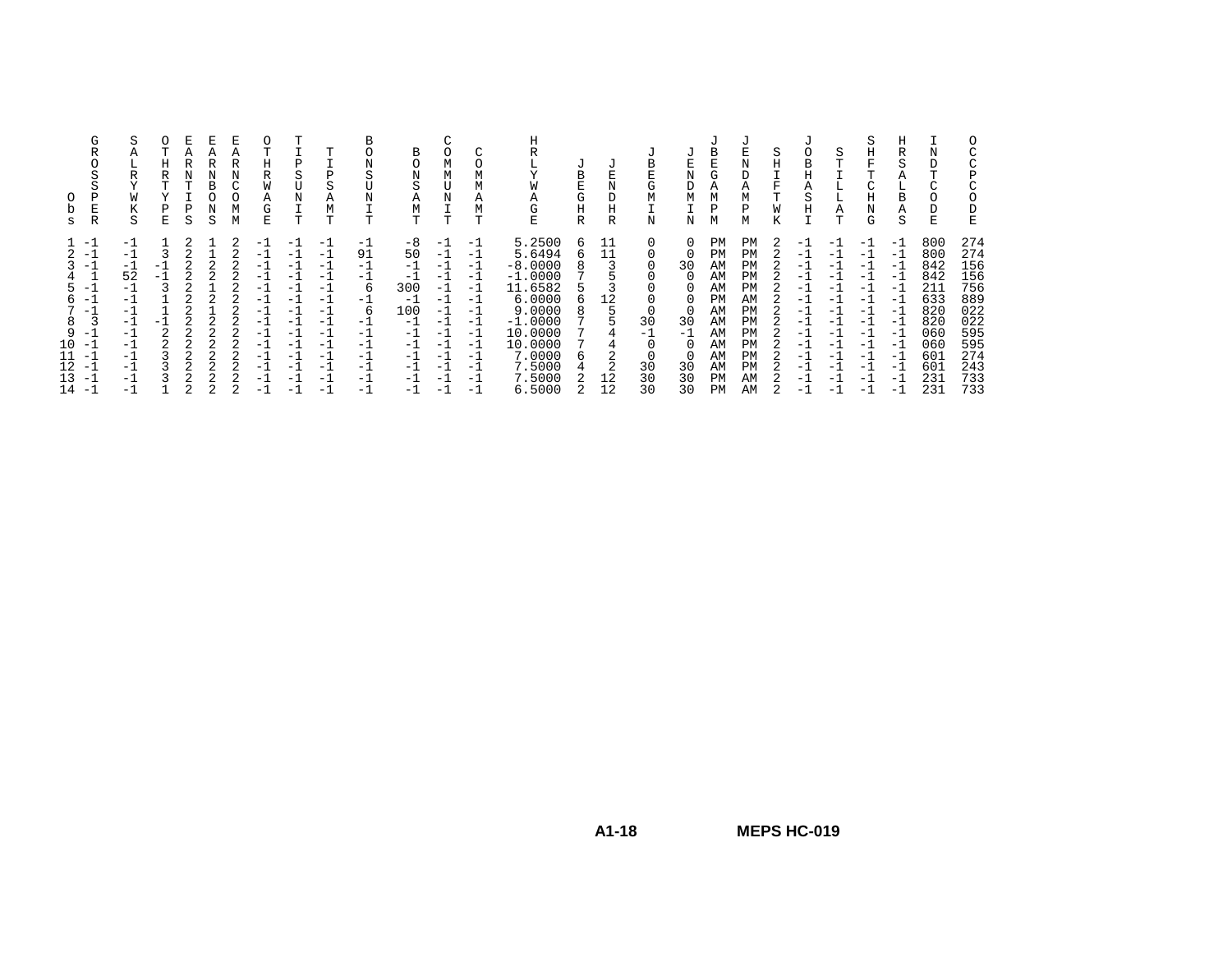### SELECTED 1996 JOBS TO MATCH TO 1997 JOBS

| М<br>$\circ$<br>R<br>$\mathbf{E}% _{0}$<br>$_\mathrm{O}^\mathrm{L}$<br>$\mathsf{C}$ | $^{-1}$ <sub>2</sub><br>$-1$<br>$\frac{1}{2}$<br>2<br>$-1$<br>$\mathbf{1}$<br>$\frac{1}{1}$<br>$\mathbf{1}$<br>$\mathbf{1}$<br>$-1$<br>$_2^2$                                                                                                |                                                                                                                                                                                 |                                                                                                                                                                                                                                                                      |
|-------------------------------------------------------------------------------------|----------------------------------------------------------------------------------------------------------------------------------------------------------------------------------------------------------------------------------------------|---------------------------------------------------------------------------------------------------------------------------------------------------------------------------------|----------------------------------------------------------------------------------------------------------------------------------------------------------------------------------------------------------------------------------------------------------------------|
| $\mathbf E$<br>S<br>T<br>М<br>Α<br>Т<br>$\mathbf E$<br>$\mathbf{1}$                 | $-1$<br>$-1$<br>$-1$<br>5<br>$-8$<br>$-1$<br>$-1$<br>5<br>6<br>8<br>$-1$<br>$-1$<br>$-1$<br>5<br>$-1$                                                                                                                                        |                                                                                                                                                                                 |                                                                                                                                                                                                                                                                      |
| Ν<br>U<br>М<br>Ε<br>M<br>$_{\rm S}^{\rm P}$                                         | $-1$<br>15<br>$-1$<br>$-8$<br>$-8$<br>50<br>$-1$<br>$-8$<br>$-8$<br>$-8$<br>17<br>250<br>$-1$<br>$-8$<br>20                                                                                                                                  |                                                                                                                                                                                 |                                                                                                                                                                                                                                                                      |
| W<br>Η<br>Y<br>$\overline{\text{L}}$<br>E<br>$\mathbf F$<br>т                       | -1<br>$-1$<br>$-1$<br>$-1$<br>$-1$<br>$-1$<br>$-1$<br>$-1$<br>$-1$<br>$-1$<br>$-1$<br>$-1$<br>$-1$<br>$-1$<br>$-1$                                                                                                                           |                                                                                                                                                                                 |                                                                                                                                                                                                                                                                      |
| N<br>O<br>W<br>т<br>Α<br>К<br>Ε<br>$\mathbb{I}$                                     | $-1$<br>$-1$<br>$-1$<br>$-1$<br>$-1$<br>$-1$<br>$-1$<br>$-1$<br>$-1$<br>$-1$<br>$-1$<br>$-1$<br>$-1$<br>$-1$                                                                                                                                 |                                                                                                                                                                                 |                                                                                                                                                                                                                                                                      |
| O<br>F<br>$\mathbf F$<br>Т<br>Α<br>К<br>E<br>I.                                     | $-1$<br>$-1$<br>$-1$<br>$-1$<br>$-1$<br>$-1$<br>$-1$<br>$-1$<br>$-1$<br>$-1$<br>$-1$<br>$-1$<br>$-1$<br>$-1$<br>$-1$                                                                                                                         | $\circ$<br>V<br>R<br>т<br>T<br>M<br>H<br>R                                                                                                                                      |                                                                                                                                                                                                                                                                      |
| S<br>T<br>$\mathbbm{I}$<br>L<br>L<br>M<br>$\mathbb R$<br>K                          | $-1$<br>$-1$<br>$-1$<br>$-1$<br>$-1$<br>$-1$<br>$-1$<br>$-1$<br>$-1$<br>$-1$<br>$-1$<br>$-1$<br>$-1$<br>$-1$<br>$-1$                                                                                                                         | М<br>$\Omega$<br>R<br>$\mathbf E$<br>M<br>I<br>N<br>M                                                                                                                           | $-1$ $-1$ $-1$<br>$-1$<br>$-1$<br>$-1$<br>$-1$<br>$-1 -1$                                                                                                                                                                                                            |
| Υ<br>$\overline{\rm C}$<br>Η<br>Α<br>N<br>G<br>Ε                                    | $-1$<br>$-1$<br>$-1$<br>$-1$<br>$-1$<br>$-1$<br>$-1$<br>$-1$<br>$-1$<br>$-1$<br>$-1$<br>$-1$<br>$-1$<br>$-1$<br>$-1$                                                                                                                         | M<br>$\Omega$<br>R<br>Ε<br>$\mathbf{1}$<br>5                                                                                                                                    | $-1$<br>$-1$                                                                                                                                                                                                                                                         |
| W<br>O<br>$\mathbb R$<br>Κ<br>S<br>Т<br>Α<br>т                                      | $-1$<br>$-1$<br>$-1$<br>$-1$<br>$-1$<br>$-1$<br>$-1$<br>$-1$<br>$-1$<br>$-1$<br>$-1$<br>$-1$<br>$-1$<br>$-1$<br>$-1$                                                                                                                         | P<br>Ε<br>M<br>$\mathbb R$<br>O<br>$\mathbb R$<br>U<br>$\mathbf N$<br>E<br>I<br>$\mathbf{1}$<br>$\mathbf 0$<br>T                                                                | $-1$<br>$-1$<br>$-1$<br>$-8$<br>$-1$<br>$-1$<br>$-1$                                                                                                                                                                                                                 |
| W<br>Η<br>Υ<br>$\overline{\texttt{D}}$<br>I<br>$\mathbf F$<br>$\mathbf F$           | $-1$<br>$-1$<br>$-1$<br>$-1$<br>$-1$<br>$-1$<br>$-1$<br>$-1$<br>$-1$<br>$-1$<br>$-1$<br>$-1$<br>$-1$<br>$-1$<br>$-1$                                                                                                                         | M<br>Α<br>К<br>E<br>Α<br>М<br>T                                                                                                                                                 | $-1$<br>$-1$<br>$-1$<br>$-1$<br>$-1$<br>$-1$<br>$-1$<br>$-1$<br>$-1$<br>$-1$<br>$-1$<br>$-1$                                                                                                                                                                         |
| D<br>I<br>$\mathbf{F}$<br>F<br>W<br>Α<br>G<br>E                                     | $-1$<br>$-1$<br>$-1$<br>$-1$<br>$-1$<br>$-1$<br>$-1$<br>$-1$<br>$-1$<br>$-1$<br>$-1$<br>$-1$<br>$-1$<br>$-1$<br>$-1$                                                                                                                         | Η<br>R<br>S<br>$\mathsf{P}$<br>R<br>D<br>Υ                                                                                                                                      | $-1 -1$<br>8<br>$-1$<br>$-1$<br>$-1 -1$                                                                                                                                                                                                                              |
| М<br>Α<br>I<br>N<br>$\overline{J}$<br>O<br>B                                        | $-1$<br>$-1$<br>$-1$<br>-1<br>$-1$<br>-1<br>$-1$<br>-1<br>$-1$<br>$-1$<br>$-1$<br>$-1$<br>$-1$<br>$-1$<br>$-1$                                                                                                                               | D<br>A<br>Υ<br>W<br>Α<br>G<br>E.                                                                                                                                                | 125<br>$-1$<br>-1<br>-1<br>$-1$<br>$-1$<br>-1<br>-1<br>$-1$                                                                                                                                                                                                          |
| S<br>U<br>$\, {\bf B}$<br>Т<br>Υ<br>Ρ<br>E                                          | 1<br>$\mathbf{1}$<br>$\mathbf{1}$<br>$\mathbf{1}$<br>$\mathbf{1}$<br>$\mathbf{1}$<br>$\mathbf{1}$<br>$\mathbf{1}$<br>$\mathbf{1}$<br>$\mathbf 1$<br>$\mathbf 1$<br>$\mathbf{1}$<br>$\mathbf 1$<br>$\mathbf{1}$                               | H<br>$\circ$<br>W<br>Ρ<br>Α<br>$\mathbf{I}$<br>D                                                                                                                                | 1<br>$-1$<br>$-1$<br>$-1$<br>$-1$<br>$-1$<br>$-1$<br>$-1$<br>$-1$<br>-3<br>$-1$<br>$-1$<br>$-1$<br>$-1$                                                                                                                                                              |
| R<br>E<br>$\mathbf T$<br>$\mathbf I$<br>$\mathbb R$<br>J<br>O<br>B                  | 2<br>2<br>2<br>$\overline{c}$<br>$\overline{c}$<br>$\overline{2}$<br>$\overline{c}$<br>$\overline{2}$<br>$\frac{2}{2}$<br>2<br>2<br>$\overline{2}$<br>2<br>$\overline{2}$                                                                    | S<br>Α<br>L<br>Α<br>R<br>I<br>E<br>$\mathbf{D}$                                                                                                                                 | $-1 -1$<br>3<br>$-1$<br>2<br>$\overline{a}$<br>2<br>$-1$<br>$\overline{2}$<br>$\overline{2}$<br>2<br>3<br>2<br>$-1$<br>$\overline{2}$<br>2                                                                                                                           |
| J<br>J<br>S<br>S<br>$\mathbf T$<br>Т<br>$\circ$<br>$\circ$<br>Ρ<br>Ρ<br>Y<br>D      | $-1$<br>$-1$<br>$-1$<br>$-1$<br>$-1$<br>$-1$<br>$-1$<br>$-1$<br>$-1$<br>$-1$<br>$-1$<br>$-1$<br>$-1$<br>$-1$<br>$-1$<br>$-1$<br>$-1$<br>$-1$<br>$-1$<br>$-1$<br>$-1$<br>$-1$<br>$-1$<br>$-1$<br>$-1$<br>$-1$<br>$-1$<br>$-1$<br>$-1$<br>$-1$ | N<br>ŢŢ<br>т<br>M<br>$\Omega$<br>$\mathbf F$<br>Т<br>M<br>L<br>Ε<br>E<br>M<br>M<br>$\mathbf B$<br>P                                                                             | 3<br>$-1$<br>$-1$<br>$-1$<br>$-1$<br>$\mathbf{1}$<br>$-1$<br>$\mathbf{1}$<br>$-1$<br>-1<br>$-1$<br>$-1$<br>$-1$<br>$-1$                                                                                                                                              |
| J<br>S<br>$\mathbf T$<br>$\circ$<br>$\, {\bf P}$<br>M                               | $-1$<br>$-1$<br>$-1$<br>$-1$<br>$-1$<br>$-1$<br>$-1$<br>$-1$<br>$-1$<br>$-1$<br>$-1$<br>$-1$<br>$-1$<br>$-1$<br>$-1$                                                                                                                         | Ρ<br>Η<br>$\mathbb R$<br>Η<br>$\Omega$<br>M<br>$\mathbf{V}$<br>E<br>D<br>M<br>$\mathbf I$<br>B<br>N<br>E<br>S<br>$\mathbb{R}$                                                   | 2<br>$-1$<br>$-1$<br>$\overline{2}$<br>$\overline{a}$<br>$-1$<br>-1<br>$-1$<br>$-1$                                                                                                                                                                                  |
| J<br>S<br>Т<br>$\mathbb R$<br>T<br>Y                                                | 1986<br>1992<br>1946<br>1966<br>1989<br>1996<br>1961<br>1990<br>1988<br>1973<br>1989<br>1996<br>1996<br>1969<br>1989                                                                                                                         | D<br>$\mathbf I$<br>I<br>$\overline{\mathrm{F}}$<br>N<br>$\mathbf F$<br>U<br>$\, {\bf P}$<br>N<br>L<br>T<br>N<br>$\circ$<br>S<br>N                                              | $-1$<br>2<br>$-1$<br>$\overline{2}$<br>2<br>$-1$<br>$-1$<br>2<br>$\overline{2}$<br>2<br>$-1$<br>$-8$<br>$-1$<br>2<br>$-1$<br>$-1$<br>$\sqrt{2}$<br>$\mathbf{1}$<br>2<br>$\mathbf{1}$<br>$\mathbf{1}$<br>$-1$<br>$-1$<br>2<br>$\mathbf{1}$<br>$-1$<br>-8<br>$-1$<br>2 |
| J<br>S<br>Т<br>$\mathbb R$<br>Т<br>D                                                | $-1$<br>$-1$<br>$-1$<br>$-1$<br>$-1$<br>$-8$<br>$-1$<br>$-1$<br>$-1$<br>$-1$<br>$-1$<br>22<br>15<br>$-1$<br>$-1$                                                                                                                             | O<br>F<br>R<br>D<br>I<br>$\mathbf N$<br>S                                                                                                                                       | 2<br>1<br>2<br>$-1$<br>$\overline{2}$<br>2<br>$\mathbf{1}$<br>$\overline{2}$<br>2<br>$-1$<br>2                                                                                                                                                                       |
| J<br>S<br>Т<br>R<br>Т<br>M                                                          | $-1$<br>$-1$<br>$-1$<br>$-1$<br>$-1$<br>7<br>$-1$<br>$-1$<br>$-1$<br>$-1$<br>$-1$<br>7<br>$\mathbf{1}$<br>$-1$<br>$-1$                                                                                                                       | W<br>Е<br>M<br>K<br>т.<br>Ρ<br>L<br>Y<br>$\mathbf I$<br>Α<br>N<br>M<br>S<br>т                                                                                                   | -2<br>$-1$<br>$-1$<br>$\overline{2}$<br>$\overline{2}$<br>$-1$<br>$\mathbf 1$<br>$\mathbf{1}$<br>$-1$<br>$\overline{a}$<br>$\overline{a}$<br>$\overline{a}$<br>$\mathbf{1}$<br>$\overline{a}$<br>$\overline{a}$<br>$\mathbf{1}$<br>$-1$<br>$\overline{2}$<br>$-1$    |
| J<br>O<br>В<br>Т<br>Υ<br>$\, {\mathbb P}$<br>E                                      | $\frac{1}{2}$<br>$\mathbf{1}$<br>$\overline{c}$<br>$\overline{2}$<br>2<br>1<br>$\overline{2}$<br>$\overline{2}$<br>$\overline{2}$<br>2<br>$\overline{2}$<br>$\mathbf{1}$<br>$\frac{2}{2}$                                                    | R<br>Ε<br>т<br>$\mathbf I$<br>R<br>$\mathbf P$<br>L<br>N                                                                                                                        | $-1 -1$<br>$\overline{2}$<br>$-1$<br>$-8$<br>$\overline{2}$<br>1<br>$-8$                                                                                                                                                                                             |
| R<br>N                                                                              | $\mathbf{1}$<br>$\mathbf{1}$<br>$1\,$<br>$\overline{2}$<br>$\frac{1}{1}$<br>$\mathbf 1$<br>2<br>1<br>$\mathbf{1}$<br>$\mathbf{1}$                                                                                                            | Ρ<br>A<br>Y<br>$\overline{V}$<br>Α<br>С<br>T<br>N                                                                                                                               | 2<br>$-1$<br>$\mathbf{1}$<br>2<br>1<br>2                                                                                                                                                                                                                             |
| Ρ<br>I<br>D                                                                         | 18<br>25<br>22<br>18<br>32<br>17<br>17<br>12<br>19<br>26<br>13<br>15<br>22<br>12<br>29                                                                                                                                                       | Ρ<br>$\overline{A}$<br>S<br>$\mathbf I$<br>Υ<br>$\mathsf C$<br>D<br>$\overline{R}$<br>K<br>Ρ<br>V<br>S<br>Α<br>Υ<br>$\mathbf T$                                                 | $-1$ $-1$ $-1$ $-1$<br>$-1$<br>2<br>$-1$<br>$\mathbf{1}$<br>$\mathbf{1}$<br>1<br>2<br>$\mathbf{1}$<br>$\mathbf{1}$<br>$-1$<br>2<br>$-1$<br>2<br>$\mathbf{1}$<br>$\overline{2}$<br>$\mathbf{1}$                                                                       |
| D<br>U<br>I<br><sup>D</sup>                                                         | 2<br>2<br>3<br>4<br>5<br>11<br>12<br>12<br>14<br>15<br>15<br>18<br>18                                                                                                                                                                        | Α<br>Ρ<br>X<br>H<br>$\mathbb{R}$<br>D<br>Α<br>Y                                                                                                                                 | $-1$<br>$-1$<br>$-1$<br>$-1$<br>$-1$<br>$-1$<br>$-1$<br>$-1$                                                                                                                                                                                                         |
|                                                                                     |                                                                                                                                                                                                                                              | Η<br>R<br>S<br>3<br>5<br>W<br>Κ                                                                                                                                                 | $-1$<br>$-1$<br>$-1$<br>$-1$<br>$-1$<br>$-1$<br>$-1$                                                                                                                                                                                                                 |
| J<br>O<br>B<br>S<br>I<br>D<br>X                                                     |                                                                                                                                                                                                                                              | Н<br>R<br>S<br>Ρ<br>$\mathbb R$<br>W<br>К                                                                                                                                       | 45<br>24<br>56<br>40<br>50<br>40<br>40<br>40<br>45<br>42<br>65<br>25<br>45<br>40<br>30                                                                                                                                                                               |
|                                                                                     | 00002018101<br>00002025101<br>00003022101<br>00004018101<br>00004032101<br>00005017202<br>00007017101<br>00011012101<br>00012019101<br>00012026101<br>00014013101<br>00015015201<br>00015022101<br>00018012101<br>00018029101                | Υ<br>N<br>R<br>O<br>Ε<br>B<br>C<br>U<br>Α<br>S<br>L<br>N<br>L                                                                                                                   | $-1$ $-1$<br>$-1$<br>$-1$<br>$-1$<br>$-1$<br>$-1$<br>$-1$<br>$-1$<br>$-1$<br>$-1$<br>$-1$<br>-1<br>$-1$<br>$-1$<br>$-1$<br>$-1$<br>$-1$                                                                                                                              |
| J<br>O<br>$\, {\bf B}$<br>S<br>N                                                    | 1<br>1<br>1<br>1<br>1<br>2<br>1<br>1<br>1<br>1<br>1<br>1<br>1<br>$\mathbf{1}$<br>1                                                                                                                                                           | Υ<br>L<br>$\mathbf E$<br>F<br>т                                                                                                                                                 | $-1$<br>$-1$                                                                                                                                                                                                                                                         |
| D<br>U<br>$\, {\bf p}$<br>Ε<br>R<br>S<br>I<br>D                                     | 00002018<br>00002025<br>00003022<br>00004018<br>00004032<br>00005017<br>00007017<br>8 00011012<br>00012019<br>10 00012026<br>11 00014013<br>12 00015015<br>00015022<br>14 00018012<br>15 00018029                                            | Ρ<br>T<br>R<br>Y<br>$\Omega$<br>$\mathbf{P}$<br>B<br>$\mathbf E$<br>U<br>Ρ<br>$\mathbb R$<br>E<br>S<br>$\mathbbm{I}$<br>M<br>I<br>$\mathbf E$<br>$_{\rm N}$<br>Ρ<br>т<br>L<br>C | 1<br>$-1 -1$<br>-1<br>2<br>1<br>$-8$<br>$\overline{2}$<br>1<br>$-1$<br>4<br>4<br>-1<br>$-1$<br>$-1$<br>1<br>$\overline{2}$<br>1<br>-1<br>2<br>$-1$<br>$-1$<br>$-1$<br>$-1$<br>1                                                                                      |
| 0<br>b<br>S                                                                         | 2<br>3<br>4<br>5.<br>6<br>7.<br>9<br>13                                                                                                                                                                                                      | O<br>b<br>S                                                                                                                                                                     | 2<br>3<br>8<br>q<br>10<br>12<br>13<br>14<br>15                                                                                                                                                                                                                       |
|                                                                                     |                                                                                                                                                                                                                                              |                                                                                                                                                                                 |                                                                                                                                                                                                                                                                      |

# **A1-19**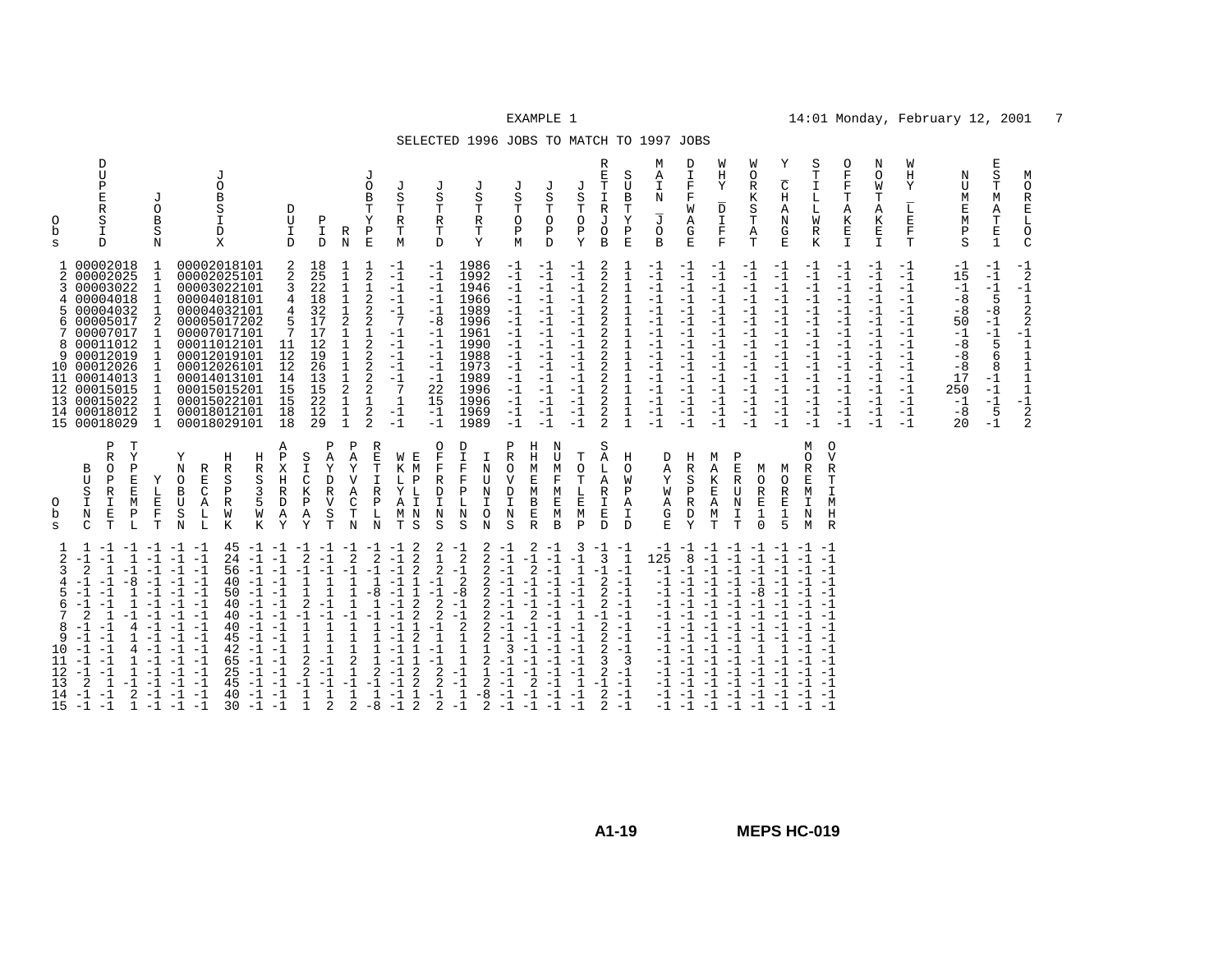| $-1.0000$<br>a<br>9<br>$-1.0$<br>-1<br>PM<br>-1<br>- 1<br>AΜ<br>$-1$<br>-1<br>$-1$<br>-1<br>$-1$<br>- 1<br>$-1$<br>$-1$<br>$-1$<br>$-$<br>- 1<br>$-1$<br>- 1<br>- 1<br>$-1.0000$<br>50<br>30<br>PM<br>8<br>AM<br>-1<br>$-1.0$<br>-1<br>$-1$<br>$\mathcal{P}$<br>$-1$<br>-1<br>$-1$<br>- 1<br>$-$<br>$-1$<br>$-1$<br>$-1$<br>- 1<br>$-1.0000$<br>30<br>9<br>$-1.0$<br>PM<br>- 1<br>AΜ<br>-1<br>- 1<br>-1<br>- 1<br>$-1$<br>- 1<br>$-1$<br>$-1$<br>$-1$<br>$-1$<br>$-$<br>$-1$<br>- 1<br>$-1$<br>$-1$<br>- 1<br>13.5898<br>30<br>PM<br>AM<br>$-1.0$<br>-1<br>-1<br>- 1<br>- 1<br>$-1$<br>- 1<br>$-1$<br>- 1<br>$-1$<br>- 1<br>$-1$<br>$-1$<br>$-1$<br>$-8.0000$<br>PM<br>PM<br>$-1$<br>-1<br>$-1.0$<br>-1<br>- 1<br>$-1$<br>- 1<br>- 1<br>-1<br>$\overline{\phantom{0}}$<br>$-1$<br>- 1<br>- 1<br>$\overline{\phantom{0}}$<br>16.0000<br>30<br>AΜ<br>PM<br>-1<br>$-1.0$<br>$-1$<br>-8<br>-1<br>-1<br>$-1$<br>$-1$<br>- 1<br>h<br>$-1$<br>- 1<br>$-1$<br>- 1<br>- 1<br>$-1.0000$<br>PM<br>-1<br>$-1.0$<br>AM<br>-1<br>-1<br>$\Omega$<br>$=$ 1<br>$-1$<br>$-1$<br>$\overline{\phantom{0}}$<br>$-1$<br>Ξ.<br>- 1<br>$-$<br>$-1$<br>- 1<br>9.6992<br>8<br>$-1$<br>$-1.0$<br>-8<br>45<br>15<br>PM<br>-1<br>AM<br>-1<br>$-1$<br>- 1<br>$-1$<br>$-1$<br>- 1<br>$-1$<br>$-1$<br>$-1$<br>$-1$<br>12,0000<br>30<br>q<br>$-1$<br>AM<br>PM<br>$-1.0$<br>-1<br>- 1<br>$\overline{\phantom{0}}$<br>$-1$<br>$-1$<br>$-1$<br>- 1<br>- 1<br>$-1$<br>- 1<br>$-1$<br>$-1$<br>$-8.0000$<br>10<br>PM<br>-1<br>$-1.0$<br>-1<br>AM<br>-1<br>-1<br>$-1$<br>- 1<br>$=$ 1<br>- 1<br>$-$<br>$\overline{\phantom{0}}$<br>- 1<br>$\overline{\phantom{0}}$<br>$-1$<br>$-1$<br>$-1.0000$<br>11<br>80000<br>30<br>$-1$<br>$-1.0$<br>-1<br>-1<br>PM<br>-1<br>6<br>AΜ<br>- 1<br>- 1<br>$-1$<br>- 1<br>$-1$<br>$-1$<br>$-1$<br>$-1$<br>9.0000<br>12<br>15<br>15<br>$-1.0$<br>3<br>AM<br>AΜ<br>8<br>$-1$<br>$-1$<br>- 1<br>$-1$<br>- 1<br>$-1$<br>$-1$<br>$-1$<br>— I<br>$-1$<br>$-1$<br>$-1$<br>- 1<br>$-1.0000$<br>PM<br>13<br>10<br>AM<br>$-1.0$<br>-1<br>-1<br>-1<br>- 11<br>- 1<br>- 1<br>$-1$<br>- 1<br>- 1<br>- 1<br>- 1<br>$-1$<br>- 1<br>$-1$<br>$-1$<br>$\overline{\phantom{0}}$<br>12.4492<br>PM<br>AM<br>14<br>-1<br>45<br>$-1.0$<br>-1<br>$-1$<br>- 1<br>$-1$<br>- 1<br>- 1<br>- 1<br>$-$<br>- 1<br>$-$<br>- 1 | s | G<br>P<br>Α<br>Y | G<br>S<br>Ρ<br>E<br>R | Α<br>R<br>W<br>S | Ω<br>Н<br>R<br>m<br>v<br>Р<br>E | R<br>N<br>S | N<br>В<br>N<br>S | R<br>Ν<br>⌒<br>М<br>М | Η<br>R<br>W<br>Α<br>$\sim$<br><b>C</b><br>E | Ρ<br>N<br>т | D<br>Α<br>М | В<br>N<br>S<br>N<br>т | B<br>Ν<br>S<br>Α<br>М<br>Т | А<br>m | Η<br>А<br>ί÷<br>E | B<br>G<br>Η<br>R | D<br>Η<br>R | В<br>G<br>M<br>N | Ν<br>М<br>Ν | G<br>М<br>М | U<br>N<br>D<br>Α<br>М<br>Р<br>М | Κ | Α<br>S<br>H | S<br>⊥<br>L.<br>Α<br>т | S<br>Η<br>Η<br>N<br>G | Н<br>R<br>Α<br>B<br>Α<br>S | Ε                                                                                                     | D<br>E                                                                                                |
|---------------------------------------------------------------------------------------------------------------------------------------------------------------------------------------------------------------------------------------------------------------------------------------------------------------------------------------------------------------------------------------------------------------------------------------------------------------------------------------------------------------------------------------------------------------------------------------------------------------------------------------------------------------------------------------------------------------------------------------------------------------------------------------------------------------------------------------------------------------------------------------------------------------------------------------------------------------------------------------------------------------------------------------------------------------------------------------------------------------------------------------------------------------------------------------------------------------------------------------------------------------------------------------------------------------------------------------------------------------------------------------------------------------------------------------------------------------------------------------------------------------------------------------------------------------------------------------------------------------------------------------------------------------------------------------------------------------------------------------------------------------------------------------------------------------------------------------------------------------------------------------------------------------------------------------------------------------------------------------------------------------------------------------------------------------------------------------------------------------------------------------------------------------------------------------------------------------------------------------------------------------------------------------|---|------------------|-----------------------|------------------|---------------------------------|-------------|------------------|-----------------------|---------------------------------------------|-------------|-------------|-----------------------|----------------------------|--------|-------------------|------------------|-------------|------------------|-------------|-------------|---------------------------------|---|-------------|------------------------|-----------------------|----------------------------|-------------------------------------------------------------------------------------------------------|-------------------------------------------------------------------------------------------------------|
| 5.0000<br>15<br>AM<br>PM<br>-1<br>$-1.0$<br>$-1$<br>- 1<br>$-1$<br>$\overline{\phantom{0}}$<br>$-1$<br>$-1$<br>$-$<br>$-$<br>$\overline{\phantom{0}}$<br>$-1$<br>$\overline{\phantom{0}}$<br>$-$                                                                                                                                                                                                                                                                                                                                                                                                                                                                                                                                                                                                                                                                                                                                                                                                                                                                                                                                                                                                                                                                                                                                                                                                                                                                                                                                                                                                                                                                                                                                                                                                                                                                                                                                                                                                                                                                                                                                                                                                                                                                                      |   |                  |                       |                  |                                 |             |                  |                       |                                             |             |             |                       |                            |        |                   |                  |             |                  |             |             |                                 |   |             |                        |                       |                            | 880<br>820<br>222<br>450<br>831<br>060<br>712<br>901<br>700<br>471<br>510<br>410<br>840<br>941<br>842 | 176<br>204<br>185<br>366<br>208<br>585<br>254<br>337<br>376<br>628<br>259<br>883<br>089<br>373<br>436 |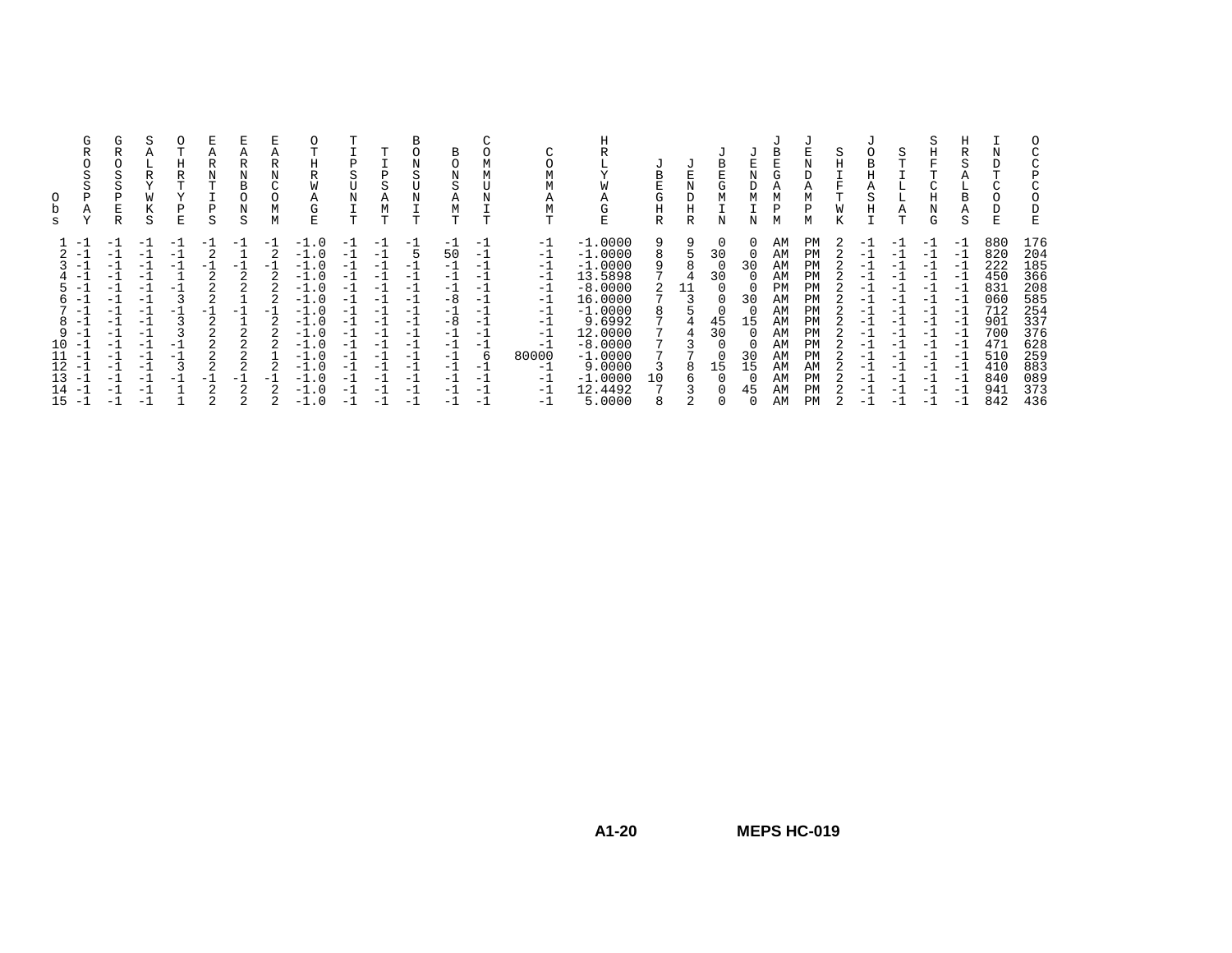#### SELECTED 1996 JOBS TO MATCH TO 1997 JOBS

| b<br>S                        | D<br><b>TT</b><br>R<br>S<br>D                                                 | J<br>S<br>N                        | B<br>S<br>D<br>X                                                                                                                         | D<br>U<br>$_\mathrm{D}^\mathrm{I}$ | Ρ<br>I<br>$\mathbb D$                           | J<br>O<br>B<br>T<br>Υ<br>Ρ<br>R<br>$\rm N$<br>E | J<br>S<br>R<br>$\mathbb T$<br>M                                             | J<br>$\rm S$<br>Т<br>R<br>$\mathbb T$<br>$\mathbb D$ | J<br>S<br>T<br>$\mathbb R$<br>T<br>Y              | $\rm S$<br>Т<br>$\circ$<br>$\, {\bf P}$<br>М           | J<br>S<br>T<br>$\circ$<br>$_{\rm D}^{\rm P}$       | R<br>J<br>S<br>R<br>J<br>O<br>$\frac{P}{Y}$<br>$\circ$<br>B | S<br>U<br>B<br>Ρ<br>E           | М<br>Α<br>$\mathbf N$<br>$\overline{\mathbb{J}}$<br>O<br>B | $\overline{\mathrm{F}}$<br>$\mathbf F$<br>W<br>Α<br>G<br>E | W<br>Η<br>Υ<br>$\overline{\phantom{m}}$<br>D<br>$\mathbf \tau$<br>T<br>$\mathbf F$<br>$\mathbf F$ | W<br>$\circ$<br>$\mathbb R$<br>К<br>S<br>Т<br>$_{\rm T}^{\rm A}$                                                          | $\overline{\overline{C}}$<br>$\mathbf H$<br>A<br>N<br>$_{\rm E}^{\rm G}$ | S<br>⊥<br>L.<br>M<br>R<br>K    | O<br>F<br>$\mathbf F$<br>$\mathbf T$<br>Α<br>К<br>$\frac{E}{\tau}$ | Ν<br>O<br>W<br>T<br>Α<br>К<br>$_{\rm I}^{\rm E}$ | W<br>Η<br>Y<br>E<br>F<br>T           | Ν<br>U<br>М<br>Ε<br>М<br>Ρ<br>S   | S<br>T<br>М<br>Α<br>T<br>E      | М<br>O<br>R<br>E<br>Г<br>О<br>$\mathsf{C}$ |
|-------------------------------|-------------------------------------------------------------------------------|------------------------------------|------------------------------------------------------------------------------------------------------------------------------------------|------------------------------------|-------------------------------------------------|-------------------------------------------------|-----------------------------------------------------------------------------|------------------------------------------------------|---------------------------------------------------|--------------------------------------------------------|----------------------------------------------------|-------------------------------------------------------------|---------------------------------|------------------------------------------------------------|------------------------------------------------------------|---------------------------------------------------------------------------------------------------|---------------------------------------------------------------------------------------------------------------------------|--------------------------------------------------------------------------|--------------------------------|--------------------------------------------------------------------|--------------------------------------------------|--------------------------------------|-----------------------------------|---------------------------------|--------------------------------------------|
| 17                            | 16 00020011<br>00020028<br>18 00020035<br>19 00023016<br>20 00024013          |                                    | 00020011101<br>00020028101<br>00020035101<br>00023016101<br>00024013101                                                                  | 20<br>20<br>20<br>23<br>24         | 11<br>28<br>35<br>16<br>13                      | 2<br>2<br>2                                     | $-1$<br>$-1$<br>$-1$<br>$-1$<br>$-1$                                        | $-1$<br>$-1$<br>$^{-1}$<br>$-1$<br>$-1$              | 1986<br>1991<br>1994<br>1994<br>1982              | $-1$<br>$-1$<br>$-1$<br>$-1$<br>$-1$                   | $-1$<br>$-1$<br>$-1$<br>$-1$<br>$-1$               | 2<br>-1<br>$^{-1}$<br>$-1$<br>$^{-1}$<br>$-1$<br>2          |                                 | $-1$<br>$-1$<br>$-1$<br>$-1$<br>$-1$                       | $-1$<br>$-1$<br>$-1$<br>$-1$<br>$-1$                       | $-1$<br>$-1$<br>$-1$<br>$-1$<br>$-1$                                                              | -1<br>- 1<br>$-1$<br>-1<br>$-1$                                                                                           | -1<br>-1<br>$-1$<br>$-1$<br>$-1$                                         | $-1$<br>-1<br>$-1$<br>-1<br>-1 | $-1$<br>-1<br>$-1$<br>$-1$<br>$-1$                                 | -1<br>-1<br>$-1$<br>$-1$<br>$-1$                 | $-1$<br>$-1$<br>$-1$<br>$-1$<br>$-1$ | $-1$<br>3<br>$-8$<br>7000<br>$-1$ | -1<br>$-1$<br>4<br>$-1$<br>$-1$ | $^{-1}$<br>2<br>2<br>$-1$                  |
| $\Omega$<br>b<br>$\mathbf{s}$ | Ρ<br>T<br>Y<br>R<br>В<br>U<br>D<br>S<br>R<br>M<br>$\rm N$<br>E<br>Ρ<br>C<br>Т | E<br>T                             | Υ<br>Η<br>N<br>R<br>R<br>S<br>Ω<br>В<br>Ρ<br>R<br>S<br>W<br>N<br>K                                                                       | Α<br>R<br>А<br>$\overline{v}$      | Ρ<br>R<br>T<br>S<br>T                           | N                                               | Е<br>W<br>D<br>D<br>N<br>М<br>N<br>S<br>т                                   | F<br>R<br>N<br>S                                     | N<br>N<br>O<br>N<br>S                             | Ρ<br>Η<br>Η<br>F.<br>в<br>N<br>E<br>$\mathbb{R}$<br>S  | B                                                  | S<br>M<br>E<br>P<br>D                                       | Η<br>O<br>W<br>D<br>D           | Α<br>G<br>E.                                               | R<br>р<br>R<br>D<br>Y                                      | <b>T</b>                                                                                          | Ε<br>R<br>T<br>$\Omega$                                                                                                   | $\Omega$<br>R<br>묘<br>5                                                  | М<br>R<br>E<br>M               | $\circ$<br>R<br>Η<br>$\mathbb{R}$                                  |                                                  |                                      |                                   |                                 |                                            |
| 16<br>17<br>18<br>19<br>20    | 2<br>$-1$<br>$-1$<br>$-1$<br>$-1$<br>$-1$<br>$-1$<br>$-1$<br>$-1$<br>$1 - 1$  | $-1$<br>-1<br>$-1$<br>$-1$<br>$-1$ | $-1$<br>40<br>-1<br>$-1$<br>12<br>$-1$<br>-1<br>$-1$<br>25<br>$-1$<br>$-1$<br>$-1$<br>40<br>$-1$<br>-1<br>$-1$<br>$-1 -1$<br>105<br>$-1$ | - 1<br>-1<br>$-$<br>$-$<br>$-1$    | $-1$<br>-1<br>$-1$<br>2<br>$-1$<br>$-1$<br>$-1$ | - 1<br>$-$<br>$-1$<br>$-1$                      | 2<br>$-1$<br>2<br>$-1$<br>2<br>2<br>$\overline{2}$<br>$-$<br>$\sim$<br>$-1$ | 2<br>2<br>$\overline{2}$<br>-1<br>$-1$               | -1<br>$-1$<br>$-1$<br>2<br>$-1$<br>$-1$<br>2<br>2 | -1<br>2<br>$-1$<br>$-1$<br>- 1<br>$^{-1}$<br>2<br>$-1$ | $-1$<br>-1<br>$-1$<br>$-1$<br>$-1$<br>$-1$<br>$-1$ | $-1$<br>3<br>$-1$<br>$-1$<br>3                              | $-1$<br>3<br>$-1$<br>-1<br>$-1$ | $-1$<br>$-1$<br>$-1$<br>$-1$                               | $-1$<br>$-1$<br>$-1$<br>- 1<br>$-1$ $-1$ $-1$              | -1<br>$-1$<br>$-1$<br>$-1$                                                                        | $-1$ $-1$ $-1$ $-1$ $-1$<br>$-1$ $-1$ $-1$ $-1$ $-1$<br>$-1$ $-1$ $-1$ $-1$ $-1$<br>$-1$ $-1$<br>$-1$ $-1$ $-1$ $-1$ $-1$ | $-1$                                                                     | $-1$<br>- 1                    |                                                                    |                                                  |                                      |                                   |                                 |                                            |

**A1-21**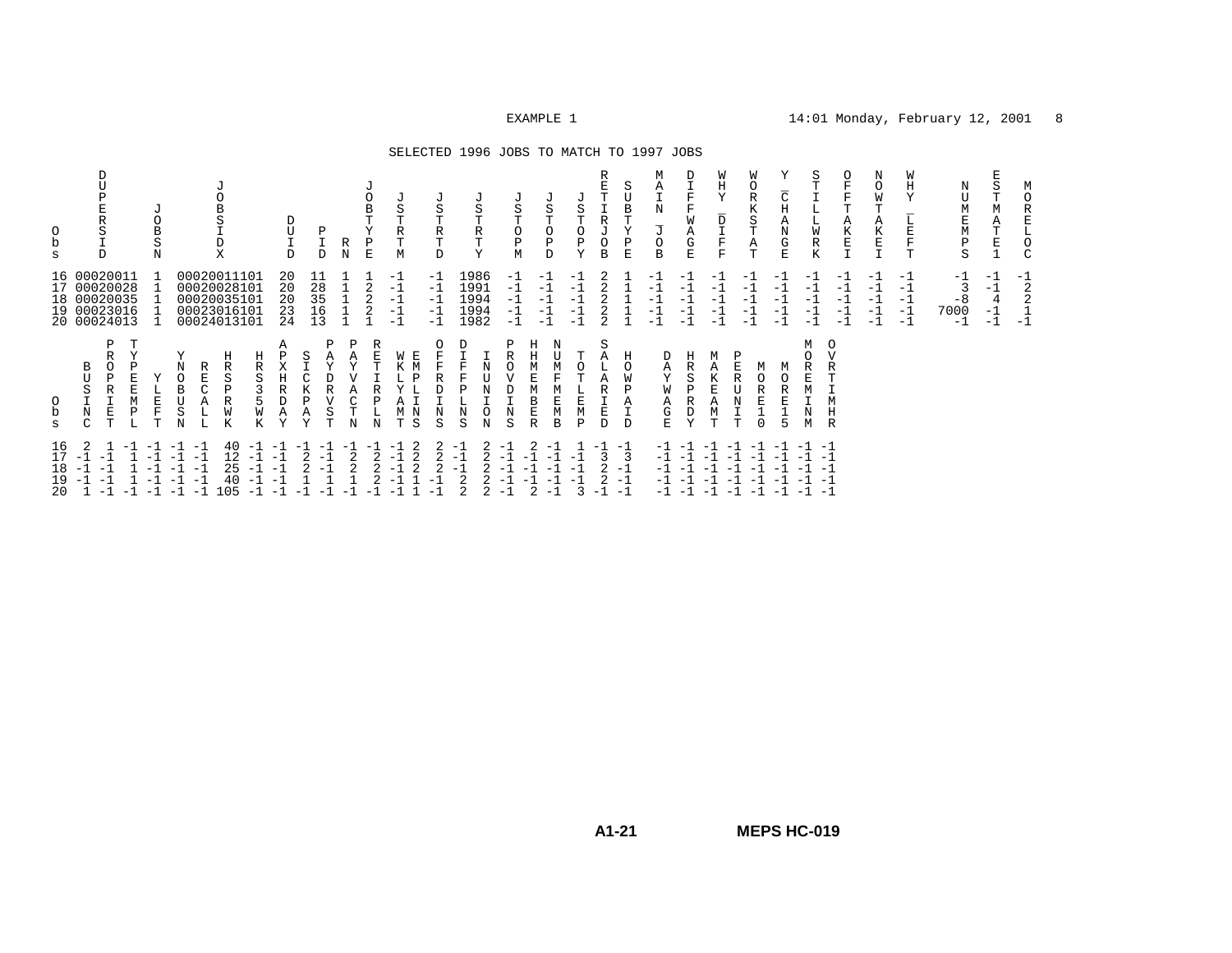| S  | R<br>S<br>$\sim$<br>P<br>А                         | R<br>S<br>S<br>P<br>E.<br>R         | R<br>W<br>К<br>S             | R<br>m.<br>P<br>Е              | А<br>R<br>Ν<br>T<br>Þ<br>S          | R<br>N<br>B<br>$\cap$<br>N<br>S | Ν<br>C<br>М<br>М       | R<br>W<br>Α<br>G<br>Е                     | S<br>$\mathbf{H}$<br>N<br>ᡣ                              | D<br>S<br>М<br>m.                    | ∩<br>N<br>S<br>N<br><b>T</b>         | B<br>$\sim$<br>А<br>$\mathbf{T}$     |                                    | m.                                  | Lт<br>E.                                                           | в<br>E.<br>G<br>H<br>$\mathbb{R}$ | F.<br>D<br>H<br>R | B<br>E.<br>G<br>М<br>Ν | N<br>М       | B<br>G<br>M<br>P           | E.<br>D<br>А<br>М<br>P<br>м | S<br>Η<br>F<br>т<br>W<br>Κ | O<br>B<br>ਸ<br>S<br>H               | S.<br>m.<br>А<br>m.                 | Н<br>묘<br>m.<br>Η<br>Ν<br>G                              | A<br><sub>R</sub><br>A<br>S         | $\mathbf{r}$<br>$\sim$<br>E     |                                 |
|----|----------------------------------------------------|-------------------------------------|------------------------------|--------------------------------|-------------------------------------|---------------------------------|------------------------|-------------------------------------------|----------------------------------------------------------|--------------------------------------|--------------------------------------|--------------------------------------|------------------------------------|-------------------------------------|--------------------------------------------------------------------|-----------------------------------|-------------------|------------------------|--------------|----------------------------|-----------------------------|----------------------------|-------------------------------------|-------------------------------------|----------------------------------------------------------|-------------------------------------|---------------------------------|---------------------------------|
| 18 | $16 -$<br>$17 - 1$<br>$-1$<br>$19 - 1$<br>$20 - 1$ | - 1<br>$-1$<br>$-1$<br>$-1$<br>$-1$ | $-1$<br>$-1$<br>$-1$<br>$-1$ | $-1$<br>$-1$<br>5<br>3<br>$-1$ | $-1$<br>$\overline{2}$<br>2<br>$-1$ | $-$<br>$\Omega$<br>2<br>$-1$    | $-1$<br>2<br>2<br>- 11 | $-1$<br>$-1.0$<br>6.1<br>$-1.0$<br>$-1.0$ | $\overline{\phantom{0}}$<br>$-1$<br>$-1$<br>$-1$<br>$-1$ | $-1$<br>$-1$<br>$-1$<br>$-1$<br>$-1$ | $-1$<br>$-1$<br>$-1$<br>$-1$<br>$-1$ | $-1$<br>$-1$<br>$-1$<br>$-1$<br>$-1$ | $-1$<br>Б<br>$-1$<br>$-1$<br>. – 1 | $-1$<br>3000<br>$-1$<br>$-1$<br>- 1 | .0000<br>$^{-1}$<br>$-1.0000$<br>5.0996<br>8.5996<br>.0000<br>$-1$ | 8<br>8<br>6                       | 6<br>8<br>4<br>Q  | $\cap$                 | $\cap$<br>30 | ΆM<br>PM<br>PM<br>AM<br>AM | PМ<br>PM<br>PM<br>PM<br>PM  |                            | - 1<br>$-1$<br>$-1$<br>$-1$<br>$-1$ | - 1<br>$-1$<br>$-1$<br>$-1$<br>$-1$ | $\overline{\phantom{0}}$<br>$-1$<br>$-1$<br>$-1$<br>$-1$ | $-1$<br>- 1<br>$-1$<br>$-1$<br>$-1$ | 060<br>712<br>601<br>831<br>422 | 869<br>254<br>276<br>313<br>696 |

**MEPS HC-019**

**A1-22**